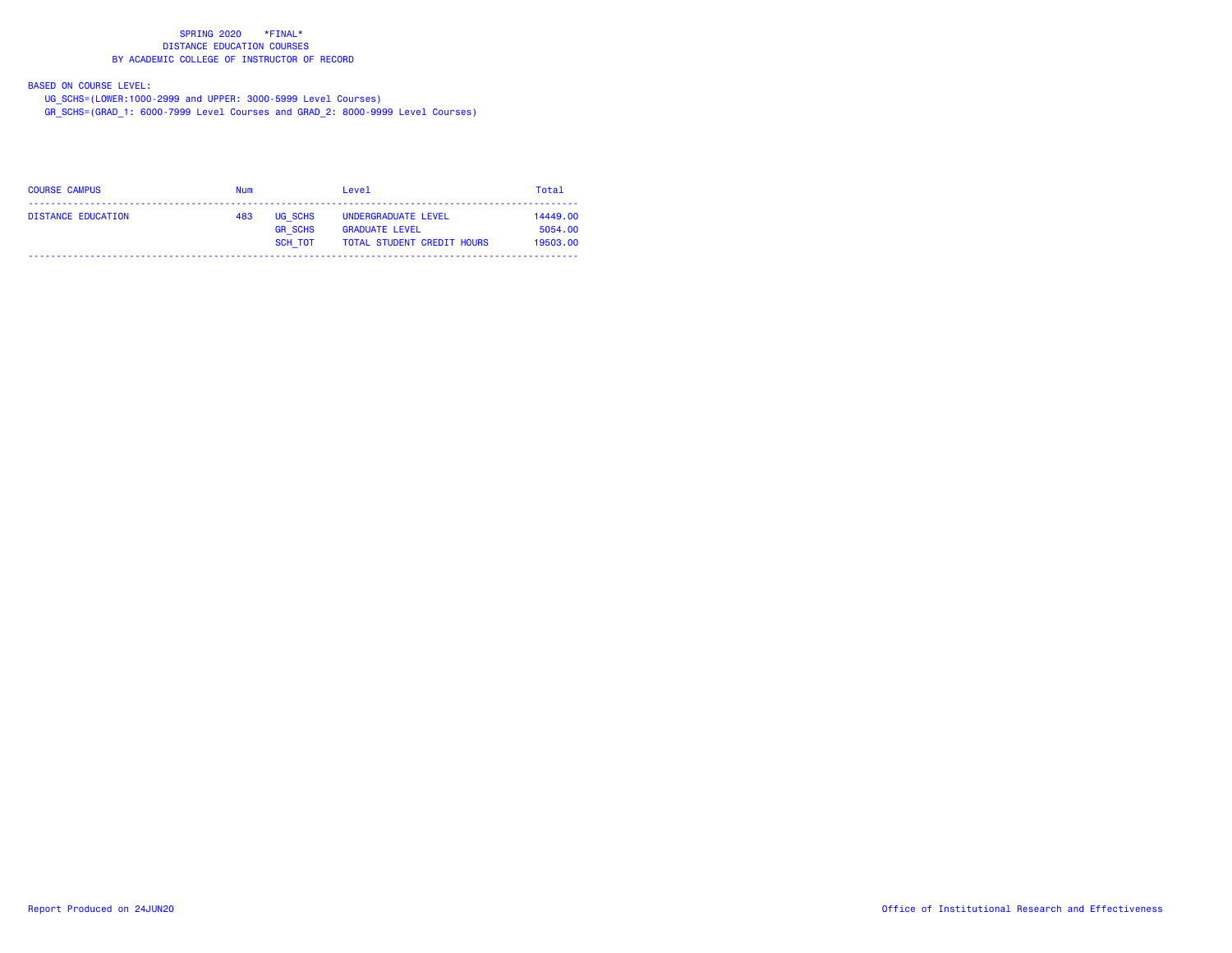BASED ON COURSE LEVEL:

 UG\_SCHS=(LOWER:1000-2999 and UPPER: 3000-5999 Level Courses \*\*Excludes CVM 5000-5999 Level Courses\*\*) GR\_SCHS=(GRAD\_1: 6000-7999 Level Courses and GRAD\_2: 8000-9999 Level Courses)

| <b>ACADEMIC COLLEGE</b>                                    | <b>Num</b> |         | Level                              | Total   |
|------------------------------------------------------------|------------|---------|------------------------------------|---------|
| Agriculture & Life Sciences 32 UG_SCHS UNDERGRADUATE LEVEL |            |         |                                    | 669.00  |
|                                                            |            |         | GR_SCHS GRADUATE LEVEL             | 331.50  |
|                                                            |            | SCH TOT | TOTAL STUDENT CREDIT HOURS         | 1000.50 |
| Architecture, Art & Design 5                               |            | UG_SCHS | UNDERGRADUATE LEVEL                | 267.00  |
|                                                            |            | GR_SCHS | <b>GRADUATE LEVEL</b>              | 0.00    |
|                                                            |            | SCH TOT | TOTAL STUDENT CREDIT HOURS         | 267.00  |
| Arts & Sciences                                            | 156        | UG SCHS | UNDERGRADUATE LEVEL                | 6876.00 |
|                                                            |            |         | GR_SCHS GRADUATE LEVEL             | 1158.00 |
|                                                            |            | SCH TOT | TOTAL STUDENT CREDIT HOURS         | 8034.00 |
| <b>Business</b>                                            | 46         | UG_SCHS | UNDERGRADUATE LEVEL                | 2954.00 |
|                                                            |            | GR_SCHS | <b>GRADUATE LEVEL</b>              | 846.00  |
|                                                            |            | SCH TOT | TOTAL STUDENT CREDIT HOURS         | 3800.00 |
| Education                                                  | $111 -$    | UG_SCHS | UNDERGRADUATE LEVEL                | 3527.00 |
|                                                            |            |         | GR_SCHS GRADUATE LEVEL             | 1617.00 |
|                                                            |            | SCH TOT | TOTAL STUDENT CREDIT HOURS         | 5144.00 |
| Engineering                                                | 117        |         | UG_SCHS UNDERGRADUATE LEVEL        | 60.00   |
|                                                            |            | GR_SCHS | <b>GRADUATE LEVEL</b>              | 1050.50 |
|                                                            |            | SCH TOT | TOTAL STUDENT CREDIT HOURS         | 1110.50 |
| <b>Forest Resources</b>                                    | 13         | UG SCHS | UNDERGRADUATE LEVEL                | 9.00    |
|                                                            |            |         | GR_SCHS GRADUATE LEVEL             | 51.00   |
|                                                            |            | SCH TOT | TOTAL STUDENT CREDIT HOURS         | 60.00   |
| Academic Affairs                                           | 3          |         | UG SCHS UNDERGRADUATE LEVEL        | 87.00   |
|                                                            |            |         | GR_SCHS GRADUATE LEVEL             | 0.00    |
|                                                            |            |         | SCH_TOT TOTAL STUDENT CREDIT HOURS | 87.00   |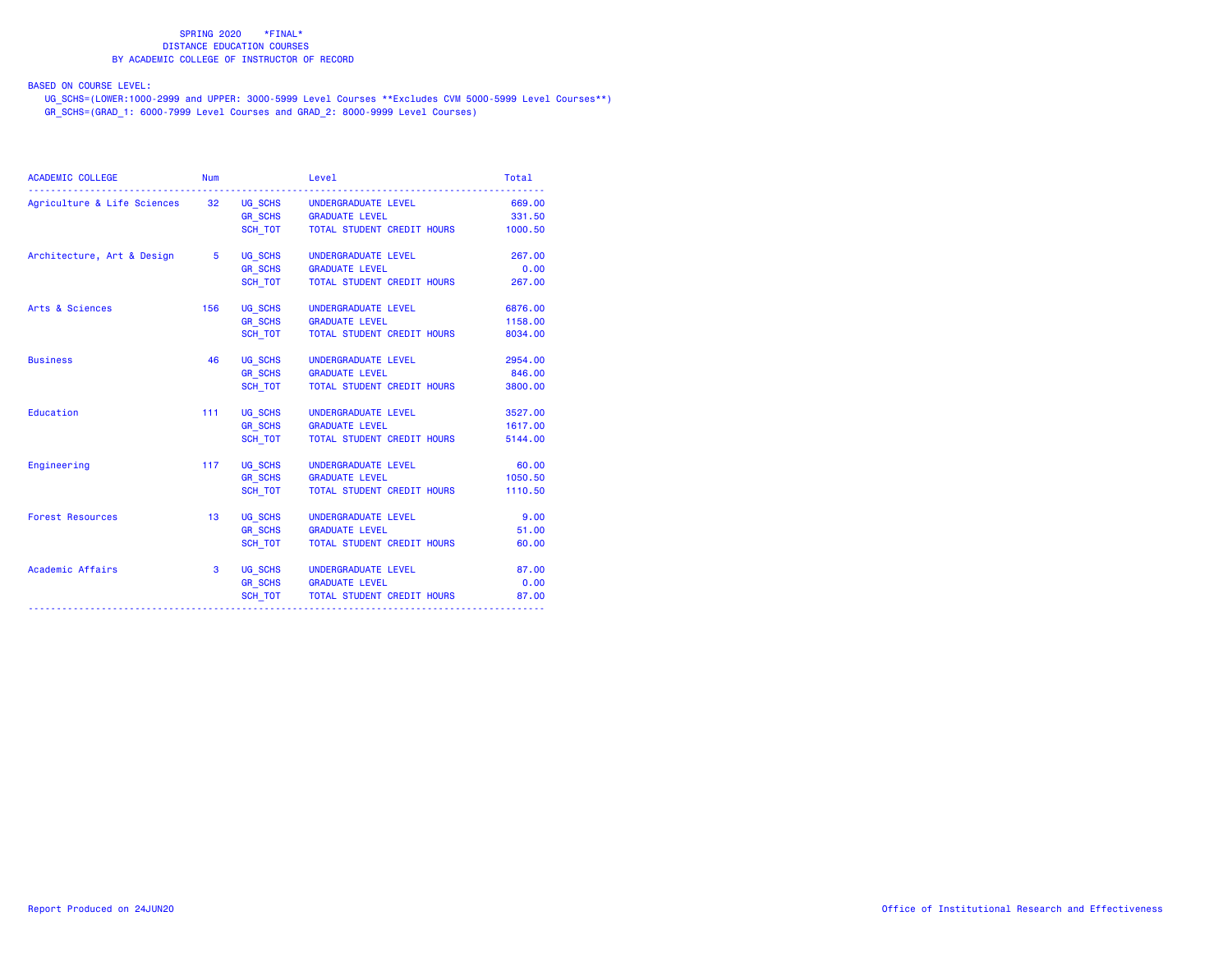# BASED ON COURSE LEVEL:

 UG\_SCHS=(LOWER:1000-2999 and UPPER: 3000-5999 Level Courses \*\*Excludes CVM 5000-5999 Level Courses\*\*) GR\_SCHS=(GRAD\_1: 6000-7999 Level Courses and GRAD\_2: 8000-9999 Level Courses)

|                                                               | <b>UNDERGRADUATE</b> | <b>GRADUATE</b> |              |
|---------------------------------------------------------------|----------------------|-----------------|--------------|
| <b>ACADEMIC DEPARTMENT</b>                                    | LEVEL                | LEVEL           | <b>TOTAL</b> |
| Agricultural Economics                                        | 0.00                 | 57.00           | 57.00        |
| Biochemistry, Molecular Biology, Entomology & Plant Pathology | 0.00                 | 21.00           | 21.00        |
| Food Science, Nutrition & Health Promotion Landscape          | 462.00               | 171.00          | 633.00       |
| Architecture                                                  | 189.00               | 0.00            | 189.00       |
| Plant & Soil Sciences                                         | 3.00                 | 3.00            | 6.00         |
| Poultry Science                                               | 3.00                 | 0.00            | 3.00         |
| School of Human Sciences                                      | 12.00                | 79.50           | 91.50        |
|                                                               | 669.00               | 331.50          | 1000.50      |
|                                                               | ============         | --------------- | --------     |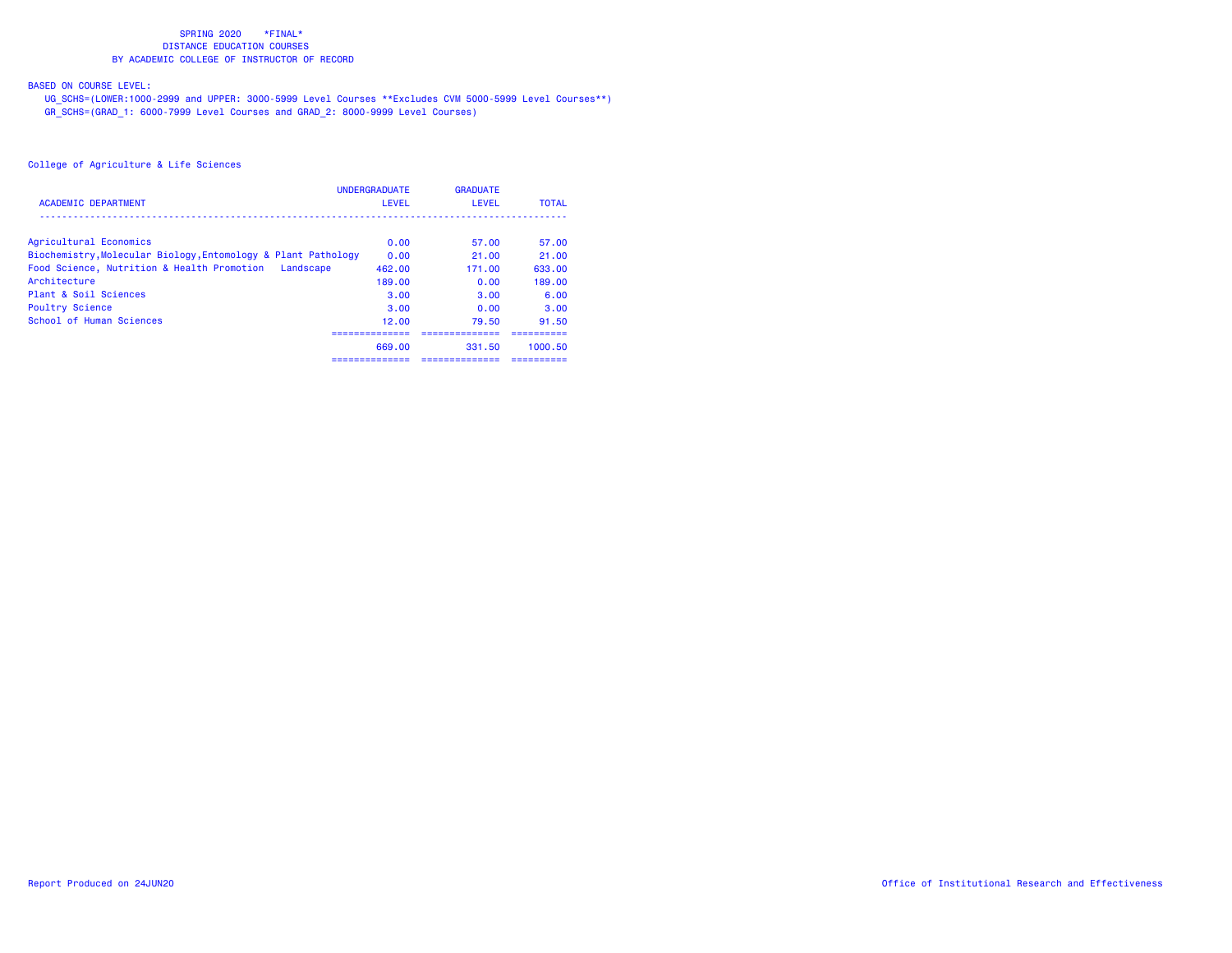# BASED ON COURSE LEVEL:

 UG\_SCHS=(LOWER:1000-2999 and UPPER: 3000-5999 Level Courses \*\*Excludes CVM 5000-5999 Level Courses\*\*) GR\_SCHS=(GRAD\_1: 6000-7999 Level Courses and GRAD\_2: 8000-9999 Level Courses)

| <b>ACADEMIC DEPARTMENT</b> | <b>UNDERGRADUATE</b><br><b>LEVEL</b> | <b>GRADUATE</b><br><b>LEVEL</b> | <b>TOTAL</b> |
|----------------------------|--------------------------------------|---------------------------------|--------------|
| Art AAD                    | 210.00                               | 0.00                            | 210.00       |
| Interior Design            | 36.00                                | 0.00                            | 36.00        |
| School of Architecture     | 21.00                                | 0.00                            | 21.00        |
|                            |                                      |                                 |              |
|                            | 267.00                               | 0.00                            | 267.00       |
|                            |                                      |                                 |              |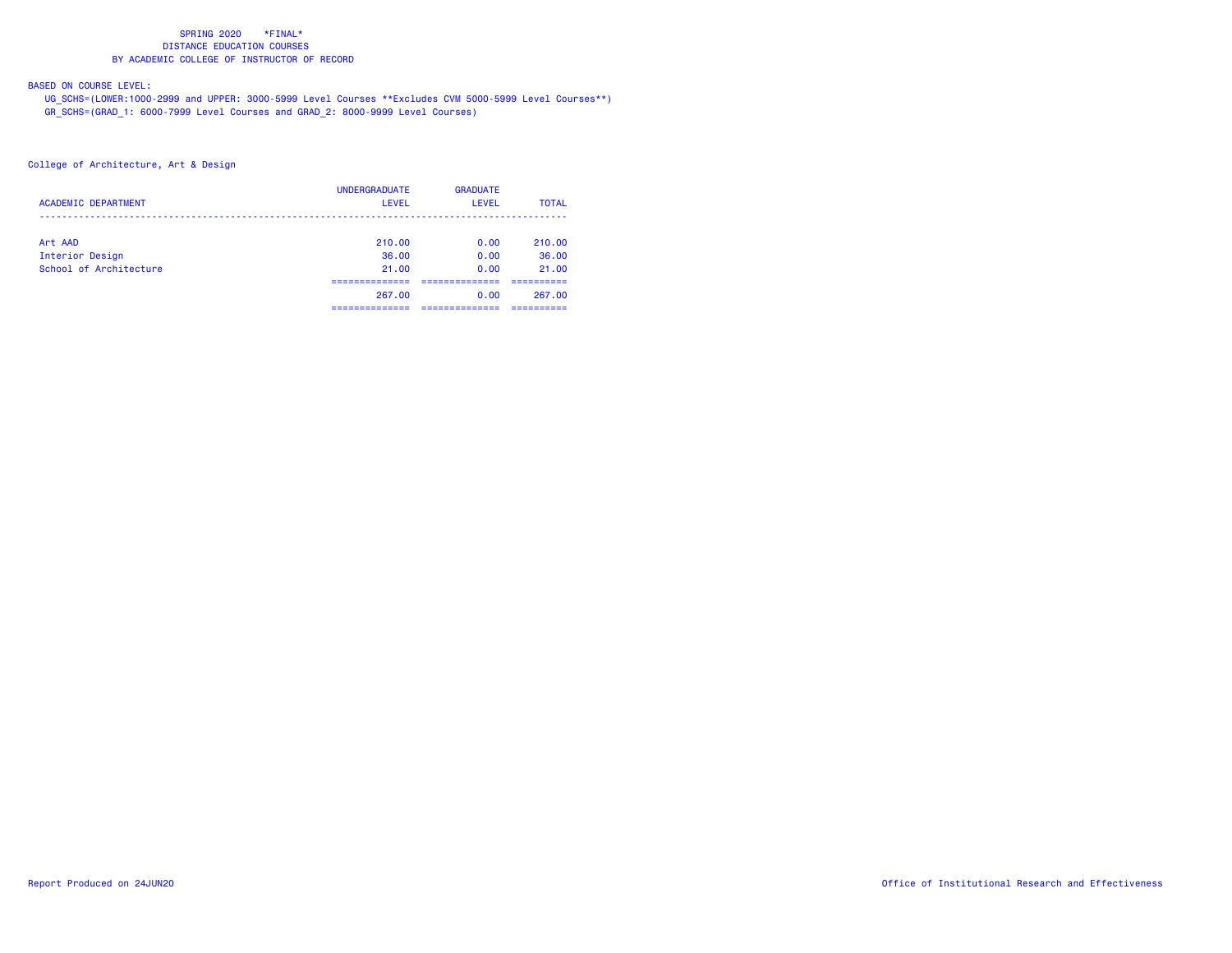## BASED ON COURSE LEVEL:

 UG\_SCHS=(LOWER:1000-2999 and UPPER: 3000-5999 Level Courses \*\*Excludes CVM 5000-5999 Level Courses\*\*) GR\_SCHS=(GRAD\_1: 6000-7999 Level Courses and GRAD\_2: 8000-9999 Level Courses)

|                                            | UNDERGRADUATE  | <b>GRADUATE</b> |              |
|--------------------------------------------|----------------|-----------------|--------------|
| <b>ACADEMIC DEPARTMENT</b>                 | <b>LEVEL</b>   | <b>LEVEL</b>    | <b>TOTAL</b> |
| Anthropology & Middle Eastern Cultures     | 84,00          | 0.00            | 84.00        |
| <b>Biological Sciences</b>                 | 99.00          | 178.00          | 277.00       |
| Chemistry                                  | 110.00         | 0.00            | 110.00       |
| Classical & Modern Languages & Literatures | 417,00         | 0.00            | 417.00       |
| Communication                              | 684,00         | 9.00            | 693,00       |
| English                                    | 288.00         | 0.00            | 288.00       |
| Geosciences                                | 1715.00        | 875.00          | 2590.00      |
| History                                    | 375.00         | 15,00           | 390,00       |
| Mathematics & Statistics                   | 615,00         | 24.00           | 639,00       |
| Philosophy & Religion                      | 327,00         | 0.00            | 327,00       |
| <b>Physics &amp; Astronomy</b>             | 85,00          | 0.00            | 85.00        |
| Political Science & Public Administration  | 126,00         | 57.00           | 183,00       |
| Psychology                                 | 1306.00        | 0.00            | 1306.00      |
| Sociology                                  | 645.00         | 0.00            | 645.00       |
|                                            | ============== | ==============  |              |
|                                            | 6876.00        | 1158.00         | 8034.00      |
|                                            | ============== | ==============  | ==========   |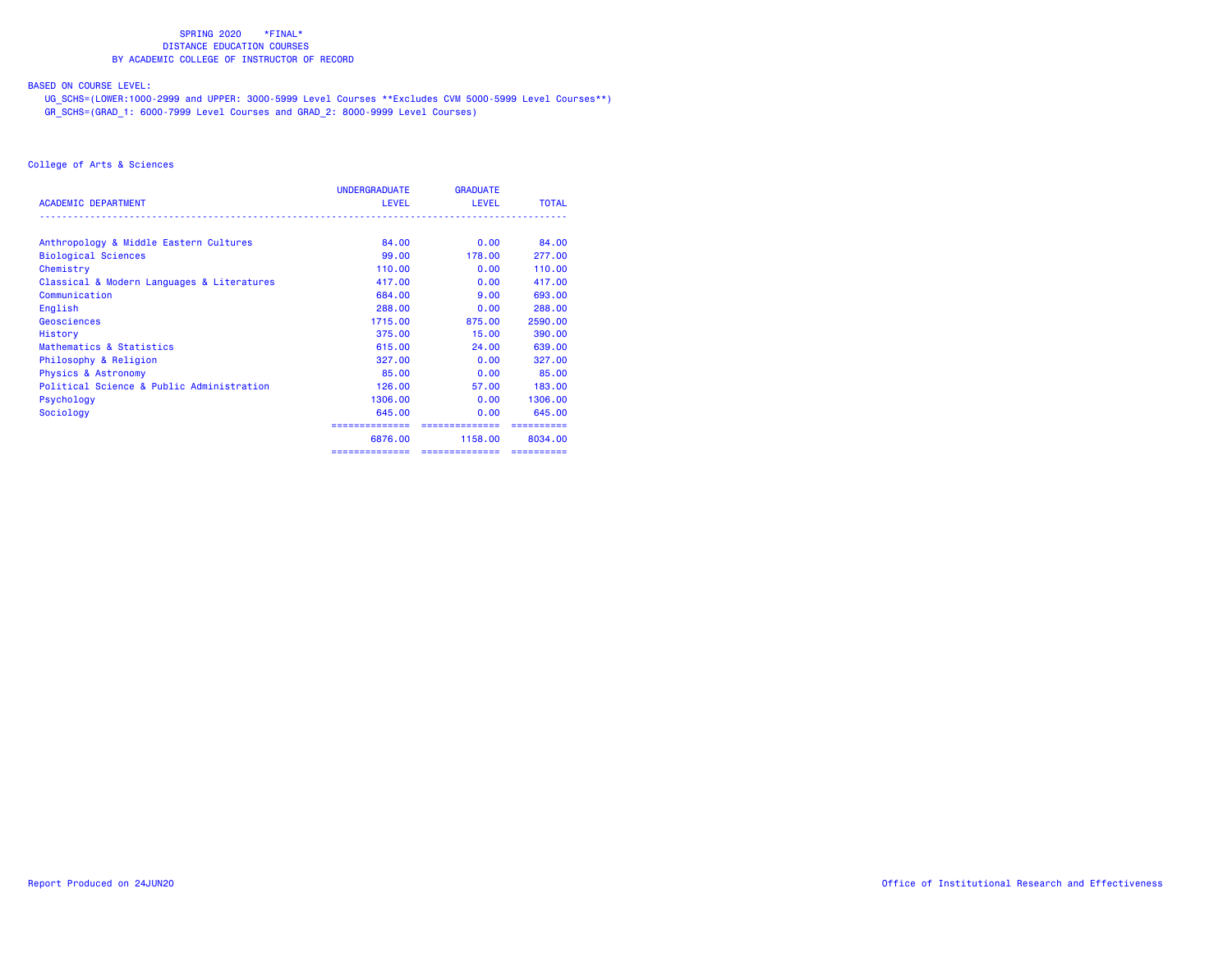# BASED ON COURSE LEVEL:

 UG\_SCHS=(LOWER:1000-2999 and UPPER: 3000-5999 Level Courses \*\*Excludes CVM 5000-5999 Level Courses\*\*) GR\_SCHS=(GRAD\_1: 6000-7999 Level Courses and GRAD\_2: 8000-9999 Level Courses)

| <b>ACADEMIC DEPARTMENT</b>                              | <b>UNDERGRADUATE</b><br>LEVEL | <b>GRADUATE</b><br>LEVEL | <b>TOTAL</b>          |
|---------------------------------------------------------|-------------------------------|--------------------------|-----------------------|
|                                                         |                               |                          |                       |
| Finance & Economics<br>Management & Information Systems | 939.00<br>927.00              | 108.00<br>342.00         | 1047.00<br>1269.00    |
| Marketing, Quantitative Analysis & Business Law         | 800.00                        | 360.00                   | 1160.00               |
| School of Accountancy                                   | 288.00                        | 36.00                    | 324.00                |
|                                                         |                               |                          |                       |
|                                                         | 2954.00<br>------------       | 846.00<br>------------   | 3800.00<br>---------- |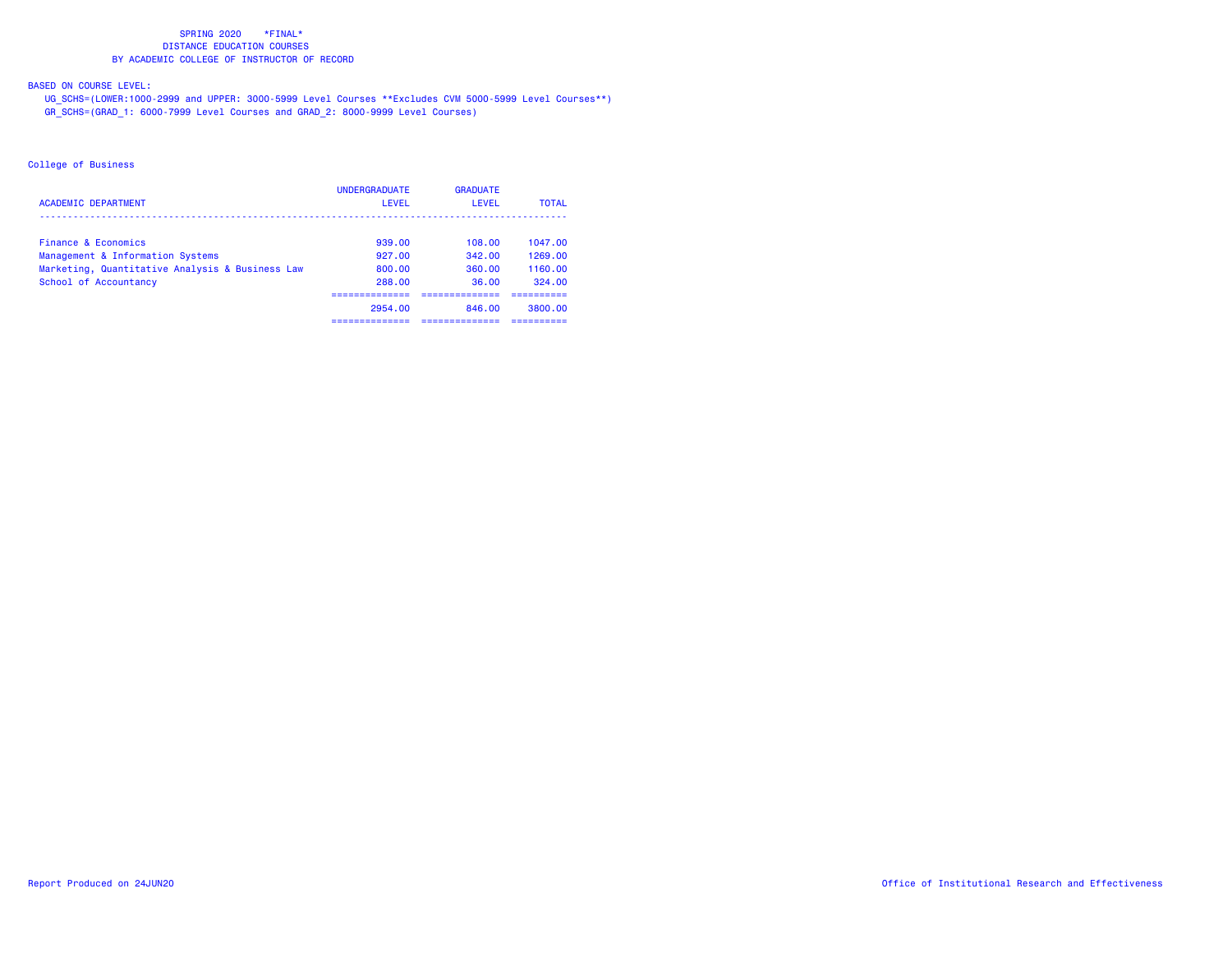## BASED ON COURSE LEVEL:

 UG\_SCHS=(LOWER:1000-2999 and UPPER: 3000-5999 Level Courses \*\*Excludes CVM 5000-5999 Level Courses\*\*) GR\_SCHS=(GRAD\_1: 6000-7999 Level Courses and GRAD\_2: 8000-9999 Level Courses)

|                                                     | <b>UNDERGRADUATE</b> | <b>GRADUATE</b> |              |
|-----------------------------------------------------|----------------------|-----------------|--------------|
| <b>ACADEMIC DEPARTMENT</b>                          | LEVEL                | LEVEL           | <b>TOTAL</b> |
|                                                     | 51.00                | 121.00          | 172.00       |
| Counseling, Educational Psychology, and Foundations |                      |                 |              |
| Curriculum, Instruction & Special Education         | 1497.00              | 699.00          | 2196.00      |
| Educational Leadership                              | 150.00               | 635.00          | 785.00       |
| Instructional Systems & Workforce Development       | 914.00               | 159.00          | 1073.00      |
| Kinesiology                                         | 522.00               | 3.00            | 525.00       |
| Music                                               | 393.00               | 0.00            | 393.00       |
|                                                     |                      |                 |              |
|                                                     | 3527.00              | 1617.00         | 5144.00      |
|                                                     | -------------        | ------------    | ---------    |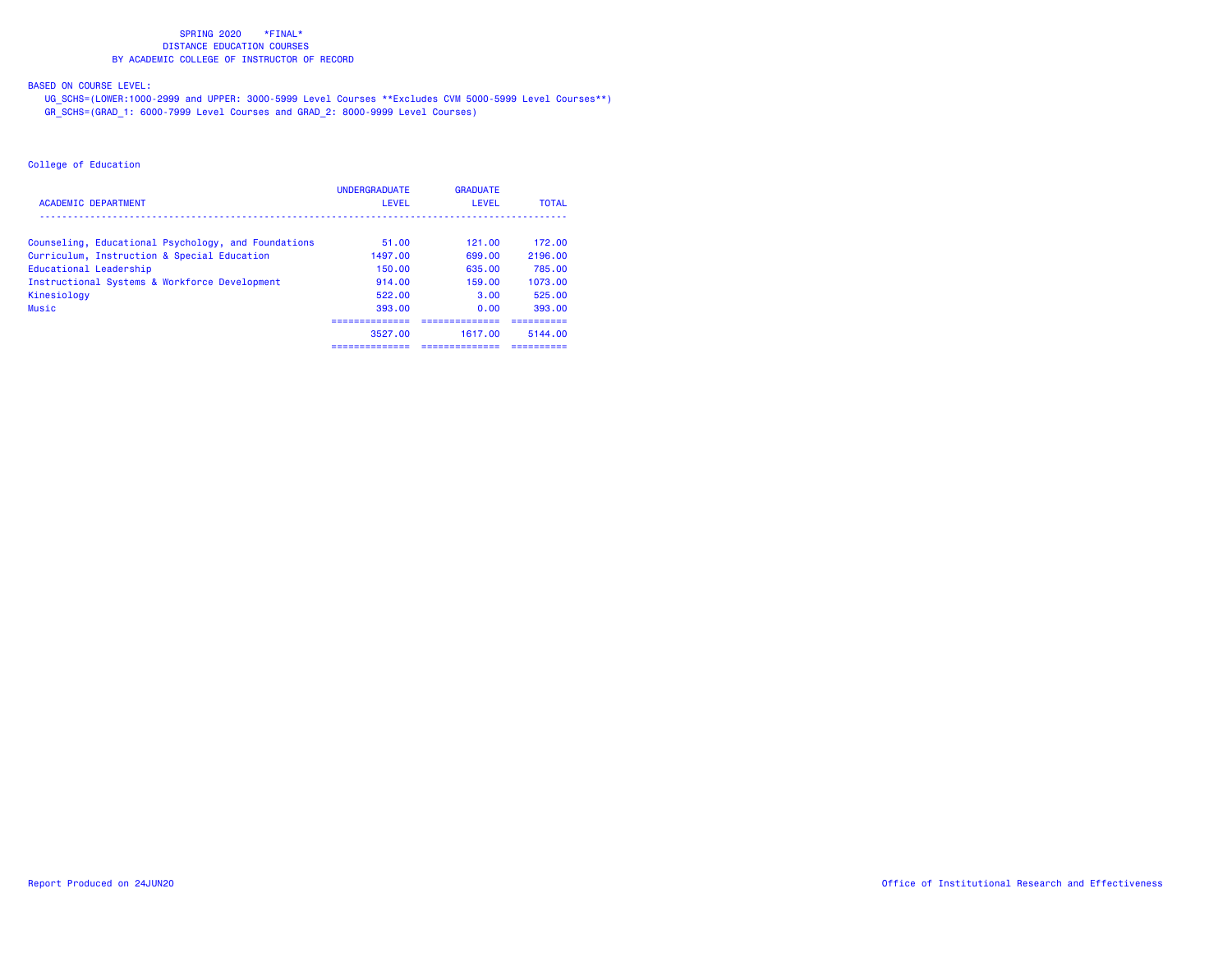## BASED ON COURSE LEVEL:

 UG\_SCHS=(LOWER:1000-2999 and UPPER: 3000-5999 Level Courses \*\*Excludes CVM 5000-5999 Level Courses\*\*) GR\_SCHS=(GRAD\_1: 6000-7999 Level Courses and GRAD\_2: 8000-9999 Level Courses)

|                                   | <b>UNDERGRADUATE</b> | <b>GRADUATE</b> |              |
|-----------------------------------|----------------------|-----------------|--------------|
| <b>ACADEMIC DEPARTMENT</b>        | <b>LEVEL</b>         | LEVEL           | <b>TOTAL</b> |
|                                   |                      |                 |              |
| Aerospace Engineering             | 0.00                 | 79.00           | 79.00        |
| Civil & Environmental Engineering | 0.00                 | 234.00          | 234.00       |
| Computer Science & Engineering    | 51.00                | 25.00           | 76.00        |
| Electrical & Computer Engineering | 3.00                 | 199.00          | 202.00       |
| Industrial & Systems Engineering  | 6.00                 | 371.50          | 377.50       |
| Mechanical Engineering            | 0.00                 | 139.00          | 139.00       |
| School of Chemical Engineering    | 0.00                 | 3.00            | 3.00         |
|                                   |                      |                 |              |
|                                   | 60.00                | 1050.50         | 1110.50      |
|                                   | =============        | ,=============  | ---------    |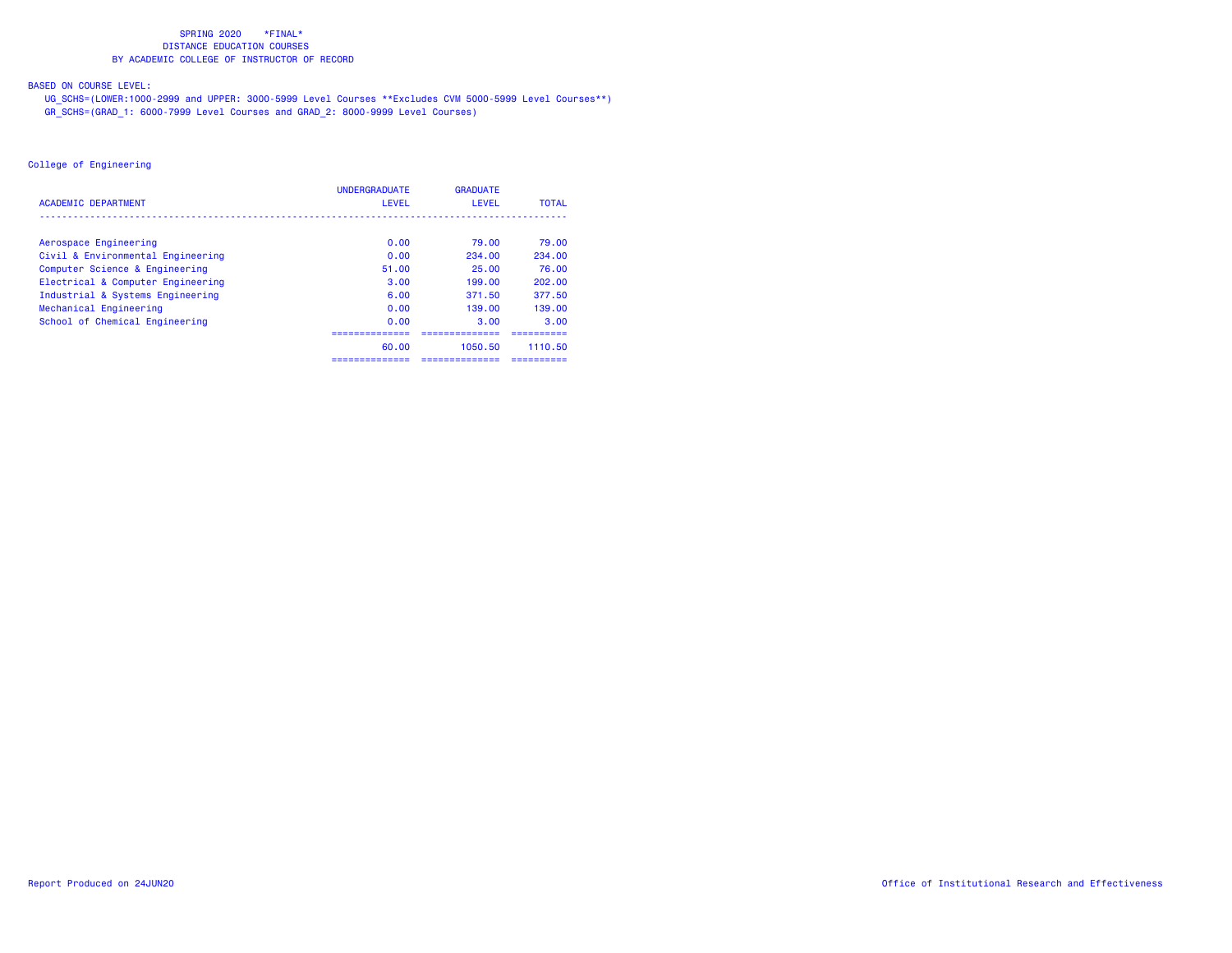# BASED ON COURSE LEVEL:

 UG\_SCHS=(LOWER:1000-2999 and UPPER: 3000-5999 Level Courses \*\*Excludes CVM 5000-5999 Level Courses\*\*) GR\_SCHS=(GRAD\_1: 6000-7999 Level Courses and GRAD\_2: 8000-9999 Level Courses)

### College of Forest Resources

| <b>ACADEMIC DEPARTMENT</b> | <b>UNDERGRADUATE</b><br>LEVEL | <b>GRADUATE</b><br>LEVEL | <b>TOTAL</b> |
|----------------------------|-------------------------------|--------------------------|--------------|
| Forestry                   | 9.00                          | 39.00                    | 48.00        |
| Sustainable Bioproducts    | 0.00                          | 12.00                    | 12.00        |
|                            | 9.00                          | 51.00                    | 60.00        |
|                            | ______________                | ___________              | ----------   |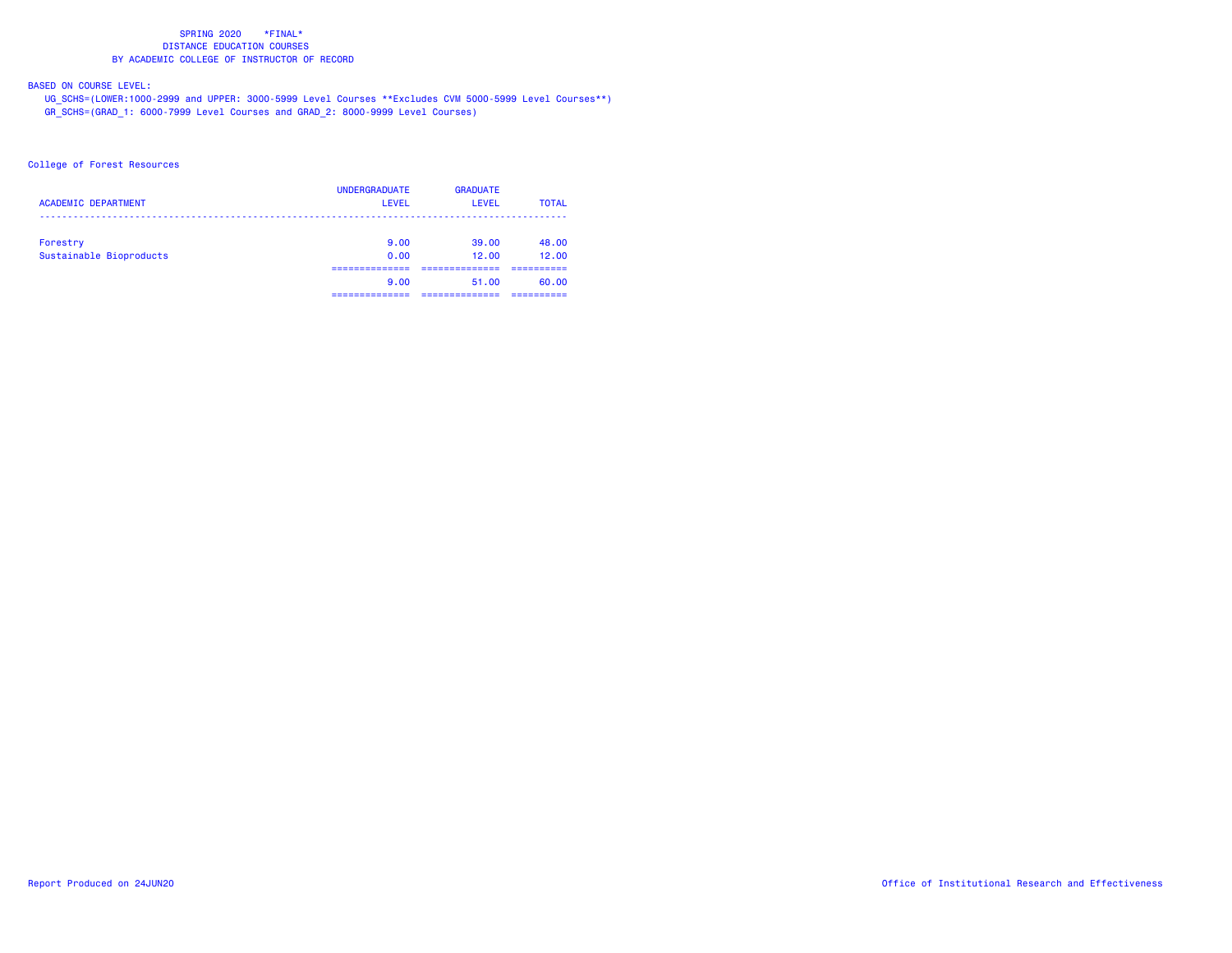## BASED ON COURSE LEVEL:

 UG\_SCHS=(LOWER:1000-2999 and UPPER: 3000-5999 Level Courses \*\*Excludes CVM 5000-5999 Level Courses\*\*) GR\_SCHS=(GRAD\_1: 6000-7999 Level Courses and GRAD\_2: 8000-9999 Level Courses)

### Academic Affairs

| <b>ACADEMIC DEPARTMENT</b> | <b>UNDERGRADUATE</b><br><b>LEVEL</b> | <b>GRADUATE</b><br>LEVEL | <b>TOTAL</b> |
|----------------------------|--------------------------------------|--------------------------|--------------|
| Library                    | 87.00                                | 0.00                     | 87.00        |
|                            | 87.00<br>___________                 | 0.00                     | 87.00        |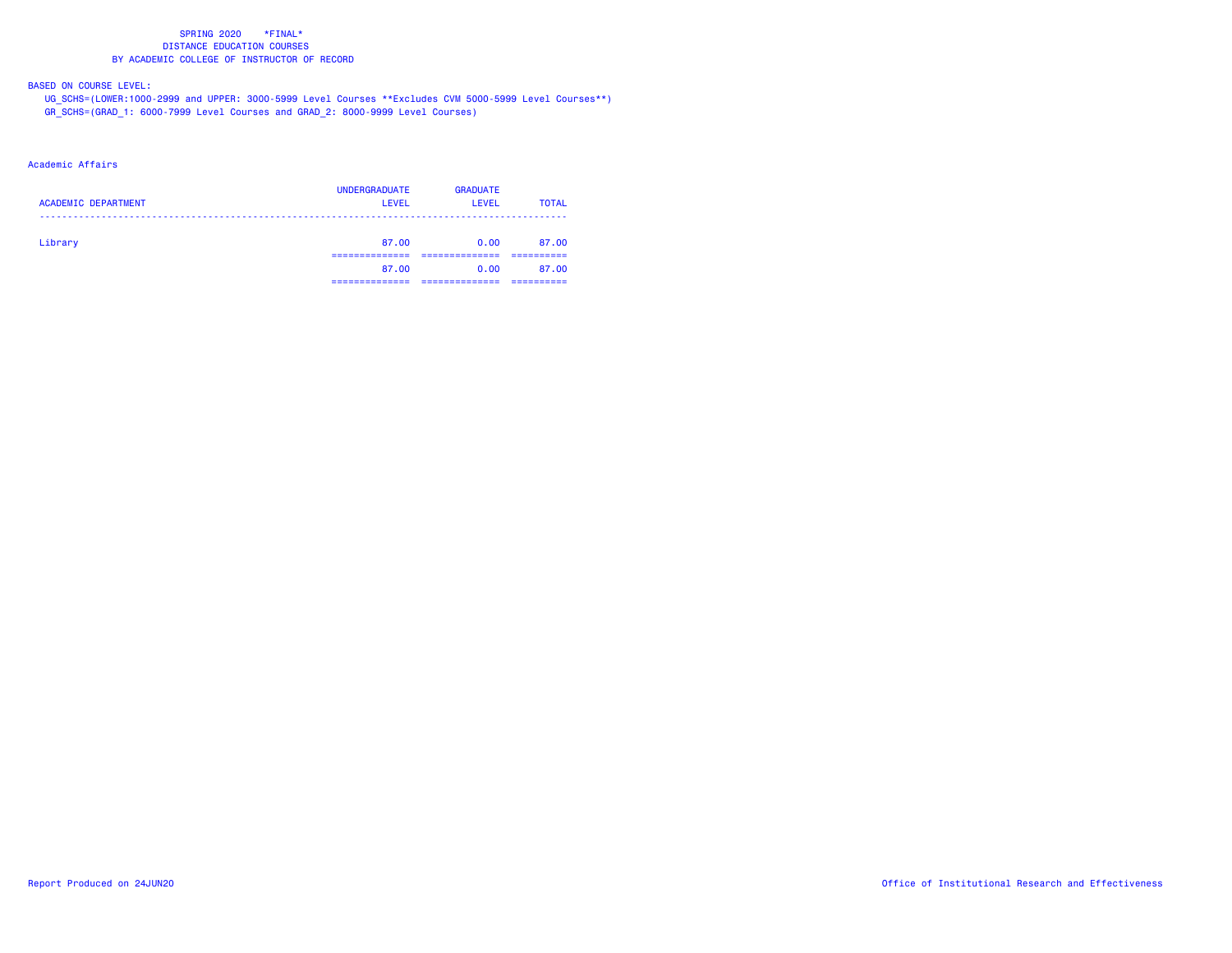| <b>ACADEMIC DEPARTMENT</b> | Instructor Name                                       | Rank                          | Tenure<br>Status | <b>Course</b><br>Cip # | <b>CRN</b> | Course #                    | Sec   | Crs | Type Title             | Delvy        | Inst<br>Per | <b>UG</b><br><b>SCHS</b>  | <b>GR</b><br><b>SCHS</b>   | Total<br><b>SCHS</b>                             |
|----------------------------|-------------------------------------------------------|-------------------------------|------------------|------------------------|------------|-----------------------------|-------|-----|------------------------|--------------|-------------|---------------------------|----------------------------|--------------------------------------------------|
| Agricultural Economics     | Canales Medina, Dominga Assistant Professor Ten Track |                               |                  |                        |            | 010103 14813 AEC 6223       | 501 C |     | Applied Quant Anal I 0 |              | 1.00        | 0.00                      | 12.00<br>- - - - - - - -   | 12.00                                            |
|                            |                                                       |                               |                  |                        |            |                             |       |     |                        |              |             | 0.00                      | 12.00                      | 12.00                                            |
|                            | Janzen, Matthew                                       | Instructor                    | Non-Ten Track    |                        |            | 010103 14237 AEC 6113       | 501 C |     | Agribus Firm Mgt       | $\mathbf{0}$ | 0.49        | 0.00                      | 11.76<br>--------          | 11.76<br>.                                       |
|                            |                                                       |                               |                  |                        |            |                             |       |     |                        |              |             | 0.00                      | 11.76                      | 11.76                                            |
|                            | Kim, Ayoung                                           | Assistant Professor Ten Track |                  |                        |            | 010103 14812 AEC 6623       | 501 C |     | Gbl Mkg of Ag Prod     | $\mathbf{O}$ | 1.00        | 0.00                      | 21.00<br>- - - - - - - - - | 21.00                                            |
|                            |                                                       |                               |                  |                        |            |                             |       |     |                        |              |             | 0.00                      | 21.00                      | 21.00                                            |
|                            | Li, Xiaofei                                           | Assistant Professor Ten Track |                  |                        |            | 010103 14237 AEC 6113 501 C |       |     | Agribus Firm Mgt       | $\mathbf{O}$ | 0.51        | 0.00                      | 12.24                      | 12.24                                            |
|                            |                                                       |                               |                  |                        |            |                             |       |     |                        |              |             | - - - - - - - - -<br>0.00 | 12.24                      | . <u>.</u> .<br>12.24                            |
| Agricultural Economics     |                                                       |                               |                  |                        |            |                             |       |     |                        |              |             | =====<br>0.00<br>======== | 57.00                      | ==========<br>57.00<br>_________________________ |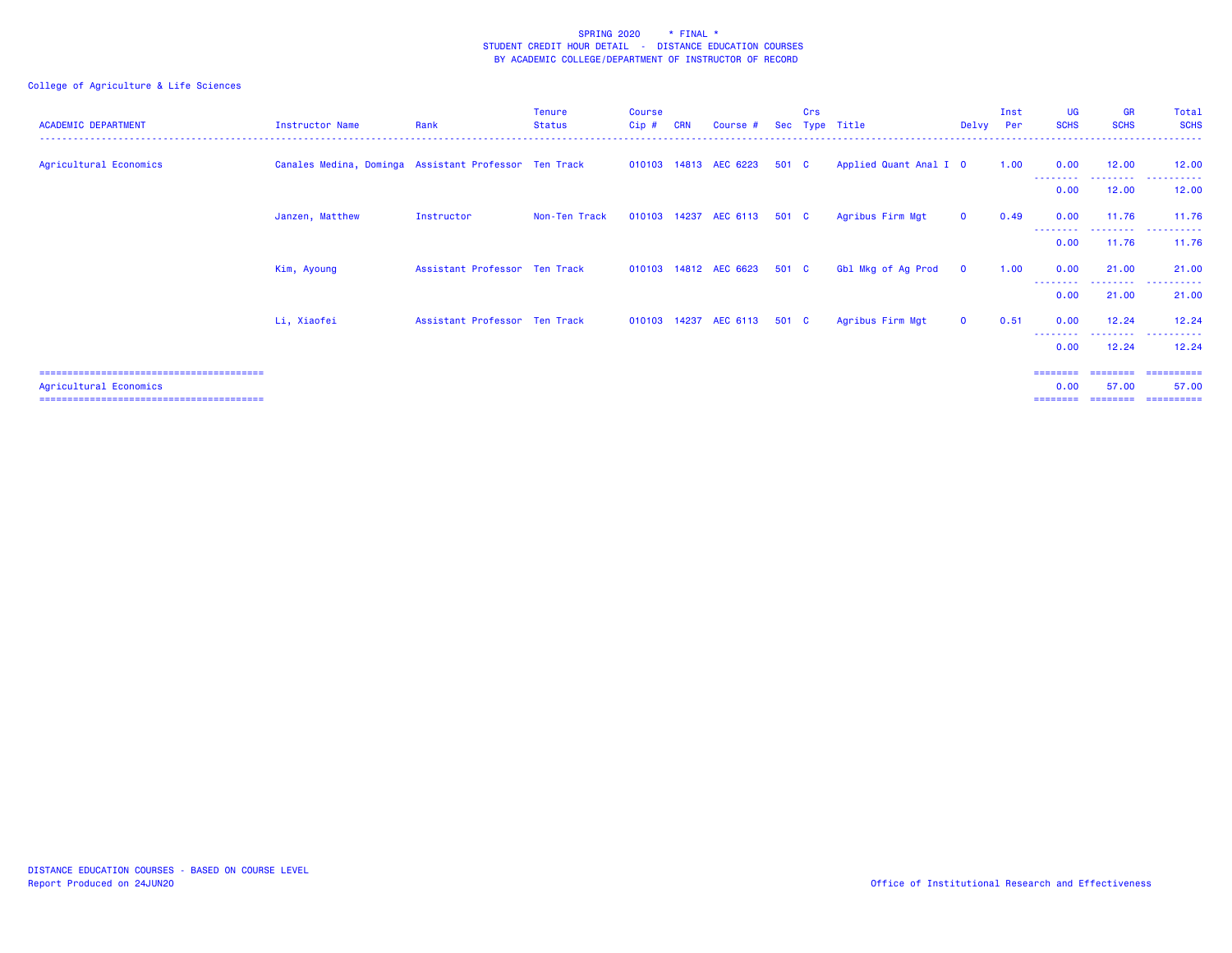| <b>ACADEMIC DEPARTMENT</b>                                    | <b>Instructor Name</b> | Rank                              | Tenure<br>Status | Course<br>Cip# | <b>CRN</b> | Course # Sec Type Title     | Crs |                        | Delvy | Inst<br>Per | UG<br><b>SCHS</b> | <b>GR</b><br><b>SCHS</b>      | Total<br><b>SCHS</b>                           |
|---------------------------------------------------------------|------------------------|-----------------------------------|------------------|----------------|------------|-----------------------------|-----|------------------------|-------|-------------|-------------------|-------------------------------|------------------------------------------------|
| Biochemistry, Molecular Biology, Entomolog Catchot, Angus     |                        | Extension Professor Non-Ten Track |                  |                |            | 260702 15514 EPP 6990 501 C |     | Special Topics In EP 0 |       | 0.50        | 0.00<br>0.00      | 21.00<br>21.00                | 21.00<br>--------  --------  --------<br>21.00 |
| Biochemistry, Molecular Biology, Entomology & Plant Pathology |                        |                                   |                  |                |            |                             |     |                        |       |             | 0.00<br>========  | ========<br>21.00<br>======== | =========<br>21,00<br>-----------              |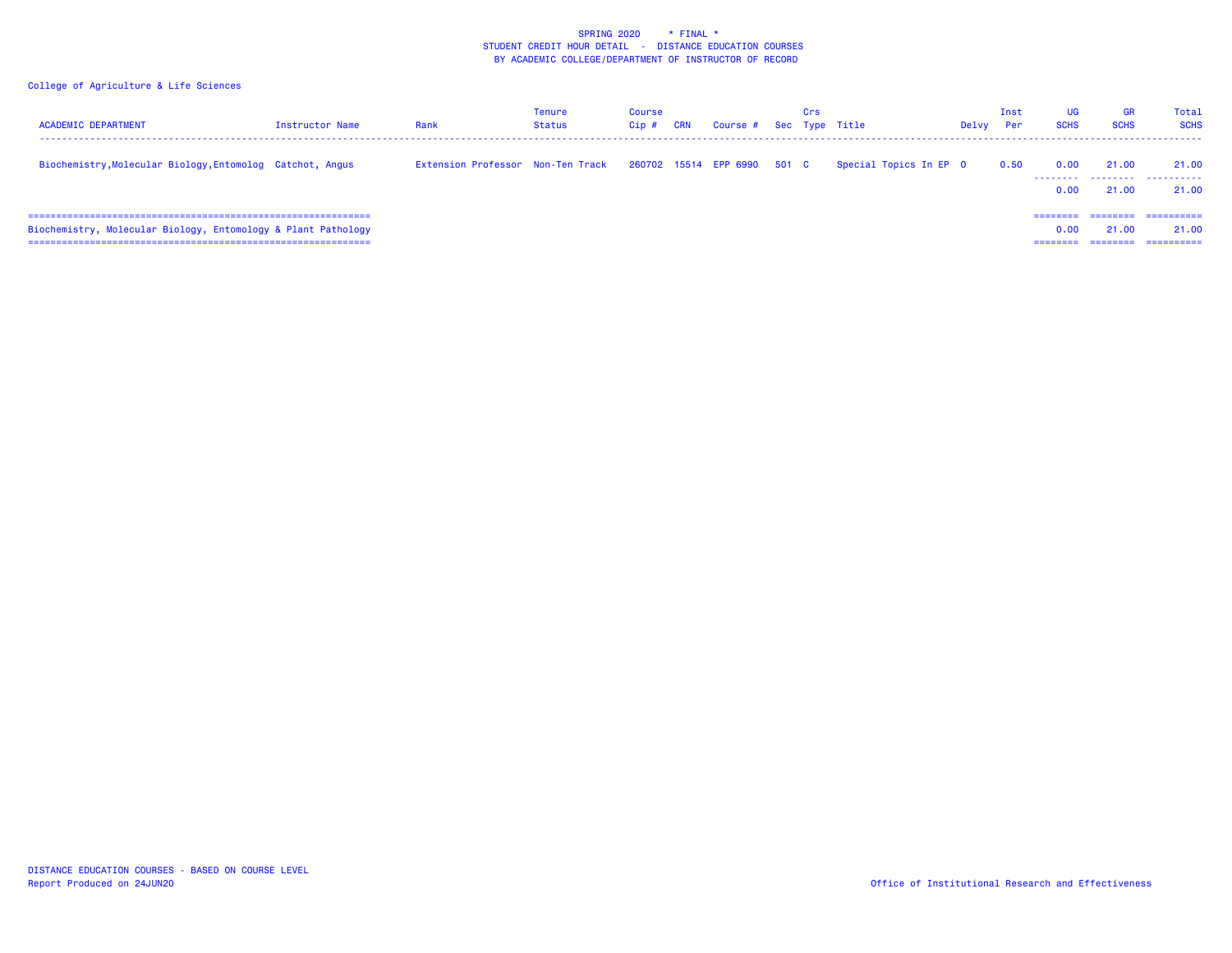| <b>ACADEMIC DEPARTMENT</b>                            | <b>Instructor Name</b> | Rank                          | <b>Tenure</b><br><b>Status</b><br>------------- | <b>Course</b><br>Cip# | <b>CRN</b>     | Course #                                                    | Sec                     | Crs | Type Title                                                     | Delvy                      | Inst<br>Per          | <b>UG</b><br><b>SCHS</b>                                                                                                                                                                                                                                                                                                                                                                                                                                                                        | <b>GR</b><br><b>SCHS</b>              | Total<br><b>SCHS</b><br>المتمامين |
|-------------------------------------------------------|------------------------|-------------------------------|-------------------------------------------------|-----------------------|----------------|-------------------------------------------------------------|-------------------------|-----|----------------------------------------------------------------|----------------------------|----------------------|-------------------------------------------------------------------------------------------------------------------------------------------------------------------------------------------------------------------------------------------------------------------------------------------------------------------------------------------------------------------------------------------------------------------------------------------------------------------------------------------------|---------------------------------------|-----------------------------------|
| Food Science, Nutrition & Health Promoti Cox, Melissa |                        | Non-Faculty                   | Not Applicable                                  | 190501                | 14494          | <b>FNH 4783</b><br>190504 14497 FNH 6393                    | 501 C<br>501 C          |     | Sch Comm Drug Use Pr 0<br>Prevention of Diseas 0               |                            | 1.00<br>1.00         | 45.00<br>0.00                                                                                                                                                                                                                                                                                                                                                                                                                                                                                   | 0.00<br>42.00                         | 45.00<br>42.00                    |
|                                                       |                        |                               |                                                 |                       |                |                                                             |                         |     |                                                                |                            |                      | $\begin{array}{cccccccccccccc} \multicolumn{2}{c}{} & \multicolumn{2}{c}{} & \multicolumn{2}{c}{} & \multicolumn{2}{c}{} & \multicolumn{2}{c}{} & \multicolumn{2}{c}{} & \multicolumn{2}{c}{} & \multicolumn{2}{c}{} & \multicolumn{2}{c}{} & \multicolumn{2}{c}{} & \multicolumn{2}{c}{} & \multicolumn{2}{c}{} & \multicolumn{2}{c}{} & \multicolumn{2}{c}{} & \multicolumn{2}{c}{} & \multicolumn{2}{c}{} & \multicolumn{2}{c}{} & \multicolumn{2}{c}{} & \multicolumn{2}{c}{} & \$<br>45.00 | .<br>42.00                            | .<br>87.00                        |
|                                                       | Gardner, Antonio       | Assistant Professor Ten Track |                                                 | 512207 14501          |                | <b>FNH 8563</b><br>14502 FNH 8613                           | 501 C<br>501 C          |     | Prin Epic & Hlth Sci 0<br>Dsgn Admin Hp Prog                   | $\overline{\mathbf{0}}$    | 1.00<br>1.00         | 0.00<br>0.00<br><b><i><u><u> - - - - - - -</u></u></i></b>                                                                                                                                                                                                                                                                                                                                                                                                                                      | 36.00<br>18.00<br>.                   | 36.00<br>18.00<br>.               |
|                                                       |                        |                               |                                                 |                       |                |                                                             |                         |     |                                                                |                            |                      | 0.00                                                                                                                                                                                                                                                                                                                                                                                                                                                                                            | 54.00                                 | 54.00                             |
|                                                       | Horay, Jason           | Lecturer                      | Non-Ten Track                                   |                       |                | 512207 14810 FNH 4793                                       | 501 C                   |     | Hlth Prom in the Wor 0                                         |                            | 1.00                 | 60.00<br>.                                                                                                                                                                                                                                                                                                                                                                                                                                                                                      | 0.00<br><b><i><u><u>.</u></u></i></b> | 60.00<br><u>.</u>                 |
|                                                       |                        |                               |                                                 |                       |                |                                                             |                         |     |                                                                |                            |                      | 60.00                                                                                                                                                                                                                                                                                                                                                                                                                                                                                           | 0.00                                  | 60.00                             |
|                                                       | Hunt, Barry            | Professor                     | <b>Tenured</b>                                  | 512207                | 14500          | <b>FNH 8553</b><br>14809 FNH 8193                           | 501 C<br>501 C          |     | Behavioral Epidemiol 0<br>Problems in Health E 0               |                            | 1.00<br>1.00         | 0.00<br>0.00<br><b><i><u><u> - - - - - - - -</u></u></i></b>                                                                                                                                                                                                                                                                                                                                                                                                                                    | 18.00<br>21.00<br>.                   | 18.00<br>21.00<br>.               |
|                                                       |                        |                               |                                                 |                       |                |                                                             |                         |     |                                                                |                            |                      | 0.00                                                                                                                                                                                                                                                                                                                                                                                                                                                                                            | 39.00                                 | 39.00                             |
|                                                       | Khan, Fauzia           | Lecturer                      | Non-Ten Track                                   | 190501                | 14492<br>14495 | <b>FNH 4193</b><br><b>FNH 6193</b>                          | 501 C<br>501 C          |     | Soc-Cult Aspect Food 0<br>Soc-Cult Aspect Food 0               |                            | 1.00<br>1.00         | 6.00<br>0.00<br><u> - - - - - - - -</u>                                                                                                                                                                                                                                                                                                                                                                                                                                                         | 0.00<br>6.00                          | 6.00<br>6.00                      |
|                                                       |                        |                               |                                                 |                       |                |                                                             |                         |     |                                                                |                            |                      | 6.00                                                                                                                                                                                                                                                                                                                                                                                                                                                                                            | 6.00                                  | 12.00                             |
|                                                       | Norwood, Arnita        | Assistant Professor Ten Track |                                                 | 190504                | 14489          | <b>FNH 2283</b><br>14575 HS 2283                            | 501 C<br>501 C          |     | Child Health & Nutri 0<br>Child Health & Nutri 0               |                            | 1.00<br>1.00         | 78.00<br>24.00                                                                                                                                                                                                                                                                                                                                                                                                                                                                                  | 0.00<br>0.00                          | 78.00<br>24.00                    |
|                                                       |                        |                               |                                                 |                       |                |                                                             |                         |     |                                                                |                            |                      | --------<br>102.00                                                                                                                                                                                                                                                                                                                                                                                                                                                                              | .<br>0.00                             | .<br>102.00                       |
|                                                       | Pylate, Leah           | Non-Faculty                   | Not Applicable                                  |                       |                | 512207 14491 FNH 3163                                       | 501 C                   |     | Basic Principle Heal 0                                         |                            | 1.00                 | 54.00<br>.                                                                                                                                                                                                                                                                                                                                                                                                                                                                                      | 0.00                                  | 54.00                             |
|                                                       |                        |                               |                                                 |                       |                |                                                             |                         |     |                                                                |                            |                      | 54.00                                                                                                                                                                                                                                                                                                                                                                                                                                                                                           | 0.00                                  | 54.00                             |
|                                                       | Weiskopf, Amy          | Lecturer                      | Non-Ten Track                                   | 190504                | 14490          | <b>FNH 2293</b><br>14576 HS 2293                            | 501 C<br>501 C          |     | Indiv & Family Nutri 0<br>Indiv & Family Nutri 0               |                            | 1.00<br>1.00         | 105.00<br>39.00<br><b><i><u><u> - - - - - - -</u></u></i></b>                                                                                                                                                                                                                                                                                                                                                                                                                                   | 0.00<br>0.00                          | 105.00<br>39.00                   |
|                                                       |                        |                               |                                                 |                       |                |                                                             |                         |     |                                                                |                            |                      | 144.00                                                                                                                                                                                                                                                                                                                                                                                                                                                                                          | 0.00                                  | 144.00                            |
|                                                       | White, Kelly           | Lecturer                      | Non-Ten Track                                   | 190501                | 14496<br>14499 | <b>FNH 6223</b><br><b>FNH 8473</b><br>190504 14493 FNH 4223 | 501 C<br>501 C<br>501 C |     | Sports Nutrition<br>Advanced Sports Nutr 0<br>Sports Nutrition | $\mathbf 0$<br>$\mathbf 0$ | 1.00<br>1.00<br>1.00 | 0.00<br>0.00<br>51.00                                                                                                                                                                                                                                                                                                                                                                                                                                                                           | 18.00<br>12.00<br>0.00                | 18.00<br>12.00<br>51.00           |
|                                                       |                        |                               |                                                 |                       |                |                                                             |                         |     |                                                                |                            |                      | .<br>51.00                                                                                                                                                                                                                                                                                                                                                                                                                                                                                      | 30.00                                 | 81.00                             |
| Food Science, Nutrition & Health Promotion            |                        |                               |                                                 |                       |                |                                                             |                         |     |                                                                |                            |                      | <b>EDESSERS</b><br>462.00                                                                                                                                                                                                                                                                                                                                                                                                                                                                       | <b>EDESSER</b><br>171.00              | -----------<br>633.00             |
|                                                       |                        |                               |                                                 |                       |                |                                                             |                         |     |                                                                |                            |                      | ========                                                                                                                                                                                                                                                                                                                                                                                                                                                                                        |                                       | ===================               |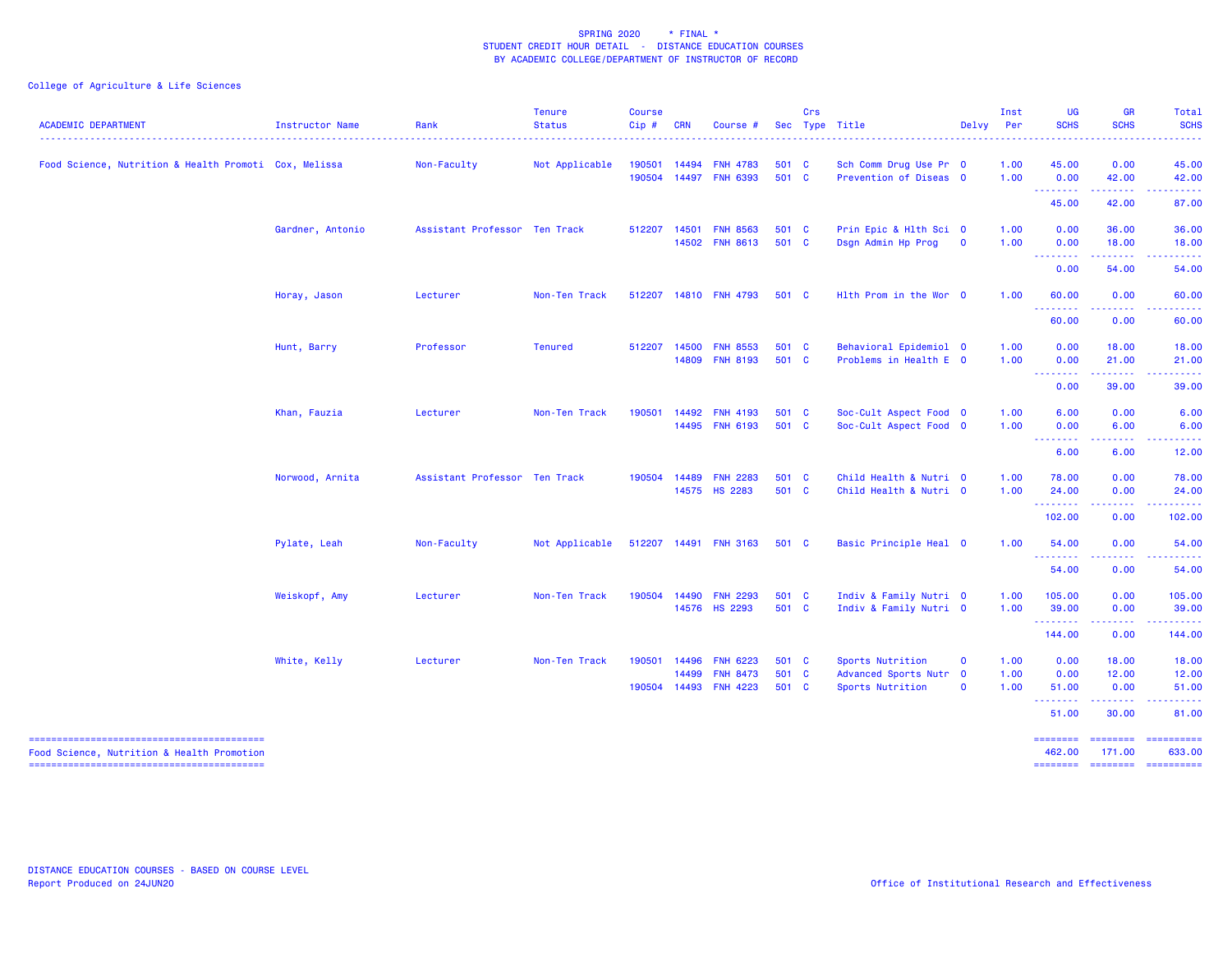| <b>ACADEMIC DEPARTMENT</b> | Instructor Name | Rank     | Tenure<br><b>Status</b> | <b>Course</b><br>Cip# | <b>CRN</b> | Course # Sec Type Title |       | Crs |                 | Delvy        | Inst<br>Per | UG<br><b>SCHS</b>              | <b>GR</b><br><b>SCHS</b> | Total<br><b>SCHS</b>               |
|----------------------------|-----------------|----------|-------------------------|-----------------------|------------|-------------------------|-------|-----|-----------------|--------------|-------------|--------------------------------|--------------------------|------------------------------------|
| Landscape Architecture     | Rood, Cynthia   | Lecturer | Non-Ten Track           |                       |            | 040601 14620 LA 1803    | 501 C |     | Land Arch Appre | $\mathbf{o}$ | 1.00        | 189,00<br>189,00               | 0.00<br>0.00             | 189,00<br><br>189,00               |
| Landscape Architecture     |                 |          |                         |                       |            |                         |       |     |                 |              |             | ========<br>189,00<br>======== | 0.00<br>========         | ==========<br>189,00<br>========== |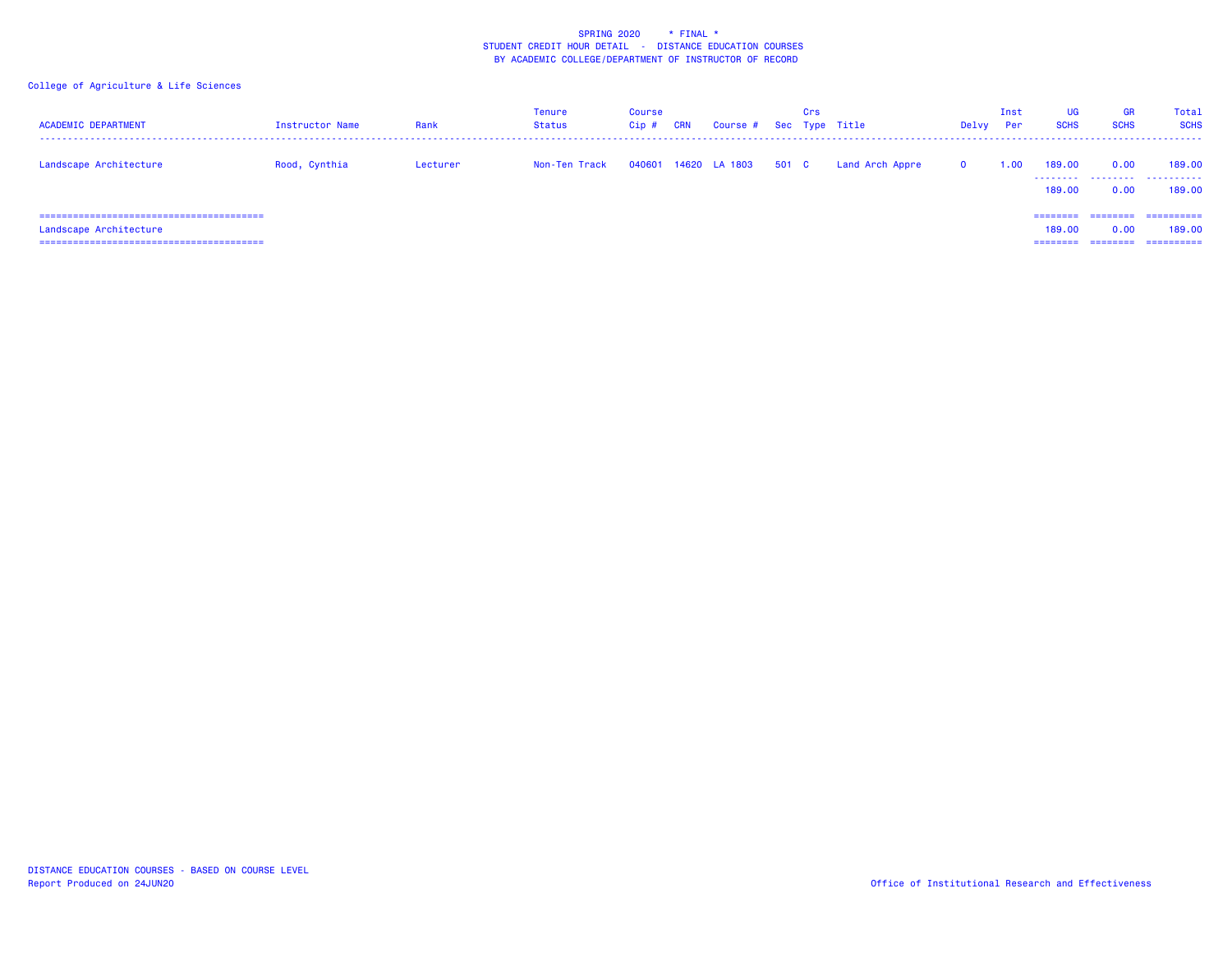| <b>ACADEMIC DEPARTMENT</b> | <b>Instructor Name</b> | Rank                                                          | <b>Tenure</b><br>Status | <b>Course</b><br>Cip# | <b>CRN</b> | Course # Sec Type Title     | Crs |                        | Delvy Per | Inst | <b>UG</b><br><b>SCHS</b>     | <b>GR</b><br><b>SCHS</b> | Total<br><b>SCHS</b>             |
|----------------------------|------------------------|---------------------------------------------------------------|-------------------------|-----------------------|------------|-----------------------------|-----|------------------------|-----------|------|------------------------------|--------------------------|----------------------------------|
| Plant & Soil Sciences      | Fox, Amelia            | Clinical Assist Pro Non-Ten Track 011101 17131 PSS 4000 502 I |                         |                       |            |                             |     | Directed Indiv Study 0 |           | 1.00 | 3.00<br>--------             | 0.00                     | 3.00<br>                         |
|                            |                        |                                                               |                         |                       |            |                             |     |                        |           |      | 3.00                         | 0.00                     | 3.00                             |
|                            | Lang, David            | Professor                                                     | Tenured                 |                       |            | 011102 15537 PSS 8103 501 C |     | Pasture Development 0  |           | 1.00 | 0.00                         | 3.00                     | 3.00                             |
|                            |                        |                                                               |                         |                       |            |                             |     |                        |           |      | 0.00                         | 3.00                     | 3.00                             |
| Plant & Soil Sciences      |                        |                                                               |                         |                       |            |                             |     |                        |           |      | ========<br>3.00<br>======== | ========<br>3.00         | ==========<br>6.00<br>========== |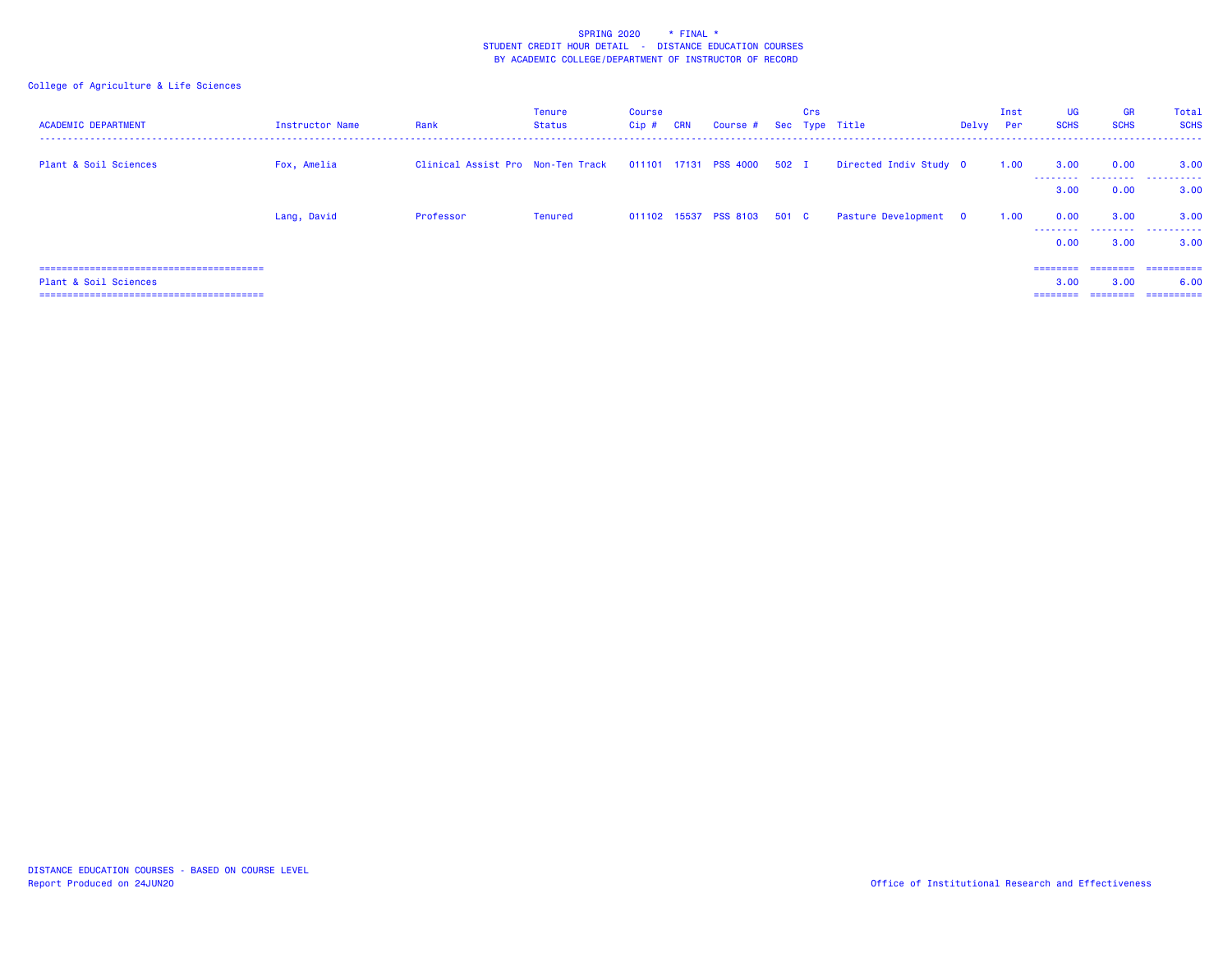| <b>ACADEMIC DEPARTMENT</b> | Instructor Name | Rank                              | Tenure<br>Status | Course<br>Cip# | <b>CRN</b> | Course #             |       | Crs | Sec Type Title          | Delvy | Inst<br>Per | <b>UG</b><br><b>SCHS</b>     | <b>GR</b><br><b>SCHS</b>     | <b>Total</b><br><b>SCHS</b>      |
|----------------------------|-----------------|-----------------------------------|------------------|----------------|------------|----------------------|-------|-----|-------------------------|-------|-------------|------------------------------|------------------------------|----------------------------------|
| <b>Poultry Science</b>     | Wells, Jessica  | Clinical Assist Pro Non-Ten Track |                  |                |            | 010907 16156 PO 3313 | 501 C |     | <b>Com Poultry Prod</b> | F.    | 1.00        | 3.00<br>3.00                 | 0.00<br>0.00                 | 3.00<br>3.00                     |
| <b>Poultry Science</b>     |                 |                                   |                  |                |            |                      |       |     |                         |       |             | ========<br>3.00<br>======== | ========<br>0.00<br>======== | ==========<br>3.00<br>========== |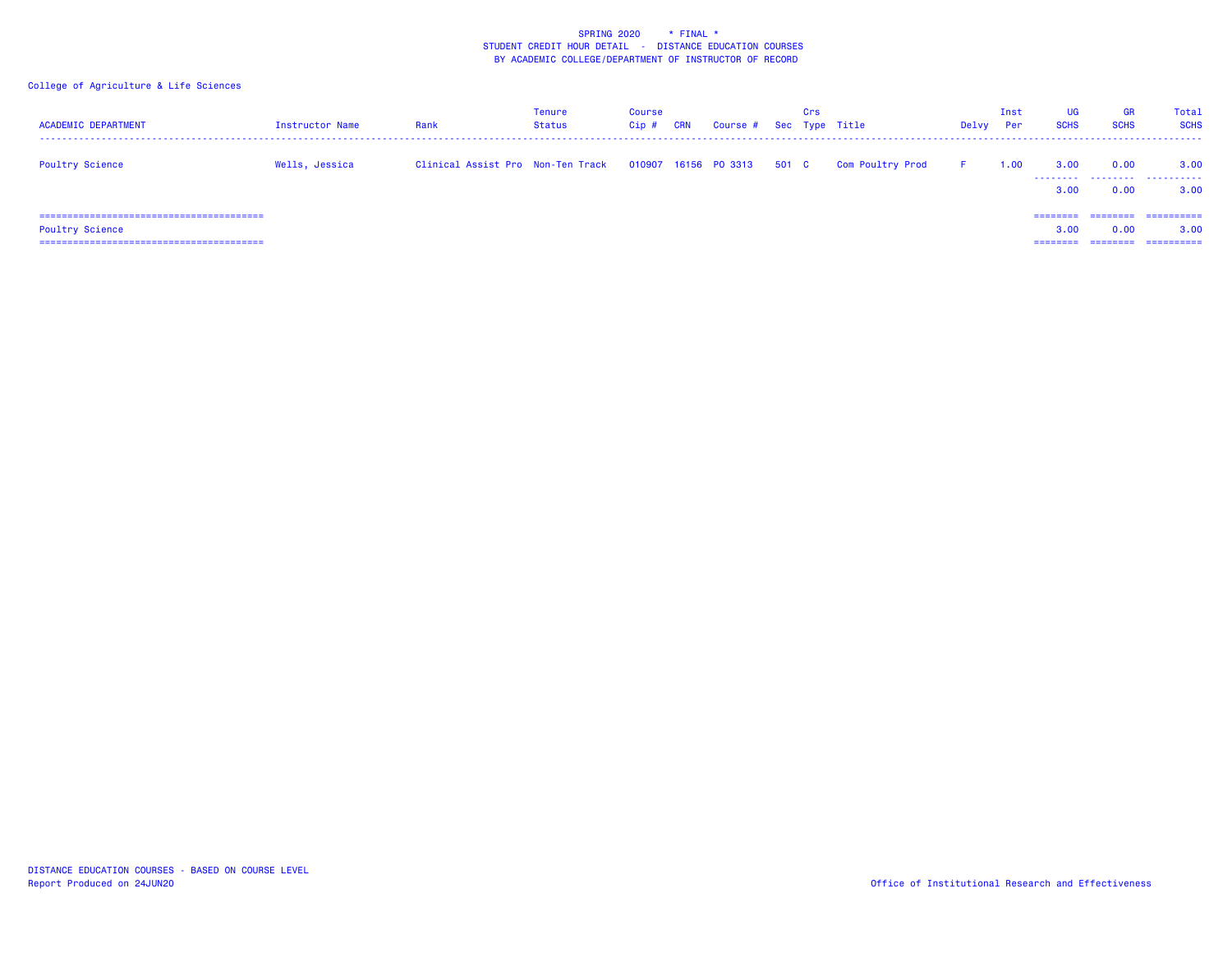| <b>ACADEMIC DEPARTMENT</b> | <b>Instructor Name</b> | Rank                          | <b>Tenure</b><br><b>Status</b> | <b>Course</b><br>Cip# |       | Course                | <b>Sec</b> | Crs | Type Title                 | Delvy                   | Inst<br>Per | UG<br><b>SCHS</b>               | <b>GR</b><br><b>SCHS</b>         | Total<br><b>SCHS</b>              |
|----------------------------|------------------------|-------------------------------|--------------------------------|-----------------------|-------|-----------------------|------------|-----|----------------------------|-------------------------|-------------|---------------------------------|----------------------------------|-----------------------------------|
| School of Human Sciences   | Elmore-Staton, Lori    | Associate Professor Tenured   |                                | 190701                |       | 15768 HDFS 8123 501 C |            |     | Effects of Poverty         | $\mathbf 0$             | 1.00        | 0.00<br><u> - - - - - - - -</u> | 27.00<br>------                  | 27,00<br><u>.</u>                 |
|                            |                        |                               |                                |                       |       |                       |            |     |                            |                         |             | 0.00                            | 27.00                            | 27.00                             |
|                            | Kobia, Caroline        | Assistant Professor Ten Track |                                | 190901                |       | 15089 FDM 2553        | 501 C      |     | Intro to Merchandisi 0     |                         | 1.00        | 12.00<br>---------              | 0.00<br>--------                 | 12.00<br>.                        |
|                            |                        |                               |                                |                       |       |                       |            |     |                            |                         |             | 12.00                           | 0.00                             | 12.00                             |
|                            | Parker, Julie          | Associate Professor Tenured   |                                | 190701                | 15096 | HDFS 8113 501 C       |            |     | Trends Infant Child        | $\overline{\mathbf{O}}$ | 1.00        | 0.00<br>--------                | 18.00<br><u> - - - - - - - -</u> | 18,00<br><u>.</u>                 |
|                            |                        |                               |                                |                       |       |                       |            |     |                            |                         |             | 0.00                            | 18.00                            | 18.00                             |
|                            | Phillips, Tommy        | Associate Professor Tenured   |                                | 190701                |       | 15095 HDFS 8833 501 C |            |     | <b>Foundations of HDFS</b> | $\Omega$                | 1.00        | 0.00<br>--------                | 21.00<br><b>.</b> .              | 21.00<br>. <b>.</b> .             |
|                            |                        |                               |                                |                       |       |                       |            |     |                            |                         |             | 0.00                            | 21.00                            | 21.00                             |
|                            | Swann, Tamra           | Non-Faculty                   | Not Applicable                 |                       |       | 140101 14521 GE 8003  | 501 C      |     | <b>MENG Capstone</b>       | $\mathbf{O}$            | 0.25        | 0.00<br>--------                | 4.50<br><u>.</u>                 | 4.50                              |
|                            |                        |                               |                                |                       |       |                       |            |     |                            |                         |             | 0.00                            | 4.50                             | 4.50                              |
|                            | Swortzel, Kirk         | Professor                     | <b>Tenured</b>                 | 010801                |       | 15094 AELC 8803 501 C |            |     | App Res Meth to AEE 0      |                         | 1.00        | 0.00                            | 9.00                             | 9.00<br>. <u>.</u> .              |
|                            |                        |                               |                                |                       |       |                       |            |     |                            |                         |             | --------<br>0.00                | --------<br>9.00                 | 9.00                              |
| School of Human Sciences   |                        |                               |                                |                       |       |                       |            |     |                            |                         |             | ========<br>12.00<br>========   | ========<br>79.50<br>========    | ==========<br>91.50<br>========== |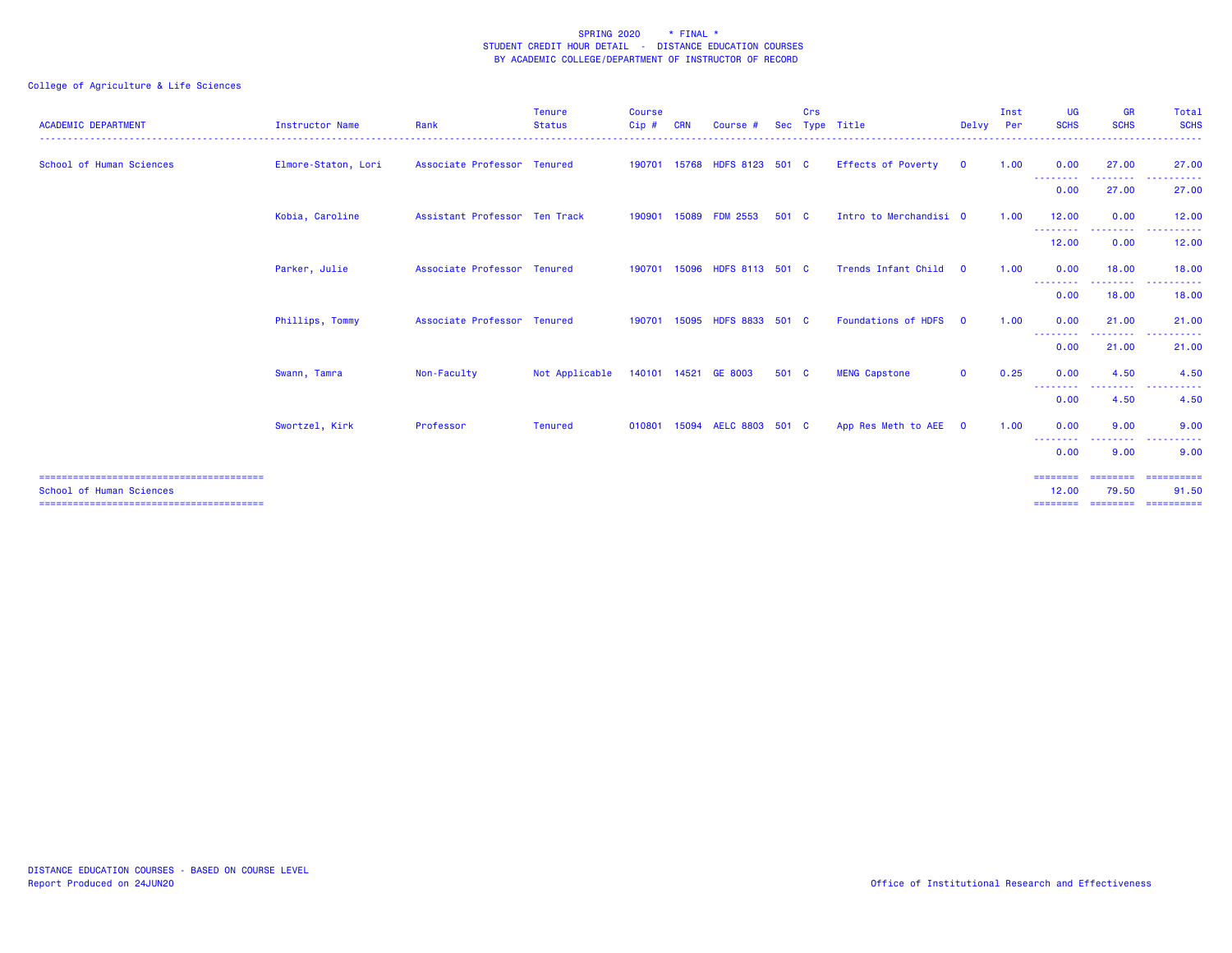| <b>ACADEMIC DEPARTMENT</b> | <b>Instructor Name</b> | Rank     | <b>Tenure</b><br>Status | <b>Course</b><br>Cip # | <b>CRN</b> | Course # Sec Type Title                             | Crs |                                      | Delvy Per                    | Inst         | <b>UG</b><br><b>SCHS</b>    | <b>GR</b><br><b>SCHS</b> | Total<br><b>SCHS</b> |
|----------------------------|------------------------|----------|-------------------------|------------------------|------------|-----------------------------------------------------|-----|--------------------------------------|------------------------------|--------------|-----------------------------|--------------------------|----------------------|
| Art AAD                    | Gordon, Jeffery        | Lecturer | Non-Ten Track           |                        |            | 500703 14239 ART 1113 501 C<br>14240 ART 1113 502 C |     | Art Appreciation<br>Art Appreciation | $\mathbf{O}$<br>$\mathbf{0}$ | 1.00<br>1.00 | 120.00<br>45.00<br>-------- | 0.00<br>0.00<br>.        | 120.00<br>45.00<br>. |
|                            |                        |          |                         |                        |            |                                                     |     |                                      |                              |              | 165,00                      | 0.00                     | 165.00               |
|                            | Hitt, Candace          | Lecturer | Non-Ten Track           |                        |            | 500605 15351 ART 2103 501 C                         |     | Photography Survey                   | $\mathbf 0$                  | 1.00         | 45.00<br>--------           | 0.00<br>.                | 45.00<br>.           |
|                            |                        |          |                         |                        |            |                                                     |     |                                      |                              |              | 45.00                       | 0.00                     | 45.00                |
|                            |                        |          |                         |                        |            |                                                     |     |                                      |                              |              | $=$ = = = = = = =           | <b>HERRETHE</b>          | ==========           |
| Art AAD                    |                        |          |                         |                        |            |                                                     |     |                                      |                              |              | 210.00                      | 0.00                     | 210.00               |
|                            |                        |          |                         |                        |            |                                                     |     |                                      |                              |              | ========                    | ========                 | ==========           |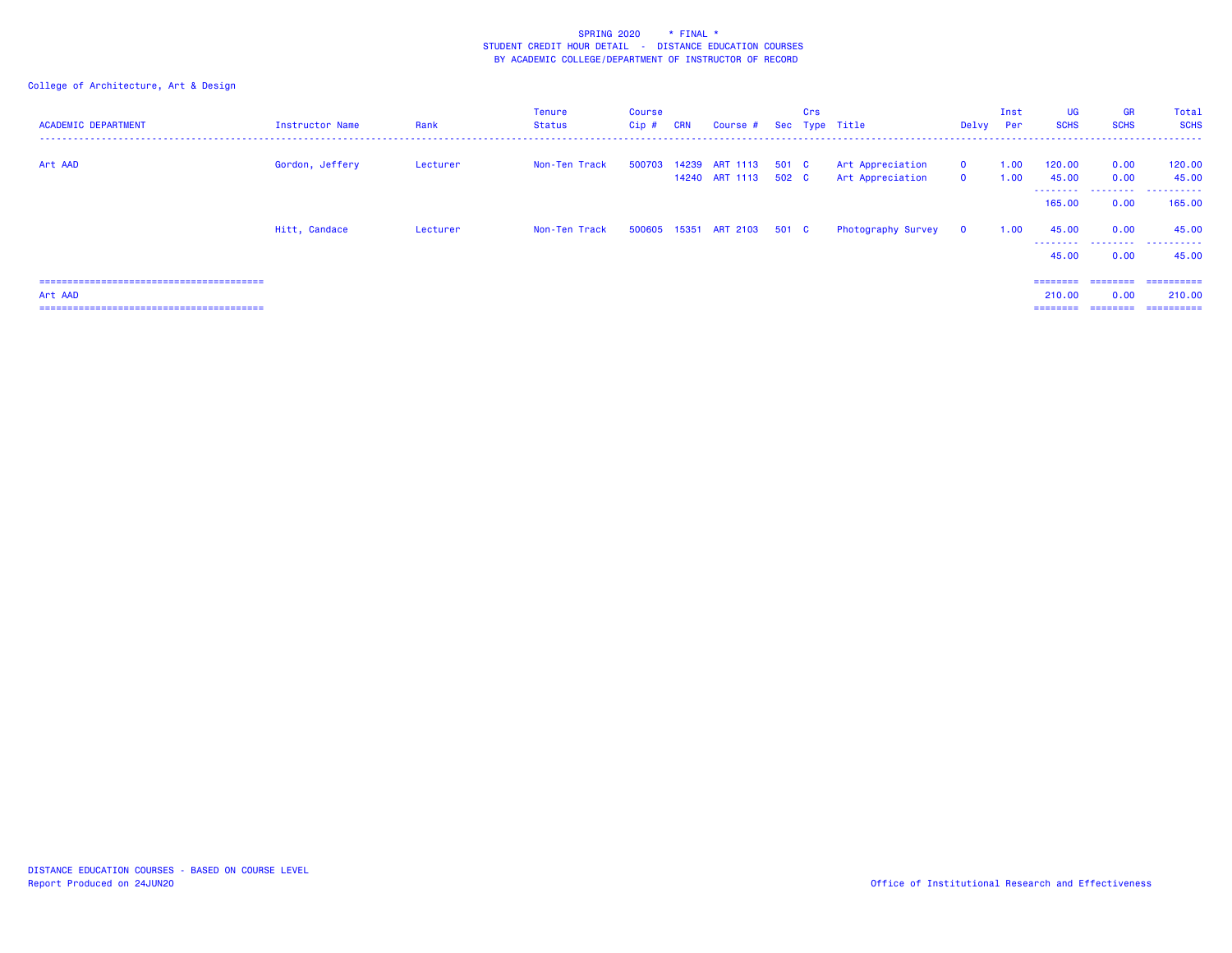| <b>ACADEMIC DEPARTMENT</b> | Instructor Name | Rank                          | Tenure<br><b>Status</b> | <b>Course</b><br>Cip# | <b>CRN</b> | Course # Sec Type Title |       | Crs |                        | Delvy | Inst<br>Per | UG<br><b>SCHS</b>             | <b>GR</b><br><b>SCHS</b> | Total<br><b>SCHS</b>             |
|----------------------------|-----------------|-------------------------------|-------------------------|-----------------------|------------|-------------------------|-------|-----|------------------------|-------|-------------|-------------------------------|--------------------------|----------------------------------|
| Interior Design            | Carroll, Robin  | Assistant Professor Ten Track |                         |                       |            | 190601 14577 ID 2603    | 501 C |     | Interior Design Fund 0 |       | 1.00        | 36.00<br>36.00                | 0.00<br>0.00             | 36,00<br><br>36.00               |
| Interior Design            |                 |                               |                         |                       |            |                         |       |     |                        |       |             | ========<br>36.00<br>-------- | 0.00                     | ==========<br>36.00<br>========= |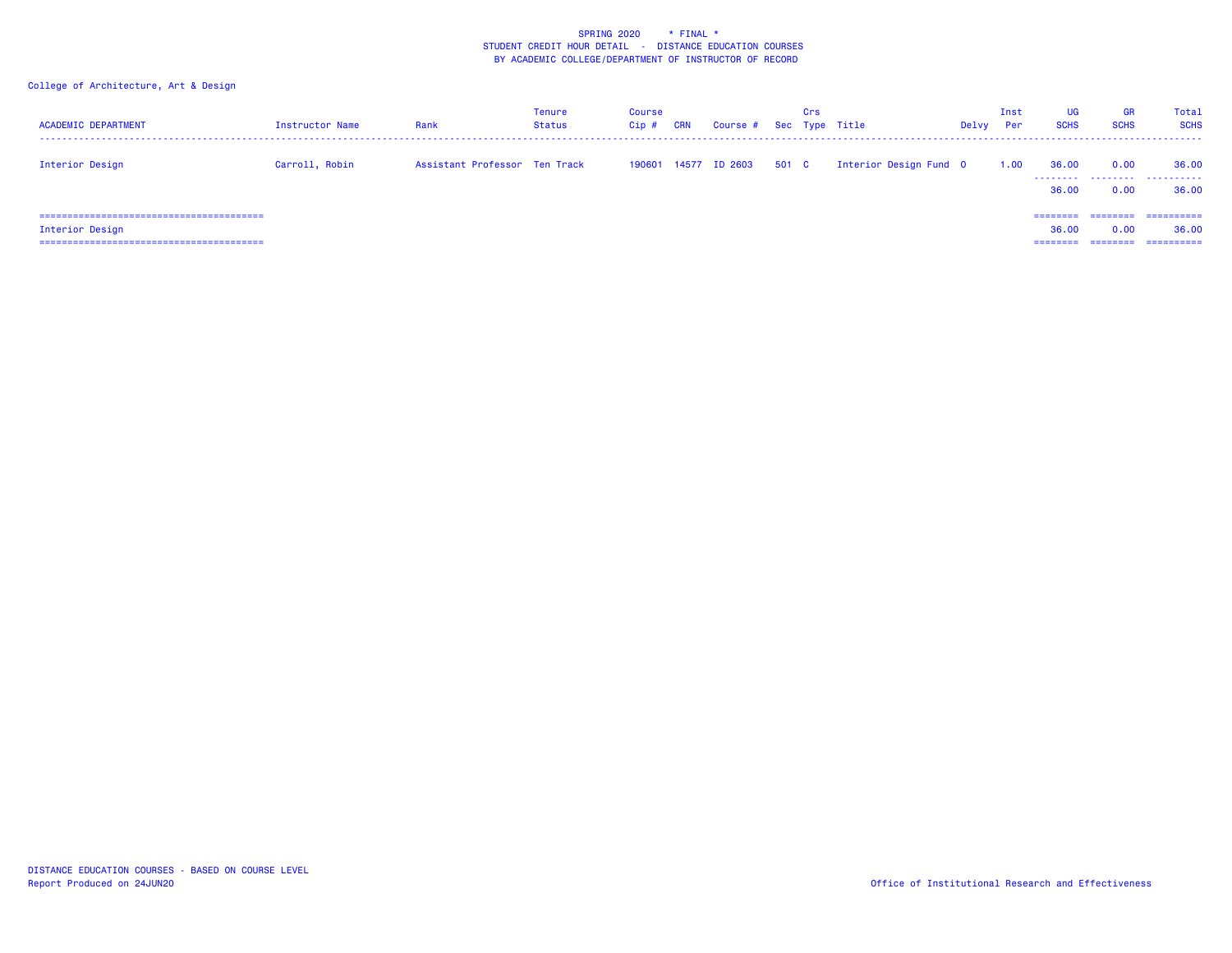| <b>ACADEMIC DEPARTMENT</b> | Instructor Name | Rank        | Tenure<br>Status | <b>Course</b><br>Cip # | <b>CRN</b> | Course # Sec Type Title | Crs |                                               | Delvy                   | Inst<br>Per | UG<br><b>SCHS</b>             | <b>GR</b><br><b>SCHS</b> | Total<br><b>SCHS</b>             |
|----------------------------|-----------------|-------------|------------------|------------------------|------------|-------------------------|-----|-----------------------------------------------|-------------------------|-------------|-------------------------------|--------------------------|----------------------------------|
| School of Architecture     | Kemp, Leah      | Non-Faculty | Not Applicable   |                        |            |                         |     | 040201 14238 ARC 1013 501 C Arch Appreciation | $\overline{\mathbf{0}}$ | 1.00        | 21.00<br>21.00                | 0.00<br>0.00             | 21.00<br>21.00                   |
| School of Architecture     |                 |             |                  |                        |            |                         |     |                                               |                         |             | ========<br>21.00<br>======== | 0.00<br>========         | ==========<br>21.00<br>========= |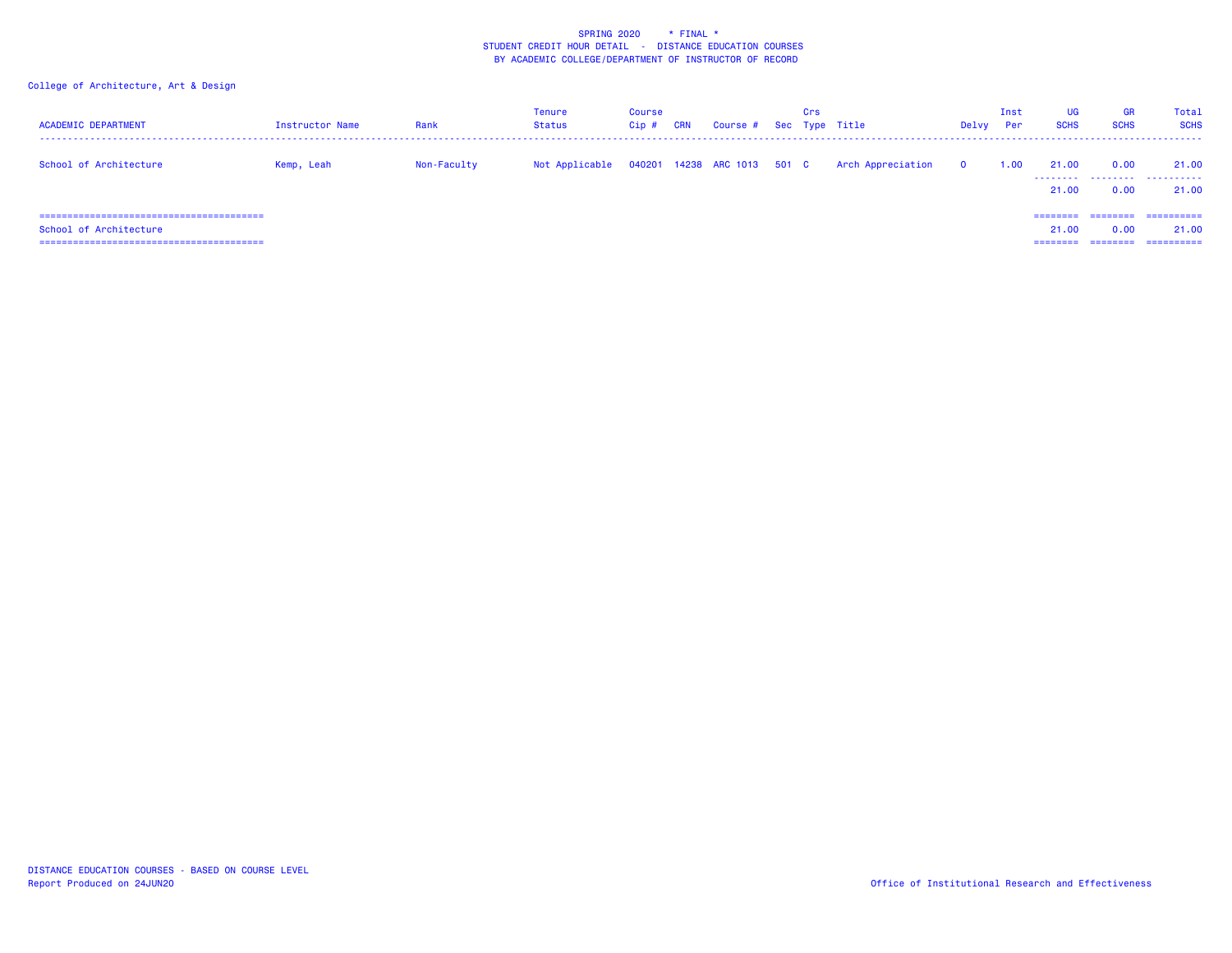| <b>ACADEMIC DEPARTMENT</b>             | Instructor Name  | Rank                          | Tenure<br>Status | <b>Course</b><br>Cip# | <b>CRN</b> | Course # Sec Type Title |       | Crs |                 | Delvy    | Inst<br>Per | UG<br><b>SCHS</b>             | <b>GR</b><br><b>SCHS</b> | Total<br><b>SCHS</b>               |
|----------------------------------------|------------------|-------------------------------|------------------|-----------------------|------------|-------------------------|-------|-----|-----------------|----------|-------------|-------------------------------|--------------------------|------------------------------------|
| Anthropology & Middle Eastern Cultures | McClellan, Laura | Assistant Professor Ten Track |                  |                       |            | 450204 15549 AN 1143    | 501 C |     | Cultural Anthro | $\Omega$ | 1.00        | 84.00<br>84.00                | 0.00<br>0.00             | 84.00<br><br>84.00                 |
| Anthropology & Middle Eastern Cultures |                  |                               |                  |                       |            |                         |       |     |                 |          |             | ========<br>84.00<br>======== | ---------<br>0.00        | -----------<br>84.00<br>========== |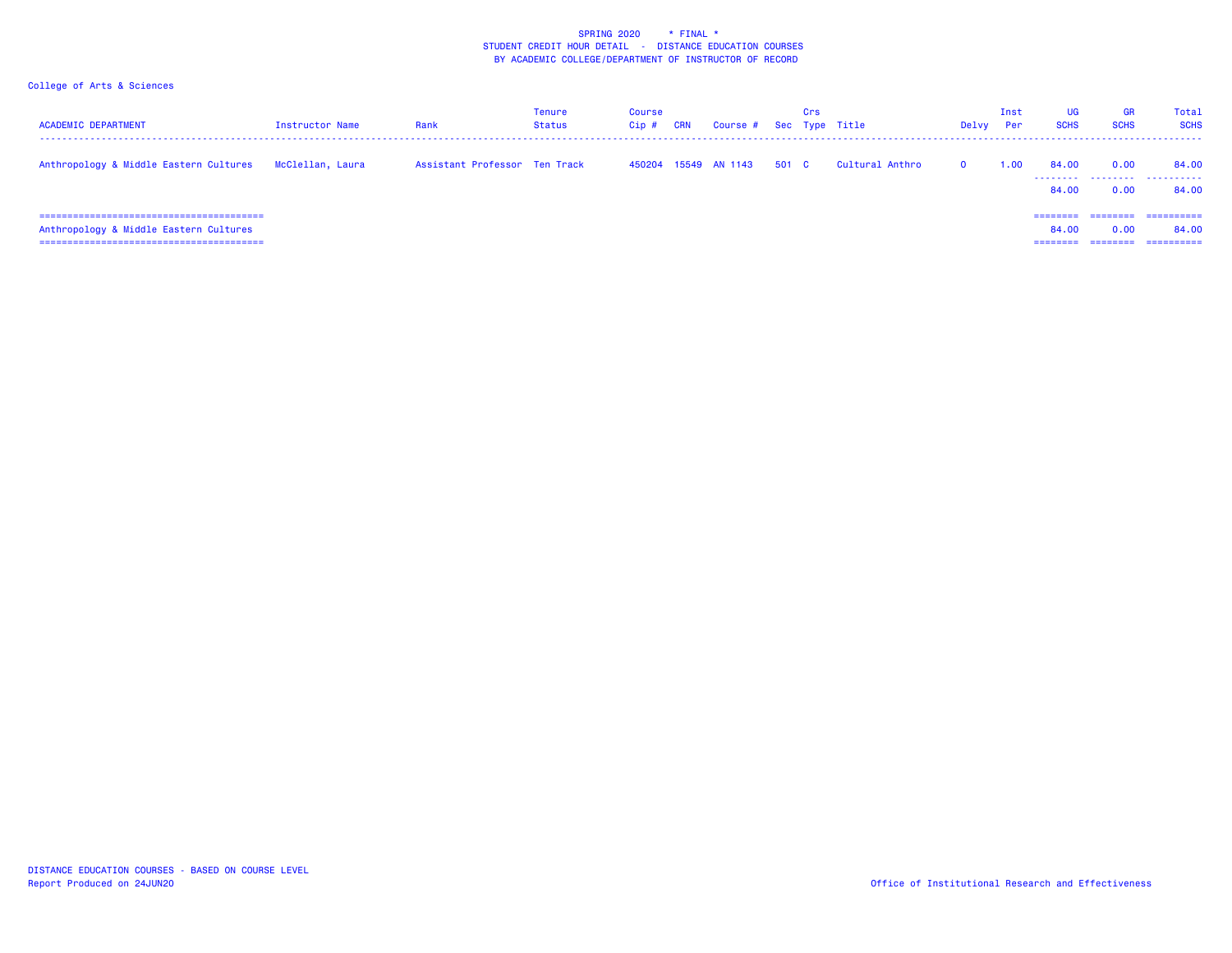| <b>ACADEMIC DEPARTMENT</b> | <b>Instructor Name</b> | Rank                        | Tenure<br><b>Status</b><br>. <u>.</u> . | <b>Course</b><br>Cip# | <b>CRN</b>     | Course #                    | <b>Sec</b>     | Crs | Type Title                                  | Delvv        | Inst<br>Per  | UG<br><b>SCHS</b>        | <b>GR</b><br><b>SCHS</b>                            | Total<br><b>SCHS</b><br>.                              |
|----------------------------|------------------------|-----------------------------|-----------------------------------------|-----------------------|----------------|-----------------------------|----------------|-----|---------------------------------------------|--------------|--------------|--------------------------|-----------------------------------------------------|--------------------------------------------------------|
| <b>Biological Sciences</b> | Gordon, Donna          | Associate Professor Tenured |                                         | 260101<br>260401      | 14257<br>14254 | BIO 8191<br><b>BIO 8033</b> | 501 S<br>501 C |     | Seminar in General B 0<br>Adv. Cell Biology | $\mathbf{o}$ | 1.00<br>1.00 | 0.00<br>0.00             | 1.00<br>48.00                                       | 1.00<br>48.00                                          |
|                            |                        |                             |                                         |                       |                |                             |                |     |                                             |              |              | --------<br>0.00         | ---------<br>49.00                                  | <b><i><u>A</u></i> A A A A A</b><br>.<br>49.00         |
|                            | Jolley, Rachel         | Lecturer                    | Non-Ten Track                           |                       |                | 261102 14256 BIO 8093       | 501 C          |     | Experm Bio & Biostat 0                      |              | 1.00         | 0.00<br>--------         | 27.00<br>.                                          | 27.00<br>.                                             |
|                            |                        |                             |                                         |                       |                |                             |                |     |                                             |              |              | 0.00                     | 27.00                                               | 27.00                                                  |
|                            | Shoemaker, Cory        | Lecturer                    | Non-Ten Track                           | 260301                |                | 14255 BIO 8063              | 501 C          |     | Comp Study of Plants 0                      |              | 1.00         | 0.00<br>--------         | 27.00<br><b><i><u><u> - - - - - - -</u></u></i></b> | 27.00<br>.                                             |
|                            |                        |                             |                                         |                       |                |                             |                |     |                                             |              |              | 0.00                     | 27.00                                               | 27.00                                                  |
|                            | Speights, Cori         | Non-Faculty                 | Not Applicable                          |                       |                | 260702 15514 EPP 6990       | 501 C          |     | Special Topics In EP 0                      |              | 0.50         | 0.00<br>--------         | 21.00<br><b><i><u><u> - - - - - -</u></u></i></b>   | 21.00<br>.                                             |
|                            |                        |                             |                                         |                       |                |                             |                |     |                                             |              |              | 0.00                     | 21.00                                               | 21.00                                                  |
|                            | Welch, Mark            | Professor                   | <b>Tenured</b>                          |                       |                | 261310 14253 BIO 6023       | 501 C          |     | Prin Evolutionary Bi 0                      |              | 1.00         | 0.00<br>--------<br>0.00 | 54.00<br>--------<br>54.00                          | 54.00<br>. <u>.</u> .<br>$\sim$ $\sim$ $\sim$<br>54.00 |
|                            | Williamson, Emily      | Instructor                  | Non-Ten Track                           | 260701                |                | 14252 BIO 1123              | 501 B          |     | Animal Biology                              | $\mathbf{0}$ | 1.00         | 99.00                    | 0.00                                                | 99.00                                                  |
|                            |                        |                             |                                         |                       |                |                             |                |     |                                             |              |              | --------<br>99.00        | .<br>0.00                                           | ------<br>99.00                                        |
|                            |                        |                             |                                         |                       |                |                             |                |     |                                             |              |              | ========                 | ========                                            | ==========                                             |
| <b>Biological Sciences</b> |                        |                             |                                         |                       |                |                             |                |     |                                             |              |              | 99.00<br>========        | 178.00<br>========                                  | 277,00<br>-----------                                  |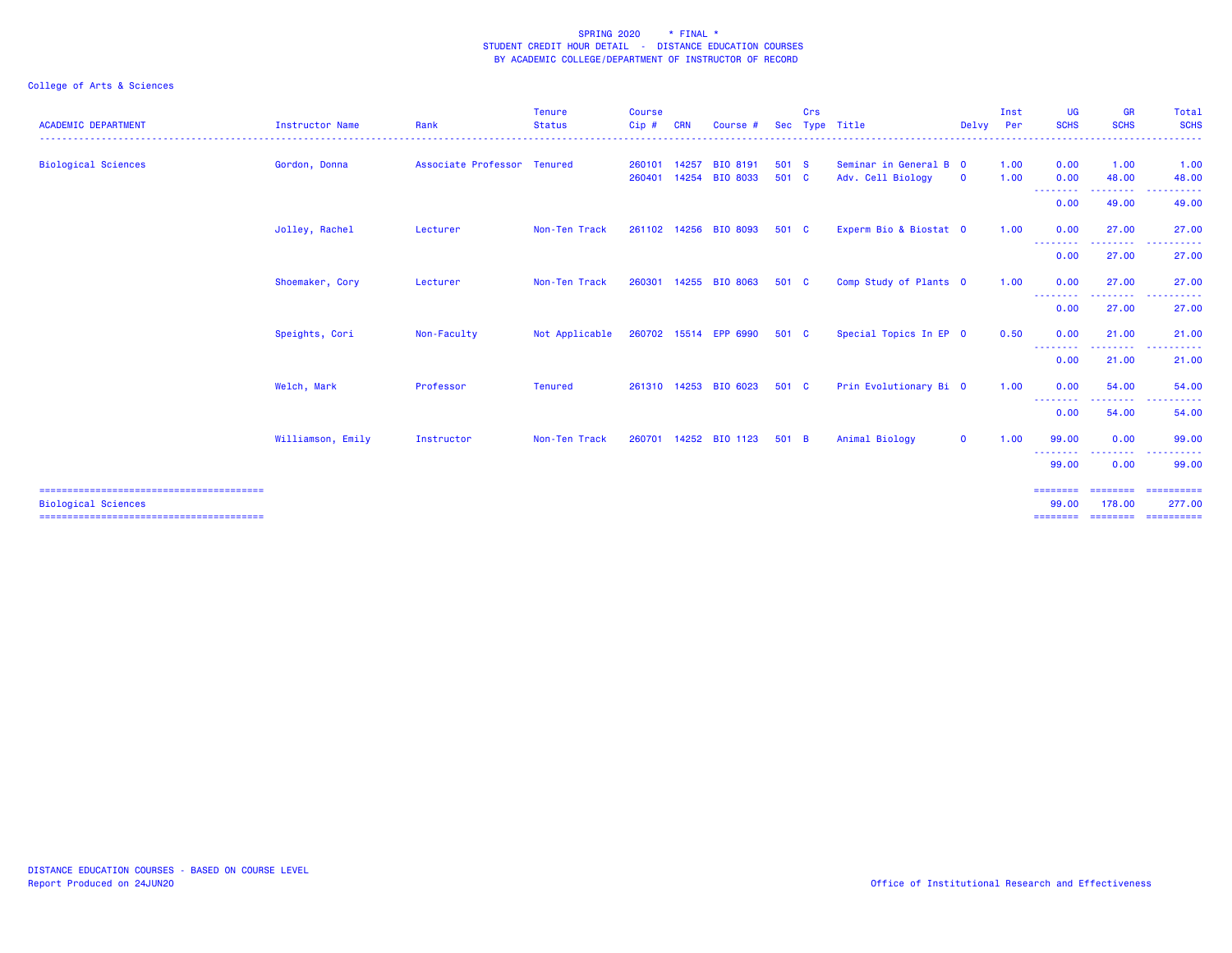| <b>ACADEMIC DEPARTMENT</b> | Instructor Name | Rank                              | Tenure<br>Status | <b>Course</b><br>Cip # | <b>CRN</b> | Course #                                               |                         | Crs | Sec Type Title                                                      | Delvy Per               | Inst                 | UG<br><b>SCHS</b>                       | GR<br><b>SCHS</b>            | Total<br><b>SCHS</b>               |
|----------------------------|-----------------|-----------------------------------|------------------|------------------------|------------|--------------------------------------------------------|-------------------------|-----|---------------------------------------------------------------------|-------------------------|----------------------|-----------------------------------------|------------------------------|------------------------------------|
| Chemistry                  | Smith, Laura    | Instructor                        | Non-Ten Track    |                        |            | 400501 14326 CH 1043<br>14327 CH 1051<br>14328 CH 1053 | 501 C<br>501 L<br>501 C |     | Survey of Chemistry 0<br>Experimental Chem<br>Survey of Chemistry 0 | $\overline{\mathbf{0}}$ | 1.00<br>1.00<br>1.00 | 75.00<br>11.00<br>18.00                 | 0.00<br>0.00<br>0.00         | 75.00<br>11.00<br>18.00            |
|                            |                 |                                   |                  |                        |            |                                                        |                         |     |                                                                     |                         |                      | --------<br>104.00                      | .<br>0.00                    | .<br>104.00                        |
|                            | Xu, Xue         | Clinical Assist Pro Non-Ten Track |                  |                        |            | 400599 15771 CH 2990                                   | 501 C                   |     | Special Topic in CH 0                                               |                         | 1.00                 | 6.00<br>--------<br>6.00                | 0.00<br>.<br>0.00            | 6.00<br>.<br>6.00                  |
| Chemistry                  |                 |                                   |                  |                        |            |                                                        |                         |     |                                                                     |                         |                      | $=$ = = = = = = =<br>110.00<br>======== | ========<br>0.00<br>======== | ==========<br>110.00<br>========== |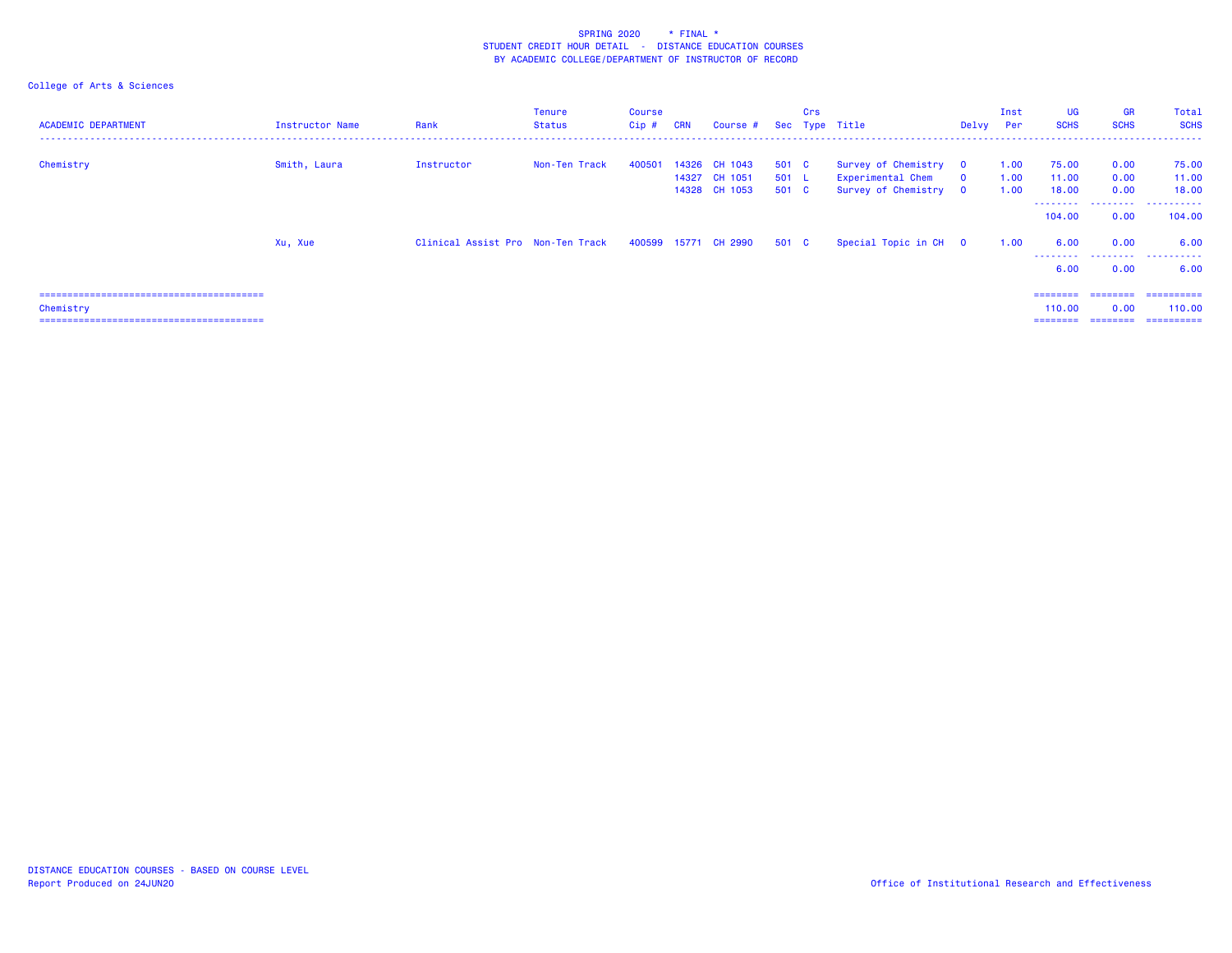|                                                            |                        |                   | <b>Tenure</b> | <b>Course</b> |            |                 |            | Crs |             |              | Inst | UG                                                    | <b>GR</b>               | Total                       |
|------------------------------------------------------------|------------------------|-------------------|---------------|---------------|------------|-----------------|------------|-----|-------------|--------------|------|-------------------------------------------------------|-------------------------|-----------------------------|
| <b>ACADEMIC DEPARTMENT</b>                                 | <b>Instructor Name</b> | Rank              | <b>Status</b> | $Cip \#$      | <b>CRN</b> | Course #        | <b>Sec</b> |     | Type Title  | Delvy Per    |      | <b>SCHS</b>                                           | <b>SCHS</b>             | <b>SCHS</b><br>.            |
| Classical & Modern Languages & Literatur Frerot, Stephanie |                        | Lecturer          | Non-Ten Track | 160901        |            | 14478 FLF 1113  | 501 C      |     | French I    | $\mathbf{O}$ | 1.00 | 42.00                                                 | 0.00                    | 42.00                       |
|                                                            |                        |                   |               |               |            | 14479 FLF 1123  | 501 C      |     | French II   | $\mathbf 0$  | 1.00 | 33.00<br><b><i><u><u> - - - - - - - -</u></u></i></b> | 0.00                    | 33.00<br>.                  |
|                                                            |                        |                   |               |               |            |                 |            |     |             |              |      | 75.00                                                 | 0.00                    | 75.00                       |
|                                                            | Hainsey, Arianne       | Lecturer          | Non-Ten Track | 160501        |            | 14480 FLG 1113  | 501 C      |     | German I    | $\mathbf{O}$ | 0.75 | 6.75                                                  | 0.00                    | 6.75                        |
|                                                            |                        |                   |               |               |            | 14481 FLG 1123  | 501 C      |     | German II   | $\mathbf 0$  | 0.75 | 9.00<br><b><i><u>AAAAAAA</u></i></b>                  | 0.00<br>--------        | 9.00<br>.                   |
|                                                            |                        |                   |               |               |            |                 |            |     |             |              |      | 15.75                                                 | 0.00                    | 15.75                       |
|                                                            | Harris, Brian          | Grad Teach Assist | Non-Ten Track | 160501        |            | 14480 FLG 1113  | 501 C      |     | German I    | $\mathbf 0$  | 0.25 | 2.25                                                  | 0.00                    | 2.25                        |
|                                                            |                        |                   |               |               | 14481      | <b>FLG 1123</b> | 501 C      |     | German II   | $\mathbf 0$  | 0.25 | 3.00<br><b><i><u><u> - - - - - - -</u></u></i></b>    | 0.00                    | 3.00                        |
|                                                            |                        |                   |               |               |            |                 |            |     |             |              |      | 5.25                                                  | 0.00                    | 5.25                        |
|                                                            | Hernandez, Magda       | Lecturer          | Non-Ten Track | 160905        |            | 14486 FLS 1123  | 503 C      |     | Spanish II  | $\mathbf{O}$ | 0.60 | 32.40                                                 | 0.00                    | 32.40                       |
|                                                            |                        |                   |               |               |            | 14487 FLS 1123  | 504 C      |     | Spanish II  | $\mathbf 0$  | 0.60 | 28.80                                                 | 0.00<br>--------        | 28.80<br>.                  |
|                                                            |                        |                   |               |               |            |                 |            |     |             |              |      | 61.20                                                 | 0.00                    | 61.20                       |
|                                                            | Kraker, Julia          | Lecturer          | Non-Ten Track | 160905        |            | 14485 FLS 1123  | 501 C      |     | Spanish II  | $\mathbf{O}$ | 1.00 | 51.00                                                 | 0.00                    | 51.00                       |
|                                                            |                        |                   |               |               |            |                 |            |     |             |              |      | --------<br>51.00                                     | -----<br>0.00           | .<br>51.00                  |
|                                                            | Little, Christopher    | Lecturer          | Non-Ten Track | 160905        |            | 14482 FLS 1113  | 501 C      |     | Spanish I   | $\mathbf 0$  | 1.00 | 63.00                                                 | 0.00                    | 63.00                       |
|                                                            |                        |                   |               |               |            | 14483 FLS 1113  | 502 C      |     | Spanish I   | $\mathbf 0$  | 1.00 | 48.00                                                 | 0.00                    | 48.00                       |
|                                                            |                        |                   |               |               |            | 14486 FLS 1123  | 503 C      |     | Spanish II  | $\mathbf 0$  | 0.40 | 21.60                                                 | 0.00                    | 21.60                       |
|                                                            |                        |                   |               |               |            | 14487 FLS 1123  | 504 C      |     | Spanish II  | $\mathbf 0$  | 0.40 | 19.20                                                 | 0.00                    | 19.20                       |
|                                                            |                        |                   |               |               |            | 14488 FLS 2133  | 501 C      |     | Spanish III | $\mathbf 0$  | 1.00 | 57.00<br>--------                                     | 0.00<br>.               | 57.00<br>.                  |
|                                                            |                        |                   |               |               |            |                 |            |     |             |              |      | 208.80                                                | 0.00                    | 208.80                      |
| Classical & Modern Languages & Literatures                 |                        |                   |               |               |            |                 |            |     |             |              |      | <b>SESSESSE</b><br>417.00                             | <b>SESSESSE</b><br>0.00 | ==========<br>417.00        |
|                                                            |                        |                   |               |               |            |                 |            |     |             |              |      |                                                       |                         | ======== ======== ========= |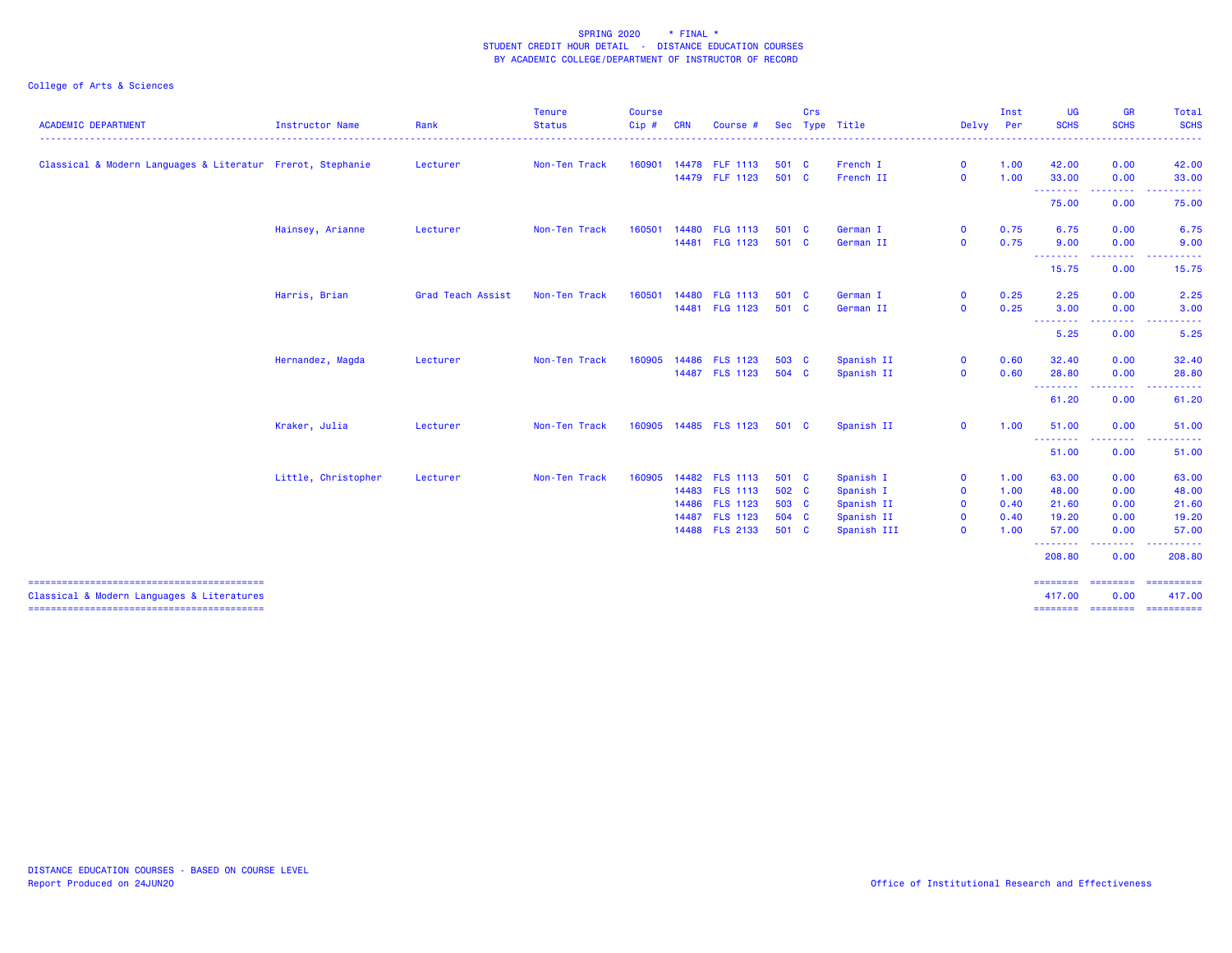|                        |            | <b>Tenure</b>             | <b>Course</b>                                              |                            |          |                                                                                                                                                                                                            | Crs |                                                                                                          |                                  | Inst                                                                                                                                                                    | <b>UG</b>         | <b>GR</b>                                                                                                          | Total                                                                                                                            |
|------------------------|------------|---------------------------|------------------------------------------------------------|----------------------------|----------|------------------------------------------------------------------------------------------------------------------------------------------------------------------------------------------------------------|-----|----------------------------------------------------------------------------------------------------------|----------------------------------|-------------------------------------------------------------------------------------------------------------------------------------------------------------------------|-------------------|--------------------------------------------------------------------------------------------------------------------|----------------------------------------------------------------------------------------------------------------------------------|
| <b>Instructor Name</b> | Rank       | <b>Status</b><br><u>.</u> | Cip#                                                       | <b>CRN</b>                 | Course i | <b>Sec</b>                                                                                                                                                                                                 |     |                                                                                                          |                                  |                                                                                                                                                                         |                   | .                                                                                                                  | <b>SCHS</b><br>.                                                                                                                 |
| Anthony, Kelli         | Instructor | Non-Ten Track             | 090101                                                     |                            |          |                                                                                                                                                                                                            |     | Intro Comm Theory                                                                                        | $\mathbf 0$                      | 1.00                                                                                                                                                                    | 96.00             | 0.00                                                                                                               | 96.00                                                                                                                            |
|                        |            |                           |                                                            |                            |          |                                                                                                                                                                                                            |     | Interviewing                                                                                             | $\mathbf 0$                      | 1.00                                                                                                                                                                    | 75.00             | 0.00                                                                                                               | 75.00                                                                                                                            |
|                        |            |                           | 090401                                                     | 14337                      |          |                                                                                                                                                                                                            |     | Intro Mass Media                                                                                         | $\mathbf 0$                      | 1.00                                                                                                                                                                    | 105.00            | 0.00                                                                                                               | 105.00                                                                                                                           |
|                        |            |                           | 090900                                                     |                            |          |                                                                                                                                                                                                            |     | PR Case Problems                                                                                         | $\mathbf 0$                      | 1.00                                                                                                                                                                    | 27.00             | 0.00                                                                                                               | 27.00<br>.                                                                                                                       |
|                        |            |                           |                                                            |                            |          |                                                                                                                                                                                                            |     |                                                                                                          |                                  |                                                                                                                                                                         | 303.00            | 0.00                                                                                                               | 303.00                                                                                                                           |
| Chambers, Cheryl       | Instructor | Non-Ten Track             |                                                            |                            |          |                                                                                                                                                                                                            |     |                                                                                                          |                                  | 1.00                                                                                                                                                                    | 42.00             | 0.00                                                                                                               | 42.00                                                                                                                            |
|                        |            |                           |                                                            |                            |          |                                                                                                                                                                                                            |     |                                                                                                          |                                  |                                                                                                                                                                         | 42.00             | 0.00                                                                                                               | 42.00                                                                                                                            |
| Forde, John            | Professor  | <b>Tenured</b>            | 090900                                                     |                            |          |                                                                                                                                                                                                            |     |                                                                                                          |                                  | 1.00                                                                                                                                                                    | 54.00             | 0.00                                                                                                               | 54.00                                                                                                                            |
|                        |            |                           |                                                            |                            |          |                                                                                                                                                                                                            |     |                                                                                                          |                                  |                                                                                                                                                                         | 54.00             | 0.00                                                                                                               | .<br>54.00                                                                                                                       |
| Fountain, Amy          | Instructor | Non-Ten Track             |                                                            |                            |          |                                                                                                                                                                                                            |     |                                                                                                          |                                  | 1.00                                                                                                                                                                    | 102.00            | 0.00                                                                                                               | 102.00                                                                                                                           |
|                        |            |                           |                                                            |                            |          |                                                                                                                                                                                                            |     |                                                                                                          |                                  |                                                                                                                                                                         | 102.00            | 0.00                                                                                                               | . <b>.</b> .<br>102.00                                                                                                           |
| Knight, Amy            | Instructor | Non-Ten Track             |                                                            |                            |          |                                                                                                                                                                                                            |     |                                                                                                          |                                  | 1.00                                                                                                                                                                    | 99.00             | 0.00                                                                                                               | 99.00                                                                                                                            |
|                        |            |                           |                                                            |                            |          |                                                                                                                                                                                                            |     |                                                                                                          |                                  |                                                                                                                                                                         | 99.00             | 0.00                                                                                                               | .<br>99.00                                                                                                                       |
| Loehwing, Melanie      |            |                           | 231304                                                     | 14341                      |          |                                                                                                                                                                                                            |     |                                                                                                          |                                  | 1.00                                                                                                                                                                    | 21.00             | 0.00                                                                                                               | 21.00                                                                                                                            |
|                        |            |                           |                                                            |                            |          |                                                                                                                                                                                                            |     |                                                                                                          |                                  | 1.00                                                                                                                                                                    | 0.00              | 6.00                                                                                                               | 6.00                                                                                                                             |
|                        |            |                           |                                                            |                            |          |                                                                                                                                                                                                            |     |                                                                                                          |                                  |                                                                                                                                                                         | 21.00             | 6.00                                                                                                               | 27.00                                                                                                                            |
| Williams, Kevin        |            |                           |                                                            |                            |          |                                                                                                                                                                                                            |     | Mass Media-Society                                                                                       | $\mathbf 0$                      | 1.00                                                                                                                                                                    | 63.00             | 0.00                                                                                                               | 63.00                                                                                                                            |
|                        |            |                           |                                                            |                            |          |                                                                                                                                                                                                            |     |                                                                                                          |                                  |                                                                                                                                                                         |                   | 22222                                                                                                              | 3.00                                                                                                                             |
|                        |            |                           |                                                            |                            |          |                                                                                                                                                                                                            |     |                                                                                                          |                                  |                                                                                                                                                                         | 63.00             | 3.00                                                                                                               | 66.00                                                                                                                            |
|                        |            |                           |                                                            |                            |          |                                                                                                                                                                                                            |     |                                                                                                          |                                  |                                                                                                                                                                         | 684,00            | 9.00                                                                                                               | ==========<br>693,00                                                                                                             |
|                        |            |                           | Associate Professor Tenured<br>Associate Professor Tenured | 090701<br>090102<br>090401 |          | 14336 CO 1223<br>14340 CO 3833<br>CO 1403<br>14339 CO 3813<br>14343 CO 4433<br>14338 CO 3803<br>090101 14334 CO 1013<br>090101 14335 CO 1013<br>CO 4253<br>14344 CO 6253<br>14342 CO 4323<br>14345 CO 6323 |     | 501 C<br>501 C<br>501 C<br>501 C<br>501 C<br>501 C<br>501 C<br>502 C<br>501 C<br>501 C<br>501 C<br>501 C | Type Title<br>Mass Media-Society | Television Criticism 0<br>Prin Public Relation 0<br>Intro to Communicati 0<br>Intro to Communicati 0<br>Elements Of Persuasn 0<br>Elements Of Persuasn 0<br>$\mathbf 0$ | Delvy Per<br>1.00 | <b>SCHS</b><br>--------<br><b></b><br><b></b><br>--------<br><b></b><br>--------<br>0.00<br><b>.</b> .<br>======== | <b>SCHS</b><br>--------<br>.<br>-----<br>-----<br>.<br><b><i><u><u> - - - - - - - -</u></u></i></b><br>-----<br>3.00<br>======== |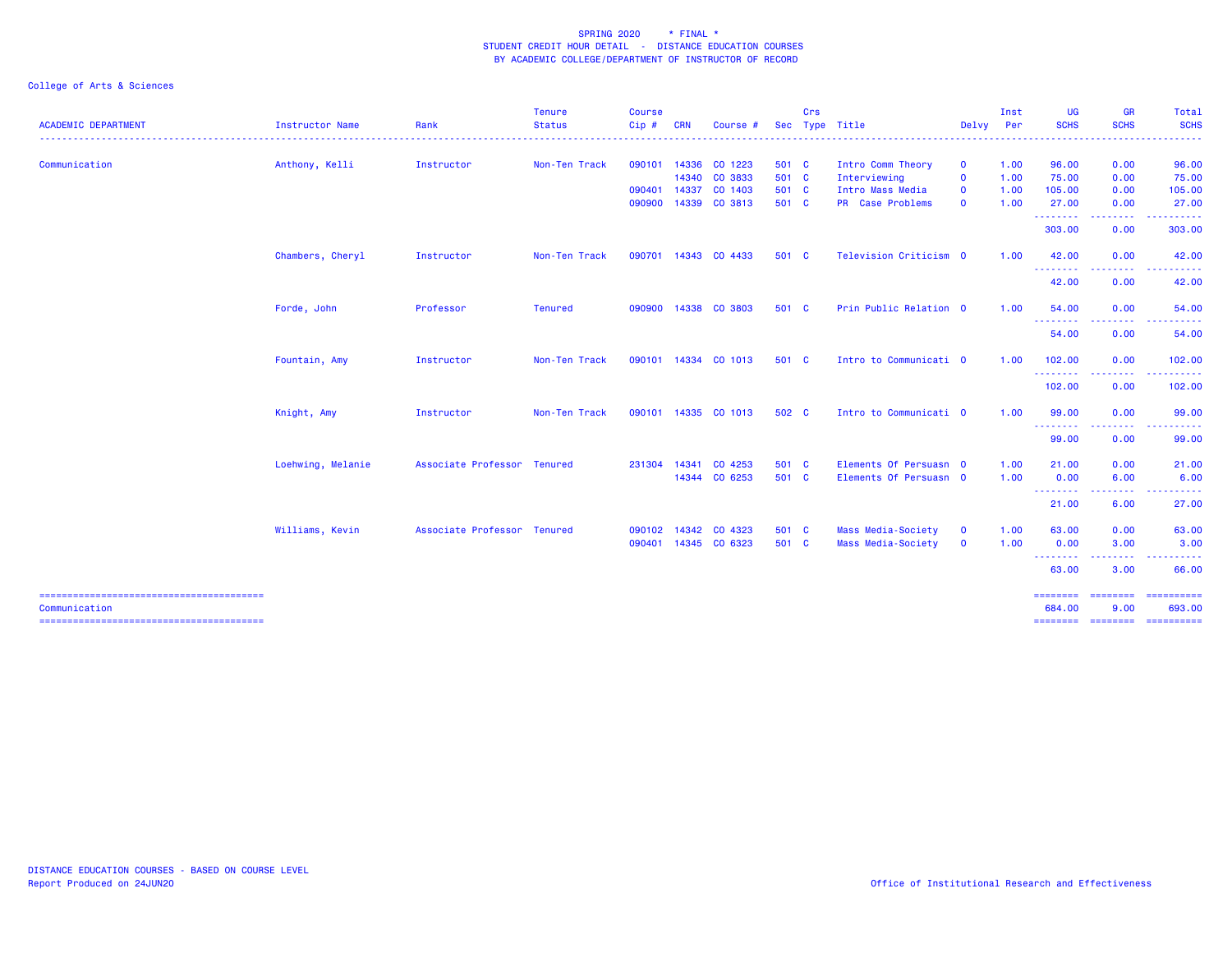|                            |                        |          | Tenure        | Course  |            |                      |       | Crs |                        |              | Inst | UG                | <b>GR</b>                                            | Total                                |
|----------------------------|------------------------|----------|---------------|---------|------------|----------------------|-------|-----|------------------------|--------------|------|-------------------|------------------------------------------------------|--------------------------------------|
| <b>ACADEMIC DEPARTMENT</b> | <b>Instructor Name</b> | Rank     | <b>Status</b> | $Cip$ # | <b>CRN</b> | Course #             |       |     | Sec Type Title         | Delvy        | Per  | <b>SCHS</b>       | <b>SCHS</b>                                          | <b>SCHS</b>                          |
|                            |                        |          |               |         |            |                      |       |     |                        |              |      |                   |                                                      |                                      |
| English                    | Olson, Peter           | Lecturer | Non-Ten Track | 231301  |            | 14459 EN 1113        | 501 C |     | En Composition II      | $\mathbf{O}$ | 1.00 | 42.00             | 0.00                                                 | 42.00                                |
|                            |                        |          |               |         |            | 16545 EN 1113        | 503 C |     | En Composition II      | $\mathbf{O}$ | 1.00 | 39.00             | 0.00                                                 | 39.00                                |
|                            |                        |          |               | 231303  | 14466      | <b>EN 3313</b>       | 501 C |     | Writing for the Work 0 |              | 1.00 | 45.00             | 0.00                                                 | 45.00                                |
|                            |                        |          |               | 231401  | 14461      | <b>EN 2203</b>       | 501 C |     | Intro To Literature 0  |              | 1.00 | 39.00             | 0.00                                                 | 39.00                                |
|                            |                        |          |               |         | 14901      | <b>EN 2273</b>       | 501 C |     | World Literature Bef 0 |              | 1.00 | 18.00<br>-------- | 0.00<br><b><i><u><u> - - - - - - - -</u></u></i></b> | 18.00<br><u> - - - - - - - - - -</u> |
|                            |                        |          |               |         |            |                      |       |     |                        |              |      | 183.00            | 0.00                                                 | 183.00                               |
|                            | Raymond, Richard       | Lecturer | Non-Ten Track |         |            | 231404 14465 EN 2223 | 501 C |     | English Lit After 18 0 |              | 1.00 | 27.00<br>-------- | 0.00<br>.                                            | 27.00                                |
|                            |                        |          |               |         |            |                      |       |     |                        |              |      | 27.00             | 0.00                                                 | .<br>27.00                           |
|                            | Redd, James            | Lecturer | Non-Ten Track | 231401  |            | 14462 EN 2203        | 502 C |     | Intro To Literature    | $\Omega$     | 1.00 | 42.00             | 0.00                                                 | 42.00                                |
|                            |                        |          |               |         |            | 14463 EN 2203        | 503 C |     | Intro To Literature    | $\Omega$     | 1.00 | 36.00             | 0.00                                                 | 36.00                                |
|                            |                        |          |               |         |            |                      |       |     |                        |              |      | 78.00             | <u>.</u><br>0.00                                     | 78.00                                |
|                            |                        |          |               |         |            |                      |       |     |                        |              |      | ========          | ========                                             | ==========                           |
| English                    |                        |          |               |         |            |                      |       |     |                        |              |      | 288.00            | 0.00                                                 | 288.00                               |
|                            |                        |          |               |         |            |                      |       |     |                        |              |      |                   | ======== ========                                    | ==========                           |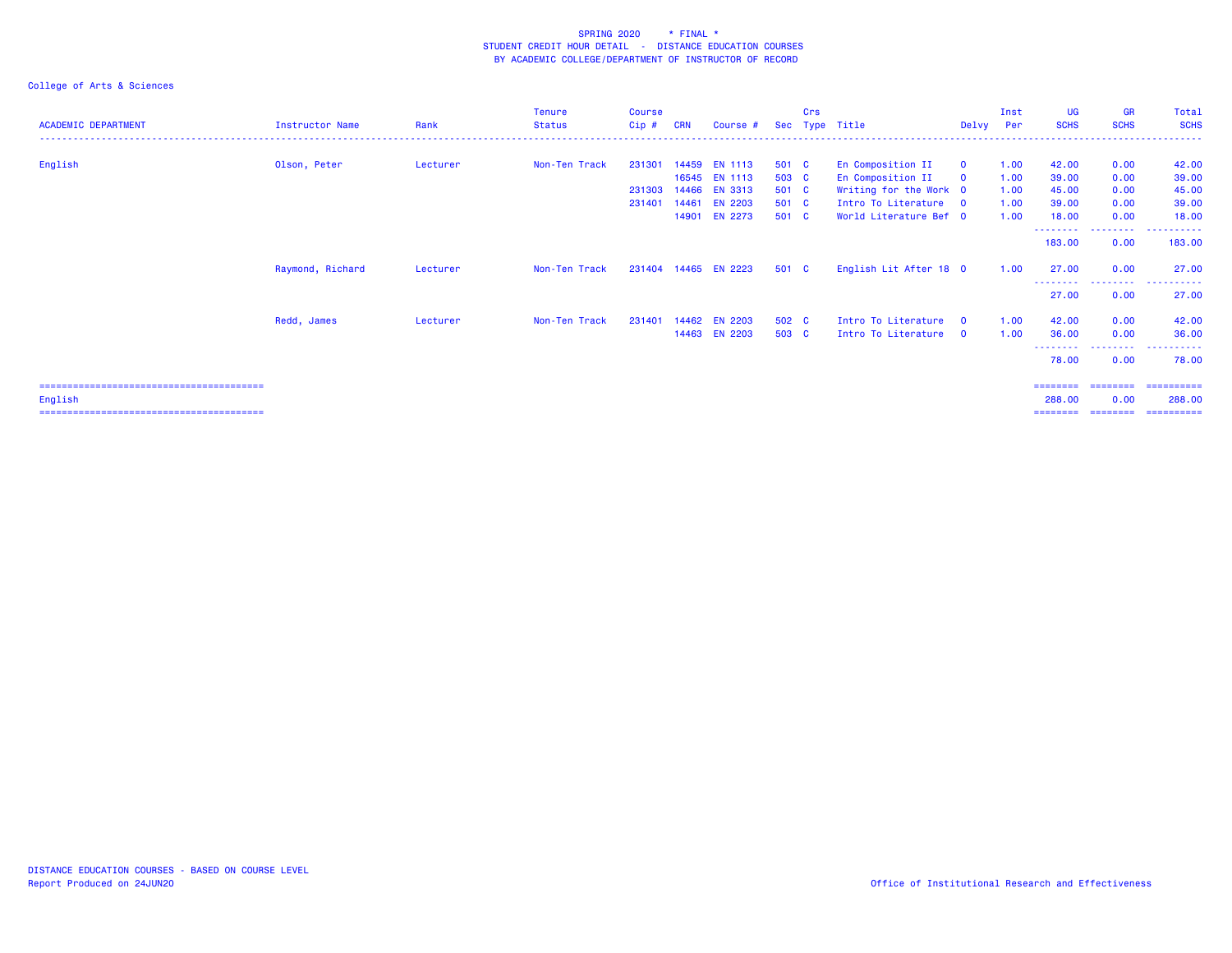| <b>ACADEMIC DEPARTMENT</b> | Instructor Name   | Rank                              | <b>Tenure</b><br><b>Status</b> | <b>Course</b><br>$Cip$ # | <b>CRN</b>   | Course #             |       | Crs | Sec Type Title           | Delvy                   | Inst<br>Per | UG<br><b>SCHS</b>                 | <b>GR</b><br><b>SCHS</b>                                                                                                                                      | Total<br><b>SCHS</b> |
|----------------------------|-------------------|-----------------------------------|--------------------------------|--------------------------|--------------|----------------------|-------|-----|--------------------------|-------------------------|-------------|-----------------------------------|---------------------------------------------------------------------------------------------------------------------------------------------------------------|----------------------|
| Geosciences                | ALI, S M Asger    | Grad Teach Assist                 | Non-Ten Track                  |                          |              | 450701 14534 GR 1123 | 501 C |     | Intro World Geog         | $\mathbf 0$             | 1.00        | 117.00<br><u>.</u>                | 0.00<br><b><i><u><u>.</u></u></i></b>                                                                                                                         | 117.00               |
|                            |                   |                                   |                                |                          |              |                      |       |     |                          |                         |             | 117.00                            | 0.00                                                                                                                                                          | 117.00               |
|                            | Brown, Michael E. | Professor                         | <b>Tenured</b>                 |                          |              | 400601 14557 GR 8191 | 501 S |     | <b>Geoscience Review</b> | $\mathbf 0$             | 1.00        | 0.00<br>$\omega_{\rm{eff}}$<br>.  | 4.00<br>-----                                                                                                                                                 | 4.00                 |
|                            |                   |                                   |                                |                          |              |                      |       |     |                          |                         |             | 0.00                              | 4.00                                                                                                                                                          | 4.00                 |
|                            | Clary, Renee      | Professor                         | <b>Tenured</b>                 | 400601                   |              | 14533 GG 8733        | 501 C |     | Geology of North Ame 0   |                         | 1.00        | 0.00<br>.<br>$\sim$ $\sim$ $\sim$ | 69.00<br>$\frac{1}{2} \left( \frac{1}{2} \right) \left( \frac{1}{2} \right) \left( \frac{1}{2} \right) \left( \frac{1}{2} \right) \left( \frac{1}{2} \right)$ | 69.00                |
|                            |                   |                                   |                                |                          |              |                      |       |     |                          |                         |             | 0.00                              | 69.00                                                                                                                                                         | 69.00                |
|                            | Cooke, William    | Professor                         | <b>Tenured</b>                 | 450701                   | 14540        | GR 4353              | 501 C |     | Geodatabase Design       | $\mathbf 0$             | 0.10        | 0.30                              | 0.00                                                                                                                                                          | 0.30                 |
|                            |                   |                                   |                                |                          | 14550        | GR 6313              | 501 B |     | <b>Advanced GIS</b>      | $\Omega$                | 0.10        | 0.00                              | 4.50                                                                                                                                                          | 4.50                 |
|                            |                   |                                   |                                |                          | 14551        | GR 6353              | 501 C |     | Geodatabase Design       | $\mathbf 0$             | 0.10        | 0.00                              | 3.30                                                                                                                                                          | 3.30                 |
|                            |                   |                                   |                                |                          | 450702 14539 | GR 4313              | 501 B |     | <b>Advanced GIS</b>      | $\Omega$                | 0.10        | 1.80<br><b>.</b> .                | 0.00<br>22222                                                                                                                                                 | 1.80<br>.            |
|                            |                   |                                   |                                |                          |              |                      |       |     |                          |                         |             | 2.10                              | 7.80                                                                                                                                                          | 9.90                 |
|                            | Crockett, Destiny | Grad Teach Assist                 | Non-Ten Track                  | 450701                   |              | 14535 GR 1123        | 502 C |     | Intro World Geog         | $\mathbf 0$             | 1.00        | 117.00<br>.                       | 0.00                                                                                                                                                          | 117.00               |
|                            |                   |                                   |                                |                          |              |                      |       |     |                          |                         |             | 117.00                            | 0.00                                                                                                                                                          | 117.00               |
|                            | Ezell, John       | Lecturer                          | Non-Ten Track                  | 400601                   | 14529        | GG 8133              | 501 C |     | Rocks and Minerals       | $\mathbf 0$             | 1.00        | 0.00<br><u>.</u>                  | 90.00                                                                                                                                                         | 90.00                |
|                            |                   |                                   |                                |                          |              |                      |       |     |                          |                         |             | 0.00                              | 90.00                                                                                                                                                         | 90.00                |
|                            | Fraza, Erik       | Clinical Assist Pro Non-Ten Track |                                | 400404                   | 14541        | GR 4640              | 501 E |     | Met Internship           | $\mathbf 0$             | 1.00        | 6.00                              | 0.00                                                                                                                                                          | 6.00                 |
|                            |                   |                                   |                                |                          | 14542        | GR 4753              | 501 C |     | Satellite & Radar Me     | $\overline{\mathbf{0}}$ | 1.00        | 114.00                            | 0.00                                                                                                                                                          | 114.00               |
|                            |                   |                                   |                                |                          | 14543        | GR 4753              | 502 C |     | Satellite & Radar Me     | $\overline{\mathbf{0}}$ | 1.00        | 66.00                             | 0.00                                                                                                                                                          | 66.00                |
|                            |                   |                                   |                                |                          | 14547        | GR 4823              | 501 C |     | Dynamic Meteorology      | $\mathbf{o}$            | 1.00        | 33.00                             | 0.00                                                                                                                                                          | 33.00                |
|                            |                   |                                   |                                |                          | 450701 14552 | GR 6753              | 501 C |     | Satellite & Radar Me 0   |                         | 1.00        | 0.00                              | 90.00                                                                                                                                                         | 90.00                |
|                            |                   |                                   |                                |                          | 14553        | GR 6823              | 501 C |     | Dynamic Meteorolgy I 0   |                         | 1.00        | 0.00                              | 39.00                                                                                                                                                         | 39.00                |
|                            |                   |                                   |                                |                          | 16680        | GR 4000              | 501 I |     | Directed Indiv Study 0   |                         | 1.00        | 4.00                              | 0.00                                                                                                                                                          | 4.00                 |
|                            |                   |                                   |                                |                          |              |                      |       |     |                          |                         |             | 223.00                            | 129.00                                                                                                                                                        | 352.00               |
|                            | Grala, Katarzyna  | Non-Faculty                       | Not Applicable                 | 450701                   | 14540        | GR 4353              | 501 C |     | Geodatabase Design       | $\mathbf 0$             | 0.90        | 2.70                              | 0.00                                                                                                                                                          | 2.70                 |
|                            |                   |                                   |                                |                          | 14550        | GR 6313              | 501 B |     | <b>Advanced GIS</b>      | $\mathbf 0$             | 0.90        | 0.00                              | 40.50                                                                                                                                                         | 40.50                |
|                            |                   |                                   |                                |                          | 14551        | GR 6353              | 501 C |     | Geodatabase Design       | $\mathbf 0$             | 0.90        | 0.00                              | 29.70                                                                                                                                                         | 29.70                |
|                            |                   |                                   |                                | 450702                   | 14539        | GR 4313              | 501 B |     | <b>Advanced GIS</b>      | $\mathbf 0$             | 0.90        | 16.20<br><b>.</b> .               | 0.00<br>$- - - - -$                                                                                                                                           | 16.20<br>.           |
|                            |                   |                                   |                                |                          |              |                      |       |     |                          |                         |             | 18.90                             | 70.20                                                                                                                                                         | 89.10                |
|                            | Gutter, Barrett   | Clinical Assist Pro Non-Ten Track |                                | 400404                   | 14548        | GR 4923              | 501 C |     | Severe Weather           | $\mathbf 0$             | 1.00        | 114.00                            | 0.00                                                                                                                                                          | 114.00               |
|                            |                   |                                   |                                |                          | 14549        | GR 4923              | 502 C |     | Severe Weather           | $\Omega$                | 1.00        | 39.00                             | 0.00                                                                                                                                                          | 39.00                |
|                            |                   |                                   |                                |                          | 14555        | GR 8123              | 501 C |     | Met II: Fore and St 0    |                         | 1.00        | 0.00                              | 57.00                                                                                                                                                         | 57.00                |
|                            |                   |                                   |                                |                          |              | 14556 GR 8133        | 501 C |     | Foundations Forecast 0   |                         | 1.00        | 0.00<br>.                         | 90.00<br><b>.</b>                                                                                                                                             | 90.00                |
|                            |                   |                                   |                                |                          |              |                      |       |     |                          |                         |             | 153.00                            | 147.00                                                                                                                                                        | 300.00               |
|                            | Haney, Christa    | Clinical Assist Pro Non-Ten Track |                                | 400601                   | 14525        | GG 3613              | 501 C |     | <b>Water Resources</b>   | $\mathbf 0$             | 1.00        | 114.00                            | 0.00                                                                                                                                                          | 114.00               |
|                            |                   |                                   |                                |                          | 14526        | GG 3613              | 502 C |     | <b>Water Resources</b>   | $\mathbf 0$             | 1.00        | 72.00                             | 0.00                                                                                                                                                          | 72.00                |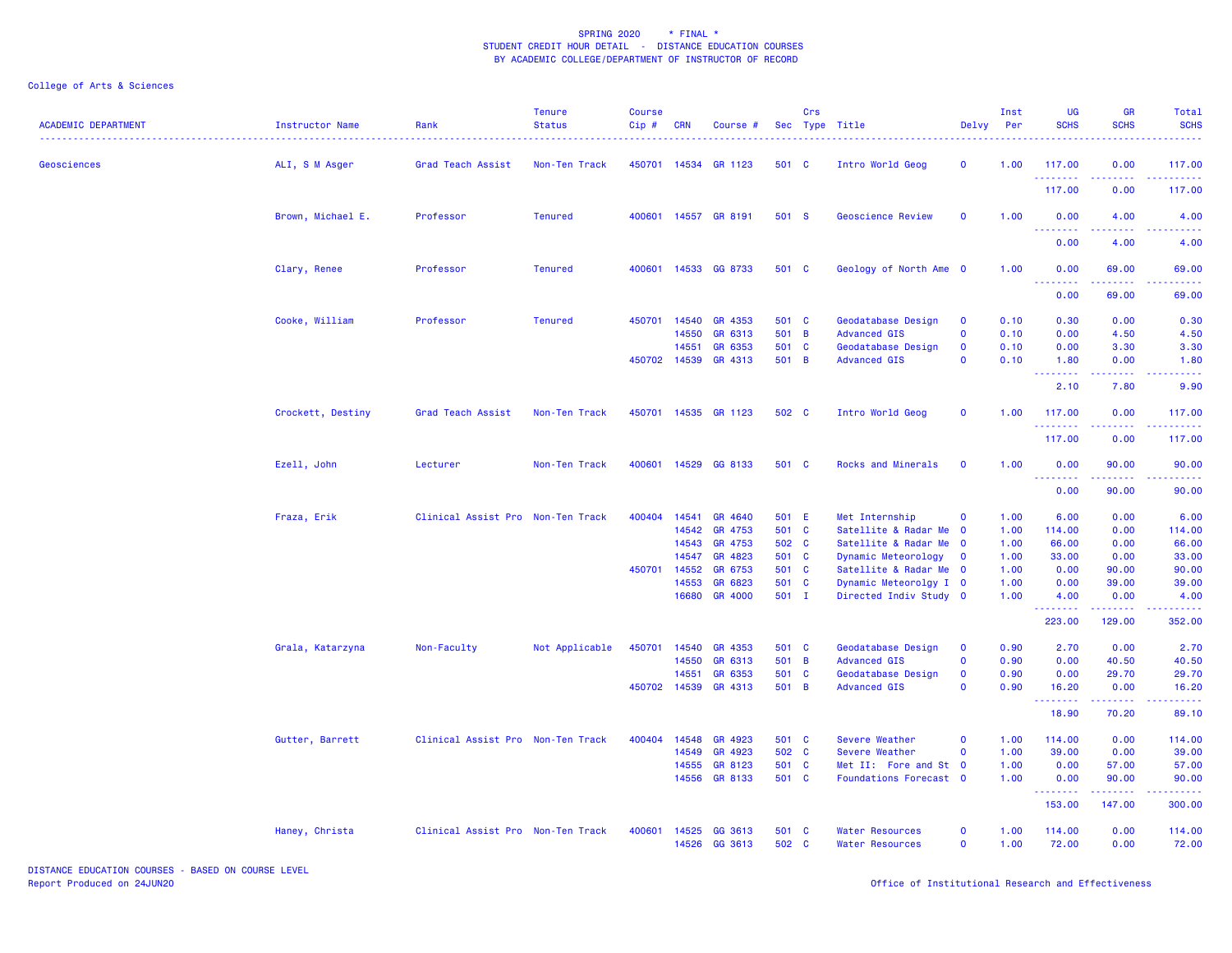|                            |                                   |                                   | <b>Tenure</b>                   | <b>Course</b> |            |                      |       | Crs |                        |                         | Inst     | <b>UG</b>         | <b>GR</b>                                                                                                               | Total                                  |
|----------------------------|-----------------------------------|-----------------------------------|---------------------------------|---------------|------------|----------------------|-------|-----|------------------------|-------------------------|----------|-------------------|-------------------------------------------------------------------------------------------------------------------------|----------------------------------------|
| <b>ACADEMIC DEPARTMENT</b> | Instructor Name                   | Rank                              | <b>Status</b><br>-------------- | $Cip$ #       | <b>CRN</b> | Course               |       |     | Sec Type Title         | Delvy                   | Per<br>. | <b>SCHS</b>       | <b>SCHS</b>                                                                                                             | <b>SCHS</b><br>------                  |
| Geosciences                | Haney, Christa                    | Clinical Assist Pro Non-Ten Track |                                 | 450701        | 14558      | <b>GR 8553</b>       | 501 S |     | Research Methods in    | $\mathbf 0$             | 1.00     | 0.00              | 78.00                                                                                                                   | 78.00                                  |
|                            |                                   |                                   |                                 |               | 14559      | GR 8553              | 502 S |     | Research Methods in    | $\mathbf{o}$            | 1.00     | 0.00              | 75.00                                                                                                                   | 75.00                                  |
|                            |                                   |                                   |                                 |               |            | 16013 GR 8000        | 502 D |     | Research / Thesis      | $\mathbf 0$             | 1.00     | 0.00<br>--------  | 1.00<br>--------                                                                                                        | 1.00<br>.                              |
|                            |                                   |                                   |                                 |               |            |                      |       |     |                        |                         |          | 186.00            | 154.00                                                                                                                  | 340.00                                 |
|                            | Lalk, Sarah                       | Clinical Assist Pro Non-Ten Track |                                 | 400601        | 16009      | GG 4990              | 501 C |     | Special Topic In GG    | $\mathbf 0$             | 1.00     | 6.00              | 0.00                                                                                                                    | 6.00                                   |
|                            |                                   |                                   |                                 |               |            | 16014 GG 6990        | 501 C |     | Special Topic In GG    | $\overline{\mathbf{0}}$ | 1.00     | 0.00<br>--------  | 48.00                                                                                                                   | 48.00                                  |
|                            |                                   |                                   |                                 |               |            |                      |       |     |                        |                         |          | 6.00              | 48.00                                                                                                                   | 54.00                                  |
|                            | Moe Hoffman, Amy                  | Instructor                        | Non-Ten Track                   | 400601        |            | 14522 GG 1111        | 501 L |     | Earth Science I Lab    | $\mathbf 0$             | 1.00     | 26.00             | 0.00                                                                                                                    | 26.00                                  |
|                            |                                   |                                   |                                 |               |            | 14523 GG 1113        | 501 C |     | Survey Earth Sci I     | $\mathbf 0$             | 1.00     | 90.00             | 0.00                                                                                                                    | 90.00                                  |
|                            |                                   |                                   |                                 |               |            | 14524 GG 1113        | 502 C |     | Survey Earth Sci I     | $\mathbf{o}$            | 1.00     | 66.00<br>.        | 0.00<br>.                                                                                                               | 66.00                                  |
|                            |                                   |                                   |                                 |               |            |                      |       |     |                        |                         |          | 182.00            | 0.00                                                                                                                    | 182.00                                 |
|                            | Nagel, Athena                     | Clinical Assist Pro Non-Ten Track |                                 | 450701        |            | 14544 GR 4813        | 501 C |     | Natural Hazards        | $\mathbf 0$             | 1.00     | 117.00            | 0.00                                                                                                                    | 117.00                                 |
|                            |                                   |                                   |                                 |               |            | 14545 GR 4813        | 502 C |     | Natural Hazards        | $\mathbf 0$             | 1.00     | 75.00             | 0.00                                                                                                                    | 75.00                                  |
|                            |                                   |                                   |                                 |               |            | 14546 GR 4813        | 503 C |     | Natural Hazards        | $\mathbf 0$             | 1.00     | 21.00<br>-------- | 0.00<br>$\begin{array}{cccccccccccccc} \bullet & \bullet & \bullet & \bullet & \bullet & \bullet & \bullet \end{array}$ | 21.00                                  |
|                            |                                   |                                   |                                 |               |            |                      |       |     |                        |                         |          | 213.00            | 0.00                                                                                                                    | 213.00                                 |
|                            | Nordstrom, Gregory                | Instructor                        | Non-Ten Track                   | 400404        |            | 14536 GR 1604        | 501 B |     | Weather and Climate    | $\mathbf 0$             | 1.00     | 156.00            | 0.00                                                                                                                    | 156.00                                 |
|                            |                                   |                                   |                                 |               |            | 14537 GR 1604        | 502 B |     | Weather and Climate    | $\overline{\mathbf{0}}$ | 1.00     | 100.00            | 0.00                                                                                                                    | 100.00                                 |
|                            |                                   |                                   |                                 |               | 14538      | GR 1604              | 503 B |     | Weather and Climate    | $\overline{\mathbf{0}}$ | 1.00     | 28.00             | 0.00                                                                                                                    | 28.00                                  |
|                            |                                   |                                   |                                 |               | 14940      | GR 4443              | 501 C |     | Weather Prediction I 0 |                         | 1.00     | 111.00            | 0.00                                                                                                                    | 111.00                                 |
|                            |                                   |                                   |                                 |               |            | 14941 GR 4443        | 502 C |     | Weather Prediction I 0 |                         | 1.00     | 102.00<br>.       | 0.00<br>.                                                                                                               | 102.00                                 |
|                            |                                   |                                   |                                 |               |            |                      |       |     |                        |                         |          | 497.00            | 0.00                                                                                                                    | 497.00                                 |
|                            | Sherman-Morris, Kathlee Professor |                                   | <b>Tenured</b>                  |               |            | 400401 14561 GR 8833 | 501 C |     | Weather & Society      | $\mathbf 0$             | 1.00     | 0.00              | 84.00                                                                                                                   | 84.00                                  |
|                            |                                   |                                   |                                 |               |            | 14562 GR 8833        | 502 C |     | Weather & Society      | $\mathbf 0$             | 1.00     | 0.00<br>--------  | 72.00<br><b><i><u><u>.</u></u></i></b>                                                                                  | 72.00                                  |
|                            |                                   |                                   |                                 |               |            |                      |       |     |                        |                         |          | 0.00              | 156.00                                                                                                                  | 156.00                                 |
|                            |                                   |                                   |                                 |               |            |                      |       |     |                        |                         |          | ========          | $=$ = = = = = = =                                                                                                       | ==========                             |
| Geosciences                |                                   |                                   |                                 |               |            |                      |       |     |                        |                         |          | 1715.00           | 875.00                                                                                                                  | 2590.00<br>======== ======== ========= |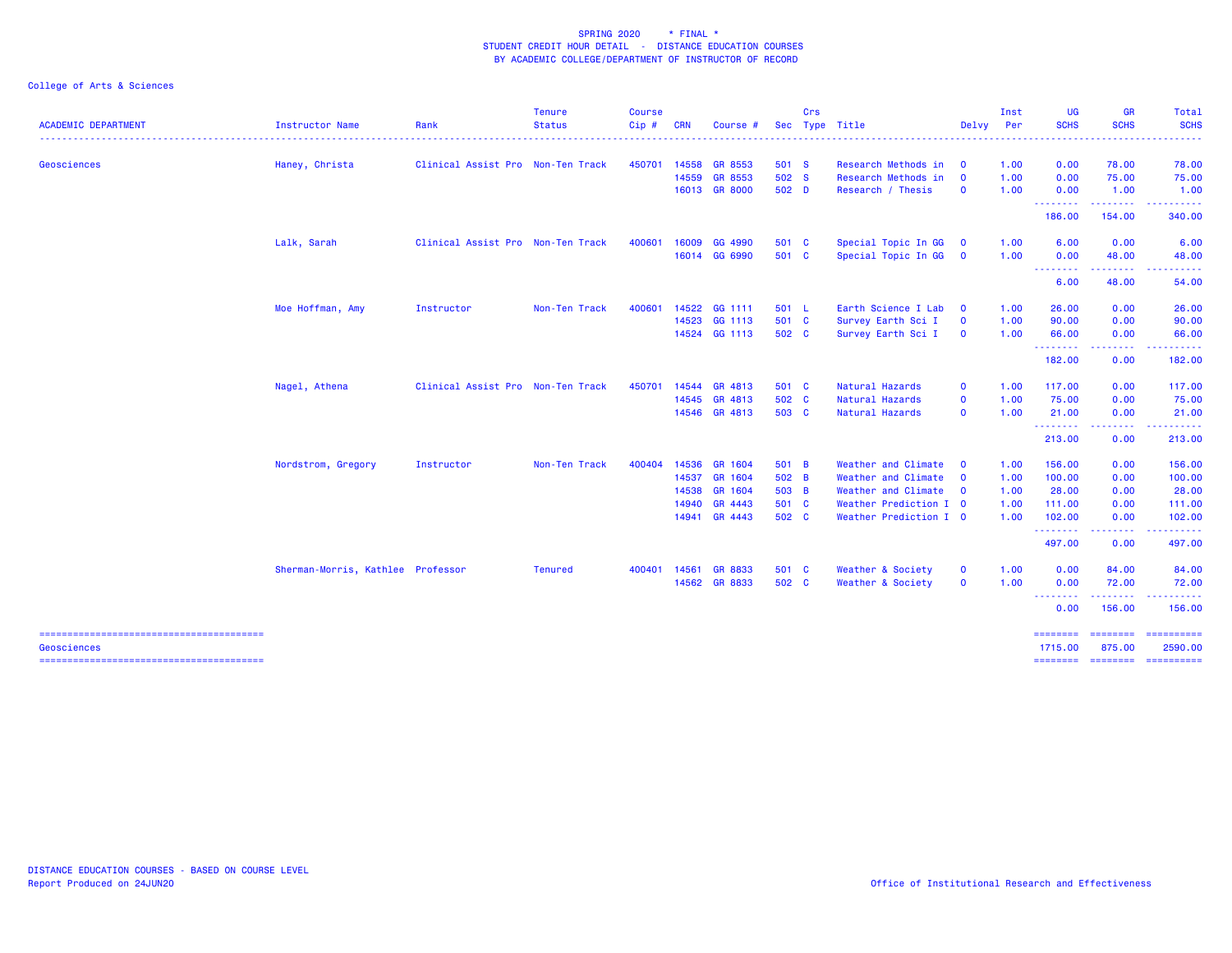| <b>ACADEMIC DEPARTMENT</b> | <b>Instructor Name</b> | Rank                        | <b>Tenure</b><br><b>Status</b> | <b>Course</b><br>Cip# | <b>CRN</b> | Course #                        |                | Crs | Sec Type Title                           | Delvy                               | Inst<br>Per  | <b>UG</b><br><b>SCHS</b>                           | GR<br><b>SCHS</b>                     | Total<br><b>SCHS</b>          |
|----------------------------|------------------------|-----------------------------|--------------------------------|-----------------------|------------|---------------------------------|----------------|-----|------------------------------------------|-------------------------------------|--------------|----------------------------------------------------|---------------------------------------|-------------------------------|
| History                    | Burford, David         | Grad Teach Assist           | Non-Ten Track                  | 050114 14569          |            | HI 1213<br>540102 14567 HI 1063 | 501 C<br>501 C |     | Early Western World<br>Early U S History | $\mathbf 0$<br>$\mathbf 0$          | 0.75<br>0.75 | 22.50<br>49.50                                     | 0.00<br>0.00                          | 22.50<br>49.50                |
|                            |                        |                             |                                |                       |            |                                 |                |     |                                          |                                     |              | .<br>72.00                                         | <b><i><u><u>.</u></u></i></b><br>0.00 | .<br>72.00                    |
|                            | Drake, Nathan          | Non-Faculty                 | Not Applicable                 |                       |            | 240102 15543 LIB 9010           | 501 S          |     | ETD Format and Submi 0                   |                                     | 0.25         | 0.00                                               | 0.00                                  | 0.00                          |
|                            |                        |                             |                                |                       |            |                                 |                |     |                                          |                                     |              | .<br>0.00                                          | 0.00                                  | 0.00                          |
|                            | Marshall, Anne         | Associate Professor Tenured |                                |                       |            | 050114 14569 HI 1213            | 501 C          |     | Early Western World                      | $\mathbf 0$                         | 0.25         | 7.50                                               | 0.00                                  | 7.50                          |
|                            |                        |                             |                                |                       | 14570      | HI 1223                         | 501 C          |     | Modern Western World 0                   |                                     | 0.25         | 7.50                                               | 0.00                                  | 7.50                          |
|                            |                        |                             |                                | 050201                |            | 15008 HI 8783                   | 501 C          |     | Issues in Afr Am His 0                   |                                     | 0.25         | 0.00                                               | 3.75                                  | 3.75                          |
|                            |                        |                             |                                | 050207                | 14572      | HI 4273                         | 501 C          |     | Women In Am History                      | $\mathbf{0}$                        | 0.25         | 9.00                                               | 0.00                                  | 9.00                          |
|                            |                        |                             |                                |                       |            | 540102 14567 HI 1063            | 501 C          |     | Early U S History                        | $\Omega$<br>$\overline{\mathbf{0}}$ | 0.25         | 16.50                                              | 0.00                                  | 16.50                         |
|                            |                        |                             |                                |                       |            | 14571 HI 4193<br>14573 HI 4303  | 501 C<br>501 C |     | US Environmental His                     | $\mathbf 0$                         | 0.25         | 11.25                                              | 0.00                                  | 11.25                         |
|                            |                        |                             |                                |                       |            |                                 |                |     | The Old South                            |                                     | 0.25         | 14.25<br><b>.</b> .                                | 0.00                                  | 14.25                         |
|                            |                        |                             |                                |                       |            |                                 |                |     |                                          |                                     |              | 66.00                                              | 3.75                                  | 69.75                         |
|                            | Murphy, Michael        | Lecturer                    | Non-Ten Track                  |                       |            | 050114 14570 HI 1223            | 501 C          |     | Modern Western World 0                   |                                     | 0.75         | 22.50                                              | 0.00                                  | 22.50                         |
|                            |                        |                             |                                | 050201                | 15008      | HI 8783                         | 501 C          |     | Issues in Afr Am His 0                   |                                     | 0.75         | 0.00                                               | 11.25                                 | 11.25                         |
|                            |                        |                             |                                |                       |            | 540102 14573 HI 4303            | 501 C          |     | The Old South                            | $\mathbf 0$                         | 0.75         | 42.75                                              | 0.00                                  | 42.75                         |
|                            |                        |                             |                                |                       |            |                                 |                |     |                                          |                                     |              | .<br>65.25                                         | .<br>11.25                            | .<br>76.50                    |
|                            | Peaple, Matthew        | Lecturer                    | Non-Ten Track                  |                       |            | 540102 14568 HI 1073            | 501 C          |     | Modern U S History                       | $\mathbf 0$                         | 0.75         | 78.75                                              | 0.00                                  | 78.75                         |
|                            |                        |                             |                                |                       |            |                                 |                |     |                                          |                                     |              | --------<br>78.75                                  | 0.00                                  | 78.75                         |
|                            | Ridner, Judith         | Professor                   | <b>Tenured</b>                 |                       |            | 540101 15007 HI 3903            | 501 C          |     | Hist & Hist Meth                         | $\mathbf 0$                         | 1.00         | 6.00                                               | 0.00                                  | 6.00                          |
|                            |                        |                             |                                |                       |            |                                 |                |     |                                          |                                     |              | <b><i><u><u> - - - - - - -</u></u></i></b><br>6.00 | 0.00                                  | 6.00                          |
|                            | Trzaskowski, Niklas    | Lecturer                    | Non-Ten Track                  | 050207                |            | 14572 HI 4273                   | 501 C          |     | Women In Am History                      | $\overline{\mathbf{0}}$             | 0.75         | 27.00                                              | 0.00                                  | 27.00                         |
|                            |                        |                             |                                | 540102 14568          |            | HI 1073                         | 501 C          |     | Modern U S History                       | $\mathbf 0$                         | 0.25         | 26.25                                              | 0.00                                  | 26.25                         |
|                            |                        |                             |                                |                       |            | 14571 HI 4193                   | 501 C          |     | US Environmental His 0                   |                                     | 0.75         | 33.75                                              | 0.00                                  | 33.75                         |
|                            |                        |                             |                                |                       |            |                                 |                |     |                                          |                                     |              | --------<br>87.00                                  | 0.00                                  | 87.00                         |
|                            |                        |                             |                                |                       |            |                                 |                |     |                                          |                                     |              | ========                                           | --------<br>15.00                     | ==========                    |
| History                    |                        |                             |                                |                       |            |                                 |                |     |                                          |                                     |              | 375.00<br><b>SEESSEES</b>                          |                                       | 390.00<br>=================== |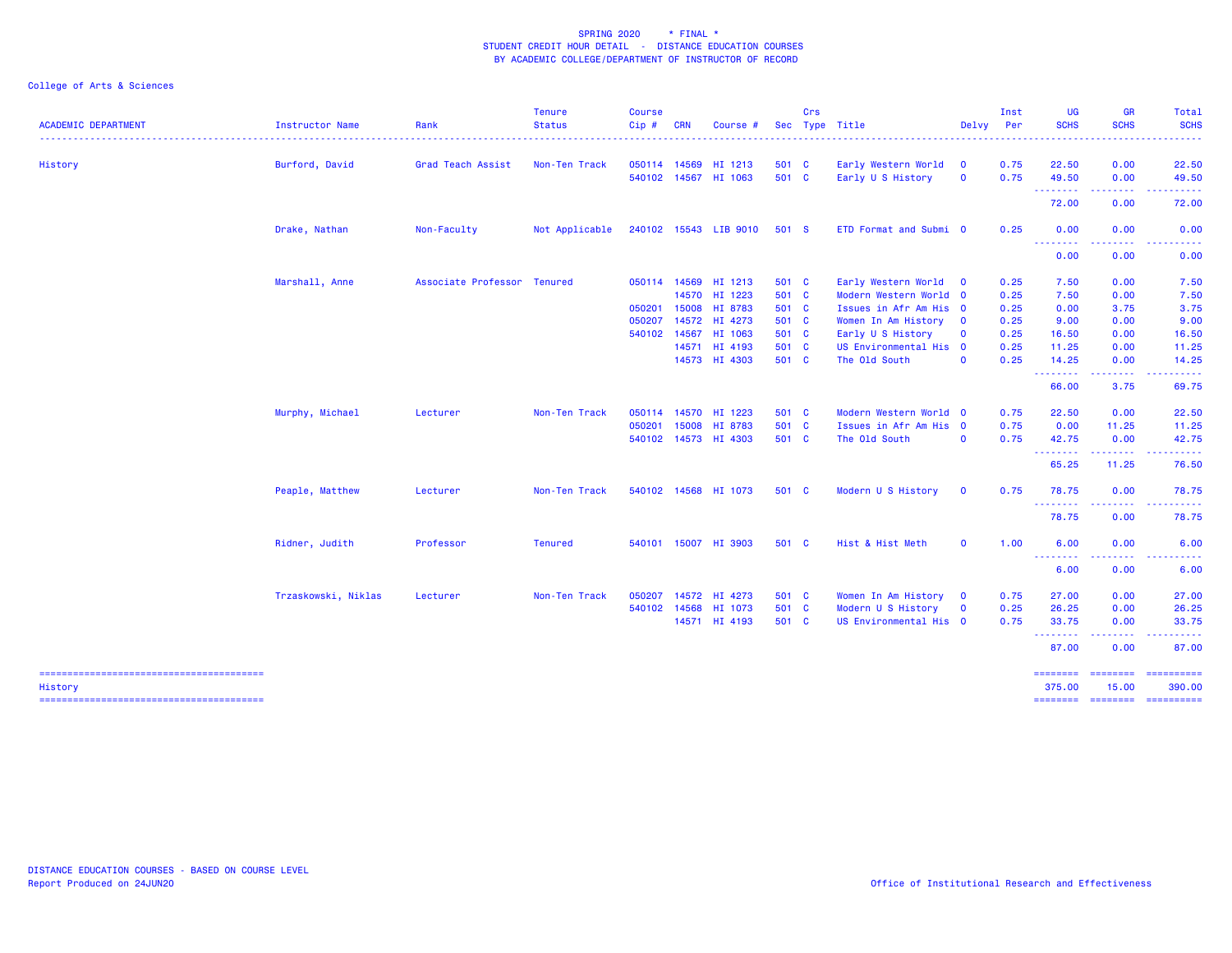| 54.00               |                                                                                                                                                                                                                                                                                                                                                                                                                                                                                                           |
|---------------------|-----------------------------------------------------------------------------------------------------------------------------------------------------------------------------------------------------------------------------------------------------------------------------------------------------------------------------------------------------------------------------------------------------------------------------------------------------------------------------------------------------------|
|                     | 0.00<br>54.00                                                                                                                                                                                                                                                                                                                                                                                                                                                                                             |
| --------<br>54.00   | .<br>0.00<br>54.00                                                                                                                                                                                                                                                                                                                                                                                                                                                                                        |
| 18.00               | 0.00<br>18.00                                                                                                                                                                                                                                                                                                                                                                                                                                                                                             |
| 24.00<br><b>.</b> . | 0.00<br>24.00<br>.<br>------                                                                                                                                                                                                                                                                                                                                                                                                                                                                              |
| 42.00               | 0.00<br>42.00                                                                                                                                                                                                                                                                                                                                                                                                                                                                                             |
| 39.00               | 0.00<br>39.00                                                                                                                                                                                                                                                                                                                                                                                                                                                                                             |
|                     | 39.00<br>0.00<br>.<br>. <u>.</u>                                                                                                                                                                                                                                                                                                                                                                                                                                                                          |
| 78.00               | 0.00<br>78.00                                                                                                                                                                                                                                                                                                                                                                                                                                                                                             |
| 18.00               | 0.00<br>18.00                                                                                                                                                                                                                                                                                                                                                                                                                                                                                             |
|                     | 0.00<br>39.00<br>-----<br><u>.</u>                                                                                                                                                                                                                                                                                                                                                                                                                                                                        |
| 57.00               | 0.00<br>57.00                                                                                                                                                                                                                                                                                                                                                                                                                                                                                             |
| 96.00               | 0.00<br>96.00                                                                                                                                                                                                                                                                                                                                                                                                                                                                                             |
|                     | .<br>96.00<br>0.00                                                                                                                                                                                                                                                                                                                                                                                                                                                                                        |
| 69.00               | 69.00<br>0.00                                                                                                                                                                                                                                                                                                                                                                                                                                                                                             |
| 78.00               | 0.00<br>78.00                                                                                                                                                                                                                                                                                                                                                                                                                                                                                             |
|                     | 42.00<br>0.00                                                                                                                                                                                                                                                                                                                                                                                                                                                                                             |
|                     | 0.00<br>60.00                                                                                                                                                                                                                                                                                                                                                                                                                                                                                             |
|                     | 39.00<br>0.00<br>-----<br>.                                                                                                                                                                                                                                                                                                                                                                                                                                                                               |
|                     | 288.00<br>0.00                                                                                                                                                                                                                                                                                                                                                                                                                                                                                            |
| 0.00                | 24.00<br>24.00                                                                                                                                                                                                                                                                                                                                                                                                                                                                                            |
| 0.00                | .<br>24.00<br>24.00                                                                                                                                                                                                                                                                                                                                                                                                                                                                                       |
| ========            | $\begin{array}{cccccccccc} \multicolumn{2}{c}{} & \multicolumn{2}{c}{} & \multicolumn{2}{c}{} & \multicolumn{2}{c}{} & \multicolumn{2}{c}{} & \multicolumn{2}{c}{} & \multicolumn{2}{c}{} & \multicolumn{2}{c}{} & \multicolumn{2}{c}{} & \multicolumn{2}{c}{} & \multicolumn{2}{c}{} & \multicolumn{2}{c}{} & \multicolumn{2}{c}{} & \multicolumn{2}{c}{} & \multicolumn{2}{c}{} & \multicolumn{2}{c}{} & \multicolumn{2}{c}{} & \multicolumn{2}{c}{} & \multicolumn{2}{c}{} & \mult$<br>24.00<br>639,00 |
|                     | 39.00<br><b></b><br>39.00<br><b></b><br><b><i><u><u> - - - - - - -</u></u></i></b><br>96.00<br>42.00<br>60.00<br>39.00<br>--------<br>288.00<br><b><i><u><u><b>a</b></u></u> a a a a a a a</i></b><br>615,00                                                                                                                                                                                                                                                                                              |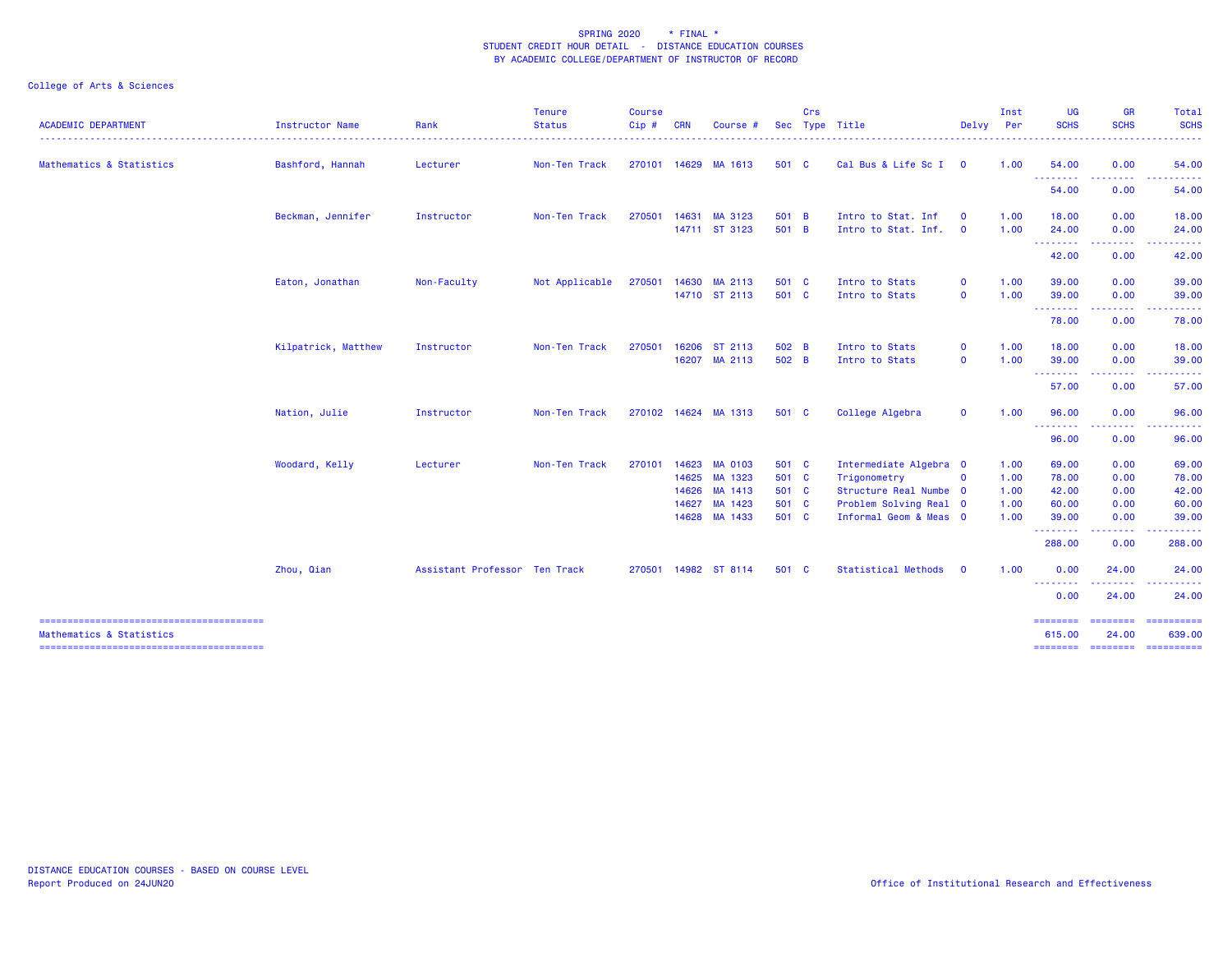| <b>ACADEMIC DEPARTMENT</b> | <b>Instructor Name</b> | Rank       | Tenure<br><b>Status</b> | <b>Course</b><br>Cip# | <b>CRN</b> | Course #                         |                | Crs | Sec Type Title                         | Delvy Per                | Inst         | <b>UG</b><br><b>SCHS</b> | <b>GR</b><br><b>SCHS</b>        | Total<br><b>SCHS</b>           |
|----------------------------|------------------------|------------|-------------------------|-----------------------|------------|----------------------------------|----------------|-----|----------------------------------------|--------------------------|--------------|--------------------------|---------------------------------|--------------------------------|
| Philosophy & Religion      | Clifford, Michael      | Professor  | <b>Tenured</b>          | 380103                |            | 14677 PHI 3013                   | 501 C          |     | <b>Business Ethics</b>                 | $\Omega$                 | 1.00         | 63.00                    | 0.00                            | 63.00                          |
|                            |                        |            |                         |                       |            |                                  |                |     |                                        |                          |              | <u>.</u><br>63.00        | <u> - - - - - - - -</u><br>0.00 | 63.00                          |
|                            | Derby, Timothy         | Lecturer   | Non-Ten Track           | 380201                |            | 14706 REL 1103                   | 501 C          |     | Intro To Religion                      | $\mathbf{0}$             | 1.00         | 114.00                   | 0.00                            | 114.00                         |
|                            |                        |            |                         |                       |            |                                  |                |     |                                        |                          |              | 114.00                   | .<br>0.00                       | 114.00                         |
|                            | Hammons, Christopher   | Lecturer   | Non-Ten Track           | 380101<br>380103      |            | 14674 PHI 1103<br>14676 PHI 1123 | 501 C<br>501 C |     | Intro To Philosophy<br>Intro To Ethics | $\mathbf{O}$<br>$\Omega$ | 1.00<br>1.00 | 54.00<br>51.00           | 0.00<br>0.00                    | 54.00<br>51.00                 |
|                            |                        |            |                         |                       |            |                                  |                |     |                                        |                          |              | --------<br>105.00       | .<br>0.00                       | 105.00                         |
|                            | Johnson, Gregory       | Instructor | Non-Ten Track           |                       |            | 380102 14675 PHI 1113            | 501 C          |     | Intro To Logic                         | $\mathbf{0}$             | 1.00         | 45.00                    | 0.00                            | 45.00                          |
|                            |                        |            |                         |                       |            |                                  |                |     |                                        |                          |              | --------<br>45.00        | --------<br>0.00                | 45.00                          |
|                            |                        |            |                         |                       |            |                                  |                |     |                                        |                          |              | ========                 | ========                        | -----------                    |
| Philosophy & Religion      |                        |            |                         |                       |            |                                  |                |     |                                        |                          |              | 327.00<br>========       | 0.00                            | 327.00<br>-------------------- |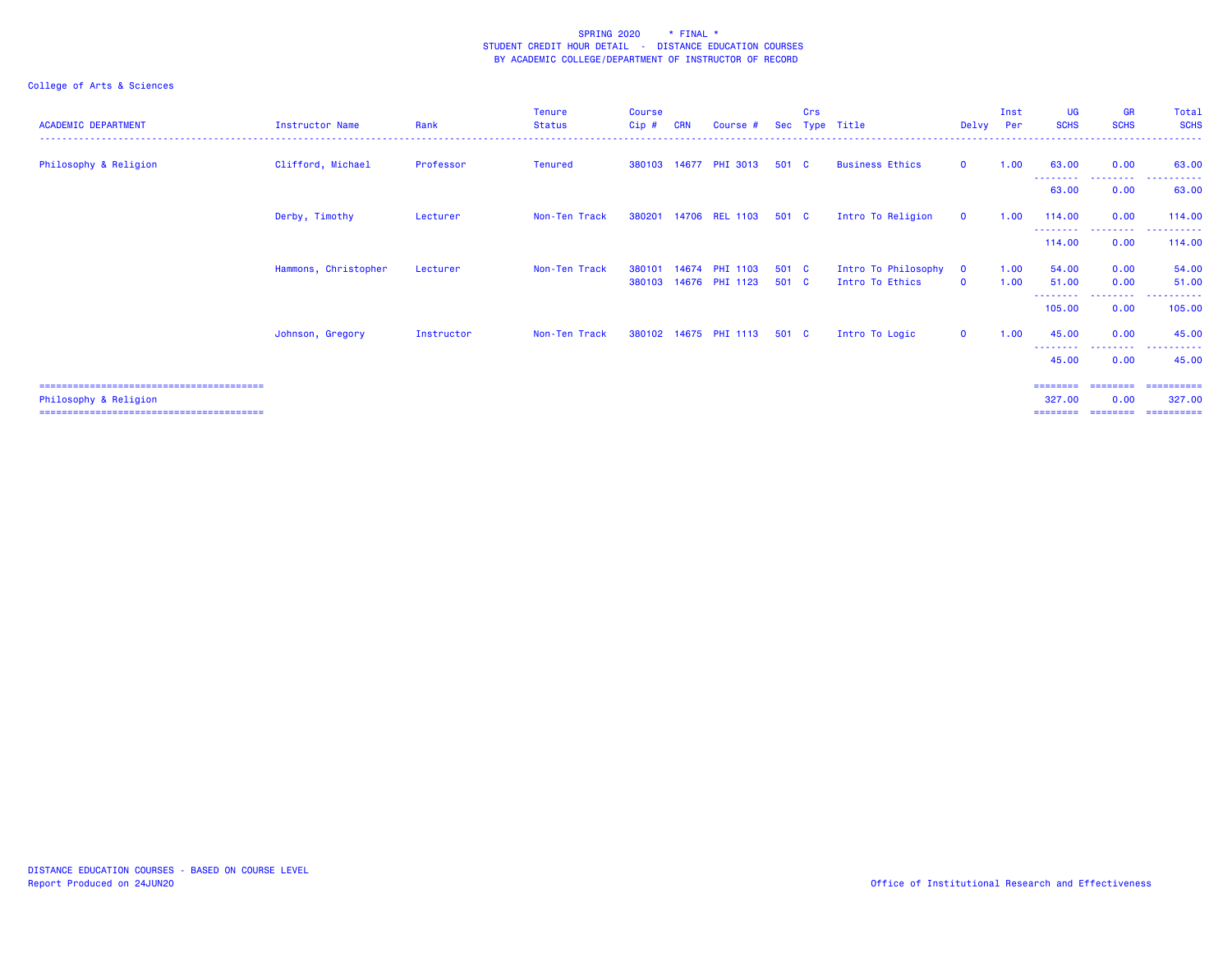| <b>ACADEMIC DEPARTMENT</b>     | Instructor Name | Rank       | <b>Tenure</b><br>Status | <b>Course</b><br>Cip# | <b>CRN</b> | Course # Sec Type Title |       | Crs |                        | Delvy Per | Inst | <b>UG</b><br><b>SCHS</b> | <b>GR</b><br><b>SCHS</b> | Total<br><b>SCHS</b> |
|--------------------------------|-----------------|------------|-------------------------|-----------------------|------------|-------------------------|-------|-----|------------------------|-----------|------|--------------------------|--------------------------|----------------------|
| <b>Physics &amp; Astronomy</b> | Moody, Judith   | Lecturer   | Non-Ten Track           |                       |            | 400801 14673 PH 1023    | 501 C |     | Physical Sci Survey 0  |           | 1.00 | 72.00<br>---------       | 0.00                     | 72.00<br>.           |
|                                |                 |            |                         |                       |            |                         |       |     |                        |           |      | 72.00                    | 0.00                     | 72.00                |
|                                | Swanson, Robert | Instructor | Non-Ten Track           |                       |            | 400801 14672 PH 1021    | 501 L |     | Physical Science Lab 0 |           | 1.00 | 13.00                    | 0.00<br>0.00             | 13,00<br>13.00       |
|                                |                 |            |                         |                       |            |                         |       |     |                        |           |      | 13.00                    |                          |                      |
|                                |                 |            |                         |                       |            |                         |       |     |                        |           |      | ========                 | <b>CONCOCOC</b>          | -----------          |
| <b>Physics &amp; Astronomy</b> |                 |            |                         |                       |            |                         |       |     |                        |           |      | 85.00                    | 0.00                     | 85.00                |
|                                |                 |            |                         |                       |            |                         |       |     |                        |           |      | ========                 | ========                 | ==========           |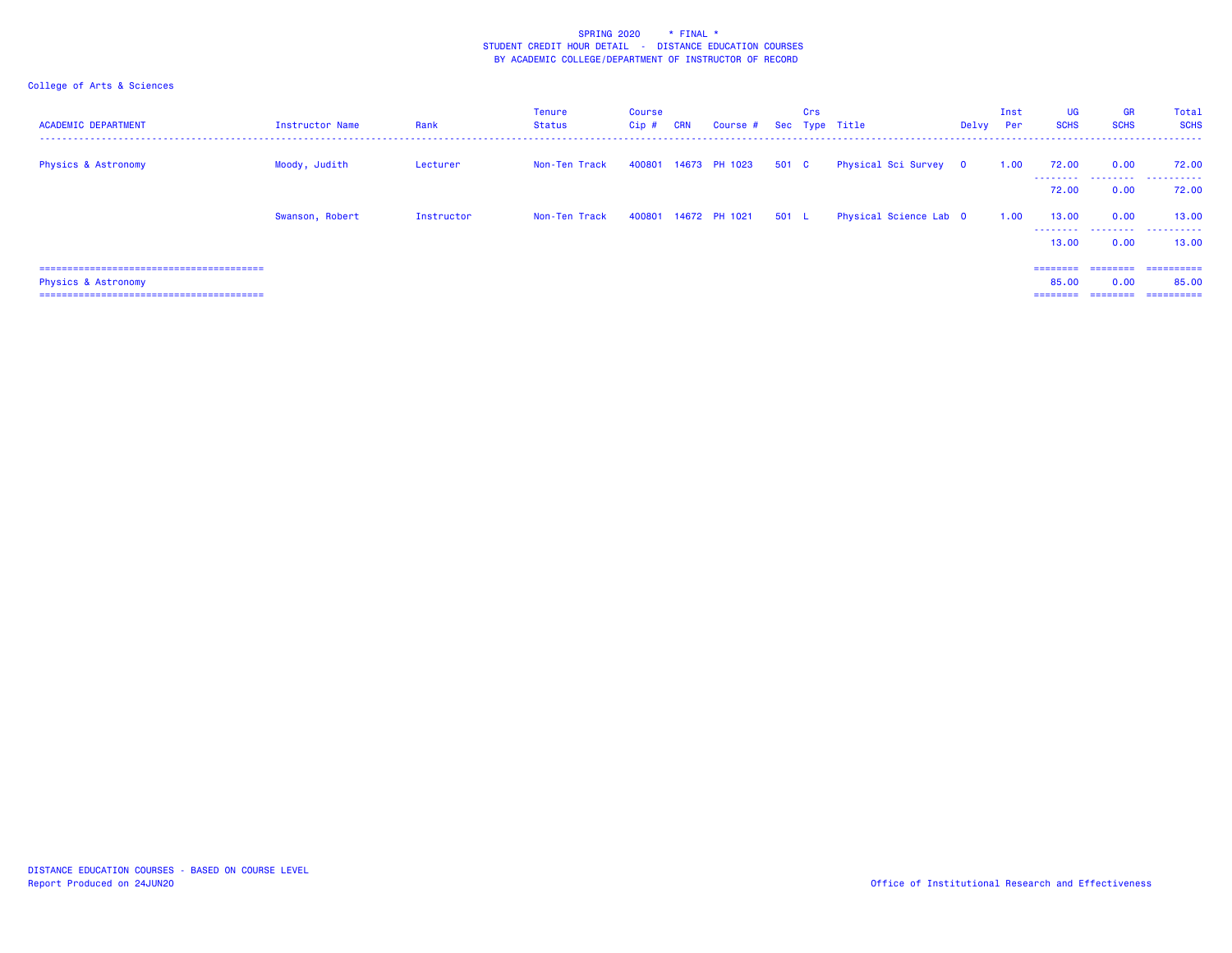| <b>ACADEMIC DEPARTMENT</b>                              | Instructor Name | Rank      | <b>Tenure</b><br>Status | <b>Course</b><br>$Cip$ # | <b>CRN</b> | Course #              | <b>Sec</b> | Crs<br>Type | Title                  | Delvy        | Inst<br>Per | UG<br><b>SCHS</b>             | <b>GR</b><br><b>SCHS</b> | Total<br><b>SCHS</b>               |
|---------------------------------------------------------|-----------------|-----------|-------------------------|--------------------------|------------|-----------------------|------------|-------------|------------------------|--------------|-------------|-------------------------------|--------------------------|------------------------------------|
| Political Science & Public Administratio French, Philip |                 | Professor | <b>Tenured</b>          |                          |            | 440401 16018 PPA 8133 | 502 S      |             | Sem City&County Mgt F  |              | 1.00        | 0.00                          | 30.00                    | 30.00                              |
|                                                         |                 |           |                         |                          |            |                       |            |             |                        |              |             | --------<br>0.00              | ---------<br>30.00       | .<br>30.00                         |
|                                                         | Neaves, Tonya   | Lecturer  | Non-Ten Track           | 440401                   |            | 15533 PPA 8990        | 501 C      |             | Special Topic In PPA 0 |              | 1.00        | 0.00<br>--------              | 27.00<br>--------        | 27.00<br>. <u>.</u> .              |
|                                                         |                 |           |                         |                          |            |                       |            |             |                        |              |             | 0.00                          | 27.00                    | 27.00                              |
|                                                         | Vowell, Krista  | Lecturer  | Non-Ten Track           | 451002 14680             |            | <b>PS 1113</b>        | 502 C      |             | American Government    | $\Omega$     | 1.00        | 78.00<br>--------             | 0.00<br>---------        | 78.00<br>.                         |
|                                                         |                 |           |                         |                          |            |                       |            |             |                        |              |             | 78.00                         | 0.00                     | 78.00                              |
|                                                         | Wall, Diane     | Lecturer  | Non-Ten Track           |                          |            | 451002 14679 PS 1113  | 501 C      |             | American Government    | $\mathbf{0}$ | 1.00        | 48.00                         | 0.00                     | 48.00                              |
|                                                         |                 |           |                         |                          |            |                       |            |             |                        |              |             | --------<br>48.00             | --------<br>0.00         | 48.00                              |
| Political Science & Public Administration               |                 |           |                         |                          |            |                       |            |             |                        |              |             | =======<br>126.00<br>======== | 57.00<br>---------       | =========<br>183.00<br>----------- |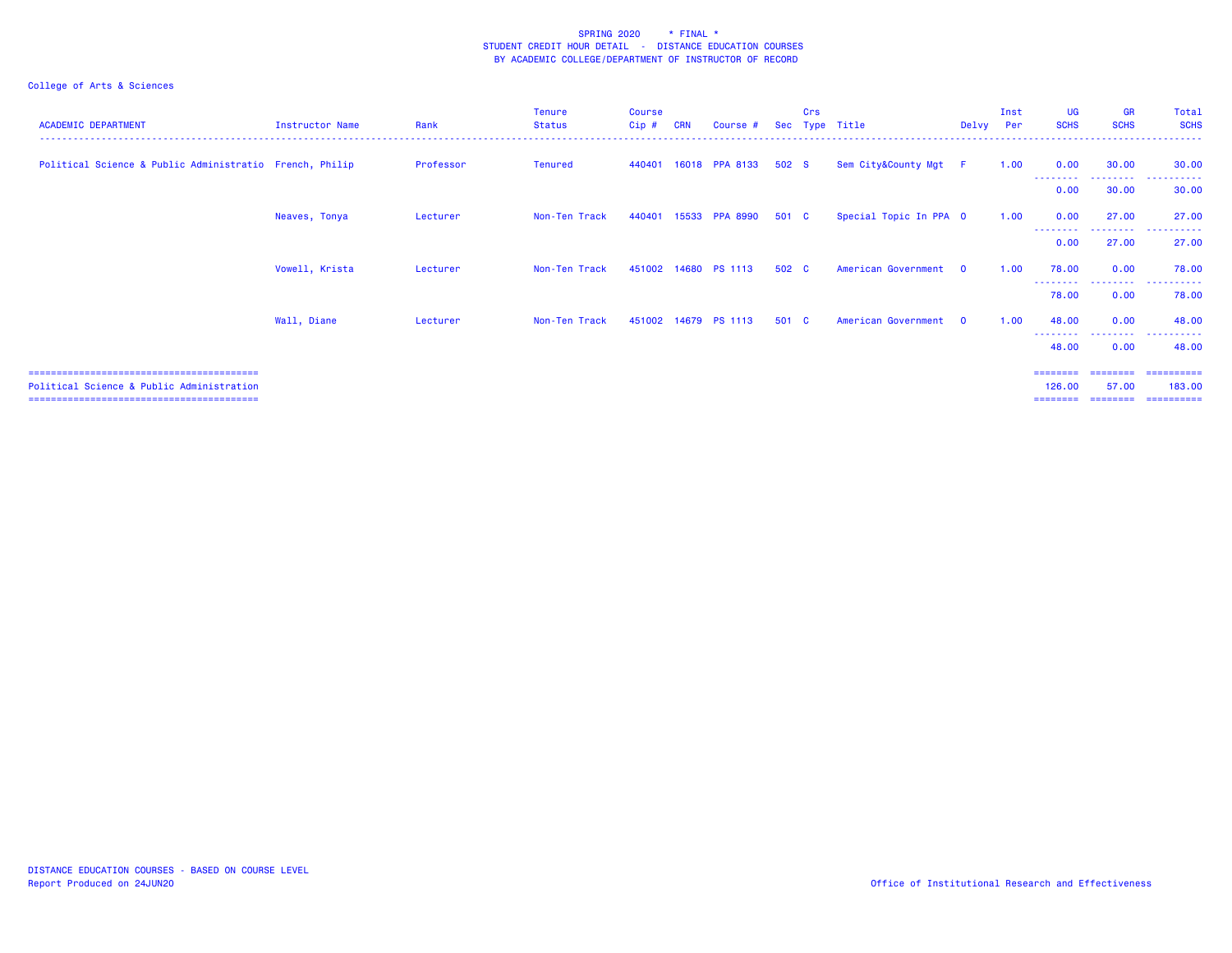| <b>ACADEMIC DEPARTMENT</b> | Instructor Name    | Rank        | <b>Tenure</b><br><b>Status</b> | <b>Course</b><br>Cip# | <b>CRN</b>                     | Course #                                              |                         | Crs | Sec Type Title<br>. <u>.</u> .                                       | Delvy                                        | Inst<br>Per          | <b>UG</b><br><b>SCHS</b>              | <b>GR</b><br><b>SCHS</b> | Total<br><b>SCHS</b><br>$\frac{1}{2} \left( \frac{1}{2} \right) \left( \frac{1}{2} \right) \left( \frac{1}{2} \right) \left( \frac{1}{2} \right)$ |
|----------------------------|--------------------|-------------|--------------------------------|-----------------------|--------------------------------|-------------------------------------------------------|-------------------------|-----|----------------------------------------------------------------------|----------------------------------------------|----------------------|---------------------------------------|--------------------------|---------------------------------------------------------------------------------------------------------------------------------------------------|
| Psychology                 | Bell, Jacqueline   | Lecturer    | Non-Ten Track                  | 422706<br>422803      | 14694                          | <b>PSY 4403</b><br>14858 PSY 4223                     | 501 C<br>501 C          |     | Biological Psycholog 0<br>Drug Use And Abuse                         | $\mathbf{0}$                                 | 1.00<br>1.00         | 81.00<br>144.00                       | 0.00<br>0.00             | 81.00<br>144.00                                                                                                                                   |
|                            |                    |             |                                |                       |                                |                                                       |                         |     |                                                                      |                                              |                      | .<br>225.00                           | المستملة<br>0.00         | 225.00                                                                                                                                            |
|                            | Brandon, Russell   | Lecturer    | Non-Ten Track                  |                       |                                | 422708 14859 PSY 3104                                 | 501 B                   |     | Introductory Psychol 0                                               |                                              | 1.00                 | 104.00                                | 0.00                     | 104.00                                                                                                                                            |
|                            |                    |             |                                |                       |                                |                                                       |                         |     |                                                                      |                                              |                      | .<br>104.00                           | .<br>0.00                | 104.00                                                                                                                                            |
|                            | Campbell, Kristen  | Lecturer    | Non-Ten Track                  |                       |                                | 420101 14686 PSY 3213                                 | 501 C                   |     | Psych Of Ab Behavior 0                                               |                                              | 1.00                 | 129.00<br>.                           | 0.00<br>.                | 129.00<br>.                                                                                                                                       |
|                            |                    |             |                                |                       |                                |                                                       |                         |     |                                                                      |                                              |                      | 129.00                                | 0.00                     | 129.00                                                                                                                                            |
|                            | Hubbard, Marlena   | Lecturer    | Non-Ten Track                  | 422704                | 14860<br>14861<br>422813 14687 | <b>PSY 3314</b><br><b>PSY 3314</b><br><b>PSY 3343</b> | 501 B<br>502 B<br>501 C |     | Experimental Psych<br><b>Experimental Psych</b><br>Psych Of Learning | $\mathbf{o}$<br>$\mathbf{o}$<br>$\mathbf{0}$ | 1.00<br>1.00<br>1.00 | 40.00<br>64.00<br>138.00              | 0.00<br>0.00<br>0.00     | 40.00<br>64.00<br>138.00                                                                                                                          |
|                            |                    |             |                                |                       |                                |                                                       |                         |     |                                                                      |                                              |                      | .<br>242.00                           | -----<br>0.00            | 242.00                                                                                                                                            |
|                            | Johnson, Mallory   | Lecturer    | Non-Ten Track                  | 422707                | 14688                          | <b>PSY 3353</b><br>14689 PSY 3363                     | 501 C<br>501 C          |     | Motivation<br><b>Behav Modification</b>                              | $\mathbf 0$<br>$\mathbf{O}$                  | 1.00<br>1.00         | 132.00<br>144.00                      | 0.00<br>0.00             | 132.00<br>144.00                                                                                                                                  |
|                            |                    |             |                                |                       |                                |                                                       |                         |     |                                                                      |                                              |                      | .<br>276.00                           | -----<br>0.00            | 276.00                                                                                                                                            |
|                            | Roby, Earnestine   | Non-Faculty | Not Applicable                 |                       |                                | 422705 14857 PSY 4203                                 | 501 C                   |     | Theories Of Pers                                                     | $\mathbf{o}$                                 | 1.00                 | 102.00<br>.                           | 0.00                     | 102.00                                                                                                                                            |
|                            |                    |             |                                |                       |                                |                                                       |                         |     |                                                                      |                                              |                      | 102.00                                | 0.00                     | 102.00                                                                                                                                            |
|                            | Tan, Elaine        | Lecturer    | Non-Ten Track                  |                       |                                | 422701 14692 PSY 3713                                 | 501 C                   |     | Cognitive Psychology 0                                               |                                              | 1.00                 | 84.00<br><b><i><u>AAAAAAA</u></i></b> | 0.00                     | 84.00                                                                                                                                             |
|                            |                    |             |                                |                       |                                |                                                       |                         |     |                                                                      |                                              |                      | 84.00                                 | 0.00                     | 84.00                                                                                                                                             |
|                            | Valentine, Michael | Non-Faculty | Not Applicable                 |                       |                                | 422707 14691 PSY 3623                                 | 501 C                   |     | Social Psychology                                                    | $\mathbf{o}$                                 | 1.00                 | 144.00<br>.                           | 0.00                     | 144.00                                                                                                                                            |
|                            |                    |             |                                |                       |                                |                                                       |                         |     |                                                                      |                                              |                      | 144.00                                | 0.00                     | 144.00                                                                                                                                            |
| Psychology                 |                    |             |                                |                       |                                |                                                       |                         |     |                                                                      |                                              |                      | <b>ESSESSES</b><br>1306.00            | <b>SESSESSE</b><br>0.00  | $=$ ==========<br>1306.00                                                                                                                         |
|                            |                    |             |                                |                       |                                |                                                       |                         |     |                                                                      |                                              |                      | <b>EDEDEDED</b>                       | ---------                | $=$ ==========                                                                                                                                    |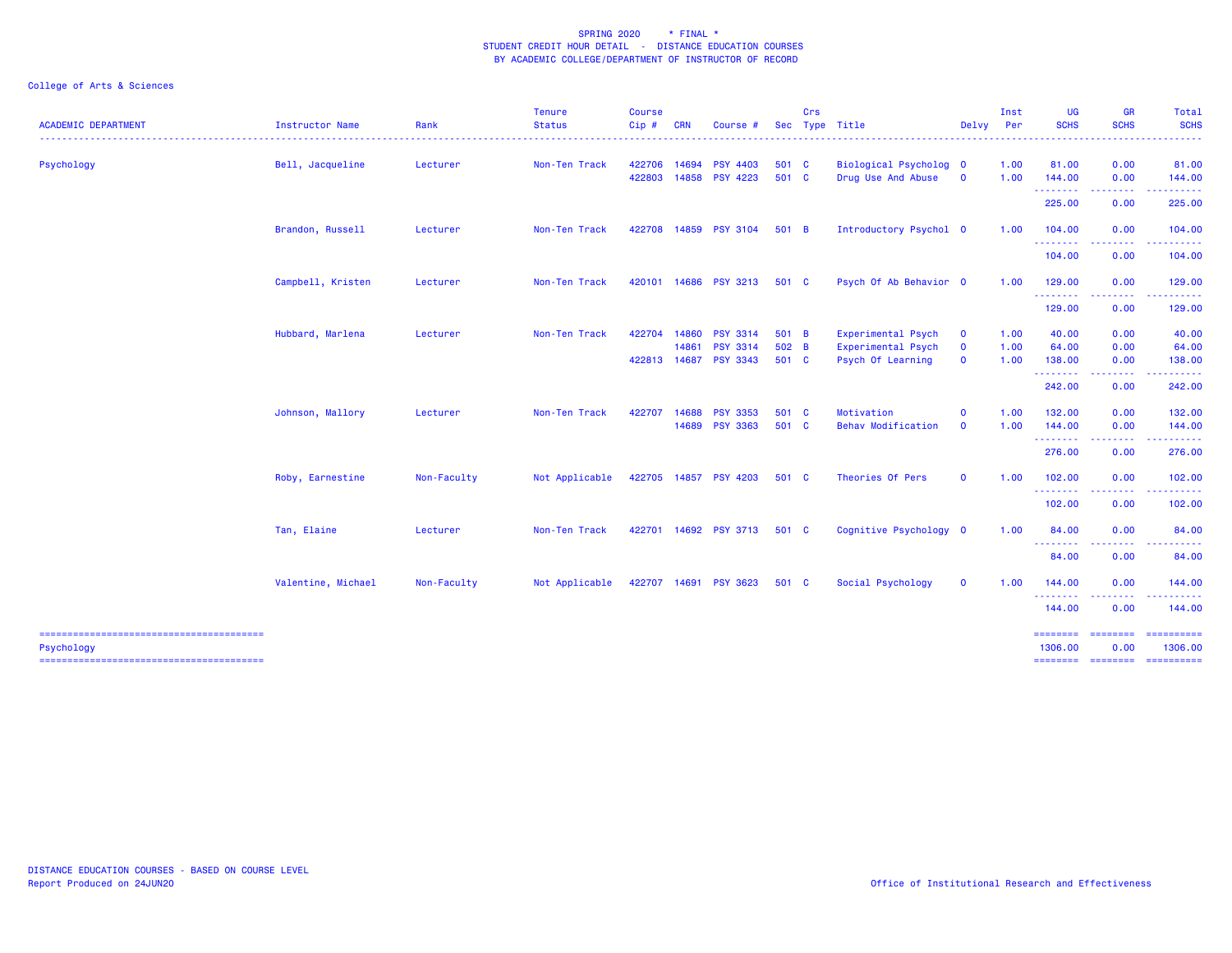### College of Arts & Sciences

| <b>ACADEMIC DEPARTMENT</b> | Instructor Name    | Rank                          | <b>Tenure</b><br><b>Status</b> | <b>Course</b><br>Cip# | <b>CRN</b> | Course #                          |                | Crs | Sec Type Title                               | Delvy Per    | Inst         | <b>UG</b><br><b>SCHS</b>                                      | <b>GR</b><br><b>SCHS</b>                                                                                                                                     | Total<br><b>SCHS</b>                             |
|----------------------------|--------------------|-------------------------------|--------------------------------|-----------------------|------------|-----------------------------------|----------------|-----|----------------------------------------------|--------------|--------------|---------------------------------------------------------------|--------------------------------------------------------------------------------------------------------------------------------------------------------------|--------------------------------------------------|
| Sociology                  | Carlisle, Shalonda | Lecturer                      | Non-Ten Track                  |                       |            | 440701 14716 SW 4643              | 501 C          |     | S W Services in Scho 0                       |              | 1.00         | 72.00<br>.                                                    | 0.00<br>$\frac{1}{2} \left( \frac{1}{2} \right) \left( \frac{1}{2} \right) \left( \frac{1}{2} \right) \left( \frac{1}{2} \right) \left( \frac{1}{2} \right)$ | 72.00<br>.                                       |
|                            |                    |                               |                                |                       |            |                                   |                |     |                                              |              |              | 72.00                                                         | 0.00                                                                                                                                                         | 72.00                                            |
|                            | Cheek, Jennifer    | Lecturer                      | Non-Ten Track                  | 450401                | 14349      | <b>CRM 3503</b><br>14350 CRM 4513 | 501 C<br>501 C |     | Violence in the US<br>Correctional Systems 0 | $\mathbf{o}$ | 1.00<br>1.00 | 57.00<br>48.00                                                | 0.00<br>0.00                                                                                                                                                 | 57.00<br>48.00                                   |
|                            |                    |                               |                                |                       |            |                                   |                |     |                                              |              |              | --------<br>105.00                                            | -----<br>0.00                                                                                                                                                | .<br>105.00                                      |
|                            | Cistrunk, Kenya    | Assistant Professor Ten Track |                                |                       |            | 440701 14714 SW 3013              | 501 C          |     | Hum Beh Soc Envir I 0                        |              | 0.50         | 28.50<br>--------                                             | 0.00<br>.                                                                                                                                                    | 28.50                                            |
|                            |                    |                               |                                |                       |            |                                   |                |     |                                              |              |              | 28.50                                                         | 0.00                                                                                                                                                         | 28.50                                            |
|                            | Cooper, Melissa    | Lecturer                      | Non-Ten Track                  |                       |            | 440701 14714 SW 3013              | 501 C          |     | Hum Beh Soc Envir I 0                        |              | 0.50         | 28.50<br>.                                                    | 0.00<br>.                                                                                                                                                    | 28.50                                            |
|                            |                    |                               |                                |                       |            |                                   |                |     |                                              |              |              | 28.50                                                         | 0.00                                                                                                                                                         | 28.50                                            |
|                            | Davis, Adriene     | Lecturer                      | Non-Ten Track                  |                       |            | 450201 14708 SO 4173              | 501 C          |     | Environment-Society 0                        |              | 1.00         | 48.00<br>.                                                    | 0.00                                                                                                                                                         | 48.00                                            |
|                            |                    |                               |                                |                       |            |                                   |                |     |                                              |              |              | 48.00                                                         | 0.00                                                                                                                                                         | 48.00                                            |
|                            | Moyen, Melissa     | Lecturer                      | Non-Ten Track                  |                       |            | 131315 14621 LSK 1023             | 501 C          |     | Col Read/Study Skill 0                       |              | 1.00         | 84.00<br>.                                                    | 0.00                                                                                                                                                         | 84.00                                            |
|                            |                    |                               |                                |                       |            |                                   |                |     |                                              |              |              | 84.00                                                         | 0.00                                                                                                                                                         | 84.00                                            |
|                            | Perry, Ashley      | Instructor                    | Non-Ten Track                  |                       |            | 451101 15536 SO 3313              | 501 C          |     | Deviant Behavior                             | $\mathbf{O}$ | 1.00         | 66.00<br><u> - - - - - - - -</u>                              | 0.00                                                                                                                                                         | 66.00                                            |
|                            |                    |                               |                                |                       |            |                                   |                |     |                                              |              |              | 66.00                                                         | 0.00                                                                                                                                                         | 66.00                                            |
|                            | Russell, Kelli     | <b>Grad Teach Assist</b>      | Non-Ten Track                  |                       |            | 451101 14707 SO 1003              | 501 C          |     | Intro To Sociology                           | $\mathbf{O}$ | 1.00         | 81.00<br><b><i><u><u><b>A</b></u></u> A A A A A A A A</i></b> | 0.00                                                                                                                                                         | 81.00                                            |
|                            |                    |                               |                                |                       |            |                                   |                |     |                                              |              |              | 81.00                                                         | 0.00                                                                                                                                                         | 81.00                                            |
|                            | Swan, Courtney     | Non-Faculty                   | Not Applicable                 |                       |            | 440701 15534 SW 4653              | 501 C          |     | Social Work Family V 0                       |              | 1.00         | 75.00                                                         | 0.00<br>المستملك                                                                                                                                             | 75.00<br>.                                       |
|                            |                    |                               |                                |                       |            |                                   |                |     |                                              |              |              | <b></b><br>75.00                                              | 0.00                                                                                                                                                         | 75.00                                            |
|                            | Xue, Yuanjiaozi    | Lecturer                      | Non-Ten Track                  |                       |            | 450401 14348 CRM 1003             | 501 C          |     | Crime & Justice in A 0                       |              | 1.00         | 57.00                                                         | 0.00                                                                                                                                                         | 57.00                                            |
|                            |                    |                               |                                |                       |            |                                   |                |     |                                              |              |              | .<br>57.00                                                    | 0.00                                                                                                                                                         | 57.00                                            |
| Sociology                  |                    |                               |                                |                       |            |                                   |                |     |                                              |              |              | <b>ESSESSES</b><br>645.00<br>========                         | <b>ESSESSES</b><br>0.00                                                                                                                                      | $=$ ==========<br>645.00<br>-------------------- |

DISTANCE EDUCATION COURSES - BASED ON COURSE LEVELReport Produced on 24JUN20 Office of Institutional Research and Effectiveness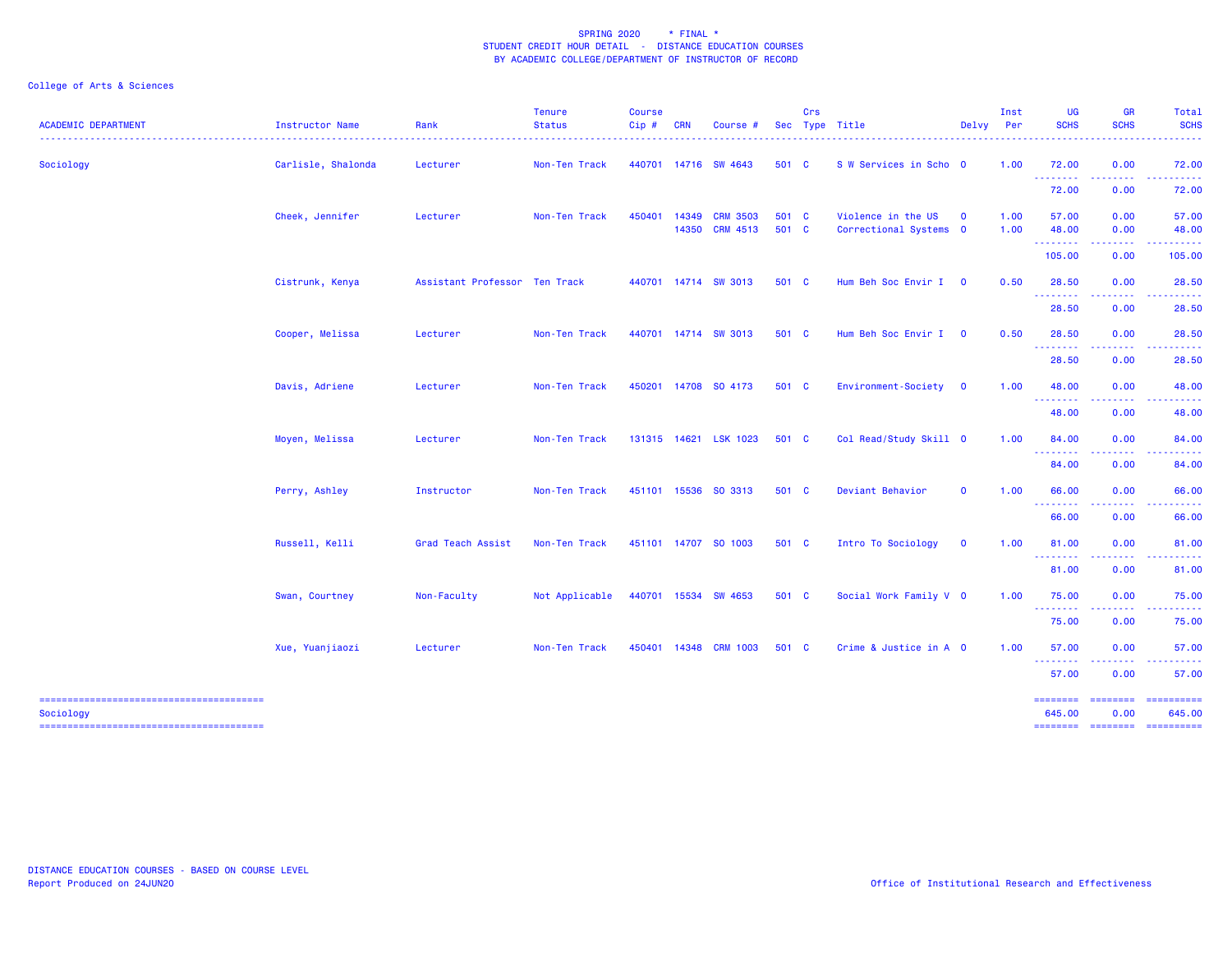| <b>ACADEMIC DEPARTMENT</b>     | Instructor Name    | Rank                              | <b>Tenure</b><br>Status | <b>Course</b><br>$Cip$ # | <b>CRN</b>   | Course                | Sec   | Crs | Type Title               | Delvy        | Inst<br><b>Per</b> | <b>UG</b><br><b>SCHS</b>         | <b>GR</b><br><b>SCHS</b> | Total<br><b>SCHS</b>  |
|--------------------------------|--------------------|-----------------------------------|-------------------------|--------------------------|--------------|-----------------------|-------|-----|--------------------------|--------------|--------------------|----------------------------------|--------------------------|-----------------------|
|                                |                    |                                   |                         |                          |              |                       |       |     |                          |              |                    |                                  |                          |                       |
| <b>Finance &amp; Economics</b> | Anderson, Stephen  | Lecturer                          | Non-Ten Track           | 520801                   |              | 14474 FIN 2003        | 506 C |     | Personal Money Mgt       | $\mathbf{o}$ | 1.00               | 54.00                            | 0.00                     | 54.00                 |
|                                |                    |                                   |                         | 520804                   |              | 14617 INS 2003        | 506 C |     | Personal Money Manag 0   |              | 1.00               | 15.00<br><u> - - - - - - - -</u> | 0.00                     | 15.00                 |
|                                |                    |                                   |                         |                          |              |                       |       |     |                          |              |                    | 69.00                            | 0.00                     | 69.00                 |
|                                | Henry, Thomas      | Lecturer                          | Non-Ten Track           | 450601                   |              | 14353 EC 2113         | 506 C |     | Prin Of Macroecon        | $\mathbf{0}$ | 1.00               | 135.00                           | 0.00                     | 135.00                |
|                                |                    |                                   |                         |                          |              | 14354 EC 2123         | 506 C |     | Prin Of Microecon        | $\mathbf{0}$ | 1.00               | 180.00<br>.                      | 0.00<br>.                | 180.00<br>.           |
|                                |                    |                                   |                         |                          |              |                       |       |     |                          |              |                    | 315.00                           | 0.00                     | 315.00                |
|                                | McKinney, Kenneth  | Non-Faculty                       | Not Applicable          |                          |              | 130407 15159 CCL 8153 | 501 C |     | Human Resources Admi 0   |              | 1.00               | 0.00<br><b></b>                  | 30.00                    | 30.00                 |
|                                |                    |                                   |                         |                          |              |                       |       |     |                          |              |                    | 0.00                             | 30.00                    | 30.00                 |
|                                | Metz, Tammi        | Instructor                        | Non-Ten Track           | 520804                   | 14619        | <b>INS 3503</b>       | 506 C |     | <b>Employee Benefits</b> | $\mathbf{O}$ | 1.00               | 105.00                           | 0.00                     | 105.00                |
|                                |                    |                                   |                         |                          |              | 521701 14618 INS 3103 | 506 C |     | Prin Of Insurance        | $\mathbf 0$  | 1.00               | 132.00<br>.                      | 0.00<br>.                | 132.00                |
|                                |                    |                                   |                         |                          |              |                       |       |     |                          |              |                    | 237.00                           | 0.00                     | 237.00                |
|                                | Robbins, William   | Lecturer                          | Non-Ten Track           |                          |              | 520801 14475 FIN 3113 | 506 C |     | <b>Financial Systems</b> | $\mathbf{O}$ | 1.00               | 45.00<br>--------                | 0.00                     | 45.00                 |
|                                |                    |                                   |                         |                          |              |                       |       |     |                          |              |                    | 45.00                            | 0.00                     | 45.00                 |
|                                | Roskelley, Kenneth | Professor                         | <b>Tenured</b>          |                          |              | 520801 14477 FIN 8113 | 501 C |     | Corporate Finance        | $\mathbf{O}$ | 1.00               | 0.00<br><b></b>                  | 78.00                    | 78.00                 |
|                                |                    |                                   |                         |                          |              |                       |       |     |                          |              |                    | 0.00                             | 78.00                    | 78.00                 |
|                                | Spurlin, William   | Associate Professor Tenured       |                         |                          | 521302 14269 | <b>BQA 3123</b>       | 506 C |     | Bus Stat Methods II      | $\mathbf{0}$ | 1.00               | 96.00<br><b></b>                 | 0.00                     | 96.00                 |
|                                |                    |                                   |                         |                          |              |                       |       |     |                          |              |                    | 96.00                            | 0.00                     | 96.00                 |
|                                | Whitledge, Matthew | Clinical Assist Pro Non-Ten Track |                         |                          |              | 520801 14476 FIN 3123 | 506 C |     | Financial Management 0   |              | 1.00               | 177.00<br>.                      | 0.00<br>$- - - - -$      | 177.00                |
|                                |                    |                                   |                         |                          |              |                       |       |     |                          |              |                    | 177.00                           | 0.00                     | 177.00                |
| <b>Finance &amp; Economics</b> |                    |                                   |                         |                          |              |                       |       |     |                          |              |                    | ========<br>939,00               | ---------<br>108.00      | ==========<br>1047.00 |
|                                |                    |                                   |                         |                          |              |                       |       |     |                          |              |                    | ========                         | <b>EEEEEEEE</b>          | $=$ ==========        |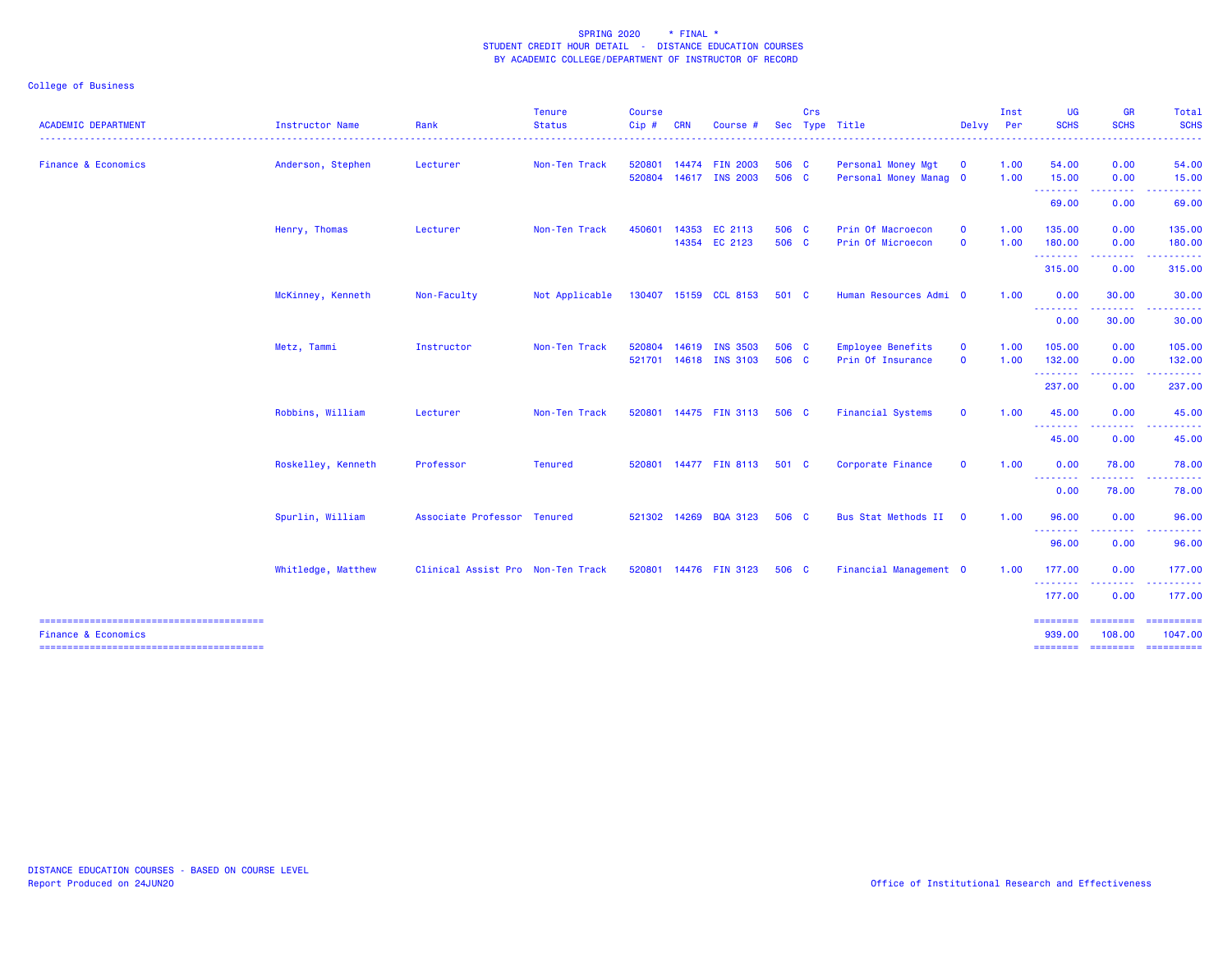| <b>ACADEMIC DEPARTMENT</b>       | Instructor Name  | Rank                              | <b>Tenure</b><br><b>Status</b> | <b>Course</b><br>$Cip$ # | <b>CRN</b>     | Course #                           |                | Crs | Sec Type Title<br>.                             | Delvy                   | Inst<br>Per  | <b>UG</b><br><b>SCHS</b>                                   | <b>GR</b><br><b>SCHS</b>                                                                                                           | Total<br><b>SCHS</b> |
|----------------------------------|------------------|-----------------------------------|--------------------------------|--------------------------|----------------|------------------------------------|----------------|-----|-------------------------------------------------|-------------------------|--------------|------------------------------------------------------------|------------------------------------------------------------------------------------------------------------------------------------|----------------------|
| Management & Information Systems | Barnett, Timothy | Lecturer                          | Non-Ten Track                  | 520201<br>521001         | 14655<br>14654 | <b>MGT 3823</b><br><b>MGT 3513</b> | 506 C<br>506 C |     | Responsible Leadersh 0<br>Intro Human Res Mgt 0 |                         | 1.00<br>1.00 | 99.00<br>99.00                                             | 0.00<br>0.00                                                                                                                       | 99.00<br>99.00       |
|                                  |                  |                                   |                                |                          |                |                                    |                |     |                                                 |                         |              | .<br>198.00                                                | المستمال<br>0.00                                                                                                                   | .<br>198.00          |
|                                  | Bogue, Patty     | Instructor                        | Non-Ten Track                  | 520201                   |                | 14653 MGT 3213                     | 536 C          |     | Org Communications                              | $\overline{\mathbf{0}}$ | 1.00         | 126.00                                                     | 0.00                                                                                                                               | 126.00               |
|                                  |                  |                                   |                                |                          |                |                                    |                |     |                                                 |                         |              | .<br>126.00                                                | .<br>0.00                                                                                                                          | 126.00               |
|                                  | Jones, Gabrielle | Non-Faculty                       | Not Applicable                 |                          |                | 521201 14258 BIS 3233              | 506 C          |     | Management Informati 0                          |                         | 1.00         | 135.00                                                     | 0.00                                                                                                                               | 135.00               |
|                                  |                  |                                   |                                |                          |                |                                    |                |     |                                                 |                         |              | .<br>135.00                                                | .<br>0.00                                                                                                                          | 22222.<br>135.00     |
|                                  | Long, Rebecca    | Professor                         | <b>Tenured</b>                 | 520201                   | 14864          | <b>MGT 8103</b>                    | 501 C          |     | Strategic Entreprene 0                          |                         | 1.00         | 0.00                                                       | 48.00                                                                                                                              | 48.00                |
|                                  |                  |                                   |                                |                          |                |                                    |                |     |                                                 |                         |              | .<br>0.00                                                  | 22222<br>48.00                                                                                                                     | .<br>48.00           |
|                                  | Marett, Emily    | Instructor                        | Non-Ten Track                  | 520201                   |                | 14652 MGT 3213                     | 506 C          |     | Org Communications                              | $\overline{\mathbf{0}}$ | 1.00         | 138.00                                                     | 0.00                                                                                                                               | 138.00               |
|                                  |                  |                                   |                                |                          |                |                                    |                |     |                                                 |                         |              | <u>.</u><br>138.00                                         | 22222<br>0.00                                                                                                                      | 22222<br>138.00      |
|                                  | Marett, Lawrence | Associate Professor Tenured       |                                | 521201                   |                | 14259 BIS 6113                     | 501 C          |     | BIS Security Managem 0                          |                         | 1.00         | 0.00                                                       | 12.00                                                                                                                              | 12.00                |
|                                  |                  |                                   |                                |                          |                |                                    |                |     |                                                 |                         |              | <b>.</b><br>0.00                                           | $\frac{1}{2} \left( \frac{1}{2} \right) \left( \frac{1}{2} \right) \left( \frac{1}{2} \right) \left( \frac{1}{2} \right)$<br>12.00 | .<br>12.00           |
|                                  | McNeil, Stacey   | Clinical Assist Pro Non-Ten Track |                                | 520101                   |                | 14272 BUS 4853                     | 506 C          |     | <b>Business Policy</b>                          | $\mathbf 0$             | 1.00         | 180.00                                                     | 0.00                                                                                                                               | 180.00               |
|                                  |                  |                                   |                                |                          |                |                                    |                |     |                                                 |                         |              | .<br>180.00                                                | .<br>0.00                                                                                                                          | 180.00               |
|                                  | Otondo, Robert   | Associate Professor Tenured       |                                | 521201                   |                | 14262 BIS 8413                     | 501 C          |     | Data Analytics                                  | $\mathbf 0$             | 1.00         | 0.00                                                       | 24.00                                                                                                                              | 24.00                |
|                                  |                  |                                   |                                |                          |                |                                    |                |     |                                                 |                         |              | --------<br>0.00                                           | 24.00                                                                                                                              | 24.00                |
|                                  | Pervez, Adam     | Assistant Professor Non-Ten Track |                                | 520201                   |                | 15542 MGT 3113                     | 506 C          |     | Principles of Manag 0                           |                         | 1.00         | 150.00                                                     | 0.00                                                                                                                               | 150.00               |
|                                  |                  |                                   |                                |                          |                |                                    |                |     |                                                 |                         |              | 150.00                                                     | 0.00                                                                                                                               | 150.00               |
|                                  | Sikolia, David   | Clinical Assist Pro Non-Ten Track |                                | 521201                   |                | 14866 BIS 8213                     | 501 C          |     | Secure Sys Analysis 0                           |                         | 1.00         | 0.00                                                       | 12.00                                                                                                                              | 12.00                |
|                                  |                  |                                   |                                |                          |                |                                    |                |     |                                                 |                         |              | <b></b><br>0.00                                            | <u>.</u><br>12.00                                                                                                                  | .<br>12.00           |
|                                  | Spencer, Barbara | Lecturer                          | Non-Ten Track                  | 520201                   |                | 14657 MGT 8123                     | 501 C          |     | Strategic Bus Consul 0                          |                         | 1.00         | 0.00                                                       | 99.00                                                                                                                              | 99.00                |
|                                  |                  |                                   |                                |                          |                |                                    |                |     |                                                 |                         |              | .<br>0.00                                                  | 99.00                                                                                                                              | 99.00                |
|                                  | Templeton, Gary  | Associate Professor Tenured       |                                | 521201                   |                | 14260 BIS 8113                     | 501 C          |     | Mgt Info Tech & Sys 0                           |                         | 1.00         | 0.00                                                       | 12.00                                                                                                                              | 12.00                |
|                                  |                  |                                   |                                |                          |                |                                    |                |     |                                                 |                         |              | .<br>0.00                                                  | .<br>12.00                                                                                                                         | .<br>12.00           |
|                                  | Vardaman, James  | Associate Professor Tenured       |                                | 520201                   |                | 14656 MGT 8113                     | 501 C          |     | Leadership Skills                               | $\mathbf 0$             | 1.00         | 0.00                                                       | 126.00                                                                                                                             | 126.00               |
|                                  |                  |                                   |                                |                          |                |                                    |                |     |                                                 |                         |              | <b><i><u><u><b>a</b></u></u> a a a a a a a</i></b><br>0.00 | .<br>126,00                                                                                                                        | .<br>126,00          |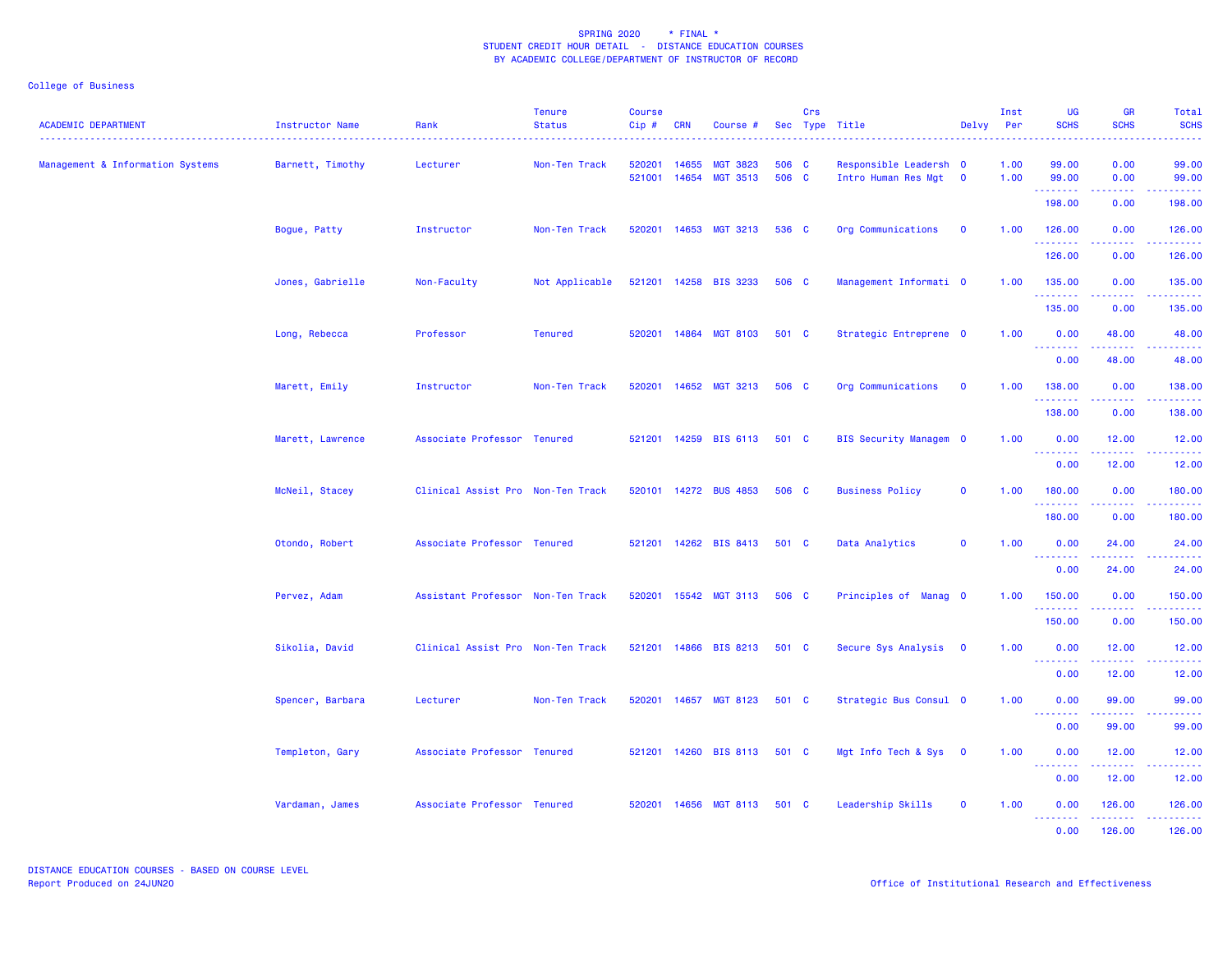| <b>ACADEMIC DEPARTMENT</b>                                               | Instructor Name    | Rank      | Tenure<br>Status | <b>Course</b><br>Cip# | <b>CRN</b> | Course #                    | Crs | Sec Type Title         | Delvy | Inst<br>Per | <b>UG</b><br><b>SCHS</b>       | <b>GR</b><br><b>SCHS</b> | <b>Total</b><br><b>SCHS</b>         |
|--------------------------------------------------------------------------|--------------------|-----------|------------------|-----------------------|------------|-----------------------------|-----|------------------------|-------|-------------|--------------------------------|--------------------------|-------------------------------------|
| Management & Information Systems                                         | Warkentin, Merrill | Professor | <b>Tenured</b>   |                       |            | 521201 14263 BIS 8753 501 C |     | Inf Sys Collabrtve P 0 |       | 1.00        | 0.00<br>.<br>0.00              | 9.00<br>9.00             | 9.00<br><br>9.00                    |
| Management & Information Systems<br>------------------------------------ |                    |           |                  |                       |            |                             |     |                        |       |             | ========<br>927,00<br>======== | ---------<br>342,00      | ==========<br>1269,00<br>========== |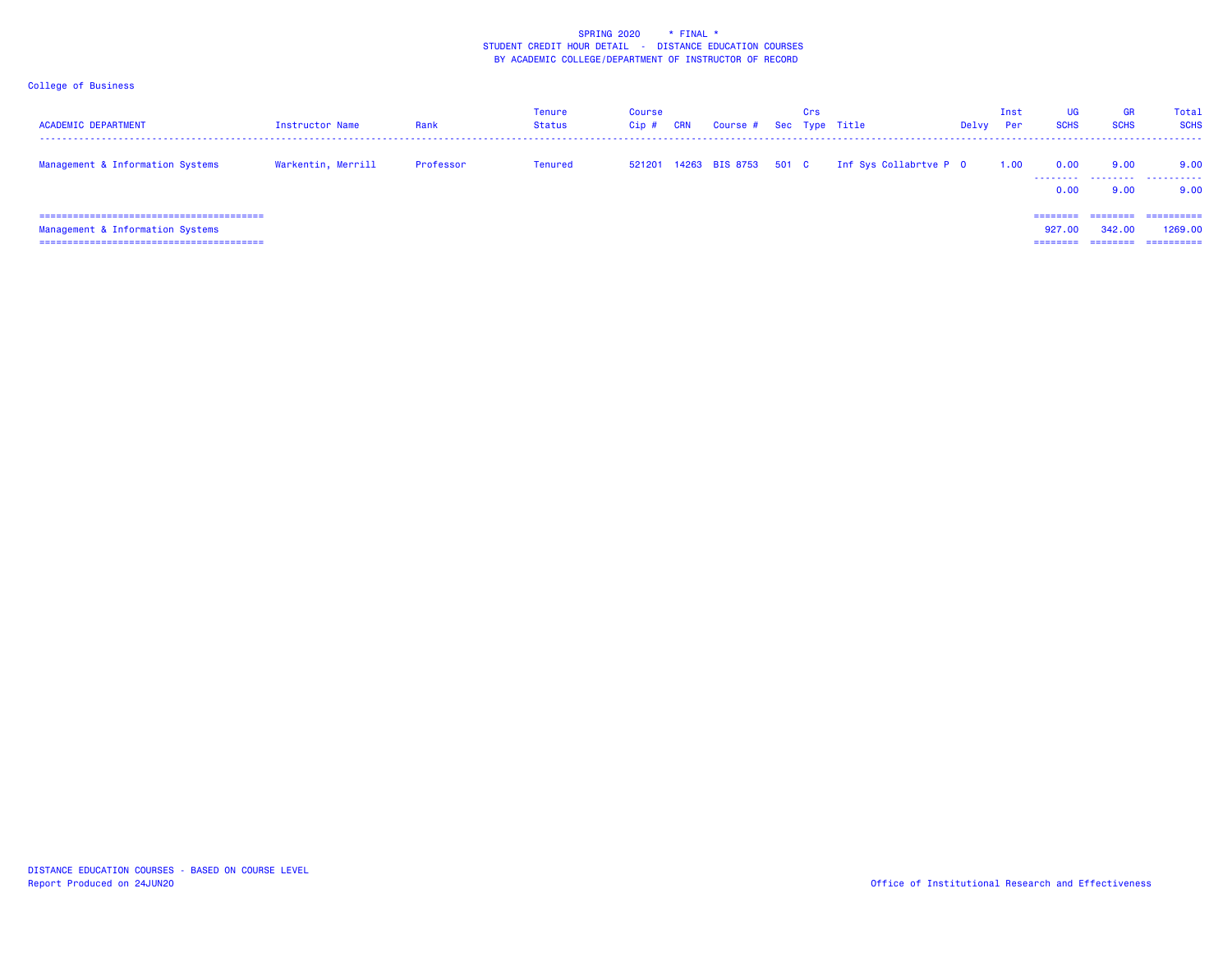## College of Business

| <b>ACADEMIC DEPARTMENT</b>                            | Instructor Name     | Rank                          | <b>Tenure</b><br><b>Status</b> | <b>Course</b><br>Cip# | <b>CRN</b> | Course #                        |                | Crs | Sec Type Title                            | Delvy Per                  | Inst         | <b>UG</b><br><b>SCHS</b>  | <b>GR</b><br><b>SCHS</b>  | Total<br><b>SCHS</b>                                                                                                                                           |
|-------------------------------------------------------|---------------------|-------------------------------|--------------------------------|-----------------------|------------|---------------------------------|----------------|-----|-------------------------------------------|----------------------------|--------------|---------------------------|---------------------------|----------------------------------------------------------------------------------------------------------------------------------------------------------------|
| Marketing, Quantitative Analysis & Busin Ballard, Iva |                     | Instructor                    | Non-Ten Track                  | 520201                | 14868      | <b>BQA 6423</b>                 | 501 C          |     | Business Decision An 0                    |                            | 1.00         | 0.00                      | 87.00                     | 87.00                                                                                                                                                          |
|                                                       |                     |                               |                                |                       |            |                                 |                |     |                                           |                            |              | 0.00                      | 87.00                     | 87.00                                                                                                                                                          |
|                                                       | Boone, Christopher  | Assistant Professor Ten Track |                                |                       |            | 520203 14912 MKT 8213           | 501 C          |     | Supply Chain Operati 0                    |                            | 1.00         | 0.00                      | 117.00<br><u>.</u>        | 117.00<br>الداعات عامان                                                                                                                                        |
|                                                       |                     |                               |                                |                       |            |                                 |                |     |                                           |                            |              | 0.00                      | 117.00                    | 117.00                                                                                                                                                         |
|                                                       | Brown, Haley-Lavell | Instructor                    | Non-Ten Track                  | 521501                | 14265      | <b>BL 4333</b><br>14267 BL 6333 | 501 C<br>501 C |     | Real Estate Law<br><b>Real Estate Law</b> | $\mathbf 0$<br>$\mathbf 0$ | 1.00<br>1.00 | 72.00<br>0.00             | 0.00<br>24.00             | 72.00<br>24.00                                                                                                                                                 |
|                                                       |                     |                               |                                |                       |            |                                 |                |     |                                           |                            |              | .<br>72.00                | 24.00                     | 96.00                                                                                                                                                          |
|                                                       | Collier, Joel       | Professor                     | <b>Tenured</b>                 | 521401                | 14661      | <b>MKT 8153</b>                 | 511 C          |     | Strategic Marketing                       | $\mathbf{O}$               | 1.00         | 0.00                      | 78.00                     | 78.00                                                                                                                                                          |
|                                                       |                     |                               |                                |                       |            |                                 |                |     |                                           |                            |              | .<br>0.00                 | $- - - - -$<br>78.00      | 78.00                                                                                                                                                          |
|                                                       | Dunlap, Kali        | Non-Faculty                   | Not Applicable                 |                       |            | 240102 14578 IDS 4111           | 501 C          |     | Professional Seminar 0                    |                            | 1.00         | 17.00                     | 0.00                      | 17.00                                                                                                                                                          |
|                                                       |                     |                               |                                |                       |            |                                 |                |     |                                           |                            |              | <u>.</u><br>17.00         | $- - - - -$<br>0.00       | . <u>.</u><br>17.00                                                                                                                                            |
|                                                       | Hawkins, Jonathan   | Non-Faculty                   | Not Applicable                 |                       |            | 240102 14580 IDS 4111           | 503 C          |     | Professional Seminar 0                    |                            | 1.00         | 18.00                     | 0.00                      | 18.00                                                                                                                                                          |
|                                                       |                     |                               |                                |                       |            |                                 |                |     |                                           |                            |              | .<br>18.00                | 0.00                      | .<br>18.00                                                                                                                                                     |
|                                                       | Mallette, Stephanie | Instructor                    | Non-Ten Track                  | 220205                | 14264      | <b>BL 4243</b>                  | 501 C          |     | Entrepreneur Law                          | $\mathbf 0$                | 1.00         | 3.00                      | 0.00                      | 3.00                                                                                                                                                           |
|                                                       |                     |                               |                                |                       | 14266      | BL 6243                         | 501 C          |     | Entrepreneur Law                          | $\mathbf 0$                | 1.00         | 0.00                      | 21.00                     | 21.00                                                                                                                                                          |
|                                                       |                     |                               |                                |                       |            | 14913 BL 2413                   | 501 C          |     | Legal Envt Bus                            | $\mathbf 0$                | 1.00         | 63.00                     | 0.00                      | 63.00                                                                                                                                                          |
|                                                       |                     |                               |                                | 229999                |            | 14268 BL 8113                   | 501 C          |     | Law Ethics Disp Res                       | $\mathbf{o}$               | 1.00         | 0.00<br>.                 | 15.00                     | 15.00                                                                                                                                                          |
|                                                       |                     |                               |                                |                       |            |                                 |                |     |                                           |                            |              | 66.00                     | 36.00                     | 102.00                                                                                                                                                         |
|                                                       | Nambisan, Kavitha   | Grad Teach Assist             | Non-Ten Track                  |                       |            | 521403 14915 MKT 3323           | 506 C          |     | International Logist 0                    |                            | 1.00         | 144.00<br>.               | 0.00                      | 144.00                                                                                                                                                         |
|                                                       |                     |                               |                                |                       |            |                                 |                |     |                                           |                            |              | 144.00                    | 0.00                      | 144.00                                                                                                                                                         |
|                                                       | Pompelia, Anthony   | Lecturer                      | Non-Ten Track                  | 521401                | 14659      | <b>MKT 4423</b>                 | 506 C          |     | Strategic Brand Mana 0                    |                            | 1.00         | 108.00<br>.               | 0.00<br>.                 | 108.00<br>.                                                                                                                                                    |
|                                                       |                     |                               |                                |                       |            |                                 |                |     |                                           |                            |              | 108.00                    | 0.00                      | 108.00                                                                                                                                                         |
|                                                       | Walton, Laura       | Instructor                    | Non-Ten Track                  | 521401                | 14660      | <b>MKT 6143</b>                 | 501 C          |     | Sales Management                          | $\mathbf{o}$               | 1.00         | 0.00                      | 18.00                     | 18.00                                                                                                                                                          |
|                                                       |                     |                               |                                |                       | 14914      | <b>MKT 4223</b>                 | 506 C          |     | Social Media Marketi 0                    |                            | 1.00         | 114.00<br>.               | 0.00                      | 114.00                                                                                                                                                         |
|                                                       |                     |                               |                                |                       |            |                                 |                |     |                                           |                            |              | 114.00                    | 18.00                     | 132.00                                                                                                                                                         |
|                                                       | Wen, Jutong         | Grad Teach Assist             | Non-Ten Track                  |                       |            | 521401 14658 MKT 3013           | 506 C          |     | Principles Of Mkt                         | $\mathbf 0$                | 1.00         | 261.00<br>.               | 0.00                      | 261.00<br>$\frac{1}{2} \left( \frac{1}{2} \right) \left( \frac{1}{2} \right) \left( \frac{1}{2} \right) \left( \frac{1}{2} \right) \left( \frac{1}{2} \right)$ |
|                                                       |                     |                               |                                |                       |            |                                 |                |     |                                           |                            |              | 261.00                    | 0.00                      | 261.00                                                                                                                                                         |
| Marketing, Quantitative Analysis & Business Law       |                     |                               |                                |                       |            |                                 |                |     |                                           |                            |              | <b>EDESSERS</b><br>800.00 | <b>EDESSERS</b><br>360.00 | ==========<br>1160.00                                                                                                                                          |
|                                                       |                     |                               |                                |                       |            |                                 |                |     |                                           |                            |              | <b>SEESSEES</b>           | <b>EDESEDER</b>           | ==========                                                                                                                                                     |

DISTANCE EDUCATION COURSES - BASED ON COURSE LEVELReport Produced on 24JUN20 **Office of Institutional Research and Effectiveness Office of Institutional Research and Effectiveness**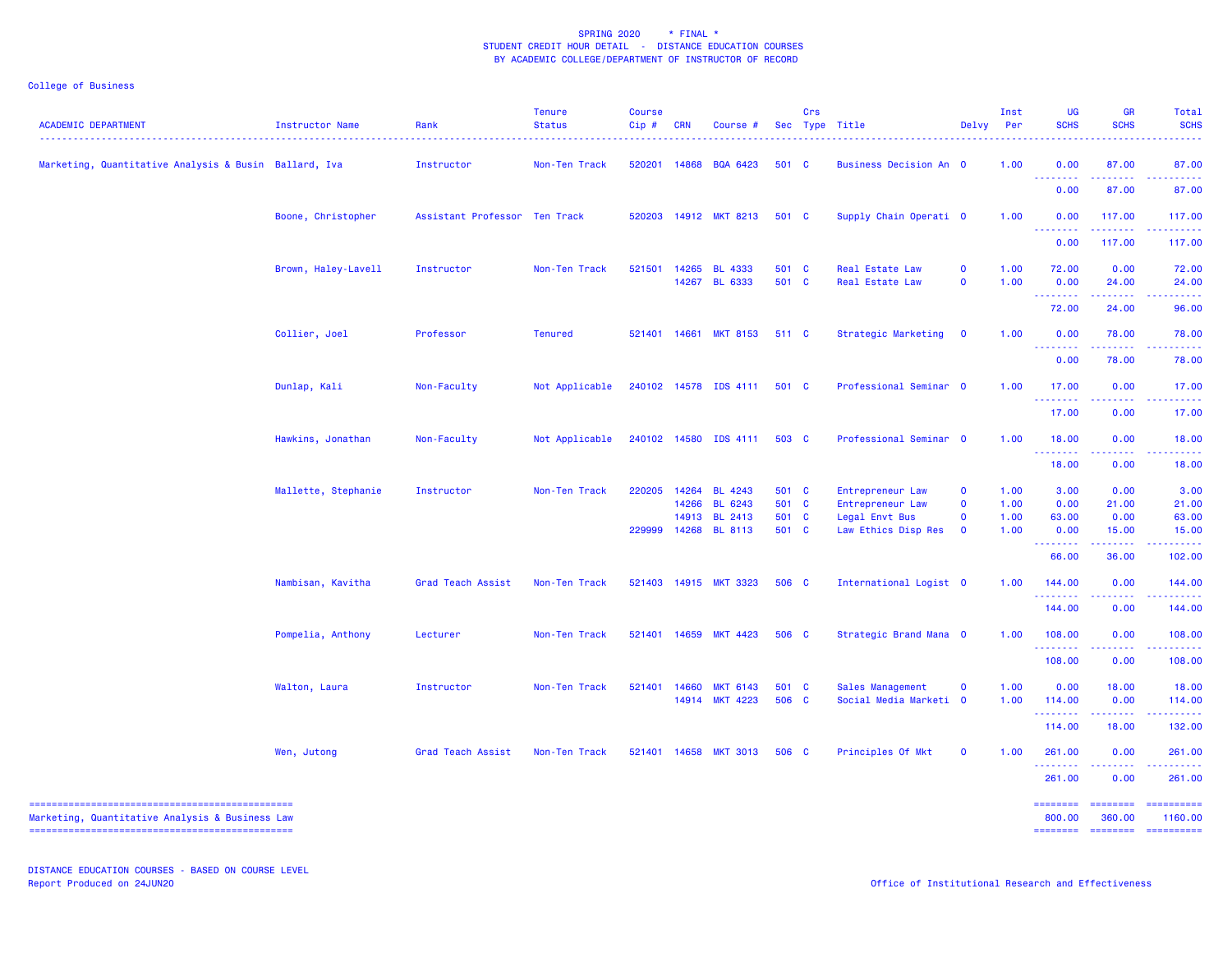| <b>ACADEMIC DEPARTMENT</b> | Instructor Name   | Rank                        | <b>Tenure</b><br>Status | <b>Course</b><br>$Cip$ # | <b>CRN</b> | Course #                    |       | Crs | Sec Type Title         | Delvy Per | Inst | UG<br><b>SCHS</b>   | <b>GR</b><br><b>SCHS</b> | Total<br><b>SCHS</b>  |
|----------------------------|-------------------|-----------------------------|-------------------------|--------------------------|------------|-----------------------------|-------|-----|------------------------|-----------|------|---------------------|--------------------------|-----------------------|
| School of Accountancy      | Addy, Noel        | Associate Professor Tenured |                         |                          |            | 520301 14234 ACC 8213 511 C |       |     | Fin & Acc Report Ana 0 |           | 1.00 | 0.00<br>--------    | 36.00<br>--------        | 36.00<br>. <u>.</u> . |
|                            |                   |                             |                         |                          |            |                             |       |     |                        |           |      | 0.00                | 36.00                    | 36.00                 |
|                            | Gardner, Virginia | Non-Faculty                 | Not Applicable          |                          |            | 520301 14233 ACC 2203 501 C |       |     | Survey of Accounting 0 |           | 1.00 | 45.00               | 0.00                     | 45.00                 |
|                            |                   |                             |                         |                          |            |                             |       |     |                        |           |      | ---------<br>45.00  | .<br>0.00                | .<br>45.00            |
|                            | Pannell, Angela   | Instructor                  | Non-Ten Track           | 520301                   | 14231      | ACC 2013                    | 506 C |     | Prin Financial Acct 0  |           | 1.00 | 108,00              | 0.00                     | 108.00                |
|                            |                   |                             |                         |                          |            | 14232 ACC 2023              | 506 C |     | Prin Managerial Acct 0 |           | 1.00 | 135.00<br>--------- | 0.00<br>.                | 135.00<br>.           |
|                            |                   |                             |                         |                          |            |                             |       |     |                        |           |      | 243,00              | 0.00                     | 243,00                |
|                            |                   |                             |                         |                          |            |                             |       |     |                        |           |      | ========            | ========                 | -----------           |
| School of Accountancy      |                   |                             |                         |                          |            |                             |       |     |                        |           |      | 288,00              | 36.00                    | 324,00                |
|                            |                   |                             |                         |                          |            |                             |       |     |                        |           |      | ========            | ========                 | -----------           |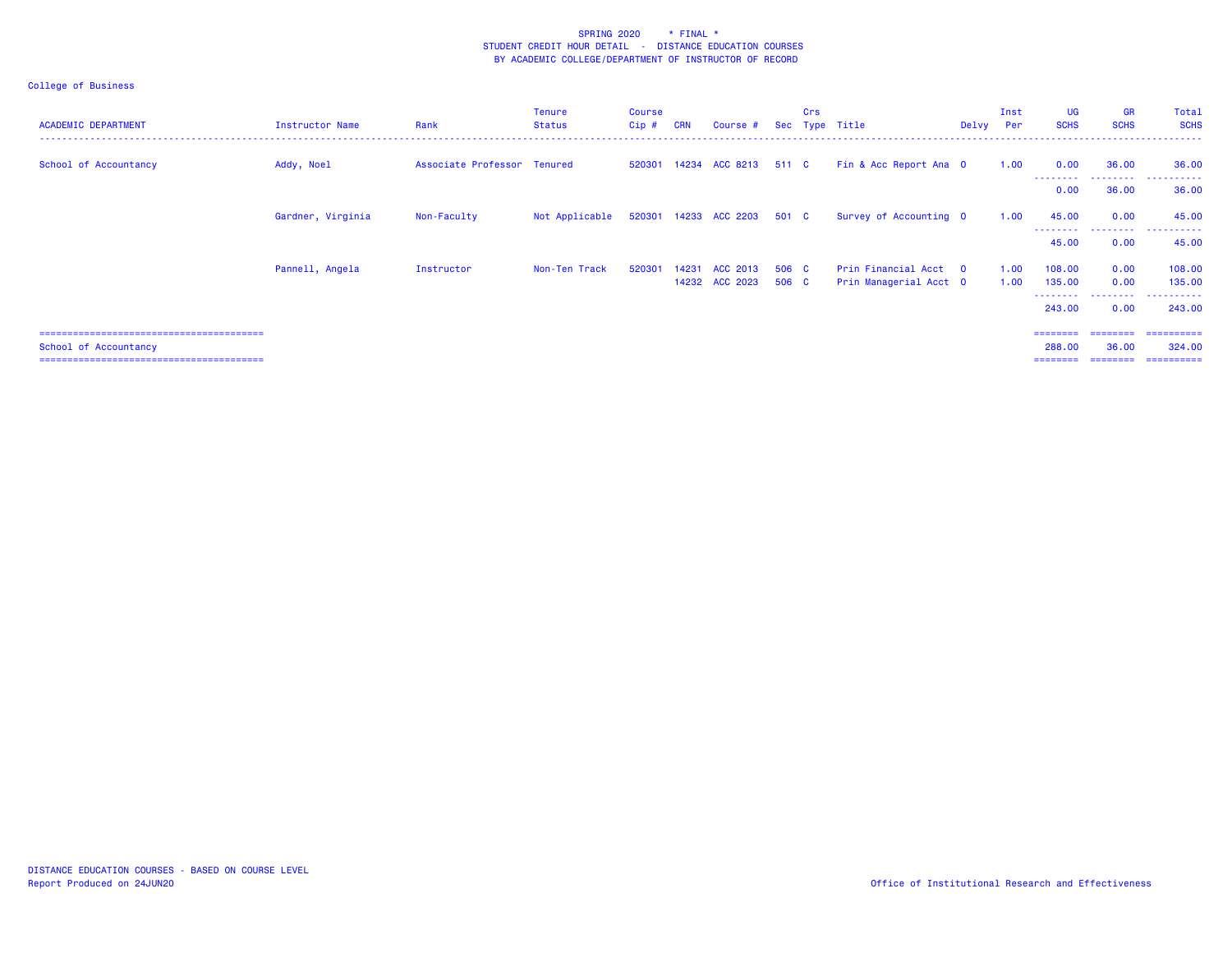| <b>ACADEMIC DEPARTMENT</b>                       | Instructor Name       | Rank        | <b>Tenure</b><br><b>Status</b> | <b>Course</b><br>Cip# | <b>CRN</b> | Course #                 | Sec   | Crs | Type Title             | Delvy                   | Inst<br>Per | <b>UG</b><br><b>SCHS</b> | <b>GR</b><br><b>SCHS</b>         | Total<br><b>SCHS</b>  |
|--------------------------------------------------|-----------------------|-------------|--------------------------------|-----------------------|------------|--------------------------|-------|-----|------------------------|-------------------------|-------------|--------------------------|----------------------------------|-----------------------|
| Counseling, Educational Psychology, and          | Owens, Hannah         | Lecturer    | Non-Ten Track                  | 131309                | 14731      | <b>TKT 4763</b>          | 501 C |     | Digital Tools/Learni 0 |                         | 1.00        | 51.00                    | 0.00                             | 51.00                 |
|                                                  |                       |             |                                |                       |            | 14735 TKT 6763           | 501 C |     | Digital Tools/Learni 0 |                         | 1.00        | 0.00                     | 6.00                             | 6.00                  |
|                                                  |                       |             |                                |                       |            |                          |       |     |                        |                         |             | 51.00                    | 6.00                             | 57.00                 |
|                                                  | Seymour, Dana         | Lecturer    | Non-Ten Track                  | 130604                | 14469      | <b>EPY 8473</b>          | 501 C |     | Mid Level Assessment 0 |                         | 1.00        | 0.00<br>--------         | 27.00<br><u> - - - - - - - -</u> | 27.00<br>. <u>.</u> . |
|                                                  |                       |             |                                |                       |            |                          |       |     |                        |                         |             | 0.00                     | 27.00                            | 27.00                 |
|                                                  | Stinson-Perez, Sylvia | Non-Faculty | Not Applicable                 |                       |            | 131009  14346  COE  6303 | 501 C |     | Rehab of Visual Imp 0  |                         | 1.00        | 0.00<br>--------         | 36.00<br>--------                | 36.00                 |
|                                                  |                       |             |                                |                       |            |                          |       |     |                        |                         |             | 0.00                     | 36.00                            | 36.00                 |
|                                                  | Wang, Chih-Hsuan      | Lecturer    | Non-Ten Track                  | 130603                |            | 14467 EPY 6214           | 501 C |     | Ed & Psy Statistics    | $\overline{\mathbf{0}}$ | 1.00        | 0.00                     | 32.00                            | 32.00                 |
|                                                  |                       |             |                                |                       |            | 14468 EPY 8214           | 501 B |     | Int Ed & Psy Stat      | $\mathbf{O}$            | 1.00        | 0.00<br>--------         | 20.00<br>. <u>.</u> .            | 20.00<br>. <u>.</u> . |
|                                                  |                       |             |                                |                       |            |                          |       |     |                        |                         |             | 0.00                     | 52.00                            | 52.00                 |
|                                                  |                       |             |                                |                       |            |                          |       |     |                        |                         |             | =======                  |                                  | ==========            |
| Counseling, Educational Psychology & Foundations |                       |             |                                |                       |            |                          |       |     |                        |                         |             | 51.00                    | 121.00                           | 172.00                |
|                                                  |                       |             |                                |                       |            |                          |       |     |                        |                         |             | ========                 | ---------                        | ==========            |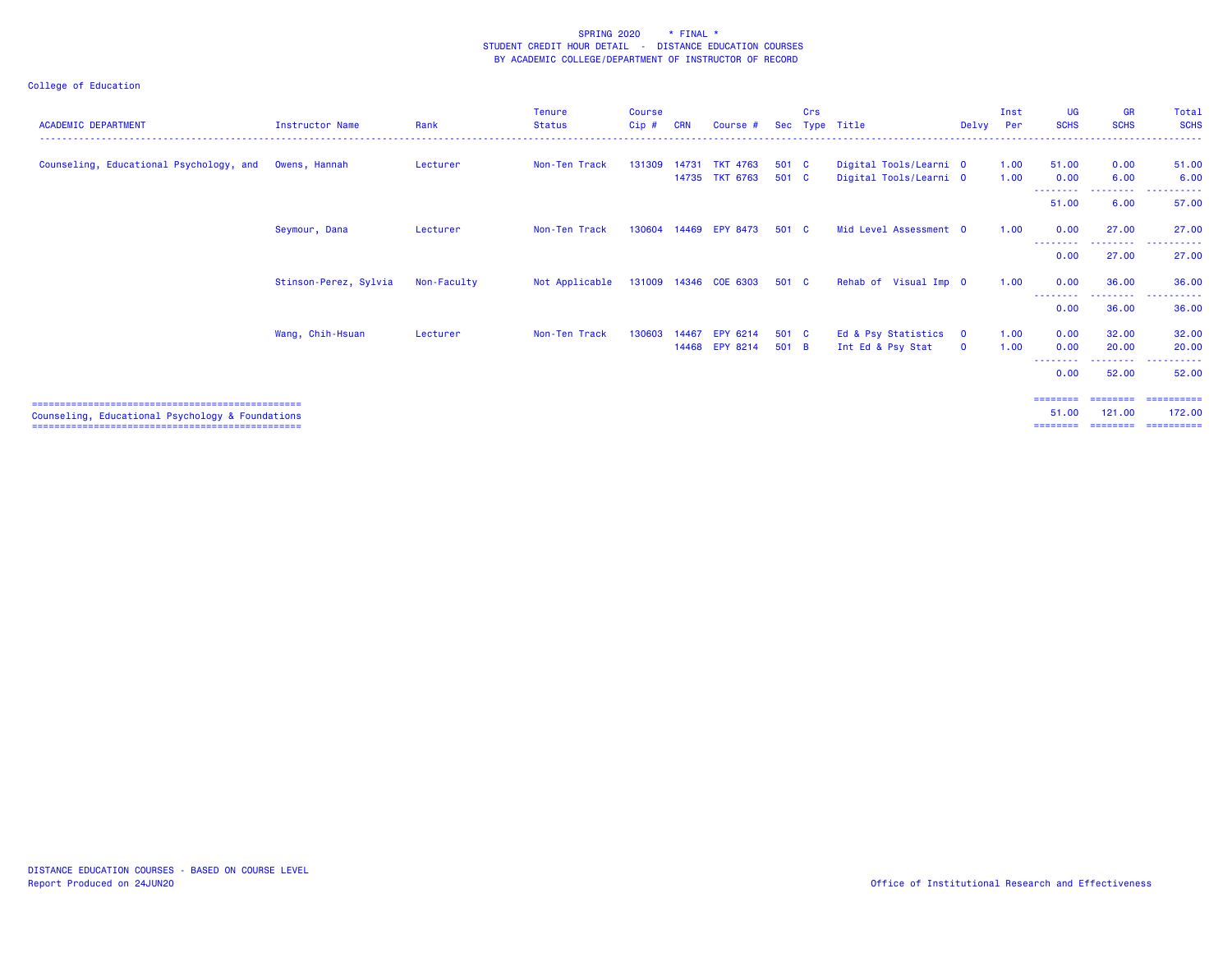| <b>ACADEMIC DEPARTMENT</b>                               | Instructor Name      | Rank                              | <b>Tenure</b><br><b>Status</b> | <b>Course</b><br>Cip# | <b>CRN</b> | Course #                                 |                | Crs | Sec Type Title                             | Delvy                       | Inst<br>Per  | <b>UG</b><br><b>SCHS</b>         | <b>GR</b><br><b>SCHS</b>                                                                                                          | <b>Total</b><br><b>SCHS</b>       |
|----------------------------------------------------------|----------------------|-----------------------------------|--------------------------------|-----------------------|------------|------------------------------------------|----------------|-----|--------------------------------------------|-----------------------------|--------------|----------------------------------|-----------------------------------------------------------------------------------------------------------------------------------|-----------------------------------|
| Curriculum, Instruction & Special Educat Andrews, Hunter |                      | Lecturer                          | Non-Ten Track                  |                       |            | 422814 14446 EDX 3213                    | 502 C          |     | Indiv Inst Except Ch 0                     |                             | 1.00         | 24.00<br>.                       | 0.00<br>.                                                                                                                         | 24.00<br>.                        |
|                                                          |                      |                                   |                                |                       |            |                                          |                |     |                                            |                             |              | 24.00                            | 0.00                                                                                                                              | 24.00                             |
|                                                          | Atterberry, Tiffiney | Instructor                        | Non-Ten Track                  |                       |            | 131316 14418 EDE 4113                    | 501 B          |     | Teach Elem/Mid Level 0                     |                             | 1.00         | 51.00<br>.                       | 0.00<br>$  -$                                                                                                                     | 51.00<br>.                        |
|                                                          |                      |                                   |                                |                       |            |                                          |                |     |                                            |                             |              | 51.00                            | 0.00                                                                                                                              | 51.00                             |
|                                                          | Binford, Paul        | Associate Professor Tenured       |                                |                       |            | 131318 14435 EDS 6643                    | 501 C          |     | Soc Studies Educ Ped 0                     |                             | 1.00         | 0.00                             | 30.00                                                                                                                             | 30.00                             |
|                                                          |                      |                                   |                                |                       |            |                                          |                |     |                                            |                             |              | .<br>0.00                        | .<br>30.00                                                                                                                        | .<br>30.00                        |
|                                                          | Coffey, Kenneth      | Professor                         | <b>Tenured</b>                 |                       |            | 131001 17028 EDX 7000                    | $501$ I        |     | Directed Indiv Study 0                     |                             | 1.00         | 0.00<br>.                        | 1.00<br>$\omega$ $\omega$ $\omega$ $\omega$                                                                                       | 1.00<br>$\omega$ is $\omega$ in . |
|                                                          |                      |                                   |                                |                       |            |                                          |                |     |                                            |                             |              | 0.00                             | 1.00                                                                                                                              | 1.00                              |
|                                                          | Devlin, Sandy        | Professor                         | Tenured                        |                       |            | 131001 14451 EDX 8053                    | 501 C          |     | Fundamentals of Teac 0                     |                             | 1.00         | 0.00<br>.                        | 63.00                                                                                                                             | 63.00                             |
|                                                          |                      |                                   |                                |                       |            |                                          |                |     |                                            |                             |              | 0.00                             | 63.00                                                                                                                             | 63.00                             |
|                                                          | Dozier, Nicole       | Lecturer                          | Non-Ten Track                  |                       |            | 131315 14414 EDE 3233                    | 501 C          |     | Teach Lit at Elem/Mi 0                     |                             | 1.00         | 30.00                            | 0.00                                                                                                                              | 30.00                             |
|                                                          |                      |                                   |                                |                       |            |                                          |                |     |                                            |                             |              | 30.00                            | 0.00                                                                                                                              | 30.00                             |
|                                                          | Durst, Hope          | Lecturer                          | Non-Ten Track                  |                       |            | 131203 14412 EDE 3223                    | 501 C          |     | Middle Level Educati 0                     |                             | 1.00         | 87.00<br><u> - - - - - - - -</u> | 0.00<br>$\frac{1}{2} \left( \frac{1}{2} \right) \left( \frac{1}{2} \right) \left( \frac{1}{2} \right) \left( \frac{1}{2} \right)$ | 87.00<br>د د د د د                |
|                                                          |                      |                                   |                                |                       |            |                                          |                |     |                                            |                             |              | 87.00                            | 0.00                                                                                                                              | 87.00                             |
|                                                          | Fondren, Patricia    | Assistant Professor Ten Track     |                                |                       |            | 131001 14447 EDX 4873                    | 501 S          |     | Prof Sem In Sp Ed                          | $\mathbf 0$                 | 1.00         | 3.00<br>.                        | 0.00                                                                                                                              | 3.00                              |
|                                                          |                      |                                   |                                |                       |            |                                          |                |     |                                            |                             |              | 3.00                             | 0.00                                                                                                                              | 3.00                              |
|                                                          | Hollis, Anitra       | Lecturer                          | Non-Ten Track                  |                       |            | 131318 14420 EDE 4143                    | 501 B          |     | Teach Elem/Mid Lvl S 0                     |                             | 1.00         | 48.00                            | 0.00                                                                                                                              | 48.00                             |
|                                                          |                      |                                   |                                |                       |            |                                          |                |     |                                            |                             |              | .<br>48.00                       | .<br>0.00                                                                                                                         | .<br>48.00                        |
|                                                          | Hopper, Peggy        | Professor                         | <b>Tenured</b>                 | 131205                | 17049      | <b>EDS 7000</b>                          | 502 I          |     | Directed Indiv Study 0                     |                             | 1.00         | 0.00                             | 1.00                                                                                                                              | 1.00                              |
|                                                          |                      |                                   |                                |                       | 17050      | <b>EDS 7000</b><br>131315 14705 RDG 8653 | 501 I<br>501 C |     | Directed Indiv Study<br>Teach Read Sec Sch | $\mathbf{0}$<br>$\mathbf 0$ | 1.00<br>1.00 | 0.00<br>0.00                     | 1.00<br>27.00                                                                                                                     | 1.00<br>27.00                     |
|                                                          |                      |                                   |                                |                       |            |                                          |                |     |                                            |                             |              | - - - - - - - -<br>0.00          | .<br>29.00                                                                                                                        | .<br>29.00                        |
|                                                          | Lindsey, Gail        | Clinical Assist Pro Non-Ten Track |                                |                       |            | 131315 17508 EDE 3233                    | 502 C          |     | Teach Lit at Elem/Mi 0                     |                             | 1.00         | 27.00                            | 0.00                                                                                                                              | 27.00                             |
|                                                          |                      |                                   |                                |                       |            |                                          |                |     |                                            |                             |              | <u>.</u><br>27.00                | 0.00                                                                                                                              | 27.00                             |
|                                                          | Lowery, David        | Lecturer                          | Non-Ten Track                  |                       |            | 131305 14436 EDS 6673                    | 501 C          |     | Language Arts Educ P 0                     |                             | 1.00         | 0.00                             | 24.00                                                                                                                             | 24.00                             |
|                                                          |                      |                                   |                                |                       |            |                                          |                |     |                                            |                             |              | <u> - - - - - - - -</u><br>0.00  | 24.00                                                                                                                             | 24.00                             |
|                                                          | McBride, Craig       | Lecturer                          | Non-Ten Track                  |                       |            | 131316 14852 EDS 6653                    | 501 C          |     | Science Educ Pedago 0                      |                             | 1.00         | 0.00                             | 18.00                                                                                                                             | 18.00                             |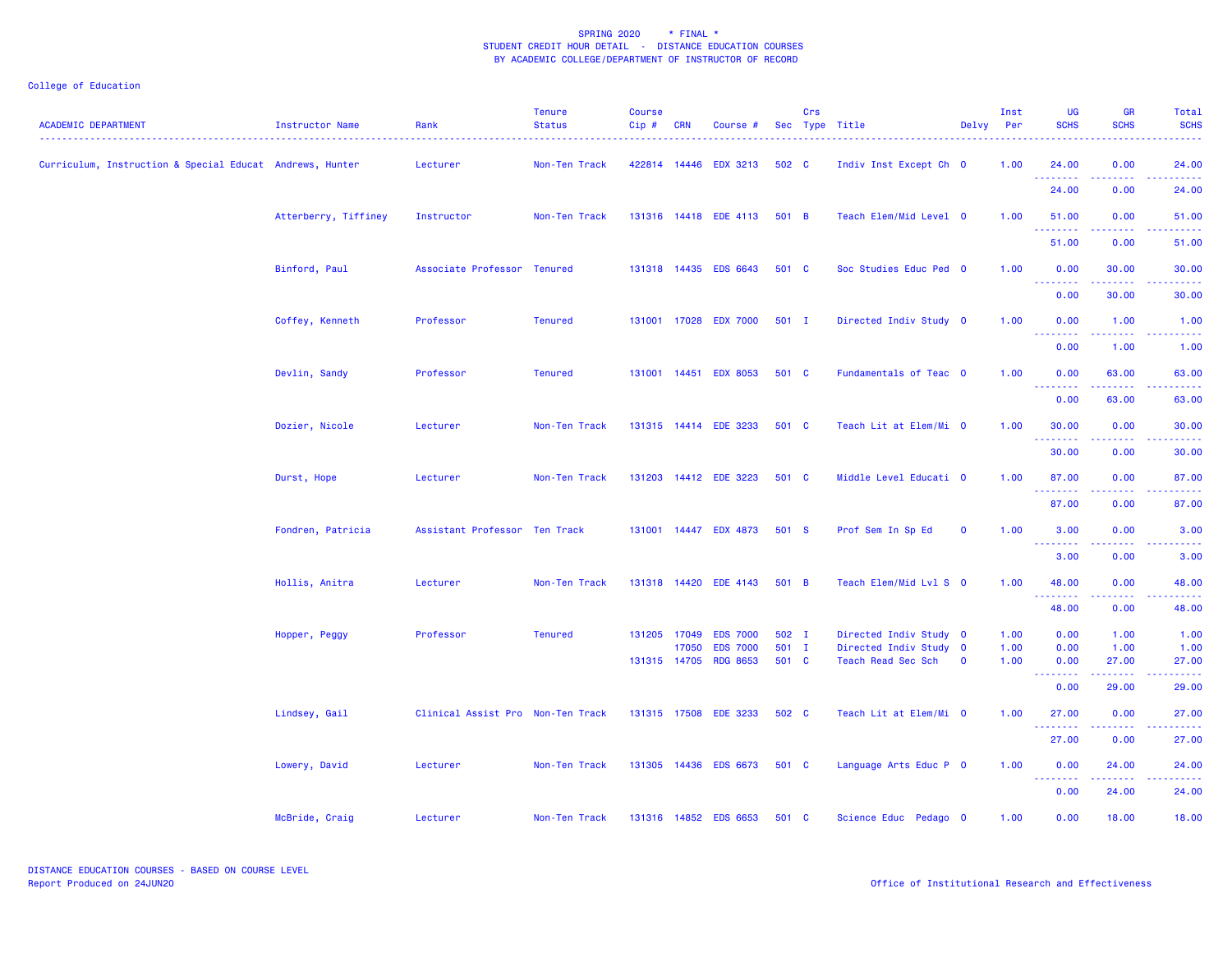### College of Education

| <b>ACADEMIC DEPARTMENT</b>                                 | <b>Instructor Name</b> | Rank                        | <b>Tenure</b><br><b>Status</b><br>. <u>.</u> . | <b>Course</b><br>Cip# | <b>CRN</b>   | Course #                     |       | Crs          | Sec Type Title          | Delvy                   | Inst<br>Per | <b>UG</b><br><b>SCHS</b>                | <b>GR</b><br><b>SCHS</b>                                                                                                                                      | <b>Total</b><br><b>SCHS</b> |
|------------------------------------------------------------|------------------------|-----------------------------|------------------------------------------------|-----------------------|--------------|------------------------------|-------|--------------|-------------------------|-------------------------|-------------|-----------------------------------------|---------------------------------------------------------------------------------------------------------------------------------------------------------------|-----------------------------|
|                                                            |                        |                             |                                                |                       |              |                              |       |              |                         |                         |             | <u> - - - - - - - -</u>                 | $-1 - 1 - 1$                                                                                                                                                  |                             |
|                                                            |                        |                             |                                                |                       |              |                              |       |              |                         |                         |             | 0.00                                    | 18.00                                                                                                                                                         | 18.00                       |
| Curriculum, Instruction & Special Educat McGinnis, Brecken |                        | Instructor                  | Non-Ten Track                                  |                       | 131001 14450 | <b>EDX 8013</b>              | 501 C |              | Fundamentals of Teac 0  |                         | 1.00        | 0.00                                    | 66.00                                                                                                                                                         | 66.00                       |
|                                                            |                        |                             |                                                |                       | 14452        | <b>EDX 8173</b>              | 501   | $\mathbf{C}$ | Sp Ed In Reg Classrm 0  |                         | 1.00        | 0.00                                    | 66.00                                                                                                                                                         | 66.00                       |
|                                                            |                        |                             |                                                |                       |              | 422814 14445 EDX 3213        | 501 C |              | Indiv Inst Except Ch 0  |                         | 1.00        | 60.00<br>.                              | 0.00<br>.                                                                                                                                                     | 60.00<br>.                  |
|                                                            |                        |                             |                                                |                       |              |                              |       |              |                         |                         |             | 60.00                                   | 132.00                                                                                                                                                        | 192.00                      |
|                                                            | Mulkana, Angela        | Lecturer                    | Non-Ten Track                                  | 131202                | 14415        | <b>EDE 3343</b>              | 501 C |              | Teach Adoles Lit        | $\mathbf 0$             | 1.00        | 90.00                                   | 0.00                                                                                                                                                          | 90.00                       |
|                                                            |                        |                             |                                                | 131203                | 14699        | <b>RDG 3413</b>              | 501 C |              | Middle Lvl Lit I        | $\mathbf 0$             | 1.00        | 81.00                                   | 0.00                                                                                                                                                          | 81.00                       |
|                                                            |                        |                             |                                                |                       | 14701        | <b>RDG 3423</b>              | 501 C |              | Middle Lvl Lit II       | $\mathbf 0$             | 1.00        | 81.00                                   | 0.00                                                                                                                                                          | 81.00                       |
|                                                            |                        |                             |                                                |                       | 14704        | <b>RDG 8123</b>              | 501 C |              | Sup MidSch Lit Learn 0  |                         | 1.00        | 0.00                                    | 24.00                                                                                                                                                         | 24.00                       |
|                                                            |                        |                             |                                                |                       | 131315 14697 | <b>RDG 3123</b>              | 501 C |              | Early Lit Instruct I 0  |                         | 1.00        | 54.00<br><u>.</u>                       | 0.00                                                                                                                                                          | 54.00                       |
|                                                            |                        |                             |                                                |                       |              |                              |       |              |                         |                         |             | 306.00                                  | 24.00                                                                                                                                                         | 330.00                      |
|                                                            | Parker, Sarah          | Instructor                  | Non-Ten Track                                  |                       |              | 131311 14419 EDE 4123        | 501 B |              | Teach Elem/Mid Level 0  |                         | 1.00        | 48.00<br><u>.</u>                       | 0.00                                                                                                                                                          | 48.00                       |
|                                                            |                        |                             |                                                |                       |              |                              |       |              |                         |                         |             | 48.00                                   | 0.00                                                                                                                                                          | 48.00                       |
|                                                            | Prater, Kathy          | Instructor                  | Non-Ten Track                                  |                       |              | 131315 14695 RDG 3113 501 C  |       |              | Early Literacy Instr 0  |                         | 1.00        | 54.00                                   | 0.00                                                                                                                                                          | 54.00                       |
|                                                            |                        |                             |                                                |                       |              |                              |       |              |                         |                         |             | 54.00                                   | 0.00                                                                                                                                                          | 54.00                       |
|                                                            | Ratliff, Lindon        | Associate Professor Tenured |                                                | 130101                | 14437        | <b>EDS 8103</b>              | 501 C |              | Adv Meth in Mid/Sec     | $\overline{\mathbf{0}}$ | 1.00        | 0.00                                    | 51.00                                                                                                                                                         | 51.00                       |
|                                                            |                        |                             |                                                | 131203                | 14438        | <b>EDS 8243</b>              | 501 C |              | Adv. Plan Manage Lea 0  |                         | 1.00        | 0.00                                    | 30.00                                                                                                                                                         | 30.00                       |
|                                                            |                        |                             |                                                |                       |              |                              |       |              |                         |                         |             | <b><i><u><u> Literature</u></u></i></b> |                                                                                                                                                               |                             |
|                                                            |                        |                             |                                                |                       |              |                              |       |              |                         |                         |             | 0.00                                    | 81.00                                                                                                                                                         | 81.00                       |
|                                                            | Sanders, Jennifer      | Lecturer                    | Non-Ten Track                                  |                       |              | 131305 14703 RDG 4133        | 501 B |              | Integrat Literacy In 0  |                         | 1.00        | 51.00<br>$\sim$ $\sim$ $\sim$           | 0.00                                                                                                                                                          | 51.00                       |
|                                                            |                        |                             |                                                |                       |              |                              |       |              |                         |                         |             | 51.00                                   | 0.00                                                                                                                                                          | 51.00                       |
|                                                            | Shea, Donna            | Non-Faculty                 | Not Applicable                                 | 131001                | 14443        | <b>EDS 8886</b>              | 501 H |              | Dimensions of Learni F  |                         | 1.00        | 0.00                                    | 42.00                                                                                                                                                         | 42.00                       |
|                                                            |                        |                             |                                                |                       | 14444        | <b>EDS 8896</b>              | 501 H |              | Dimensions of Learni F  |                         | 1.00        | 0.00                                    | 120.00                                                                                                                                                        | 120.00                      |
|                                                            |                        |                             |                                                |                       | 14448        | <b>EDX 4886</b>              | 501 F |              | Teach Internship in     | $\mathbf 0$             | 1.00        | 6.00                                    | 0.00                                                                                                                                                          | 6.00                        |
|                                                            |                        |                             |                                                |                       | 14449        | <b>EDX 4896</b>              | 501 F |              | Teach Internship in     | $\mathbf 0$             | 1.00        | 6.00                                    | 0.00                                                                                                                                                          | 6.00                        |
|                                                            |                        |                             |                                                |                       | 14454        | <b>EDX 8243</b>              | 501 H |              | MATX Internship II      | $\mathbf 0$             | 1.00        | 0.00                                    | 63.00                                                                                                                                                         | 63.00                       |
|                                                            |                        |                             |                                                | 131202 14422          |              | <b>EDE 4886</b>              | 501 E |              | Elem. Mid Lvl Interns 0 |                         | 1.00        | 174.00                                  | 0.00                                                                                                                                                          | 174.00                      |
|                                                            |                        |                             |                                                |                       | 14423        | <b>EDE 4896</b>              | 501 E |              | Elem/Mid Levl Intern 0  |                         | 1.00        | 168.00                                  | 0.00                                                                                                                                                          | 168.00                      |
|                                                            |                        |                             |                                                | 131203                | 14425        | <b>EDE 8143</b>              | 501 H |              | Middle Level Intersh 0  |                         | 1.00        | 0.00                                    | 6.00                                                                                                                                                          | 6.00                        |
|                                                            |                        |                             |                                                | 131205                | 14433        | <b>EDS 4886</b>              | 501 F |              | Teach Intern in Sec     | $\mathbf 0$             | 1.00        | 42.00                                   | 0.00                                                                                                                                                          | 42.00                       |
|                                                            |                        |                             |                                                |                       | 14434        | <b>EDS 4896</b>              | 501 F |              | Teach Intern in Sec     | $\overline{\mathbf{0}}$ | 1.00        | 42.00                                   | 0.00                                                                                                                                                          | 42.00                       |
|                                                            |                        |                             |                                                |                       |              | 14441 EDS 8623               | 501 C |              | Effective Instructio 0  |                         | 1.00        | 0.00<br>.                               | 30.00<br>$\frac{1}{2} \left( \frac{1}{2} \right) \left( \frac{1}{2} \right) \left( \frac{1}{2} \right) \left( \frac{1}{2} \right) \left( \frac{1}{2} \right)$ | 30.00                       |
|                                                            |                        |                             |                                                |                       |              |                              |       |              |                         |                         |             | 438.00                                  | 261.00                                                                                                                                                        | 699.00                      |
|                                                            | Smith, Kimberly        | Instructor                  | Non-Ten Track                                  |                       |              | 131311 14416 EDE 3523        | 501 C |              | Found EL/ML Math Edu 0  |                         | 1.00        | 87.00<br><u> - - - - - - - -</u>        | 0.00                                                                                                                                                          | 87.00                       |
|                                                            |                        |                             |                                                |                       |              |                              |       |              |                         |                         |             | 87.00                                   | 0.00                                                                                                                                                          | 87.00                       |
|                                                            | Vollenweider, Jennifer | Instructor                  | Non-Ten Track                                  |                       |              | 150612 14832 INDT 3343 501 C |       |              | 3D Modeling for Manu 0  |                         | 1.00        | 63.00                                   | 0.00                                                                                                                                                          | 63.00                       |

DISTANCE EDUCATION COURSES - BASED ON COURSE LEVELReport Produced on 24JUN20 Office of Institutional Research and Effectiveness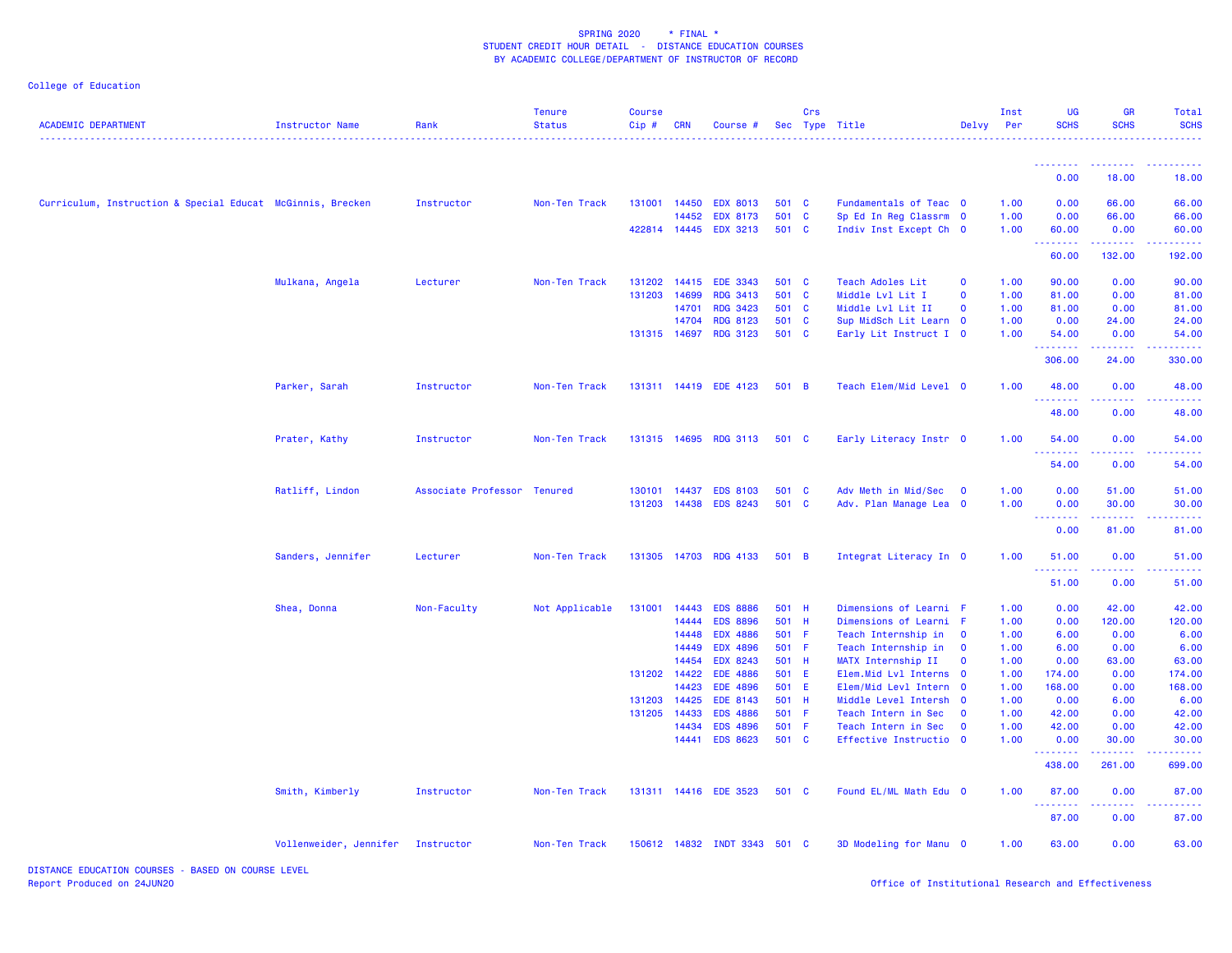| <b>ACADEMIC DEPARTMENT</b>                                                 | Instructor Name | Rank                        | Tenure<br>Status | <b>Course</b><br>$Cip$ # | <b>CRN</b> | Course #                          |                | Crs | Sec Type Title                         | Delvy                | Inst<br>Per  | <b>UG</b><br><b>SCHS</b>             | <b>GR</b><br><b>SCHS</b>        | Total<br><b>SCHS</b>                  |
|----------------------------------------------------------------------------|-----------------|-----------------------------|------------------|--------------------------|------------|-----------------------------------|----------------|-----|----------------------------------------|----------------------|--------------|--------------------------------------|---------------------------------|---------------------------------------|
| Curriculum, Instruction & Special Educat Vollenweider, Jennifer Instructor |                 |                             | Non-Ten Track    |                          |            | 150612 14833 INDT 3363 501 B      |                |     | Motion & Time Study 0                  |                      | 1.00         | 39.00<br>--------                    | 0.00<br>.                       | 39.00<br>.                            |
|                                                                            |                 |                             |                  |                          |            |                                   |                |     |                                        |                      |              | 102.00                               | 0.00                            | 102.00                                |
|                                                                            | Walker, Ryan    | Associate Professor Tenured |                  |                          |            | 131205 14440 EDS 8613 501 C       |                |     | Mdle & Sec Sch Curr 0                  |                      | 1.00         | 0.00                                 | 36.00<br>.                      | 36.00<br>. <u>.</u> .<br>. <u>.</u> . |
|                                                                            |                 |                             |                  |                          |            |                                   |                |     |                                        |                      |              | 0.00                                 | 36.00                           | 36.00                                 |
|                                                                            | Yuan, Ruiping   | Instructor                  | Non-Ten Track    | 131202 14410             |            | <b>EDE 2521</b><br>14411 EDE 3123 | 501 C<br>501 C |     | Intro to Elem Ed<br>Early Childhood Ed | $\Omega$<br>$\Omega$ | 1.00<br>1.00 | 24.00<br>57.00<br>---------<br>81.00 | 0.00<br>0.00<br>.<br>0.00       | 24.00<br>57.00<br>.<br>81.00          |
| Curriculum, Instruction & Special Education                                |                 |                             |                  |                          |            |                                   |                |     |                                        |                      |              | ========<br>1497.00<br>========      | ---------<br>699.00<br>======== | ==========<br>2196.00<br>==========   |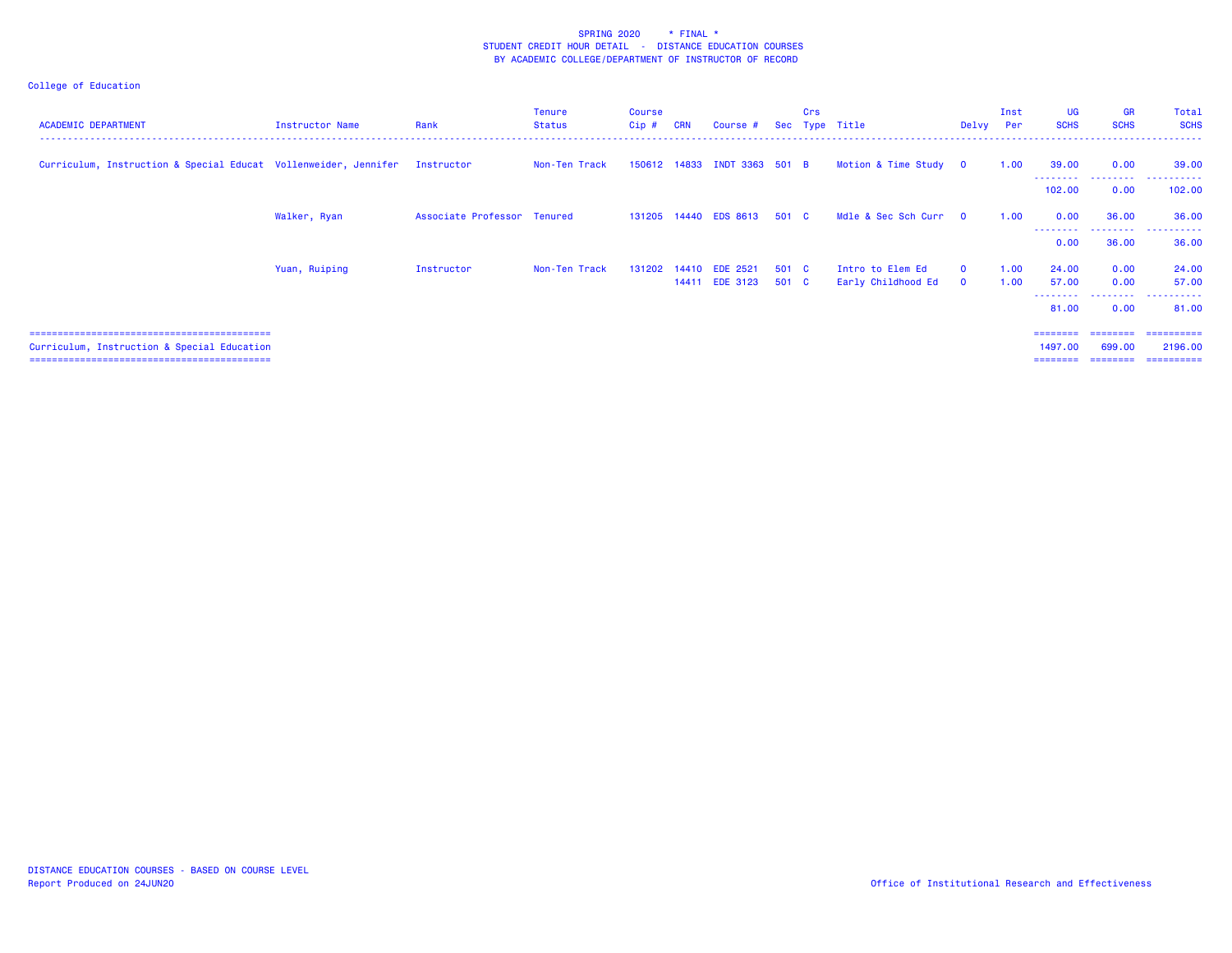College of Education

| <b>ACADEMIC DEPARTMENT</b> | Instructor Name        | Rank                          | <b>Tenure</b><br><b>Status</b> | <b>Course</b><br>$Cip$ # | <b>CRN</b> | Course #                          |                | Crs | Sec Type Title                                   | Delvy       | Inst<br>Per  | UG<br><b>SCHS</b>                   | <b>GR</b><br><b>SCHS</b>                                                                                                                                      | <b>Total</b><br><b>SCHS</b> |
|----------------------------|------------------------|-------------------------------|--------------------------------|--------------------------|------------|-----------------------------------|----------------|-----|--------------------------------------------------|-------------|--------------|-------------------------------------|---------------------------------------------------------------------------------------------------------------------------------------------------------------|-----------------------------|
| Educational Leadership     | Armstrong, Christopher | Non-Faculty                   | Not Applicable                 |                          |            | 130407 14277 CCL 8143             | 501 C          |     | Program Planning and 0                           |             | 1.00         | 0.00<br><b>.</b>                    | 69.00                                                                                                                                                         | 69.00                       |
|                            |                        |                               |                                |                          |            |                                   |                |     |                                                  |             |              | 0.00                                | 69.00                                                                                                                                                         | 69.00                       |
|                            | Carroll, Joshua        | Non-Faculty                   | Not Applicable                 |                          |            | 130407 14274 CCL 8133             | 501 C          |     | Lead Theory Pract in 0                           |             | 1.00         | 0.00<br>$\sim$ $\sim$ $\sim$ $\sim$ | 39.00                                                                                                                                                         | 39.00                       |
|                            |                        |                               |                                |                          |            |                                   |                |     |                                                  |             |              | 0.00                                | 39.00                                                                                                                                                         | 39.00                       |
|                            | Cutts, Qiana           | Assistant Professor Ten Track |                                |                          |            | 130901 14426 EDF 3333             | 501 C          |     | Social Foundation Ed 0                           |             | 1.00         | 66.00                               | 0.00                                                                                                                                                          | 66.00                       |
|                            |                        |                               |                                |                          |            |                                   |                |     |                                                  |             |              | <u>.</u><br>66.00                   | .<br>0.00                                                                                                                                                     | 66.00                       |
|                            | Fincher, Mark          | Associate Professor Tenured   |                                |                          |            | 130407 17214 CCL 9000             | 504 D          |     | Diss./Dissertation R F                           |             | 1.00         | 0.00<br>.<br>22 L                   | 1.00<br>$\frac{1}{2} \left( \frac{1}{2} \right) \left( \frac{1}{2} \right) \left( \frac{1}{2} \right) \left( \frac{1}{2} \right) \left( \frac{1}{2} \right)$  | 1.00<br>.                   |
|                            |                        |                               |                                |                          |            |                                   |                |     |                                                  |             |              | 0.00                                | 1.00                                                                                                                                                          | 1.00                        |
|                            | Fuchko, John           | Lecturer                      | Non-Ten Track                  | 130401                   |            | 15162 HED 8683                    | 501 C          |     | Policy Issues in Hig 0                           |             | 1.00         | 0.00<br>.                           | 51.00<br>$\frac{1}{2} \left( \frac{1}{2} \right) \left( \frac{1}{2} \right) \left( \frac{1}{2} \right) \left( \frac{1}{2} \right) \left( \frac{1}{2} \right)$ | 51.00<br>. <u>.</u>         |
|                            |                        |                               |                                |                          |            |                                   |                |     |                                                  |             |              | 0.00                                | 51.00                                                                                                                                                         | 51.00                       |
|                            | Hanson, Bruce          | Lecturer                      | Non-Ten Track                  | 130407                   |            | 14279 CCL 8193                    | 501 S          |     | Sem Comm Coll Lead                               | $\mathbf 0$ | 1.00         | 0.00                                | 45.00                                                                                                                                                         | 45.00                       |
|                            |                        |                               |                                |                          |            |                                   |                |     |                                                  |             |              | .<br>0.00                           | 45.00                                                                                                                                                         | 45.00                       |
|                            | King, Stephanie        | Associate Professor Tenured   |                                | 130407                   | 14278      | <b>CCL 8173</b>                   | 501 C          |     | Comm College Teachin 0                           |             | 1.00         | 0.00                                | 57.00                                                                                                                                                         | 57.00                       |
|                            |                        |                               |                                |                          | 14282      | <b>CCL 9000</b><br>15160 CCL 8313 | 501 D<br>501 C |     | Diss./Dissertation R 0<br>Comm Coll Instrl Ass 0 |             | 1.00<br>1.00 | 0.00<br>0.00                        | 58.00<br>33.00                                                                                                                                                | 58.00<br>33.00              |
|                            |                        |                               |                                |                          |            |                                   |                |     |                                                  |             |              | -----<br>- - -<br>0.00              | .<br>148.00                                                                                                                                                   | 148.00                      |
|                            | Labat Jr., Myron       | Associate Professor Ten Track |                                | 130401                   | 15161      | <b>EDL 8623</b>                   | 501 C          |     | Curric Leadership                                | $\mathbf 0$ | 1.00         | 0.00                                | 63.00                                                                                                                                                         | 63.00                       |
|                            |                        |                               |                                | 130603                   | 14430      | <b>EDF 9373</b>                   | 503 C          |     | Ed Res Design                                    | $\mathbf 0$ | 1.00         | 0.00<br>.                           | 33.00                                                                                                                                                         | 33.00                       |
|                            |                        |                               |                                |                          |            |                                   |                |     |                                                  |             |              | 0.00                                | 96.00                                                                                                                                                         | 96.00                       |
|                            | McGregor, Shane        | Grad Teach Assist             | Non-Ten Track                  |                          |            | 131202 14421 EDE 4883             | 501 C          |     | Manag Elem/Mid Lvl C 0                           |             | 1.00         | 84.00                               | 0.00                                                                                                                                                          | 84.00                       |
|                            |                        |                               |                                |                          |            |                                   |                |     |                                                  |             |              | .<br>84.00                          | 0.00                                                                                                                                                          | 84.00                       |
|                            | Oswalt, Katie          | Instructor                    | Non-Ten Track                  | 130407                   |            | 14273 CCL 8113                    | 501 C          |     | Comm Col Hist/Philos 0                           |             | 1.00         | 0.00                                | 63.00                                                                                                                                                         | 63.00                       |
|                            |                        |                               |                                |                          |            |                                   |                |     |                                                  |             |              | <u>.</u><br>0.00                    | 63.00                                                                                                                                                         | 63.00                       |
|                            | Prince, Debra          | Associate Professor Tenured   |                                |                          |            | 130601 14427 EDF 8363             | 501 C          |     | Func & Met Res In Ed 0                           |             | 1.00         | 0.00                                | 24.00                                                                                                                                                         | 24.00                       |
|                            |                        |                               |                                |                          |            |                                   |                |     |                                                  |             |              | 0.00                                | 24.00                                                                                                                                                         | 24.00                       |
|                            | Tharp, Paula           | Assistant Professor Ten Track |                                | 130401                   | 14431      | <b>EDL 8613</b>                   | 501 H          |     | Leadership Intern II 0                           |             | 1.00         | 0.00                                | 27.00                                                                                                                                                         | 27.00                       |
|                            |                        |                               |                                |                          |            | 16576 EDA 8293                    | 501 C          |     | Prof Dev Ed Persnnel 0                           |             | 1.00         | 0.00<br>المحامين                    | 27.00<br>$\frac{1}{2} \left( \frac{1}{2} \right) \left( \frac{1}{2} \right) \left( \frac{1}{2} \right) \left( \frac{1}{2} \right) \left( \frac{1}{2} \right)$ | 27.00<br>.                  |
|                            |                        |                               |                                |                          |            |                                   |                |     |                                                  |             |              | 0.00                                | 54.00                                                                                                                                                         | 54.00                       |
|                            | White, Carol           | Assistant Professor Ten Track |                                |                          |            | 130407 14280 CCL 8343             | 501 C          |     | Community Dev Resour 0                           |             | 1.00         | 0.00                                | 45.00                                                                                                                                                         | 45.00                       |
|                            |                        |                               |                                |                          |            |                                   |                |     |                                                  |             |              |                                     |                                                                                                                                                               |                             |

DISTANCE EDUCATION COURSES - BASED ON COURSE LEVEL Report Produced on 24JUN20 Office of Institutional Research and Effectiveness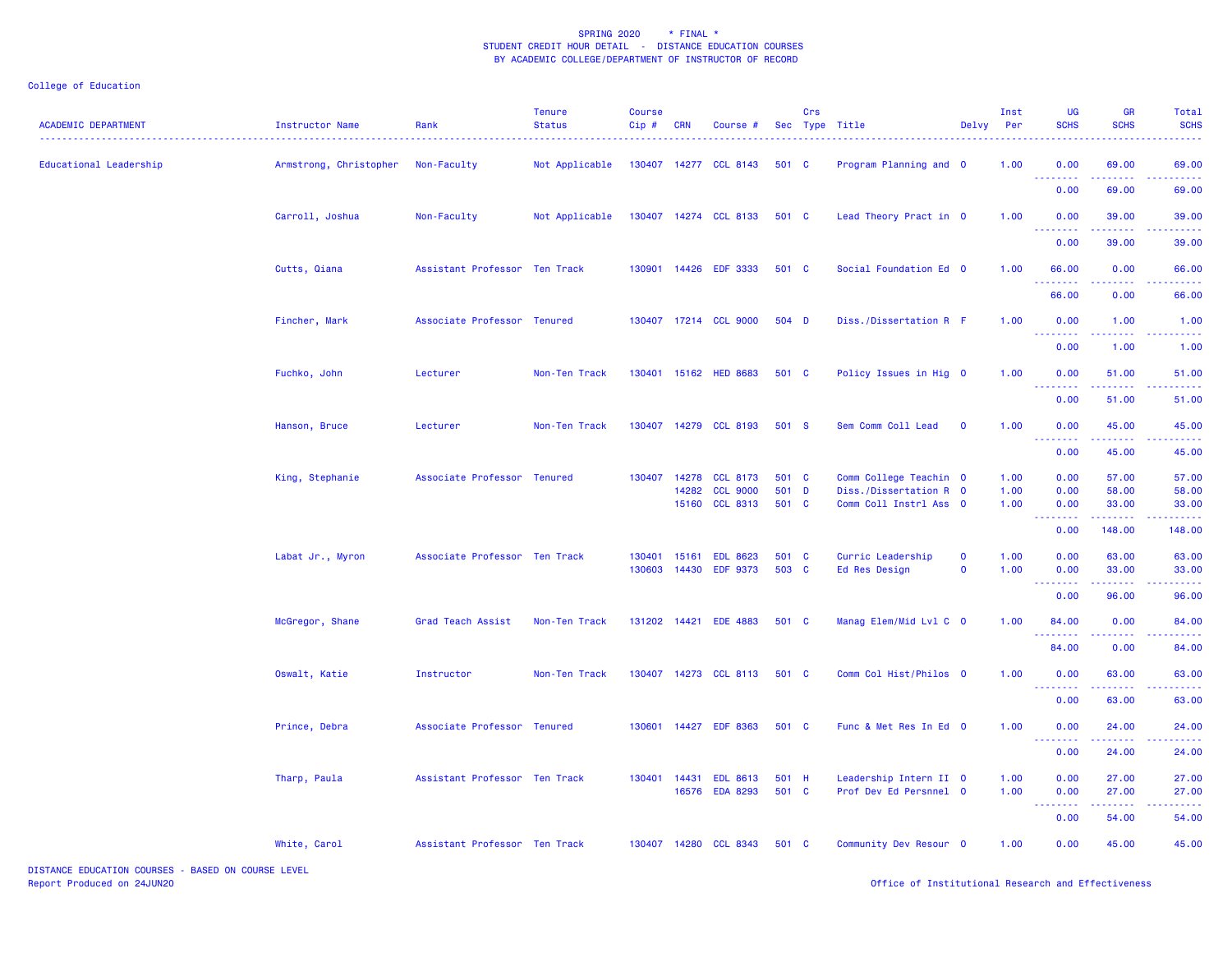## College of Education

| <b>ACADEMIC DEPARTMENT</b> | Instructor Name | Rank | Tenure<br>Status | <b>Course</b><br>Cip# | <b>CRN</b> | Course # Sec Type Title | Crs | Delvy | Inst<br>Per | UG<br><b>SCHS</b>  | GR<br><b>SCHS</b> | Total<br><b>SCHS</b> |
|----------------------------|-----------------|------|------------------|-----------------------|------------|-------------------------|-----|-------|-------------|--------------------|-------------------|----------------------|
|                            |                 |      |                  |                       |            |                         |     |       |             | 0.00               | 45.00             | <br>45.00            |
| Educational Leadership     |                 |      |                  |                       |            |                         |     |       |             | ========<br>150.00 | 635,00            | ==========<br>785,00 |

========================================

======== ======== ==========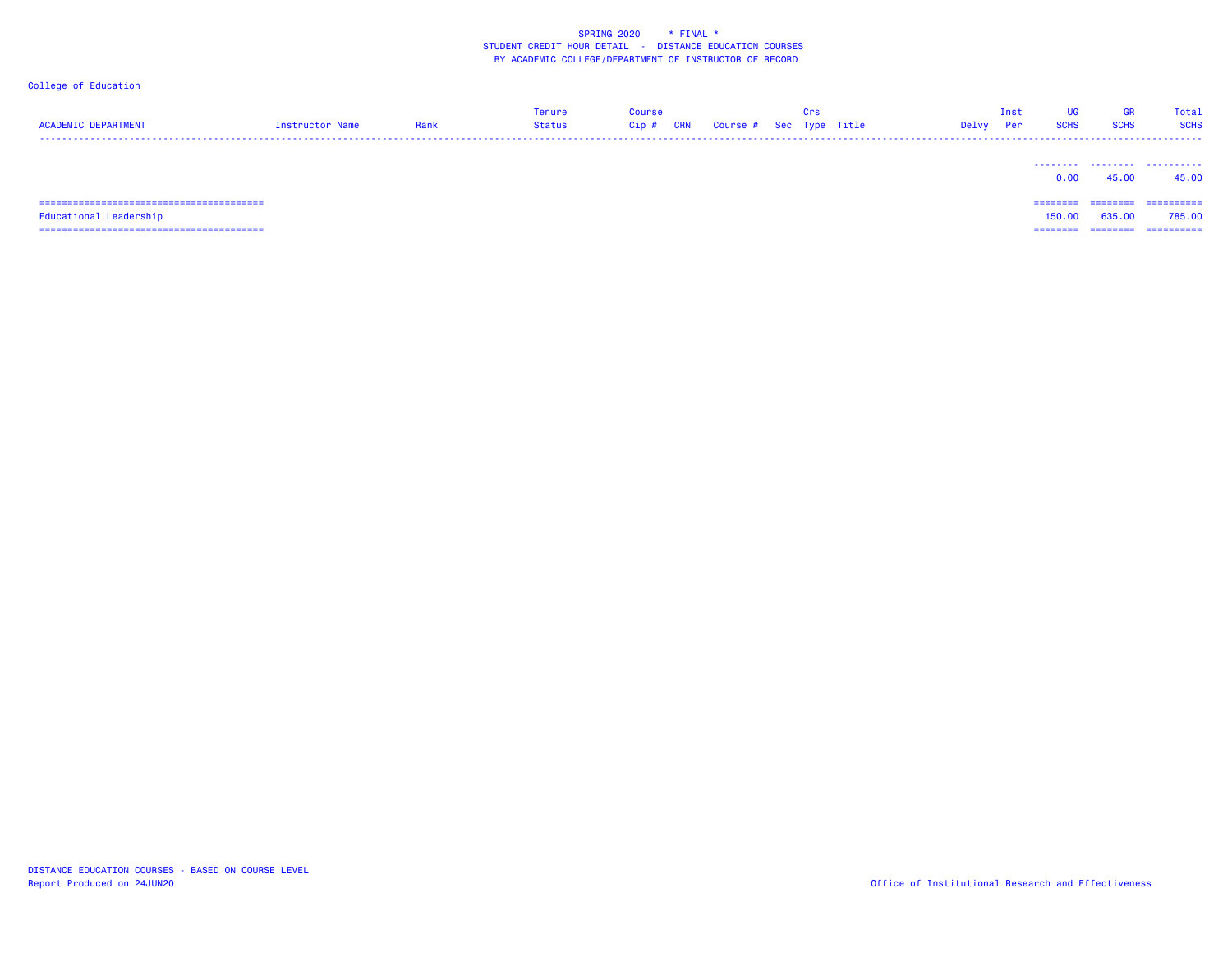| <b>ACADEMIC DEPARTMENT</b>                               | Instructor Name   | Rank<br>----------------          | <b>Tenure</b><br><b>Status</b> | <b>Course</b><br>Cip# | <b>CRN</b>            | Course #                                             |                         | Crs | Sec Type Title                                                             | Delvy                      | Inst<br>Per          | UG<br><b>SCHS</b>                      | <b>GR</b><br><b>SCHS</b>                                                                                                           | Total<br><b>SCHS</b>   |
|----------------------------------------------------------|-------------------|-----------------------------------|--------------------------------|-----------------------|-----------------------|------------------------------------------------------|-------------------------|-----|----------------------------------------------------------------------------|----------------------------|----------------------|----------------------------------------|------------------------------------------------------------------------------------------------------------------------------------|------------------------|
| Instructional Systems & Workforce Develo Bailey, Melinda |                   | Non-Faculty                       | Not Applicable                 |                       |                       | 240102 14579 IDS 4111                                | 502 C                   |     | Professional Seminar 0                                                     |                            | 1.00                 | 17.00<br><u>.</u>                      | 0.00<br>$\frac{1}{2} \left( \frac{1}{2} \right) \left( \frac{1}{2} \right) \left( \frac{1}{2} \right) \left( \frac{1}{2} \right)$  | 17.00                  |
|                                                          |                   |                                   |                                |                       |                       |                                                      |                         |     |                                                                            |                            |                      | 17.00                                  | 0.00                                                                                                                               | 17.00                  |
|                                                          | Bennett, Jennifer | Lecturer                          | Non-Ten Track                  | 150303 14828          |                       | INDT 1814 501 B<br>150612 14834 INDT 3373 501 C      |                         |     | Basic Indust Elec &<br>Forecast and Cost Mo 0                              | $\mathbf 0$                | 1.00<br>1.00         | 56.00<br>57.00                         | 0.00<br>0.00                                                                                                                       | 56.00<br>57.00         |
|                                                          |                   |                                   |                                |                       |                       |                                                      |                         |     |                                                                            |                            |                      | .<br>113.00                            | 0.00                                                                                                                               | 113.00                 |
|                                                          | Beriswill, Joanne | Associate Professor Tenured       |                                |                       |                       | 150613 14740 TKT 8723                                | 501 C                   |     | Instructional Design 0                                                     |                            | 1.00                 | 0.00                                   | 15.00                                                                                                                              | 15.00                  |
|                                                          |                   |                                   |                                |                       |                       |                                                      |                         |     |                                                                            |                            |                      | $\omega_{\rm{max}}$<br>بالأباد<br>0.00 | 15.00                                                                                                                              | 15.00                  |
|                                                          | Dale, Jonathan    | Lecturer                          | Non-Ten Track                  |                       |                       | 150612 15792 INDT 4233 501 C                         |                         |     | Maintenance Mgt                                                            | $\mathbf{o}$               | 1.00                 | 96.00                                  | 0.00                                                                                                                               | 96.00                  |
|                                                          |                   |                                   |                                |                       |                       |                                                      |                         |     |                                                                            |                            |                      | .<br>96.00                             | .<br>0.00                                                                                                                          | .<br>96.00             |
|                                                          | Ferguson, Douglas | Lecturer                          | Non-Ten Track                  |                       | 150612 14836<br>14837 | INDT 4103 501 B<br>INDT 4203 501 B                   |                         |     | Industrial Cntrl Sys 0<br><b>Automated Systems</b>                         | $\mathbf{o}$               | 1.00<br>1.00         | 18.00<br>60.00                         | 0.00<br>0.00                                                                                                                       | 18.00<br>60.00         |
|                                                          |                   |                                   |                                |                       |                       |                                                      |                         |     |                                                                            |                            |                      | .<br>78.00                             | 0.00                                                                                                                               | 78.00                  |
|                                                          | Francom, Gregory  | Clinical Assist Pro Non-Ten Track |                                |                       |                       | 110401 14717 TKB 2123                                | 501 B                   |     | Database Mgt                                                               | $\mathbf 0$                | 1.00                 | 21.00                                  | 0.00                                                                                                                               | 21.00                  |
|                                                          |                   |                                   |                                |                       |                       |                                                      |                         |     |                                                                            |                            |                      | .<br>21.00                             | .<br>0.00                                                                                                                          | .<br>21.00             |
|                                                          | Fulgham, Julie    | Lecturer                          | Non-Ten Track                  |                       |                       | 131303 14719 TKB 3133                                | 501 C                   |     | Admin Management & P 0                                                     |                            | 1.00                 | 60.00<br>.                             | 0.00                                                                                                                               | 60.00                  |
|                                                          |                   |                                   |                                |                       |                       |                                                      |                         |     |                                                                            |                            |                      | 60.00                                  | 0.00                                                                                                                               | 60.00                  |
|                                                          | Giordano, Mickey  | Instructor                        | Non-Ten Track                  |                       |                       | 131319 17257 INDT 4000 501 I                         |                         |     | Directed Individual                                                        | $\mathbf 0$                | 1.00                 | 3.00                                   | 0.00                                                                                                                               | 3.00                   |
|                                                          |                   |                                   |                                |                       |                       |                                                      |                         |     |                                                                            |                            |                      | <u>.</u><br>3.00                       | 0.00                                                                                                                               | 3.00                   |
|                                                          | Hudson, Vonda     | Non-Faculty                       | Not Applicable                 |                       |                       | 150613 14838 INDT 4801 501 S                         |                         |     | Senior Seminar                                                             | $\mathbf 0$                | 1.00                 | 7.00                                   | 0.00                                                                                                                               | 7.00                   |
|                                                          |                   |                                   |                                |                       |                       |                                                      |                         |     |                                                                            |                            |                      | .<br>7.00                              | 0.00                                                                                                                               | 7.00                   |
|                                                          | James, Clinton    | Lecturer                          | Non-Ten Track                  |                       | 150612 14829          | INDT 2123 501 B<br>14831 INDT 3223 501 C             |                         |     | Intro to CNC Prog<br>Ind Materials                                         | $\mathbf 0$<br>$\mathbf 0$ | 1.00<br>1.00         | 60.00<br>99.00                         | 0.00<br>0.00                                                                                                                       | 60.00<br>99.00         |
|                                                          |                   |                                   |                                |                       |                       |                                                      |                         |     |                                                                            |                            |                      | <b><i><u>AAAAAAA</u></i></b><br>159.00 | .<br>0.00                                                                                                                          | .<br>159.00            |
|                                                          | King, Thomas      | Non-Faculty                       | Not Applicable                 | 110301 14720          | 14721                 | <b>TKB 4283</b><br><b>TKB 6283</b><br>14728 TKT 1273 | 501 B<br>501 B<br>502 C |     | Advanced Office Syst 0<br>Advanced Office Syst 0<br>Computer Application 0 |                            | 1.00<br>1.00<br>1.00 | 21.00<br>0.00<br>90.00                 | 0.00<br>3.00<br>0.00                                                                                                               | 21.00<br>3.00<br>90.00 |
|                                                          |                   |                                   |                                |                       |                       |                                                      |                         |     |                                                                            |                            |                      | <u>.</u><br>111.00                     | 3.00                                                                                                                               | 114.00                 |
|                                                          | Lee, Sang Joon    | Associate Professor Tenured       |                                |                       |                       | 130501 14743 TKT 8853                                | 501 C                   |     | Learning Tech in Dis 0                                                     |                            | 1.00                 | 0.00                                   | 12.00                                                                                                                              | 12.00                  |
|                                                          |                   |                                   |                                |                       |                       |                                                      |                         |     |                                                                            |                            |                      | <u>.</u><br>0.00                       | $\frac{1}{2} \left( \frac{1}{2} \right) \left( \frac{1}{2} \right) \left( \frac{1}{2} \right) \left( \frac{1}{2} \right)$<br>12.00 | .<br>12.00             |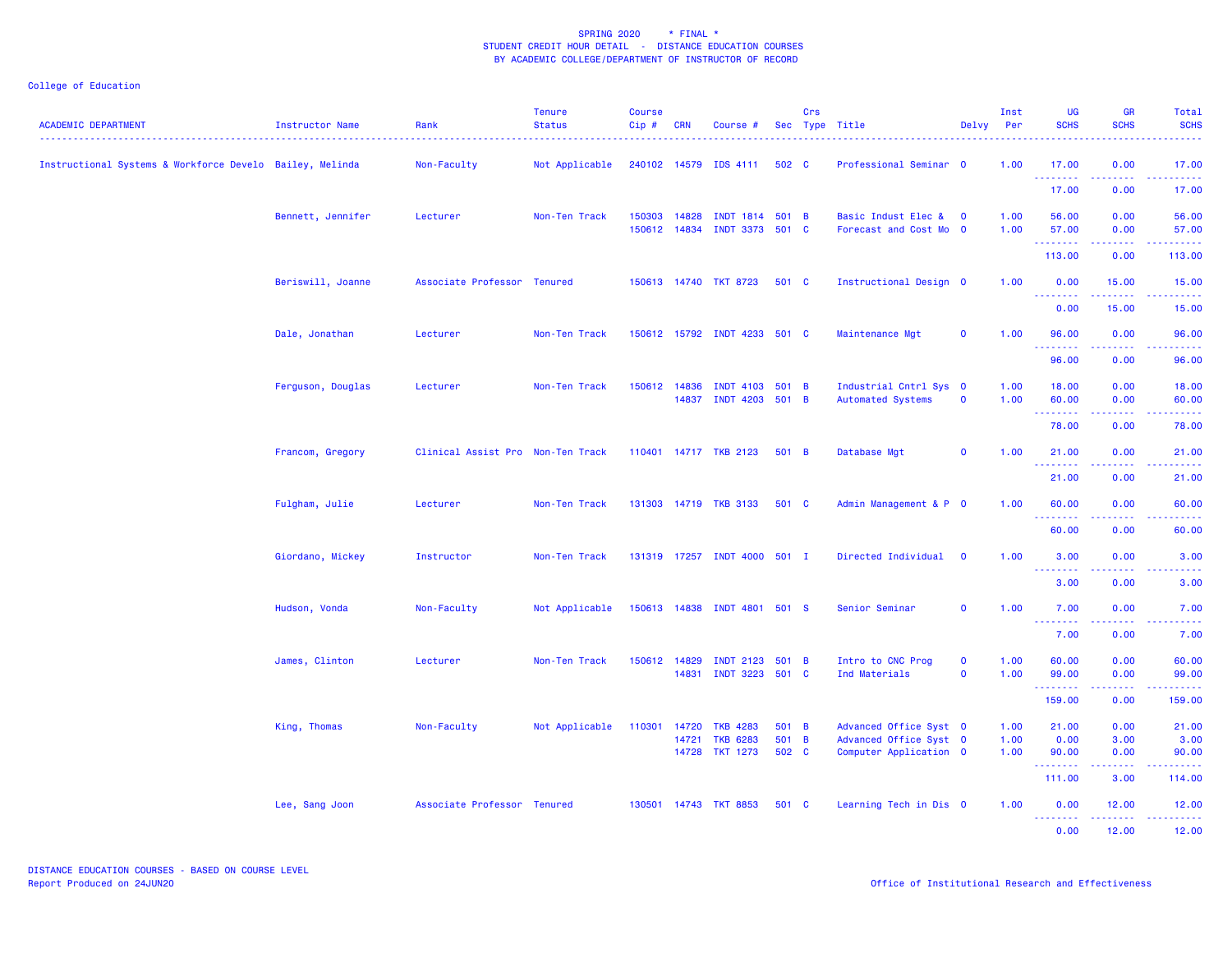|                                                        |                      |                               | <b>Tenure</b>  | <b>Course</b> |            |                              |         | Crs |                        |       | Inst | UG                                                         | <b>GR</b>                                                                                                                                                    | Total                                                                                                                                                                                                                                                                                                                                                                                                                                                                                  |
|--------------------------------------------------------|----------------------|-------------------------------|----------------|---------------|------------|------------------------------|---------|-----|------------------------|-------|------|------------------------------------------------------------|--------------------------------------------------------------------------------------------------------------------------------------------------------------|----------------------------------------------------------------------------------------------------------------------------------------------------------------------------------------------------------------------------------------------------------------------------------------------------------------------------------------------------------------------------------------------------------------------------------------------------------------------------------------|
| <b>ACADEMIC DEPARTMENT</b>                             | Instructor Name      | Rank                          | <b>Status</b>  | Cip#          | <b>CRN</b> | Course #                     |         |     | Sec Type Title         | Delvy | Per  | <b>SCHS</b>                                                | <b>SCHS</b>                                                                                                                                                  | <b>SCHS</b>                                                                                                                                                                                                                                                                                                                                                                                                                                                                            |
| Instructional Systems & Workforce Develo Okojie, Mabel |                      | Professor                     | <b>Tenured</b> | 110301        | 14741      | <b>TKT 8793</b>              | $501$ I |     | Directed Pro & Portf 0 |       | 1.00 | 0.00                                                       | 15.00                                                                                                                                                        | 15.00                                                                                                                                                                                                                                                                                                                                                                                                                                                                                  |
|                                                        |                      |                               |                | 130501        | 14742      | <b>TKT 8843</b>              | 501 C   |     | Found Instr Sys Tech 0 |       | 1.00 | 0.00                                                       | 21.00                                                                                                                                                        | 21.00                                                                                                                                                                                                                                                                                                                                                                                                                                                                                  |
|                                                        |                      |                               |                | 131309        |            | 14942 TKT 8273               | 501 C   |     | Con Iss Cur Pla ISWE 0 |       | 1.00 | 0.00<br><b></b>                                            | 18.00<br>.                                                                                                                                                   | 18.00                                                                                                                                                                                                                                                                                                                                                                                                                                                                                  |
|                                                        |                      |                               |                |               |            |                              |         |     |                        |       |      | 0.00                                                       | 54.00                                                                                                                                                        | 54.00                                                                                                                                                                                                                                                                                                                                                                                                                                                                                  |
|                                                        | Pate, Amy            | Lecturer                      | Non-Ten Track  | 110301        | 14727      | <b>TKT 1273</b>              | 501 C   |     | Computer Application 0 |       | 1.00 | 93.00                                                      | 0.00                                                                                                                                                         | 93.00                                                                                                                                                                                                                                                                                                                                                                                                                                                                                  |
|                                                        |                      |                               |                | 131303        |            | 14718 TKB 2133               | 501 B   |     | Sprdsht Design & Ana 0 |       | 1.00 | 27.00<br>.                                                 | 0.00<br><b></b>                                                                                                                                              | 27.00<br>- - - - - - -                                                                                                                                                                                                                                                                                                                                                                                                                                                                 |
|                                                        |                      |                               |                |               |            |                              |         |     |                        |       |      | 120.00                                                     | 0.00                                                                                                                                                         | 120.00                                                                                                                                                                                                                                                                                                                                                                                                                                                                                 |
|                                                        | Patole, Swapnil      | Assistant Professor Ten Track |                |               |            | 150611 14835 INDT 3683 501 B |         |     | CNC Machining Proces 0 |       | 1.00 | 63.00<br><b><i><u><u> - - - - - - - -</u></u></i></b>      | 0.00<br>$\frac{1}{2} \left( \frac{1}{2} \right) \left( \frac{1}{2} \right) \left( \frac{1}{2} \right) \left( \frac{1}{2} \right) \left( \frac{1}{2} \right)$ | 63.00                                                                                                                                                                                                                                                                                                                                                                                                                                                                                  |
|                                                        |                      |                               |                |               |            |                              |         |     |                        |       |      | 63.00                                                      | 0.00                                                                                                                                                         | .<br>63.00                                                                                                                                                                                                                                                                                                                                                                                                                                                                             |
|                                                        | Rendon, Andrew       | Non-Faculty                   | Not Applicable | 300000        |            | 14729 TKT 4423               | 501 C   |     | History of Veterans' 0 |       | 1.00 | 15.00                                                      | 0.00                                                                                                                                                         | 15.00                                                                                                                                                                                                                                                                                                                                                                                                                                                                                  |
|                                                        |                      |                               |                |               |            | 14733 TKT 6423               | 501 C   |     | History of Veterans' 0 |       | 1.00 | 0.00<br><b><i><u><u><b>a</b></u></u> a a a a a a a</i></b> | 3.00<br>.                                                                                                                                                    | 3.00                                                                                                                                                                                                                                                                                                                                                                                                                                                                                   |
|                                                        |                      |                               |                |               |            |                              |         |     |                        |       |      | 15.00                                                      | 3.00                                                                                                                                                         | 18.00                                                                                                                                                                                                                                                                                                                                                                                                                                                                                  |
|                                                        | Scott-Bracey, Pamela | Associate Professor Tenured   |                | 130501        | 14738      | <b>TKT 8533</b>              | 501 C   |     | Eval & Assess Instr 0  |       | 1.00 | 0.00                                                       | 18,00                                                                                                                                                        | 18.00                                                                                                                                                                                                                                                                                                                                                                                                                                                                                  |
|                                                        |                      |                               |                | 131309        |            | 14744 TKT 8863               | 501 C   |     | Grant Writing Essent 0 |       | 1.00 | 0.00<br>--------                                           | 24.00<br>.                                                                                                                                                   | 24.00<br>.                                                                                                                                                                                                                                                                                                                                                                                                                                                                             |
|                                                        |                      |                               |                |               |            |                              |         |     |                        |       |      | 0.00                                                       | 42.00                                                                                                                                                        | 42.00                                                                                                                                                                                                                                                                                                                                                                                                                                                                                  |
|                                                        | Sun, Yan             | Assistant Professor Ten Track |                | 131321        |            | 14732 TKT 4803               | 501 C   |     | Integ Tech for Learn 0 |       | 1.00 | 51.00                                                      | 0.00                                                                                                                                                         | 51.00                                                                                                                                                                                                                                                                                                                                                                                                                                                                                  |
|                                                        |                      |                               |                |               |            | 14736 TKT 6803               | 501 C   |     | Integ Tech for Learn 0 |       | 1.00 | 0.00<br><u> - - - - - - - -</u>                            | 12.00                                                                                                                                                        | 12.00                                                                                                                                                                                                                                                                                                                                                                                                                                                                                  |
|                                                        |                      |                               |                |               |            |                              |         |     |                        |       |      | 51.00                                                      | 12.00                                                                                                                                                        | 63.00                                                                                                                                                                                                                                                                                                                                                                                                                                                                                  |
|                                                        | Yu, Chien            | Professor                     | <b>Tenured</b> | 130501        |            | 14737 TKT 8443               | 501 C   |     | Theory of Multimedia 0 |       | 1.00 | 0.00<br>--------                                           | 18.00<br>.                                                                                                                                                   | 18.00<br>.                                                                                                                                                                                                                                                                                                                                                                                                                                                                             |
|                                                        |                      |                               |                |               |            |                              |         |     |                        |       |      | 0.00                                                       | 18.00                                                                                                                                                        | 18.00                                                                                                                                                                                                                                                                                                                                                                                                                                                                                  |
|                                                        |                      |                               |                |               |            |                              |         |     |                        |       |      | ========                                                   | <b>ESSESSES</b>                                                                                                                                              | $\begin{array}{cccccccccc} \multicolumn{2}{c}{} & \multicolumn{2}{c}{} & \multicolumn{2}{c}{} & \multicolumn{2}{c}{} & \multicolumn{2}{c}{} & \multicolumn{2}{c}{} & \multicolumn{2}{c}{} & \multicolumn{2}{c}{} & \multicolumn{2}{c}{} & \multicolumn{2}{c}{} & \multicolumn{2}{c}{} & \multicolumn{2}{c}{} & \multicolumn{2}{c}{} & \multicolumn{2}{c}{} & \multicolumn{2}{c}{} & \multicolumn{2}{c}{} & \multicolumn{2}{c}{} & \multicolumn{2}{c}{} & \multicolumn{2}{c}{} & \mult$ |
| Instructional Systems & Workforce Development          |                      |                               |                |               |            |                              |         |     |                        |       |      | 914,00                                                     | 159,00                                                                                                                                                       | 1073.00<br>========= ======== ==========                                                                                                                                                                                                                                                                                                                                                                                                                                               |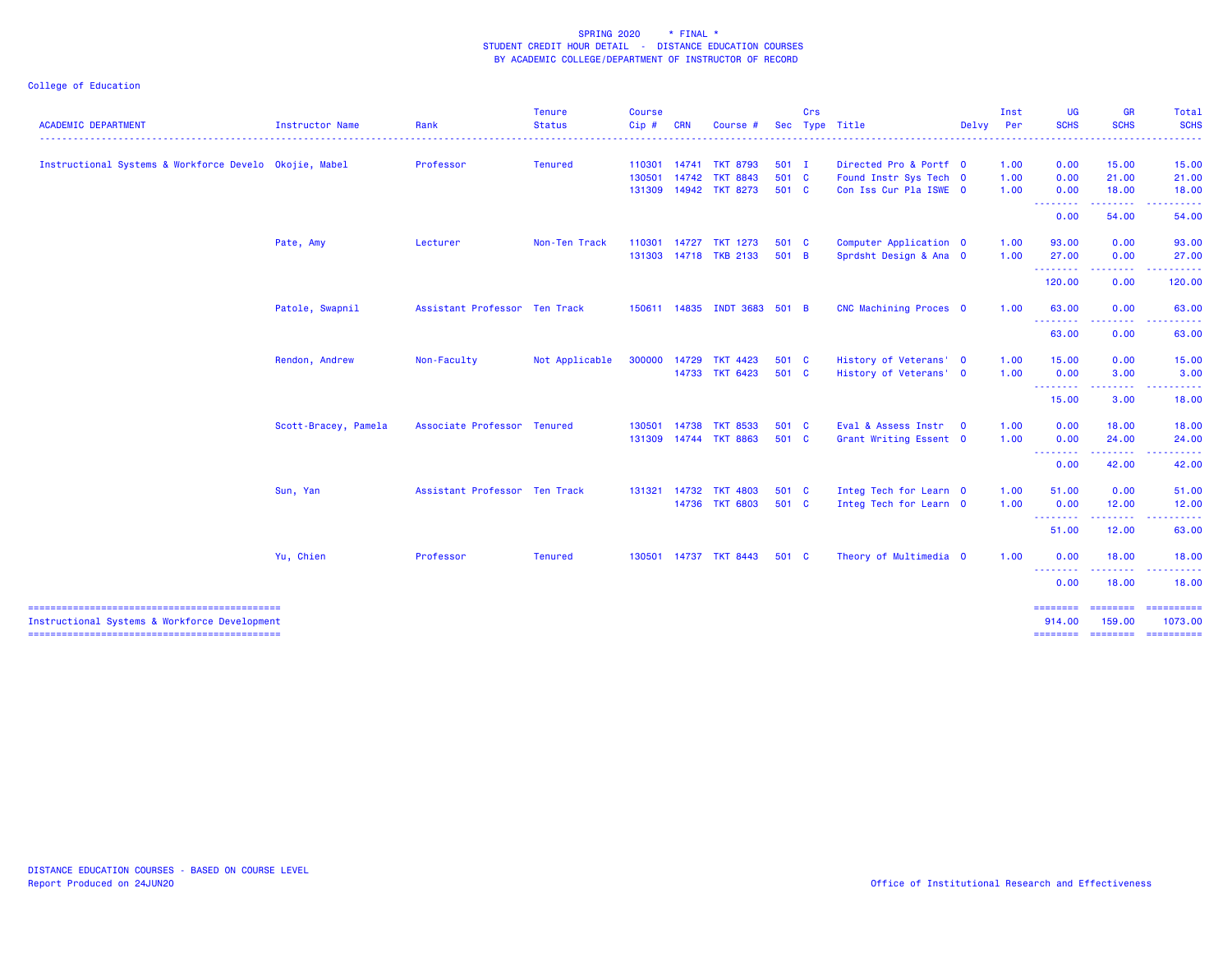| <b>ACADEMIC DEPARTMENT</b> | <b>Instructor Name</b> | Rank              | <b>Tenure</b><br><b>Status</b> | <b>Course</b><br>Cip# | <b>CRN</b>     | Course #                          | <b>Sec</b>     | <b>Crs</b> | Type Title                                       | Delvy                       | Inst<br>Per  | <b>UG</b><br><b>SCHS</b>     | <b>GR</b><br><b>SCHS</b>                | Total<br><b>SCHS</b>                                      |
|----------------------------|------------------------|-------------------|--------------------------------|-----------------------|----------------|-----------------------------------|----------------|------------|--------------------------------------------------|-----------------------------|--------------|------------------------------|-----------------------------------------|-----------------------------------------------------------|
| Kinesiology                | Fang, Qun              | Lecturer          | Non-Ten Track                  | 260908                |                | 14822 EP 3183                     | 501 C          |            | Exercise Psychology                              | $\overline{\mathbf{0}}$     | 1.00         | 87.00                        | 0.00                                    | 87.00                                                     |
|                            |                        |                   |                                |                       |                |                                   |                |            |                                                  |                             |              | --------<br>87.00            | --------<br>0.00                        | .<br>87.00                                                |
|                            | Ghosh, Supreete        | Grad Teach Assist | Non-Ten Track                  | 310505                | 14823          | KI 2213                           | 501 C          |            | Emergency Health Car 0                           |                             | 1.00         | 102.00                       | 0.00                                    | 102,00                                                    |
|                            |                        |                   |                                |                       |                |                                   |                |            |                                                  |                             |              | ---------<br>102,00          | --------<br>0.00                        | . <b>.</b><br>102,00                                      |
|                            | Hunter, Michael        | Lecturer          | Non-Ten Track                  | 300000                | 14730          | <b>TKT 4433</b><br>14734 TKT 6433 | 501<br>501 C   | - C        | Dev of Veterans' Ben 0<br>Dev of Veterans' Ben 0 |                             | 1.00<br>1.00 | 18.00<br>0.00                | 0.00<br>3.00                            | 18.00<br>3.00                                             |
|                            |                        |                   |                                |                       |                |                                   |                |            |                                                  |                             |              | --------<br>18.00            | --------<br>3.00                        | .<br>21.00                                                |
|                            | Johnson, Wesley        | Lecturer          | Non-Ten Track                  | 131304<br>512201      | 14825<br>14824 | PE 4413<br>PE 3433                | 501 C<br>501 C |            | Basic Driver Ed I<br>Genl Safety Methods         | $\mathbf{O}$<br>$\mathbf 0$ | 1.00<br>1.00 | 120,00<br>123.00<br>-------- | 0.00<br>0.00<br><u> - - - - - - - -</u> | 120.00<br>123.00<br>.                                     |
|                            |                        |                   |                                |                       |                |                                   |                |            |                                                  |                             |              | 243.00                       | 0.00                                    | 243.00                                                    |
|                            | Ryuh, Yonjoong         | Lecturer          | Non-Ten Track                  | 310505                | 14826          | PE 3223                           | 501 C          |            | Motor Dev & Movement 0                           |                             | 1.00         | 72.00<br>--------            | 0.00<br><u> - - - - - - - -</u>         | 72.00<br>.                                                |
|                            |                        |                   |                                |                       |                |                                   |                |            |                                                  |                             |              | 72.00                        | 0.00                                    | 72.00                                                     |
| Kinesiology                |                        |                   |                                |                       |                |                                   |                |            |                                                  |                             |              | 522,00<br>======             | 3.00<br>========                        | =================================<br>525,00<br>========== |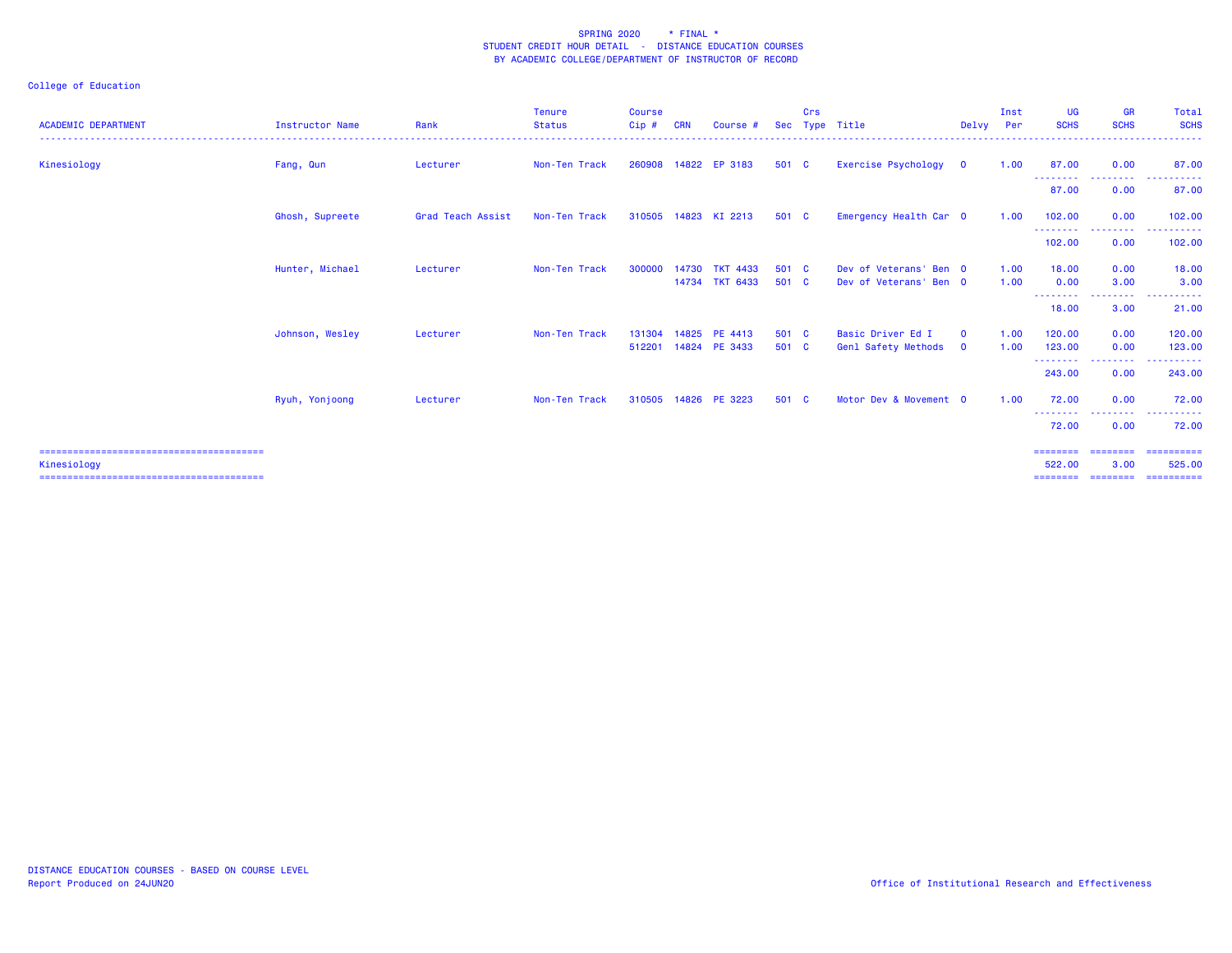| <b>ACADEMIC DEPARTMENT</b> | <b>Instructor Name</b> | Rank       | Tenure<br>Status | <b>Course</b><br>$Cip$ # | <b>CRN</b> | Course #             |       | Crs | Sec Type Title         | Delvy                   | Inst<br>Per | <b>UG</b><br><b>SCHS</b>           | <b>GR</b><br><b>SCHS</b> | Total<br><b>SCHS</b>                      |
|----------------------------|------------------------|------------|------------------|--------------------------|------------|----------------------|-------|-----|------------------------|-------------------------|-------------|------------------------------------|--------------------------|-------------------------------------------|
| Music                      | Cary, Jessica          | Instructor | Non-Ten Track    | 500901                   |            | 14662 MU 1113        | 501 C |     | His & Apprec Of Musi 0 |                         | 1.00        | 111.00<br>- - - - - - - - <b>-</b> | 0.00<br>.                | 111.00<br>-------                         |
|                            |                        |            |                  |                          |            |                      |       |     |                        |                         |             | 111.00                             | 0.00                     | 111.00                                    |
|                            | Grant, Courtney        | Lecturer   | Non-Ten Track    |                          |            | 131312 14663 MU 1123 | 501 C |     | American Music App.    | $\overline{\mathbf{0}}$ | 1.00        | 54.00<br>--------                  | 0.00<br>.                | 54,00<br>.<br>$\sim$ $\sim$ $\sim$ $\sim$ |
|                            |                        |            |                  |                          |            |                      |       |     |                        |                         |             | 54.00                              | 0.00                     | 54.00                                     |
|                            | Hause, Barry           | Lecturer   | Non-Ten Track    | 500902                   |            | 14664 MU 1133        | 501 C |     | The History of Rock 0  |                         | 1.00        | 111.00                             | 0.00                     | 111.00                                    |
|                            |                        |            |                  |                          |            | 14665 MU 1143        | 501 C |     | The History of Jazz 0  |                         | 1.00        | 69.00<br>- - - - - - - - -         | 0.00<br>--------         | 69.00                                     |
|                            |                        |            |                  |                          |            |                      |       |     |                        |                         |             | 180.00                             | 0.00                     | 180.00                                    |
|                            | Kopetz, Catherine      | Instructor | Non-Ten Track    | 131312                   | 14667      | <b>MUE 4886</b>      | 501 F |     | Stu Teach Music Ed     | F.                      | 1.00        | 24.00                              | 0.00                     | 24.00                                     |
|                            |                        |            |                  |                          | 14668      | <b>MUE 4896</b>      | 501 F |     | Stu Teach Music Ed     | F                       | 1.00        | 24.00<br>- - - - - - - - -         | 0.00<br>--------         | 24.00<br>------                           |
|                            |                        |            |                  |                          |            |                      |       |     |                        |                         |             | 48.00                              | 0.00                     | 48.00                                     |
| Music                      |                        |            |                  |                          |            |                      |       |     |                        |                         |             | ========<br>393,00<br>========     | 0.00<br>---------        | 393,00<br>-----------                     |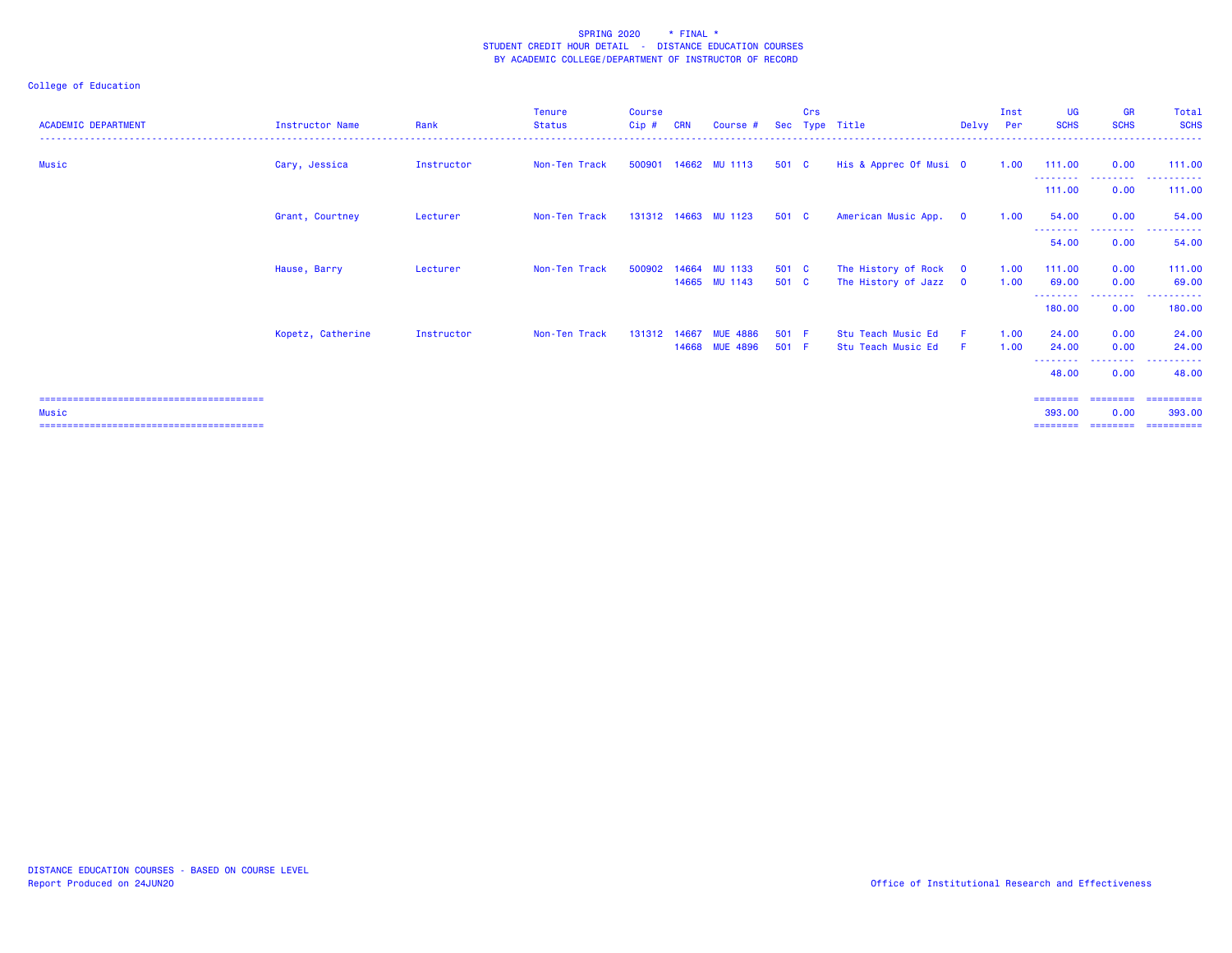| <b>ACADEMIC DEPARTMENT</b> | Instructor Name | Rank                          | <b>Tenure</b><br><b>Status</b> | <b>Course</b><br>Cip# | <b>CRN</b> | Course #                          |                | Crs | Sec Type Title                       | Delvy                      | Inst<br>Per  | <b>UG</b><br><b>SCHS</b>                                                                                                                                                                                                                                                                                                                                                                                                                                                                       | GR<br><b>SCHS</b>                       | Total<br><b>SCHS</b> |
|----------------------------|-----------------|-------------------------------|--------------------------------|-----------------------|------------|-----------------------------------|----------------|-----|--------------------------------------|----------------------------|--------------|------------------------------------------------------------------------------------------------------------------------------------------------------------------------------------------------------------------------------------------------------------------------------------------------------------------------------------------------------------------------------------------------------------------------------------------------------------------------------------------------|-----------------------------------------|----------------------|
| Aerospace Engineering      | Bhatia, Manav   | Assistant Professor Ten Track |                                |                       |            | 141101 14455 EM 6123              | 501 C          |     | Intro Finite Element 0               |                            | 1.00         | 0.00<br>.                                                                                                                                                                                                                                                                                                                                                                                                                                                                                      | 6.00                                    | 6.00                 |
|                            |                 |                               |                                |                       |            |                                   |                |     |                                      |                            |              | 0.00                                                                                                                                                                                                                                                                                                                                                                                                                                                                                           | 6.00                                    | 6.00                 |
|                            | Cheng, Yang     | Associate Professor Tenured   |                                |                       |            | 140201  14242  ASE  6133          | 501 C          |     | Automatic Control                    | $\mathbf{O}$               | 1.00         | 0.00<br><b><i><u><u><b>Little Little</b></u></u></i></b>                                                                                                                                                                                                                                                                                                                                                                                                                                       | 6.00                                    | 6.00                 |
|                            |                 |                               |                                |                       |            |                                   |                |     |                                      |                            |              | 0.00                                                                                                                                                                                                                                                                                                                                                                                                                                                                                           | 6.00                                    | 6.00                 |
|                            | Janus, Jonathan | Associate Professor Tenured   |                                | 140201                | 14250      | <b>ASE 9000</b><br>14917 ASE 8423 | 502 D<br>501 C |     | Research/Diss<br>Comput Fluid Dyn II | $\mathbf 0$<br>$\mathbf 0$ | 1.00<br>1.00 | 0.00<br>0.00                                                                                                                                                                                                                                                                                                                                                                                                                                                                                   | 6.00<br>6.00                            | 6.00<br>6.00         |
|                            |                 |                               |                                |                       |            |                                   |                |     |                                      |                            |              | $\begin{array}{cccccccccccccc} \multicolumn{2}{c}{} & \multicolumn{2}{c}{} & \multicolumn{2}{c}{} & \multicolumn{2}{c}{} & \multicolumn{2}{c}{} & \multicolumn{2}{c}{} & \multicolumn{2}{c}{} & \multicolumn{2}{c}{} & \multicolumn{2}{c}{} & \multicolumn{2}{c}{} & \multicolumn{2}{c}{} & \multicolumn{2}{c}{} & \multicolumn{2}{c}{} & \multicolumn{2}{c}{} & \multicolumn{2}{c}{} & \multicolumn{2}{c}{} & \multicolumn{2}{c}{} & \multicolumn{2}{c}{} & \multicolumn{2}{c}{} & \$<br>0.00 | 12.00                                   | 12.00                |
|                            | Lv, Yu          | Assistant Professor Ten Track |                                | 140201                |            | 14916 ASE 6353                    | 501 C          |     | Combustion Theory an O               |                            | 1.00         | 0.00<br><b>.</b> .                                                                                                                                                                                                                                                                                                                                                                                                                                                                             | 3.00<br>.                               | 3.00                 |
|                            |                 |                               |                                |                       |            |                                   |                |     |                                      |                            |              | 0.00                                                                                                                                                                                                                                                                                                                                                                                                                                                                                           | 3.00                                    | 3.00                 |
|                            | Sescu, Adrian   | Associate Professor Tenured   |                                | 140201                |            | 14247 ASE 8353                    | 501 C          |     | <b>Turbulent Flow</b>                | $\mathbf{o}$               | 1.00         | 0.00<br><b></b>                                                                                                                                                                                                                                                                                                                                                                                                                                                                                | 15.00<br>.                              | 15.00                |
|                            |                 |                               |                                |                       |            |                                   |                |     |                                      |                            |              | 0.00                                                                                                                                                                                                                                                                                                                                                                                                                                                                                           | 15.00                                   | 15.00                |
|                            | Sullivan, Rani  | Professor                     | <b>Tenured</b>                 |                       |            | 141101 14457 EM 8113              | 501 C          |     | Theory Of Cont Media 0               |                            | 1.00         | 0.00<br><b><i><u><u> - - - - - - -</u></u></i></b>                                                                                                                                                                                                                                                                                                                                                                                                                                             | 3.00<br>.                               | 3.00<br>. <b>.</b>   |
|                            |                 |                               |                                |                       |            |                                   |                |     |                                      |                            |              | 0.00                                                                                                                                                                                                                                                                                                                                                                                                                                                                                           | 3.00                                    | 3.00                 |
|                            | Thompson, David | Professor                     | <b>Tenured</b>                 | 140201                |            | 14244 ASE 6423                    | 501 C          |     | Int Comput Fluid Dyn 0               |                            | 1.00         | 0.00                                                                                                                                                                                                                                                                                                                                                                                                                                                                                           | 9.00                                    | 9.00                 |
|                            |                 |                               |                                |                       |            | 14249 ASE 9000                    | 501 D          |     | Research/Diss                        | $\mathbf 0$                | 1.00         | 0.00                                                                                                                                                                                                                                                                                                                                                                                                                                                                                           | 1.00                                    | 1.00                 |
|                            |                 |                               |                                |                       |            | 17135 ASE 7000                    | $501$ I        |     | Directed Indiv Study 0               |                            | 1.00         | 0.00<br>.                                                                                                                                                                                                                                                                                                                                                                                                                                                                                      | 3.00<br><u>.</u>                        | 3.00                 |
|                            |                 |                               |                                |                       |            |                                   |                |     |                                      |                            |              | 0.00                                                                                                                                                                                                                                                                                                                                                                                                                                                                                           | 13.00                                   | 13.00                |
|                            | Walker, Calvin  | Instructor                    | Non-Ten Track                  |                       |            | 140201 17141 ASE 6153             | 501 C          |     | Advanced Performance 0               |                            | 1.00         | 0.00<br>.                                                                                                                                                                                                                                                                                                                                                                                                                                                                                      | 9.00                                    | 9.00                 |
|                            |                 |                               |                                |                       |            |                                   |                |     |                                      |                            |              | 0.00                                                                                                                                                                                                                                                                                                                                                                                                                                                                                           | 9.00                                    | 9.00                 |
|                            | Wang, Yeqing    | Assistant Professor Ten Track |                                |                       |            | 141101 14456 EM 6133              | 501 C          |     | Composite Materials                  | $\overline{\mathbf{0}}$    | 1.00         | 0.00<br>--------                                                                                                                                                                                                                                                                                                                                                                                                                                                                               | 12.00<br>.                              | 12.00                |
|                            |                 |                               |                                |                       |            |                                   |                |     |                                      |                            |              | 0.00                                                                                                                                                                                                                                                                                                                                                                                                                                                                                           | 12.00                                   | 12.00                |
| Aerospace Engineering      |                 |                               |                                |                       |            |                                   |                |     |                                      |                            |              | $=$ = = = = = = =<br>0.00<br><b>SEESEESE</b>                                                                                                                                                                                                                                                                                                                                                                                                                                                   | ========<br>79.00<br>======== ========= | ==========<br>79.00  |
|                            |                 |                               |                                |                       |            |                                   |                |     |                                      |                            |              |                                                                                                                                                                                                                                                                                                                                                                                                                                                                                                |                                         |                      |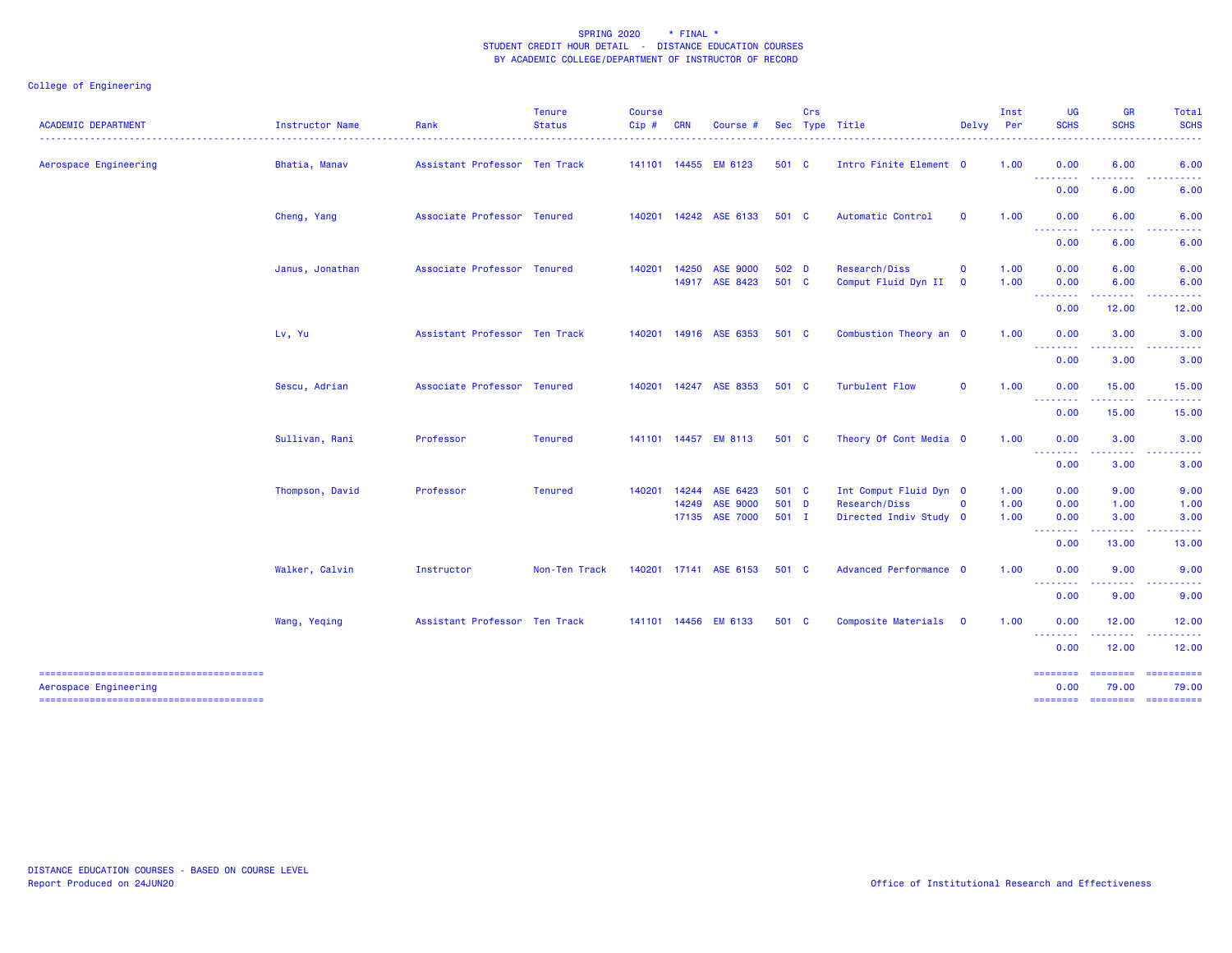| <b>ACADEMIC DEPARTMENT</b>        | Instructor Name       | Rank                          | <b>Tenure</b><br><b>Status</b> | <b>Course</b><br>Cip# | <b>CRN</b>     | Course #                         |                | Crs | Sec Type Title                            | Delvy                                  | Inst<br>Per  | <b>UG</b><br><b>SCHS</b>        | <b>GR</b><br><b>SCHS</b>                                                                | <b>Total</b><br><b>SCHS</b>                                                                                                        |
|-----------------------------------|-----------------------|-------------------------------|--------------------------------|-----------------------|----------------|----------------------------------|----------------|-----|-------------------------------------------|----------------------------------------|--------------|---------------------------------|-----------------------------------------------------------------------------------------|------------------------------------------------------------------------------------------------------------------------------------|
| Civil & Environmental Engineering | Aleithawe, Imad       | Lecturer                      | Non-Ten Track                  | 140801                |                | 15006 CE 6763                    | 501 C          |     | Construction Risk Ma 0                    |                                        | 1.00         | 0.00                            | 12.00<br><b>.</b>                                                                       | 12.00<br>المتمامين                                                                                                                 |
|                                   |                       |                               |                                |                       |                |                                  |                |     |                                           |                                        |              | 0.00                            | 12.00                                                                                   | 12.00                                                                                                                              |
|                                   | Ermagun, Alireza      | Assistant Professor Ten Track |                                | 140801                |                | 14324 CE 9000<br>17641 CE 7000   | 512 D<br>504 I |     | Research / Diss<br>Directed Indiv Study   | $\mathbf 0$<br>$\overline{\mathbf{0}}$ | 1.00<br>1.00 | 0.00<br>0.00                    | 3.00<br>3.00                                                                            | 3.00<br>3.00                                                                                                                       |
|                                   |                       |                               |                                |                       |                |                                  |                |     |                                           |                                        |              | .<br>0.00                       | .<br>6.00                                                                               | -----<br>6.00                                                                                                                      |
|                                   | Freyne, Seamus        | Associate Professor Tenured   |                                | 140801                | 14293<br>14313 | <b>CE 8000</b><br><b>CE 9000</b> | 501 D<br>501 D |     | Research / Thesis<br>Research / Diss      | $\mathbf 0$<br>$\mathbf 0$             | 1.00<br>1.00 | 0.00<br>0.00                    | 2.00<br>3.00                                                                            | 2.00<br>3.00                                                                                                                       |
|                                   |                       |                               |                                |                       |                | 14919 CE 6983                    | 501 C          |     | Engr.Wood Structures 0                    |                                        | 1.00         | 0.00<br>.                       | 12.00<br>.                                                                              | 12.00<br>$\frac{1}{2} \left( \frac{1}{2} \right) \left( \frac{1}{2} \right) \left( \frac{1}{2} \right) \left( \frac{1}{2} \right)$ |
|                                   |                       |                               |                                |                       |                |                                  |                |     |                                           |                                        |              | 0.00                            | 17.00                                                                                   | 17.00                                                                                                                              |
|                                   | Gude, Veera           | Associate Professor Tenured   |                                | 140801                |                | 14314 CE 9000                    | 502 D          |     | Research / Diss                           | $\mathbf 0$                            | 1.00         | 0.00<br>.                       | 5.00<br>د د د د                                                                         | 5.00<br><u>.</u>                                                                                                                   |
|                                   |                       |                               |                                |                       |                |                                  |                |     |                                           |                                        |              | 0.00                            | 5.00                                                                                    | 5.00                                                                                                                               |
|                                   | Gullett, Philip       | Associate Professor Tenured   |                                | 140801                |                | 14315 CE 9000<br>14922 CE 8683   | 503 D<br>501 C |     | Research / Diss<br>Finite Element Analy 0 | $\mathbf 0$                            | 1.00<br>1.00 | 0.00<br>0.00<br>.               | 1.00<br>18.00<br>.                                                                      | 1.00<br>18.00<br>.                                                                                                                 |
|                                   |                       |                               |                                |                       |                |                                  |                |     |                                           |                                        |              | 0.00                            | 19.00                                                                                   | 19.00                                                                                                                              |
|                                   | Howard, Isaac         | Professor                     | <b>Tenured</b>                 | 140801                | 14296          | <b>CE 8000</b><br>14316 CE 9000  | 504 D<br>504 D |     | Research / Thesis<br>Research / Diss      | $\mathbf 0$<br>$\mathbf 0$             | 1.00<br>1.00 | 0.00<br>0.00                    | 1.00<br>9.00                                                                            | 1.00<br>9.00                                                                                                                       |
|                                   |                       |                               |                                |                       |                |                                  |                |     |                                           |                                        |              | <u>.</u><br>0.00                | 10.00                                                                                   | <u>.</u><br>10.00                                                                                                                  |
|                                   | Martin, James L.      | Non-Employee                  | Not Applicable                 |                       |                | 140801 14924 CE 8923             | 501 C          |     | Surf Wat Qual Mod                         | $\mathbf 0$                            | 1.00         | 0.00                            | 15.00<br>.                                                                              | 15.00<br>المستحد                                                                                                                   |
|                                   |                       |                               |                                |                       |                |                                  |                |     |                                           |                                        |              | 0.00                            | 15.00                                                                                   | 15.00                                                                                                                              |
|                                   | Pettway, Jacqueline   | Lecturer                      | Non-Ten Track                  |                       |                | 140805 15005 CE 6183             | 501 C          |     | Water Transportation 0                    |                                        | 1.00         | 0.00<br>.                       | 12.00                                                                                   | 12.00                                                                                                                              |
|                                   |                       |                               |                                |                       |                |                                  |                |     |                                           |                                        |              | 0.00                            | 12.00                                                                                   | 12.00                                                                                                                              |
|                                   | Ramirez Avila, John   | Assistant Professor Ten Track |                                | 140801                | 14300          | <b>CE 8000</b>                   | 508 D          |     | Research / Thesis                         | $\mathbf 0$                            | 1.00         | 0.00                            | 8.00                                                                                    | 8.00                                                                                                                               |
|                                   |                       |                               |                                |                       | 14320          | <b>CE 9000</b>                   | 508 D          |     | Research / Diss                           | $\mathbf 0$                            | 1.00         | 0.00                            | 6.00                                                                                    | 6.00                                                                                                                               |
|                                   |                       |                               |                                |                       | 17632          | 17215 CE 7000<br><b>CE 7000</b>  | 502 I<br>503 I |     | Directed Indiv Study 0                    |                                        | 1.00<br>1.00 | 0.00<br>0.00                    | 3.00<br>3.00                                                                            | 3.00<br>3.00                                                                                                                       |
|                                   |                       |                               |                                |                       |                |                                  |                |     | Directed Indiv Study 0                    |                                        |              |                                 |                                                                                         |                                                                                                                                    |
|                                   |                       |                               |                                | 140805                | 14918          | CE 6513                          | 501 C          |     | Engr. Hydrology                           | $\mathbf 0$                            | 1.00         | 0.00<br>.                       | 12.00                                                                                   | 12.00<br><b>.</b> .                                                                                                                |
|                                   |                       |                               |                                |                       |                |                                  |                |     |                                           |                                        |              | 0.00                            | 32.00                                                                                   | 32.00                                                                                                                              |
|                                   | Taylor, Oliver-Denzil | Lecturer                      | Non-Ten Track                  |                       |                | 140801 14287 CE 6433             | 501 C          |     | Foundations                               | $\mathbf 0$                            | 1.00         | 0.00<br><u> - - - - - - - -</u> | 9.00<br>$\frac{1}{2} \left( \frac{1}{2} \right) \frac{1}{2} \left( \frac{1}{2} \right)$ | 9.00<br>.                                                                                                                          |
|                                   |                       |                               |                                |                       |                |                                  |                |     |                                           |                                        |              | 0.00                            | 9.00                                                                                    | 9.00                                                                                                                               |
|                                   | Vahedifard, Farshid   | Associate Professor Tenured   |                                | 140801                | 14322          | <b>CE 9000</b><br>15795 CE 8463  | 510 D<br>501 C |     | Research / Diss<br>Slopes & Embankments 0 | $\mathbf{o}$                           | 1.00<br>1.00 | 0.00<br>0.00                    | 12.00<br>27.00                                                                          | 12.00<br>27.00                                                                                                                     |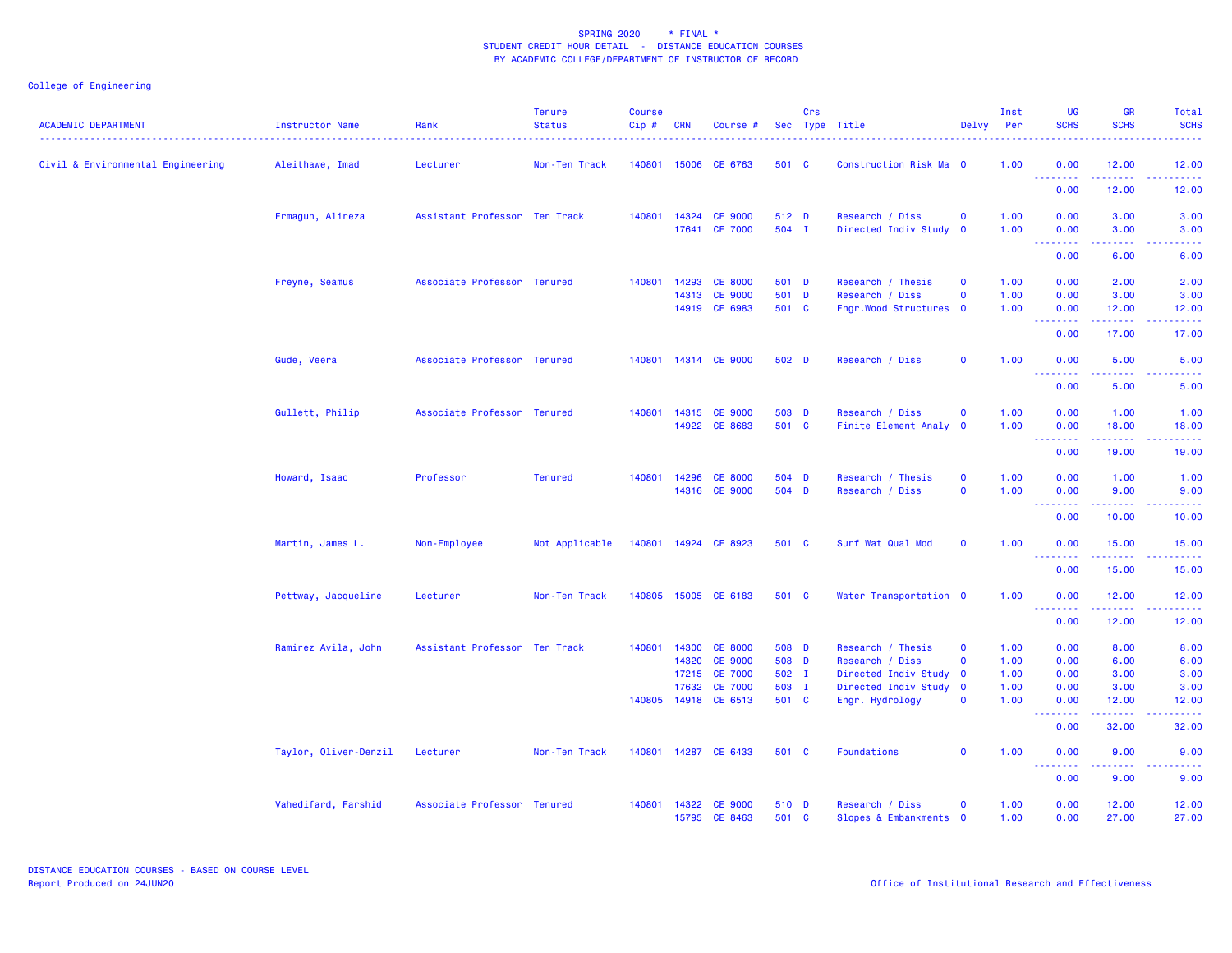| <b>ACADEMIC DEPARTMENT</b>        | Instructor Name  | Rank                          | <b>Tenure</b><br>Status | <b>Course</b><br>Cip# | <b>CRN</b> | Course #             | Sec   | Crs | Type Title           | Delvy                   | Inst<br>Per | UG<br><b>SCHS</b> | <b>GR</b><br><b>SCHS</b> | Total<br><b>SCHS</b>           |
|-----------------------------------|------------------|-------------------------------|-------------------------|-----------------------|------------|----------------------|-------|-----|----------------------|-------------------------|-------------|-------------------|--------------------------|--------------------------------|
|                                   |                  |                               |                         |                       |            |                      |       |     |                      |                         |             |                   |                          |                                |
|                                   |                  |                               |                         |                       |            |                      |       |     |                      |                         |             | 0.00              | 39.00                    | 39.00                          |
| Civil & Environmental Engineering | Wang, Jun        | Assistant Professor Ten Track |                         |                       |            | 140801 14325 CE 9000 | 513 D |     | Research / Diss      | $\mathbf 0$             | 1.00        | 0.00<br>--------  | 9.00<br>---------        | 9.00<br>.                      |
|                                   |                  |                               |                         |                       |            |                      |       |     |                      |                         |             | 0.00              | 9.00                     | 9.00                           |
|                                   | Woodson, Stanley | Lecturer                      | Non-Ten Track           |                       |            | 140801 14921 CE 8673 | 501 C |     | <b>Blast Effects</b> | $\Omega$                | 1.00        | 0.00<br>--------  | 45.00<br>---------       | 45.00<br>.                     |
|                                   |                  |                               |                         |                       |            |                      |       |     |                      |                         |             | 0.00              | 45.00                    | 45.00                          |
|                                   | Zhang, Li        | Associate Professor Tenured   |                         | 140801                | 14286      | CE 6143              | 501 C |     | Traffic Engineering  | $\overline{\mathbf{o}}$ | 1.00        | 0.00              | 3.00                     | 3.00                           |
|                                   |                  |                               |                         |                       |            | 14323 CE 9000        | 511 D |     | Research / Diss      | $\Omega$                | 1.00        | 0.00<br>--------  | 1.00<br>---------        | 1.00<br>. <u>.</u>             |
|                                   |                  |                               |                         |                       |            |                      |       |     |                      |                         |             | 0.00              | 4.00                     | 4.00                           |
| Civil & Environmental Engineering |                  |                               |                         |                       |            |                      |       |     |                      |                         |             | ========<br>0.00  | 234,00                   | ========= ==========<br>234,00 |
|                                   |                  |                               |                         |                       |            |                      |       |     |                      |                         |             | ----              |                          | ==========                     |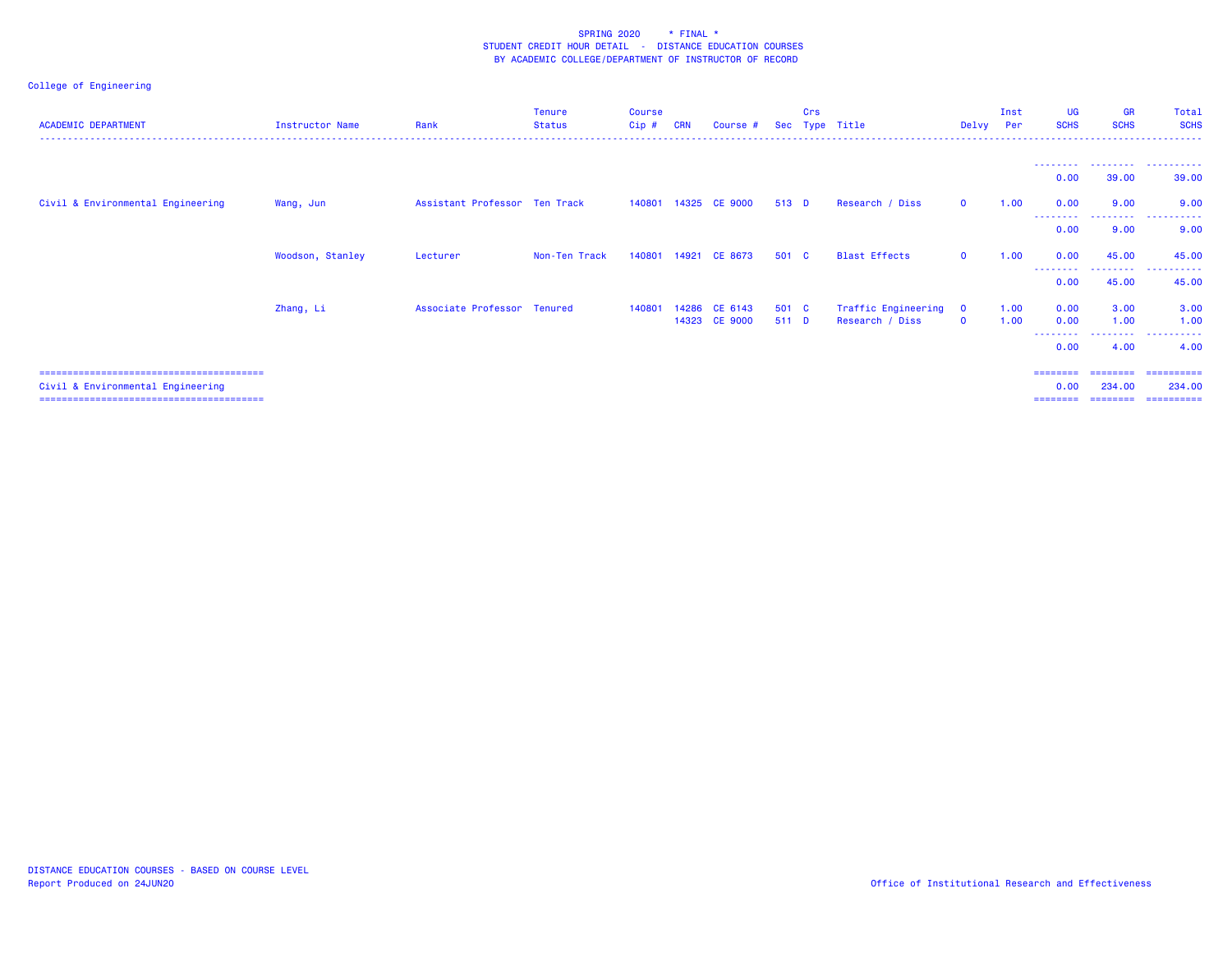| 501 C<br>Human-Computer Inter 0<br>0.00<br>Computer Science & Engineering<br>Bethel, Cindy<br>Professor<br><b>Tenured</b><br>110101 14931<br><b>CSE 4663</b><br>1.00<br>3.00<br>3.00<br>.<br>.<br>3.00<br>0.00<br>3.00<br>110201 14925 CSE 1233<br>$\mathbf 0$<br>1.00<br>0.00<br>Henderson, Lisa<br>Non-Ten Track<br>501 C<br>Cmptr Prog-C<br>30.00<br>30.00<br>Instructor<br>.<br>.<br>30.00<br>0.00<br>30.00<br>Data Struc & Anal of 0<br>Knight, Aubrey<br>Non-Ten Track<br>110201<br>14928 CSE 2383<br>501 C<br>1.00<br>6.00<br>0.00<br>6.00<br>Instructor<br><b></b><br>.<br>$\frac{1}{2} \left( \frac{1}{2} \right) \left( \frac{1}{2} \right) \left( \frac{1}{2} \right) \left( \frac{1}{2} \right) \left( \frac{1}{2} \right)$<br>6.00<br>0.00<br>6.00<br>Lee, Sarah<br>Clinical Assoc Prof Non-Ten Track<br>CSE 8233<br>501 C<br>Soft Engr Prog Mgt<br>1.00<br>0.00<br>3.00<br>3.00<br>110101<br>14933<br>$\mathbf 0$<br><b>CSE 8011</b><br>501 S<br>F.<br>0.50<br>2.00<br>15057<br>Seminar<br>0.00<br>2.00<br>.<br>.<br>0.00<br>5.00<br>5.00<br>McDaniel, Christopher<br>110201 14926 CSE 1284<br>$\mathbf 0$<br>1.00<br>0.00<br>Non-Ten Track<br>501 C<br>Intro Comp Prog<br>8.00<br>8.00<br>Instructor<br>$\begin{array}{cccccccccc} \multicolumn{2}{c}{} & \multicolumn{2}{c}{} & \multicolumn{2}{c}{} & \multicolumn{2}{c}{} & \multicolumn{2}{c}{} & \multicolumn{2}{c}{} & \multicolumn{2}{c}{} & \multicolumn{2}{c}{} & \multicolumn{2}{c}{} & \multicolumn{2}{c}{} & \multicolumn{2}{c}{} & \multicolumn{2}{c}{} & \multicolumn{2}{c}{} & \multicolumn{2}{c}{} & \multicolumn{2}{c}{} & \multicolumn{2}{c}{} & \multicolumn{2}{c}{} & \multicolumn{2}{c}{} & \multicolumn{2}{c}{} & \mult$<br>د د د د<br>8.00<br>0.00<br>8.00<br>Neal, Kortni<br>110201 14927<br><b>CSE 1384</b><br>502 C<br>Intermed Comp Prog<br>$\mathbf 0$<br>1.00<br>4.00<br>0.00<br>4.00<br>Instructor<br>Non-Ten Track<br>--------<br>4.00<br>0.00<br>4.00<br>Rahimi, Shahram<br>F.<br>Professor<br><b>Tenured</b><br>110101 15057<br><b>CSE 8011</b><br>501 S<br>Seminar<br>0.50<br>0.00<br>2.00<br>2.00<br>المتمامين<br>$\frac{1}{2} \left( \frac{1}{2} \right) \left( \frac{1}{2} \right) \left( \frac{1}{2} \right) \left( \frac{1}{2} \right) \left( \frac{1}{2} \right)$<br>0.00<br>2.00<br>2.00<br>Ramkumar, Mahalingam<br>Associate Professor Tenured<br>110101 15759 CSE 8000<br>503 D<br>Research / Thesis<br>$\mathbf 0$<br>1.00<br>0.00<br>3.00<br>3.00<br>$\begin{array}{cccccccccccccc} \multicolumn{2}{c}{} & \multicolumn{2}{c}{} & \multicolumn{2}{c}{} & \multicolumn{2}{c}{} & \multicolumn{2}{c}{} & \multicolumn{2}{c}{} & \multicolumn{2}{c}{} & \multicolumn{2}{c}{} & \multicolumn{2}{c}{} & \multicolumn{2}{c}{} & \multicolumn{2}{c}{} & \multicolumn{2}{c}{} & \multicolumn{2}{c}{} & \multicolumn{2}{c}{} & \multicolumn{2}{c}{} & \multicolumn{2}{c}{} & \multicolumn{2}{c}{} & \multicolumn{2}{c}{} & \multicolumn{2}{c}{} & \$<br>.<br>0.00<br>3.00<br>3.00<br>Special Topic in CS F<br>Swan, John<br>Professor<br><b>Tenured</b><br>110101 14935 CSE 8990<br>501 C<br>1.00<br>0.00<br>15.00<br>15.00<br>.<br>0.00<br>15.00<br>15.00<br>========<br>========<br>-----------<br>Computer Science & Engineering<br>51.00<br>25.00<br>76.00 | <b>ACADEMIC DEPARTMENT</b> | Instructor Name | Rank | <b>Tenure</b><br><b>Status</b> | <b>Course</b><br>Cip# | <b>CRN</b> | Course # | <b>Sec</b> | Crs | Type Title<br>------------------ | Delvy | Inst<br><b>Per</b> | <b>UG</b><br><b>SCHS</b> | <b>GR</b><br><b>SCHS</b> | <b>Total</b><br><b>SCHS</b><br>$\frac{1}{2} \left( \frac{1}{2} \right) \left( \frac{1}{2} \right) \left( \frac{1}{2} \right) \left( \frac{1}{2} \right) \left( \frac{1}{2} \right)$ |
|-------------------------------------------------------------------------------------------------------------------------------------------------------------------------------------------------------------------------------------------------------------------------------------------------------------------------------------------------------------------------------------------------------------------------------------------------------------------------------------------------------------------------------------------------------------------------------------------------------------------------------------------------------------------------------------------------------------------------------------------------------------------------------------------------------------------------------------------------------------------------------------------------------------------------------------------------------------------------------------------------------------------------------------------------------------------------------------------------------------------------------------------------------------------------------------------------------------------------------------------------------------------------------------------------------------------------------------------------------------------------------------------------------------------------------------------------------------------------------------------------------------------------------------------------------------------------------------------------------------------------------------------------------------------------------------------------------------------------------------------------------------------------------------------------------------------------------------------------------------------------------------------------------------------------------------------------------------------------------------------------------------------------------------------------------------------------------------------------------------------------------------------------------------------------------------------------------------------------------------------------------------------------------------------------------------------------------------------------------------------------------------------------------------------------------------------------------------------------------------------------------------------------------------------------------------------------------------------------------------------------------------------------------------------------------------------------------------------------------------------------------------------------------------------------------------------------------------------------------------------------------------------------------------------------------------------------------------------------------------------------------------------------------------------------------------------------------------------------------------------------------------------------------------------------------------------------------------------------------------------------------------------|----------------------------|-----------------|------|--------------------------------|-----------------------|------------|----------|------------|-----|----------------------------------|-------|--------------------|--------------------------|--------------------------|-------------------------------------------------------------------------------------------------------------------------------------------------------------------------------------|
|                                                                                                                                                                                                                                                                                                                                                                                                                                                                                                                                                                                                                                                                                                                                                                                                                                                                                                                                                                                                                                                                                                                                                                                                                                                                                                                                                                                                                                                                                                                                                                                                                                                                                                                                                                                                                                                                                                                                                                                                                                                                                                                                                                                                                                                                                                                                                                                                                                                                                                                                                                                                                                                                                                                                                                                                                                                                                                                                                                                                                                                                                                                                                                                                                                                                   |                            |                 |      |                                |                       |            |          |            |     |                                  |       |                    |                          |                          |                                                                                                                                                                                     |
|                                                                                                                                                                                                                                                                                                                                                                                                                                                                                                                                                                                                                                                                                                                                                                                                                                                                                                                                                                                                                                                                                                                                                                                                                                                                                                                                                                                                                                                                                                                                                                                                                                                                                                                                                                                                                                                                                                                                                                                                                                                                                                                                                                                                                                                                                                                                                                                                                                                                                                                                                                                                                                                                                                                                                                                                                                                                                                                                                                                                                                                                                                                                                                                                                                                                   |                            |                 |      |                                |                       |            |          |            |     |                                  |       |                    |                          |                          |                                                                                                                                                                                     |
|                                                                                                                                                                                                                                                                                                                                                                                                                                                                                                                                                                                                                                                                                                                                                                                                                                                                                                                                                                                                                                                                                                                                                                                                                                                                                                                                                                                                                                                                                                                                                                                                                                                                                                                                                                                                                                                                                                                                                                                                                                                                                                                                                                                                                                                                                                                                                                                                                                                                                                                                                                                                                                                                                                                                                                                                                                                                                                                                                                                                                                                                                                                                                                                                                                                                   |                            |                 |      |                                |                       |            |          |            |     |                                  |       |                    |                          |                          |                                                                                                                                                                                     |
|                                                                                                                                                                                                                                                                                                                                                                                                                                                                                                                                                                                                                                                                                                                                                                                                                                                                                                                                                                                                                                                                                                                                                                                                                                                                                                                                                                                                                                                                                                                                                                                                                                                                                                                                                                                                                                                                                                                                                                                                                                                                                                                                                                                                                                                                                                                                                                                                                                                                                                                                                                                                                                                                                                                                                                                                                                                                                                                                                                                                                                                                                                                                                                                                                                                                   |                            |                 |      |                                |                       |            |          |            |     |                                  |       |                    |                          |                          |                                                                                                                                                                                     |
|                                                                                                                                                                                                                                                                                                                                                                                                                                                                                                                                                                                                                                                                                                                                                                                                                                                                                                                                                                                                                                                                                                                                                                                                                                                                                                                                                                                                                                                                                                                                                                                                                                                                                                                                                                                                                                                                                                                                                                                                                                                                                                                                                                                                                                                                                                                                                                                                                                                                                                                                                                                                                                                                                                                                                                                                                                                                                                                                                                                                                                                                                                                                                                                                                                                                   |                            |                 |      |                                |                       |            |          |            |     |                                  |       |                    |                          |                          |                                                                                                                                                                                     |
|                                                                                                                                                                                                                                                                                                                                                                                                                                                                                                                                                                                                                                                                                                                                                                                                                                                                                                                                                                                                                                                                                                                                                                                                                                                                                                                                                                                                                                                                                                                                                                                                                                                                                                                                                                                                                                                                                                                                                                                                                                                                                                                                                                                                                                                                                                                                                                                                                                                                                                                                                                                                                                                                                                                                                                                                                                                                                                                                                                                                                                                                                                                                                                                                                                                                   |                            |                 |      |                                |                       |            |          |            |     |                                  |       |                    |                          |                          |                                                                                                                                                                                     |
|                                                                                                                                                                                                                                                                                                                                                                                                                                                                                                                                                                                                                                                                                                                                                                                                                                                                                                                                                                                                                                                                                                                                                                                                                                                                                                                                                                                                                                                                                                                                                                                                                                                                                                                                                                                                                                                                                                                                                                                                                                                                                                                                                                                                                                                                                                                                                                                                                                                                                                                                                                                                                                                                                                                                                                                                                                                                                                                                                                                                                                                                                                                                                                                                                                                                   |                            |                 |      |                                |                       |            |          |            |     |                                  |       |                    |                          |                          |                                                                                                                                                                                     |
|                                                                                                                                                                                                                                                                                                                                                                                                                                                                                                                                                                                                                                                                                                                                                                                                                                                                                                                                                                                                                                                                                                                                                                                                                                                                                                                                                                                                                                                                                                                                                                                                                                                                                                                                                                                                                                                                                                                                                                                                                                                                                                                                                                                                                                                                                                                                                                                                                                                                                                                                                                                                                                                                                                                                                                                                                                                                                                                                                                                                                                                                                                                                                                                                                                                                   |                            |                 |      |                                |                       |            |          |            |     |                                  |       |                    |                          |                          |                                                                                                                                                                                     |
|                                                                                                                                                                                                                                                                                                                                                                                                                                                                                                                                                                                                                                                                                                                                                                                                                                                                                                                                                                                                                                                                                                                                                                                                                                                                                                                                                                                                                                                                                                                                                                                                                                                                                                                                                                                                                                                                                                                                                                                                                                                                                                                                                                                                                                                                                                                                                                                                                                                                                                                                                                                                                                                                                                                                                                                                                                                                                                                                                                                                                                                                                                                                                                                                                                                                   |                            |                 |      |                                |                       |            |          |            |     |                                  |       |                    |                          |                          |                                                                                                                                                                                     |
|                                                                                                                                                                                                                                                                                                                                                                                                                                                                                                                                                                                                                                                                                                                                                                                                                                                                                                                                                                                                                                                                                                                                                                                                                                                                                                                                                                                                                                                                                                                                                                                                                                                                                                                                                                                                                                                                                                                                                                                                                                                                                                                                                                                                                                                                                                                                                                                                                                                                                                                                                                                                                                                                                                                                                                                                                                                                                                                                                                                                                                                                                                                                                                                                                                                                   |                            |                 |      |                                |                       |            |          |            |     |                                  |       |                    |                          |                          |                                                                                                                                                                                     |
|                                                                                                                                                                                                                                                                                                                                                                                                                                                                                                                                                                                                                                                                                                                                                                                                                                                                                                                                                                                                                                                                                                                                                                                                                                                                                                                                                                                                                                                                                                                                                                                                                                                                                                                                                                                                                                                                                                                                                                                                                                                                                                                                                                                                                                                                                                                                                                                                                                                                                                                                                                                                                                                                                                                                                                                                                                                                                                                                                                                                                                                                                                                                                                                                                                                                   |                            |                 |      |                                |                       |            |          |            |     |                                  |       |                    |                          |                          |                                                                                                                                                                                     |
|                                                                                                                                                                                                                                                                                                                                                                                                                                                                                                                                                                                                                                                                                                                                                                                                                                                                                                                                                                                                                                                                                                                                                                                                                                                                                                                                                                                                                                                                                                                                                                                                                                                                                                                                                                                                                                                                                                                                                                                                                                                                                                                                                                                                                                                                                                                                                                                                                                                                                                                                                                                                                                                                                                                                                                                                                                                                                                                                                                                                                                                                                                                                                                                                                                                                   |                            |                 |      |                                |                       |            |          |            |     |                                  |       |                    |                          |                          |                                                                                                                                                                                     |
|                                                                                                                                                                                                                                                                                                                                                                                                                                                                                                                                                                                                                                                                                                                                                                                                                                                                                                                                                                                                                                                                                                                                                                                                                                                                                                                                                                                                                                                                                                                                                                                                                                                                                                                                                                                                                                                                                                                                                                                                                                                                                                                                                                                                                                                                                                                                                                                                                                                                                                                                                                                                                                                                                                                                                                                                                                                                                                                                                                                                                                                                                                                                                                                                                                                                   |                            |                 |      |                                |                       |            |          |            |     |                                  |       |                    |                          |                          |                                                                                                                                                                                     |
|                                                                                                                                                                                                                                                                                                                                                                                                                                                                                                                                                                                                                                                                                                                                                                                                                                                                                                                                                                                                                                                                                                                                                                                                                                                                                                                                                                                                                                                                                                                                                                                                                                                                                                                                                                                                                                                                                                                                                                                                                                                                                                                                                                                                                                                                                                                                                                                                                                                                                                                                                                                                                                                                                                                                                                                                                                                                                                                                                                                                                                                                                                                                                                                                                                                                   |                            |                 |      |                                |                       |            |          |            |     |                                  |       |                    |                          |                          |                                                                                                                                                                                     |
|                                                                                                                                                                                                                                                                                                                                                                                                                                                                                                                                                                                                                                                                                                                                                                                                                                                                                                                                                                                                                                                                                                                                                                                                                                                                                                                                                                                                                                                                                                                                                                                                                                                                                                                                                                                                                                                                                                                                                                                                                                                                                                                                                                                                                                                                                                                                                                                                                                                                                                                                                                                                                                                                                                                                                                                                                                                                                                                                                                                                                                                                                                                                                                                                                                                                   |                            |                 |      |                                |                       |            |          |            |     |                                  |       |                    |                          |                          |                                                                                                                                                                                     |
|                                                                                                                                                                                                                                                                                                                                                                                                                                                                                                                                                                                                                                                                                                                                                                                                                                                                                                                                                                                                                                                                                                                                                                                                                                                                                                                                                                                                                                                                                                                                                                                                                                                                                                                                                                                                                                                                                                                                                                                                                                                                                                                                                                                                                                                                                                                                                                                                                                                                                                                                                                                                                                                                                                                                                                                                                                                                                                                                                                                                                                                                                                                                                                                                                                                                   |                            |                 |      |                                |                       |            |          |            |     |                                  |       |                    |                          |                          |                                                                                                                                                                                     |
|                                                                                                                                                                                                                                                                                                                                                                                                                                                                                                                                                                                                                                                                                                                                                                                                                                                                                                                                                                                                                                                                                                                                                                                                                                                                                                                                                                                                                                                                                                                                                                                                                                                                                                                                                                                                                                                                                                                                                                                                                                                                                                                                                                                                                                                                                                                                                                                                                                                                                                                                                                                                                                                                                                                                                                                                                                                                                                                                                                                                                                                                                                                                                                                                                                                                   |                            |                 |      |                                |                       |            |          |            |     |                                  |       |                    |                          |                          |                                                                                                                                                                                     |
|                                                                                                                                                                                                                                                                                                                                                                                                                                                                                                                                                                                                                                                                                                                                                                                                                                                                                                                                                                                                                                                                                                                                                                                                                                                                                                                                                                                                                                                                                                                                                                                                                                                                                                                                                                                                                                                                                                                                                                                                                                                                                                                                                                                                                                                                                                                                                                                                                                                                                                                                                                                                                                                                                                                                                                                                                                                                                                                                                                                                                                                                                                                                                                                                                                                                   |                            |                 |      |                                |                       |            |          |            |     |                                  |       |                    |                          |                          |                                                                                                                                                                                     |
|                                                                                                                                                                                                                                                                                                                                                                                                                                                                                                                                                                                                                                                                                                                                                                                                                                                                                                                                                                                                                                                                                                                                                                                                                                                                                                                                                                                                                                                                                                                                                                                                                                                                                                                                                                                                                                                                                                                                                                                                                                                                                                                                                                                                                                                                                                                                                                                                                                                                                                                                                                                                                                                                                                                                                                                                                                                                                                                                                                                                                                                                                                                                                                                                                                                                   |                            |                 |      |                                |                       |            |          |            |     |                                  |       |                    |                          |                          |                                                                                                                                                                                     |
|                                                                                                                                                                                                                                                                                                                                                                                                                                                                                                                                                                                                                                                                                                                                                                                                                                                                                                                                                                                                                                                                                                                                                                                                                                                                                                                                                                                                                                                                                                                                                                                                                                                                                                                                                                                                                                                                                                                                                                                                                                                                                                                                                                                                                                                                                                                                                                                                                                                                                                                                                                                                                                                                                                                                                                                                                                                                                                                                                                                                                                                                                                                                                                                                                                                                   |                            |                 |      |                                |                       |            |          |            |     |                                  |       |                    |                          |                          |                                                                                                                                                                                     |
| ======== ======== ==========                                                                                                                                                                                                                                                                                                                                                                                                                                                                                                                                                                                                                                                                                                                                                                                                                                                                                                                                                                                                                                                                                                                                                                                                                                                                                                                                                                                                                                                                                                                                                                                                                                                                                                                                                                                                                                                                                                                                                                                                                                                                                                                                                                                                                                                                                                                                                                                                                                                                                                                                                                                                                                                                                                                                                                                                                                                                                                                                                                                                                                                                                                                                                                                                                                      |                            |                 |      |                                |                       |            |          |            |     |                                  |       |                    |                          |                          |                                                                                                                                                                                     |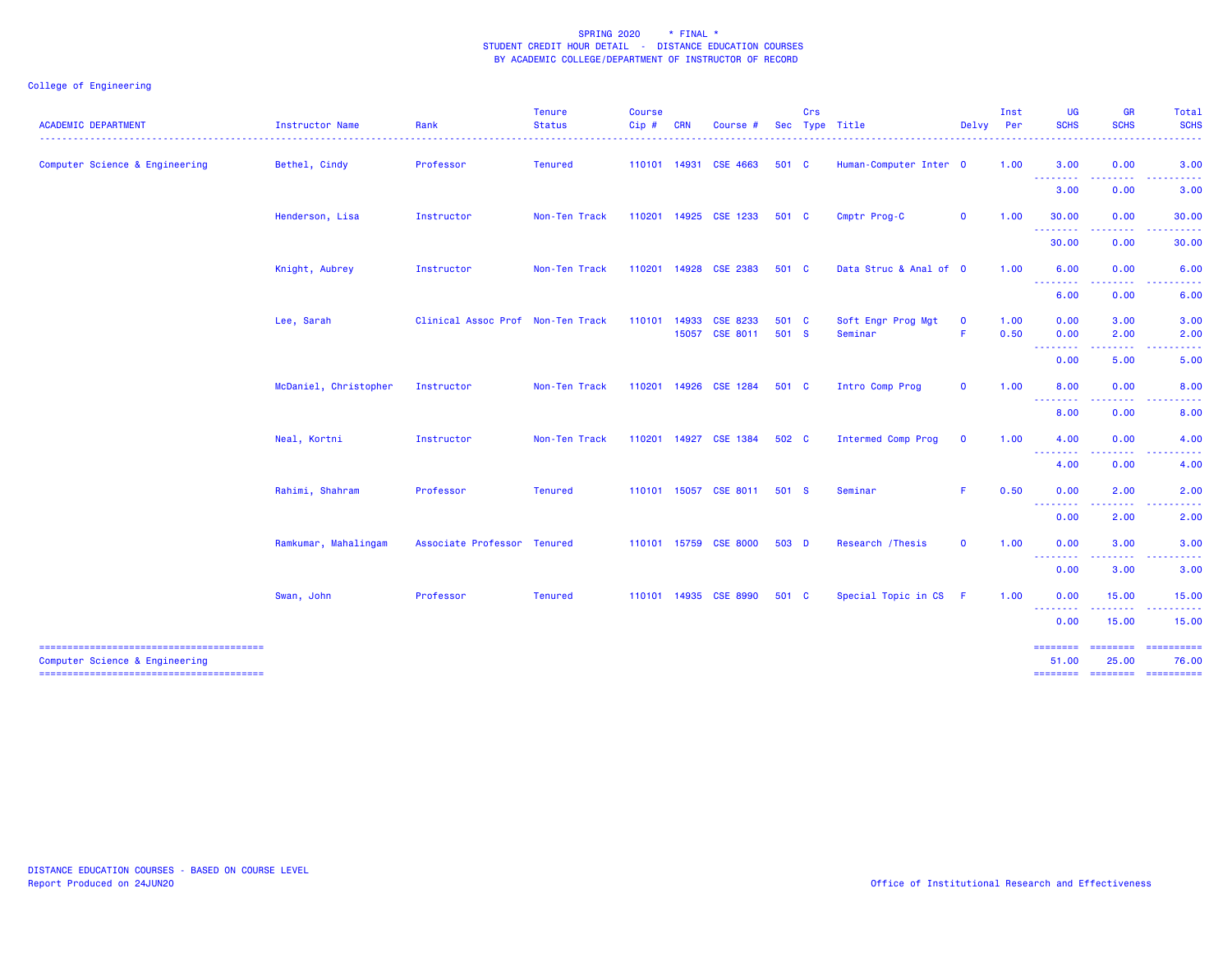| <b>ACADEMIC DEPARTMENT</b>        | <b>Instructor Name</b>                                | Rank                          | <b>Tenure</b><br><b>Status</b> | <b>Course</b><br>Cip# | <b>CRN</b> | Course #                                             |                         | Crs | Sec Type Title                                             | Delvy Per                               | Inst                 | UG<br><b>SCHS</b>                                                                                                                                                    | <b>GR</b><br><b>SCHS</b>                                                                                                           | Total<br><b>SCHS</b>                                                                                                              |
|-----------------------------------|-------------------------------------------------------|-------------------------------|--------------------------------|-----------------------|------------|------------------------------------------------------|-------------------------|-----|------------------------------------------------------------|-----------------------------------------|----------------------|----------------------------------------------------------------------------------------------------------------------------------------------------------------------|------------------------------------------------------------------------------------------------------------------------------------|-----------------------------------------------------------------------------------------------------------------------------------|
| Electrical & Computer Engineering | Ball, John                                            | Associate Professor Tenured   |                                | 141001 14360          | 14386      | <b>ECE 8000</b><br><b>ECE 9000</b><br>15525 ECE 6990 | 501 D<br>501 D<br>502 C |     | Research/Thesis<br>Research/Diss<br>Special Topic in ECE 0 | $\mathbf{o}$<br>$\mathbf 0$             | 1.00<br>1.00<br>1.00 | 0.00<br>0.00<br>0.00                                                                                                                                                 | 9.00<br>9.00<br>33.00                                                                                                              | 9.00<br>9.00<br>33.00                                                                                                             |
|                                   |                                                       |                               |                                |                       |            |                                                      |                         |     |                                                            |                                         |                      | --------<br>0.00                                                                                                                                                     | .<br>51.00                                                                                                                         | .<br>51.00                                                                                                                        |
|                                   | Choi, Seungdeog                                       | Associate Professor Tenured   |                                |                       |            | 141001 14387 ECE 9000                                | $502$ D                 |     | Research/Diss                                              | $\mathbf 0$                             | 1.00                 | 0.00<br>.                                                                                                                                                            | 13.00<br>$\frac{1}{2} \left( \frac{1}{2} \right) \left( \frac{1}{2} \right) \left( \frac{1}{2} \right) \left( \frac{1}{2} \right)$ | 13.00                                                                                                                             |
|                                   |                                                       |                               |                                |                       |            |                                                      |                         |     |                                                            |                                         |                      | 0.00                                                                                                                                                                 | 13.00                                                                                                                              | 13.00                                                                                                                             |
|                                   | Donohoe, John                                         | Professor                     | <b>Tenured</b>                 |                       |            | 141001 14388 ECE 9000<br>16724 ECE 7000              | 503 D<br>504 I          |     | Research/Diss<br>Directed Indiv Study                      | $\mathbf 0$<br>$\overline{\mathbf{0}}$  | 1.00<br>1.00         | 0.00<br>0.00                                                                                                                                                         | 3.00<br>3.00                                                                                                                       | 3.00<br>3.00                                                                                                                      |
|                                   |                                                       |                               |                                |                       |            |                                                      |                         |     |                                                            |                                         |                      | .<br>0.00                                                                                                                                                            | وبالاناد<br>6.00                                                                                                                   | $\frac{1}{2} \left( \frac{1}{2} \right) \left( \frac{1}{2} \right) \left( \frac{1}{2} \right) \left( \frac{1}{2} \right)$<br>6.00 |
|                                   | Du, Qian                                              | Professor                     | <b>Tenured</b>                 | 141001 14389          | 14936      | <b>ECE 9000</b><br><b>ECE 6423</b>                   | 504 D<br>501 C          |     | Research/Diss<br>Intro to Remote Sens                      | $\mathbf{o}$<br>$\overline{\mathbf{0}}$ | 1.00<br>1.00         | 0.00<br>0.00<br>$\frac{1}{2} \left( \frac{1}{2} \right) \left( \frac{1}{2} \right) \left( \frac{1}{2} \right) \left( \frac{1}{2} \right) \left( \frac{1}{2} \right)$ | 6.00<br>18.00                                                                                                                      | 6.00<br>18.00                                                                                                                     |
|                                   |                                                       |                               |                                |                       |            |                                                      |                         |     |                                                            |                                         |                      | 0.00                                                                                                                                                                 | 24.00                                                                                                                              | 24.00                                                                                                                             |
|                                   | Fu, Yong                                              | Professor                     | <b>Tenured</b>                 |                       |            | 141001  14384  ECE  8683<br>14392 ECE 9000           | 501 C<br>507 D          |     | Power Sys Opt & Cont 0<br>Research/Diss                    | $\mathbf{o}$                            | 1.00<br>1.00         | 0.00<br>0.00<br><b><i><u><u> - - - - - - -</u></u></i></b>                                                                                                           | 3.00<br>2.00<br>المتمالين                                                                                                          | 3.00<br>2.00<br>وعاعاه                                                                                                            |
|                                   |                                                       |                               |                                |                       |            |                                                      |                         |     |                                                            |                                         |                      | 0.00                                                                                                                                                                 | 5.00                                                                                                                               | 5.00                                                                                                                              |
|                                   | Gurbuz, Ali                                           | Assistant Professor Ten Track |                                | 141001 15522          |            | <b>ECE 4990</b><br>15523 ECE 6990                    | 501 C<br>501 C          |     | Special Topic in ECE 0<br>Special Topic in ECE 0           |                                         | 1.00<br>1.00         | 3.00<br>0.00                                                                                                                                                         | 0.00<br>39.00<br>والمستناء                                                                                                         | 3.00<br>39.00                                                                                                                     |
|                                   |                                                       |                               |                                |                       |            |                                                      |                         |     |                                                            |                                         |                      | 3.00                                                                                                                                                                 | 39.00                                                                                                                              | 42.00                                                                                                                             |
|                                   | Karimi-Ghartemani, Maso Associate Professor Tenured   |                               |                                |                       |            | 141001 14383 ECE 8633                                | 501 C                   |     | Control of DER Syste 0                                     |                                         | 1.00                 | 0.00<br><u> - - - - - - - -</u>                                                                                                                                      | 9.00<br>.                                                                                                                          | 9.00<br>.                                                                                                                         |
|                                   |                                                       |                               |                                |                       |            |                                                      |                         |     |                                                            |                                         |                      | 0.00                                                                                                                                                                 | 9.00                                                                                                                               | 9.00                                                                                                                              |
|                                   | Koshka, Yaroslav                                      | Professor                     | <b>Tenured</b>                 |                       |            | 141001 14397 ECE 9000                                | 512 D                   |     | Research/Diss                                              | $\mathbf 0$                             | 1.00                 | 0.00<br>.                                                                                                                                                            | 6.00                                                                                                                               | 6.00                                                                                                                              |
|                                   |                                                       |                               |                                |                       |            |                                                      |                         |     |                                                            |                                         |                      | 0.00                                                                                                                                                                 | 6.00                                                                                                                               | 6.00                                                                                                                              |
|                                   | Kurum, Mehmet                                         | Assistant Professor Ten Track |                                |                       |            | 141001 14398 ECE 9000 513 D                          |                         |     | Research/Diss                                              | $\mathbf{o}$                            | 1.00                 | 0.00<br>.                                                                                                                                                            | 1.00<br>.                                                                                                                          | 1.00<br>.                                                                                                                         |
|                                   | Liu, Chun-Hung                                        | Assistant Professor Ten Track |                                |                       |            | 141001 14938 ECE 8823                                | 501 C                   |     | Wireless Networks                                          | $\mathbf{o}$                            | 1.00                 | 0.00<br>0.00                                                                                                                                                         | 1.00<br>15.00                                                                                                                      | 1.00<br>15.00                                                                                                                     |
|                                   |                                                       |                               |                                |                       |            |                                                      |                         |     |                                                            |                                         |                      | - - - - - - - -<br>0.00                                                                                                                                              | 15.00                                                                                                                              | 15.00                                                                                                                             |
|                                   | Marojevic, Vuk                                        | Associate Professor Ten Track |                                |                       |            | 141001 16723 ECE 7000                                | $501$ I                 |     | Directed Indiv Study 0                                     |                                         | 1.00                 | 0.00                                                                                                                                                                 | 3.00                                                                                                                               | 3.00                                                                                                                              |
|                                   |                                                       |                               |                                |                       |            |                                                      |                         |     |                                                            |                                         |                      | <u>.</u><br>0.00                                                                                                                                                     | 3.00                                                                                                                               | 3.00                                                                                                                              |
|                                   | Mohammadi-Aragh, Mahnas Assistant Professor Ten Track |                               |                                |                       |            | 141001 14403 ECE 9000 519 D                          |                         |     | Research/Diss                                              | $\mathbf 0$                             | 1.00                 | 0.00                                                                                                                                                                 | 3.00                                                                                                                               | 3.00                                                                                                                              |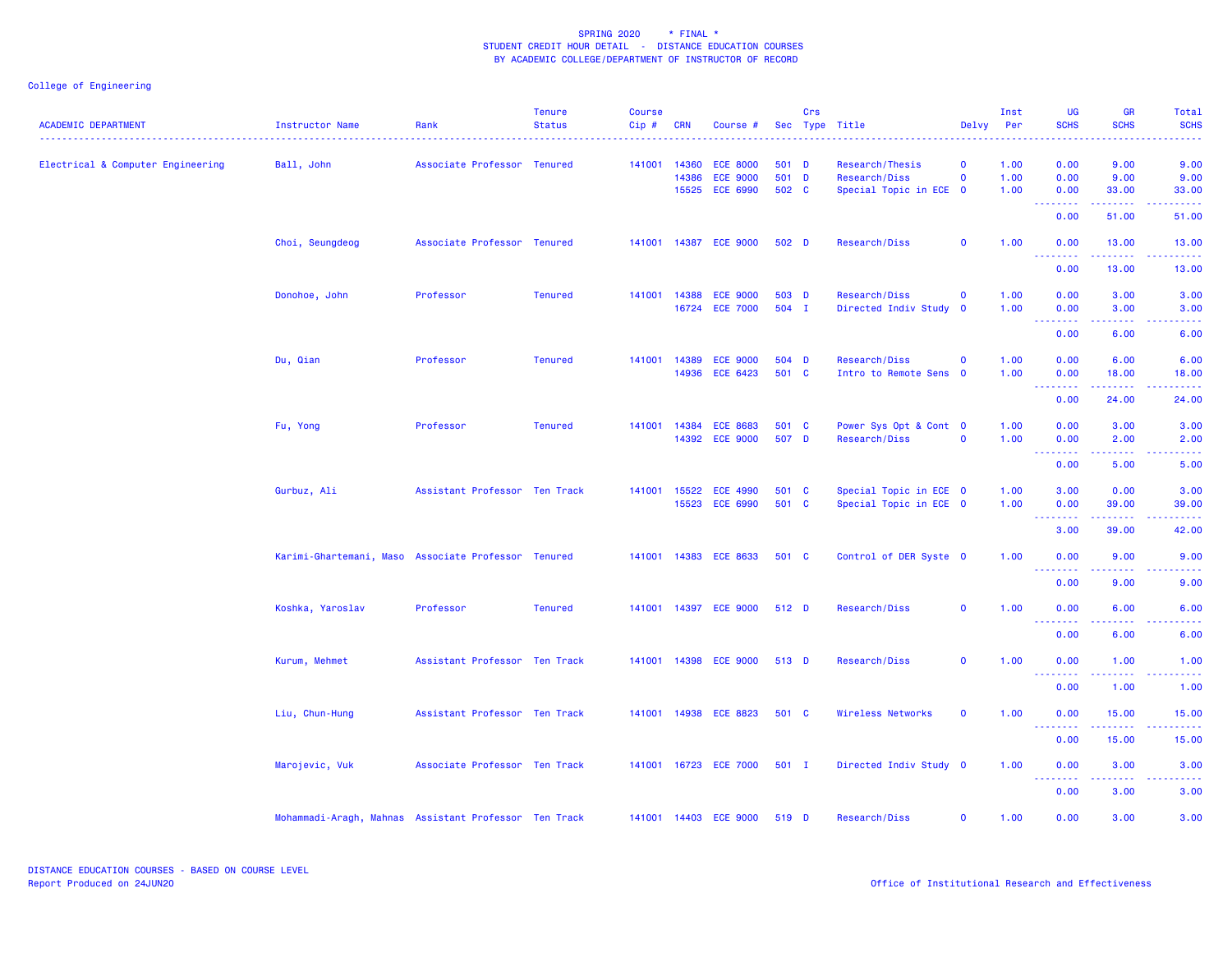| <b>ACADEMIC DEPARTMENT</b>        | <b>Instructor Name</b> | Rank                          | Tenure<br><b>Status</b> | <b>Course</b><br>Cip# | <b>CRN</b> | Course #                 | <b>Sec</b> | Crs<br>Type | Title                  | Delvy        | Inst<br>Per | <b>UG</b><br><b>SCHS</b> | <b>GR</b><br><b>SCHS</b> | Total<br><b>SCHS</b>                |
|-----------------------------------|------------------------|-------------------------------|-------------------------|-----------------------|------------|--------------------------|------------|-------------|------------------------|--------------|-------------|--------------------------|--------------------------|-------------------------------------|
|                                   |                        |                               |                         |                       |            |                          |            |             |                        |              |             | --------                 | .                        | .                                   |
|                                   |                        | Professor                     |                         |                       |            | 141001  14404  ECE  9000 | 520 D      |             | Research/Diss          | $\mathbf 0$  |             | 0.00<br>0.00             | 3.00<br>3.00             | 3.00<br>3.00                        |
| Electrical & Computer Engineering | Moorhead, Robert       |                               | Tenured                 |                       |            |                          |            |             |                        |              | 1.00        | --------<br>0.00         | . <b>.</b> .<br>3.00     | $\sim$ $\sim$ $\sim$ $\sim$<br>3.00 |
|                                   | Tang, Bo               | Assistant Professor Ten Track |                         | 140901                | 14358      | <b>ECE 6743</b>          | 501 B      |             | Digital Sys Design     | $\mathbf{O}$ | 1.00        | 0.00                     | 6.00                     | 6.00                                |
|                                   |                        |                               |                         | 141001                |            | 14406 ECE 9000           | 522 D      |             | Research/Diss          | $\mathbf{0}$ | 1.00        | 0.00<br>--------         | 6.00<br>.                | 6.00<br>.                           |
|                                   |                        | Assistant Professor Ten Track |                         | 141001                | 15517      | <b>ECE 8990</b>          | 501 C      |             | Special Topic in ECE 0 |              | 1.00        | 0.00<br>0.00             | 12.00<br>9.00            | 12.00<br>9.00                       |
|                                   | Zhao, Junbo            |                               |                         |                       |            |                          |            |             |                        |              |             | - - - - - - - -<br>0.00  | --------<br>9.00         | .<br>9.00                           |
|                                   |                        |                               |                         |                       |            |                          |            |             |                        |              |             | ========                 |                          | ========= ==========                |
| Electrical & Computer Engineering |                        |                               |                         |                       |            |                          |            |             |                        |              |             | 3.00                     | 199.00<br>========       | 202.00<br>-----------               |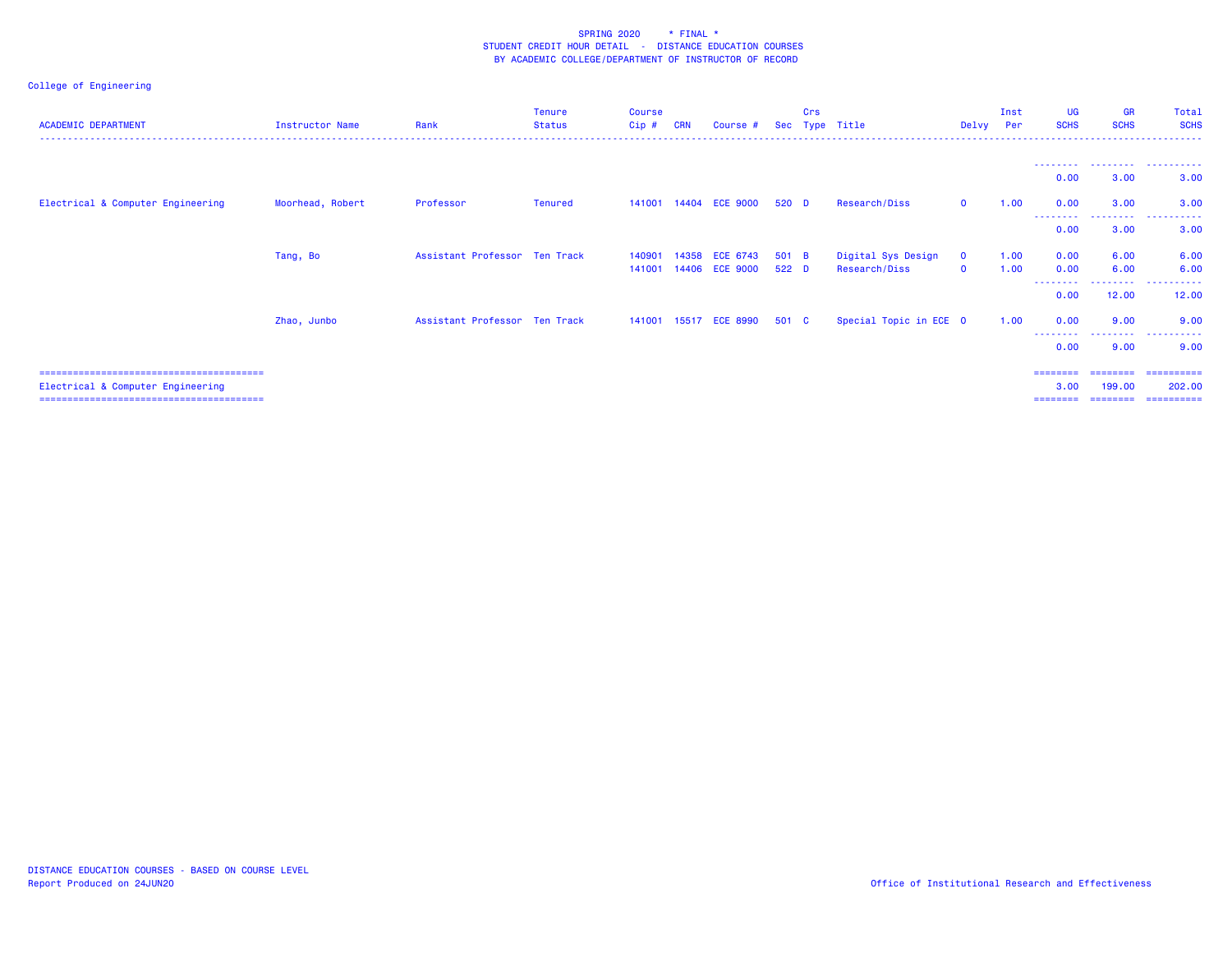| Sec Type Title<br>Delvy Per<br>Industrial & Systems Engineering<br>Bian, Linkan<br>Associate Professor Tenured<br>143501 14589<br><b>IE 8000</b><br>501 D<br>Research / Thesis<br>$\mathbf 0$<br>1.00<br>0.00<br>1.00<br>1.00<br>14605<br>501 D<br>$\mathbf 0$<br>IE 9000<br>Research/DIss<br>1.00<br>0.00<br>1.00<br>1.00<br>270301 14582 IE 4623<br>501 C<br>Eng Statistics II<br>1.00<br>6.00<br>0.00<br>6.00<br>$\mathbf{O}$<br>14587<br>IE 6623<br>501 C<br>Eng Statistics II<br>$\mathbf 0$<br>1.00<br>0.00<br>15.00<br>15.00<br>17264 CME 9000<br>506 D<br>309999<br>Research/Dis<br>$\mathbf{o}$<br>1.00<br>0.00<br>3.00<br>3.00<br><u>.</u><br>$\frac{1}{2} \left( \frac{1}{2} \right) \left( \frac{1}{2} \right) \left( \frac{1}{2} \right) \left( \frac{1}{2} \right)$<br>.<br>6.00<br>20.00<br>26.00<br>0.00<br>Bullington, Stanley<br>Professor<br>143501<br>14604 IE 8913<br>501 C<br>Engr Economy II<br>1.00<br>36.00<br>36.00<br><b>Tenured</b><br>$\mathbf{o}$<br>14606 IE 9000<br>502 D<br>Research/DIss<br>$\mathbf 0$<br>1.00<br>0.00<br>1.00<br>1.00<br>14947 IE 8333<br>501 C<br>Prod Control Sys II<br>1.00<br>0.00<br>30.00<br>30.00<br>$\overline{\mathbf{o}}$<br>0.00<br>67.00<br>67.00<br>Burch, Reuben<br>Assistant Professor Ten Track<br>143501 14607 IE 9000<br>503 D<br>Research/DIss<br>$\mathbf 0$<br>1.00<br>0.00<br>14.00<br>14.00<br>14946 IE 8163<br>501 C<br>Macroergonomics<br>$\mathbf 0$<br>1.00<br>0.00<br>24.00<br>24.00<br>.<br>$\begin{array}{cccccccccccccc} \multicolumn{2}{c}{} & \multicolumn{2}{c}{} & \multicolumn{2}{c}{} & \multicolumn{2}{c}{} & \multicolumn{2}{c}{} & \multicolumn{2}{c}{} & \multicolumn{2}{c}{} & \multicolumn{2}{c}{} & \multicolumn{2}{c}{} & \multicolumn{2}{c}{} & \multicolumn{2}{c}{} & \multicolumn{2}{c}{} & \multicolumn{2}{c}{} & \multicolumn{2}{c}{} & \multicolumn{2}{c}{} & \multicolumn{2}{c}{} & \multicolumn{2}{c}{} & \multicolumn{2}{c}{} & \multicolumn{2}{c}{} & \$<br>.<br>0.00<br>38.00<br>38.00<br>Assistant Professor Ten Track<br>14588 IE 6773<br>501 C<br>Sys Simulation I<br>0.00<br>15.00<br>Jaradat, Raed<br>142701<br>$\mathbf 0$<br>1.00<br>15.00<br>143501<br>14592<br><b>IE 8000</b><br>504 D<br>$\mathbf{O}$<br>1.00<br>0.00<br>1.00<br>Research / Thesis<br>1.00<br>14608 IE 9000<br>504 D<br>Research/DIss<br>$\mathbf 0$<br>1.00<br>0.00<br>1.00<br>1.00<br>$\begin{array}{cccccccccccccc} \multicolumn{2}{c}{} & \multicolumn{2}{c}{} & \multicolumn{2}{c}{} & \multicolumn{2}{c}{} & \multicolumn{2}{c}{} & \multicolumn{2}{c}{} & \multicolumn{2}{c}{} & \multicolumn{2}{c}{} & \multicolumn{2}{c}{} & \multicolumn{2}{c}{} & \multicolumn{2}{c}{} & \multicolumn{2}{c}{} & \multicolumn{2}{c}{} & \multicolumn{2}{c}{} & \multicolumn{2}{c}{} & \multicolumn{2}{c}{} & \multicolumn{2}{c}{} & \multicolumn{2}{c}{} & \multicolumn{2}{c}{} & \$<br>.<br><u>.</u><br>0.00<br>17.00<br>17.00<br>Assistant Professor Ten Track<br>14584 IE 6533<br>501 C<br>1.00<br>0.00<br>69.00<br>69.00<br>Ma, Junfeng<br>143501<br>Project Mgt<br>$\mathbf 0$<br>14609 IE 9000<br>505 D<br>Research/DIss<br>$\mathbf 0$<br>1.00<br>0.00<br>14.00<br>14.00<br>14943 IE 6673<br>501 C<br>Reliability Eng<br>1.00<br>0.00<br>6.00<br>$\mathbf 0$<br>6.00<br>$\frac{1}{2} \left( \frac{1}{2} \right) \left( \frac{1}{2} \right) \left( \frac{1}{2} \right) \left( \frac{1}{2} \right) \left( \frac{1}{2} \right)$<br>.<br>0.00<br>89.00<br>89.00<br>14948 IE 8793<br>0.00<br>24.00<br>Marufuzzaman, Mohammad<br>Assistant Professor Ten Track<br>142701<br>501 C<br>Heuristics in Optim<br>$\mathbf 0$<br>1.00<br>24.00<br>143501<br>14594 IE 8000<br>506 D<br>1.00<br>Research / Thesis<br>$\mathbf 0$<br>0.00<br>3.00<br>3.00<br>14610 IE 9000<br>506 D<br>Research/DIss<br>$\mathbf 0$<br>1.00<br>0.00<br>12.00<br>12.00<br>16801 IE 7000<br>501 I<br>Directed Indiv Study 0<br>1.00<br>0.00<br>3.00<br>3.00<br><b></b><br>$\frac{1}{2} \left( \frac{1}{2} \right) \left( \frac{1}{2} \right) \left( \frac{1}{2} \right) \left( \frac{1}{2} \right) \left( \frac{1}{2} \right)$<br>.<br>0.00<br>42.00<br>42.00<br>Pirim, Harun<br>Clinical Assist Pro Non-Ten Track<br>14585 IE 6543<br>501 C<br>Logistics Engineerin 0<br>1.00<br>0.00<br>3.00<br>3.00<br>143501<br>270101 14944 IE 6733<br>501 C<br>Linear Programming I 0<br>1.00<br>0.00<br>18.00<br>18.00<br><u>.</u><br>.<br>0.00<br>21.00<br>21.00<br>Professor<br>$\mathbf 0$<br>0.75<br>Reeves, Kari<br><b>Tenured</b><br>140101 14521 GE 8003<br>501 C<br><b>MENG Capstone</b><br>0.00<br>13.50<br>13.50<br>509 D<br>1.00<br>143501<br>14613 IE 9000<br>Research/DIss<br>$\mathbf 0$<br>0.00<br>1.00<br>1.00<br><b></b><br>.<br>0.00<br>14.50<br>14.50<br>Smith, Brian<br>Assistant Professor Ten Track<br>14602 IE 8583<br>501 C<br>Enterprise Systems E 0<br>1.00<br>0.00<br>39.00<br>39.00<br>142701<br>143501<br>510 D<br>$\mathbf 0$<br>1.00<br>0.00<br>14598<br><b>IE 8000</b><br>Research / Thesis<br>5.00<br>5.00<br>14614 IE 9000<br>510 D<br>Research/DIss<br>$\mathbf{O}$<br>1.00<br>0.00<br>9.00<br>9.00 | <b>ACADEMIC DEPARTMENT</b> |                 |      | <b>Tenure</b> | <b>Course</b> |            |          | Crs |  | Inst | <b>UG</b><br><b>SCHS</b> | <b>GR</b><br><b>SCHS</b> | Total<br><b>SCHS</b> |
|-------------------------------------------------------------------------------------------------------------------------------------------------------------------------------------------------------------------------------------------------------------------------------------------------------------------------------------------------------------------------------------------------------------------------------------------------------------------------------------------------------------------------------------------------------------------------------------------------------------------------------------------------------------------------------------------------------------------------------------------------------------------------------------------------------------------------------------------------------------------------------------------------------------------------------------------------------------------------------------------------------------------------------------------------------------------------------------------------------------------------------------------------------------------------------------------------------------------------------------------------------------------------------------------------------------------------------------------------------------------------------------------------------------------------------------------------------------------------------------------------------------------------------------------------------------------------------------------------------------------------------------------------------------------------------------------------------------------------------------------------------------------------------------------------------------------------------------------------------------------------------------------------------------------------------------------------------------------------------------------------------------------------------------------------------------------------------------------------------------------------------------------------------------------------------------------------------------------------------------------------------------------------------------------------------------------------------------------------------------------------------------------------------------------------------------------------------------------------------------------------------------------------------------------------------------------------------------------------------------------------------------------------------------------------------------------------------------------------------------------------------------------------------------------------------------------------------------------------------------------------------------------------------------------------------------------------------------------------------------------------------------------------------------------------------------------------------------------------------------------------------------------------------------------------------------------------------------------------------------------------------------------------------------------------------------------------------------------------------------------------------------------------------------------------------------------------------------------------------------------------------------------------------------------------------------------------------------------------------------------------------------------------------------------------------------------------------------------------------------------------------------------------------------------------------------------------------------------------------------------------------------------------------------------------------------------------------------------------------------------------------------------------------------------------------------------------------------------------------------------------------------------------------------------------------------------------------------------------------------------------------------------------------------------------------------------------------------------------------------------------------------------------------------------------------------------------------------------------------------------------------------------------------------------------------------------------------------------------------------------------------------------------------------------------------------------------------------------------------------------------------------------------------------------------------------------------------------------------------------------------------------------------------------------------------------------------------------------------------------------------------------------------------------------------------------------------------------|----------------------------|-----------------|------|---------------|---------------|------------|----------|-----|--|------|--------------------------|--------------------------|----------------------|
|                                                                                                                                                                                                                                                                                                                                                                                                                                                                                                                                                                                                                                                                                                                                                                                                                                                                                                                                                                                                                                                                                                                                                                                                                                                                                                                                                                                                                                                                                                                                                                                                                                                                                                                                                                                                                                                                                                                                                                                                                                                                                                                                                                                                                                                                                                                                                                                                                                                                                                                                                                                                                                                                                                                                                                                                                                                                                                                                                                                                                                                                                                                                                                                                                                                                                                                                                                                                                                                                                                                                                                                                                                                                                                                                                                                                                                                                                                                                                                                                                                                                                                                                                                                                                                                                                                                                                                                                                                                                                                                                                                                                                                                                                                                                                                                                                                                                                                                                                                                                                                                                                     |                            | Instructor Name | Rank | <b>Status</b> | Cip#          | <b>CRN</b> | Course # |     |  |      |                          |                          |                      |
|                                                                                                                                                                                                                                                                                                                                                                                                                                                                                                                                                                                                                                                                                                                                                                                                                                                                                                                                                                                                                                                                                                                                                                                                                                                                                                                                                                                                                                                                                                                                                                                                                                                                                                                                                                                                                                                                                                                                                                                                                                                                                                                                                                                                                                                                                                                                                                                                                                                                                                                                                                                                                                                                                                                                                                                                                                                                                                                                                                                                                                                                                                                                                                                                                                                                                                                                                                                                                                                                                                                                                                                                                                                                                                                                                                                                                                                                                                                                                                                                                                                                                                                                                                                                                                                                                                                                                                                                                                                                                                                                                                                                                                                                                                                                                                                                                                                                                                                                                                                                                                                                                     |                            |                 |      |               |               |            |          |     |  |      |                          |                          |                      |
|                                                                                                                                                                                                                                                                                                                                                                                                                                                                                                                                                                                                                                                                                                                                                                                                                                                                                                                                                                                                                                                                                                                                                                                                                                                                                                                                                                                                                                                                                                                                                                                                                                                                                                                                                                                                                                                                                                                                                                                                                                                                                                                                                                                                                                                                                                                                                                                                                                                                                                                                                                                                                                                                                                                                                                                                                                                                                                                                                                                                                                                                                                                                                                                                                                                                                                                                                                                                                                                                                                                                                                                                                                                                                                                                                                                                                                                                                                                                                                                                                                                                                                                                                                                                                                                                                                                                                                                                                                                                                                                                                                                                                                                                                                                                                                                                                                                                                                                                                                                                                                                                                     |                            |                 |      |               |               |            |          |     |  |      |                          |                          |                      |
|                                                                                                                                                                                                                                                                                                                                                                                                                                                                                                                                                                                                                                                                                                                                                                                                                                                                                                                                                                                                                                                                                                                                                                                                                                                                                                                                                                                                                                                                                                                                                                                                                                                                                                                                                                                                                                                                                                                                                                                                                                                                                                                                                                                                                                                                                                                                                                                                                                                                                                                                                                                                                                                                                                                                                                                                                                                                                                                                                                                                                                                                                                                                                                                                                                                                                                                                                                                                                                                                                                                                                                                                                                                                                                                                                                                                                                                                                                                                                                                                                                                                                                                                                                                                                                                                                                                                                                                                                                                                                                                                                                                                                                                                                                                                                                                                                                                                                                                                                                                                                                                                                     |                            |                 |      |               |               |            |          |     |  |      |                          |                          |                      |
|                                                                                                                                                                                                                                                                                                                                                                                                                                                                                                                                                                                                                                                                                                                                                                                                                                                                                                                                                                                                                                                                                                                                                                                                                                                                                                                                                                                                                                                                                                                                                                                                                                                                                                                                                                                                                                                                                                                                                                                                                                                                                                                                                                                                                                                                                                                                                                                                                                                                                                                                                                                                                                                                                                                                                                                                                                                                                                                                                                                                                                                                                                                                                                                                                                                                                                                                                                                                                                                                                                                                                                                                                                                                                                                                                                                                                                                                                                                                                                                                                                                                                                                                                                                                                                                                                                                                                                                                                                                                                                                                                                                                                                                                                                                                                                                                                                                                                                                                                                                                                                                                                     |                            |                 |      |               |               |            |          |     |  |      |                          |                          |                      |
|                                                                                                                                                                                                                                                                                                                                                                                                                                                                                                                                                                                                                                                                                                                                                                                                                                                                                                                                                                                                                                                                                                                                                                                                                                                                                                                                                                                                                                                                                                                                                                                                                                                                                                                                                                                                                                                                                                                                                                                                                                                                                                                                                                                                                                                                                                                                                                                                                                                                                                                                                                                                                                                                                                                                                                                                                                                                                                                                                                                                                                                                                                                                                                                                                                                                                                                                                                                                                                                                                                                                                                                                                                                                                                                                                                                                                                                                                                                                                                                                                                                                                                                                                                                                                                                                                                                                                                                                                                                                                                                                                                                                                                                                                                                                                                                                                                                                                                                                                                                                                                                                                     |                            |                 |      |               |               |            |          |     |  |      |                          |                          |                      |
|                                                                                                                                                                                                                                                                                                                                                                                                                                                                                                                                                                                                                                                                                                                                                                                                                                                                                                                                                                                                                                                                                                                                                                                                                                                                                                                                                                                                                                                                                                                                                                                                                                                                                                                                                                                                                                                                                                                                                                                                                                                                                                                                                                                                                                                                                                                                                                                                                                                                                                                                                                                                                                                                                                                                                                                                                                                                                                                                                                                                                                                                                                                                                                                                                                                                                                                                                                                                                                                                                                                                                                                                                                                                                                                                                                                                                                                                                                                                                                                                                                                                                                                                                                                                                                                                                                                                                                                                                                                                                                                                                                                                                                                                                                                                                                                                                                                                                                                                                                                                                                                                                     |                            |                 |      |               |               |            |          |     |  |      |                          |                          |                      |
|                                                                                                                                                                                                                                                                                                                                                                                                                                                                                                                                                                                                                                                                                                                                                                                                                                                                                                                                                                                                                                                                                                                                                                                                                                                                                                                                                                                                                                                                                                                                                                                                                                                                                                                                                                                                                                                                                                                                                                                                                                                                                                                                                                                                                                                                                                                                                                                                                                                                                                                                                                                                                                                                                                                                                                                                                                                                                                                                                                                                                                                                                                                                                                                                                                                                                                                                                                                                                                                                                                                                                                                                                                                                                                                                                                                                                                                                                                                                                                                                                                                                                                                                                                                                                                                                                                                                                                                                                                                                                                                                                                                                                                                                                                                                                                                                                                                                                                                                                                                                                                                                                     |                            |                 |      |               |               |            |          |     |  |      |                          |                          |                      |
|                                                                                                                                                                                                                                                                                                                                                                                                                                                                                                                                                                                                                                                                                                                                                                                                                                                                                                                                                                                                                                                                                                                                                                                                                                                                                                                                                                                                                                                                                                                                                                                                                                                                                                                                                                                                                                                                                                                                                                                                                                                                                                                                                                                                                                                                                                                                                                                                                                                                                                                                                                                                                                                                                                                                                                                                                                                                                                                                                                                                                                                                                                                                                                                                                                                                                                                                                                                                                                                                                                                                                                                                                                                                                                                                                                                                                                                                                                                                                                                                                                                                                                                                                                                                                                                                                                                                                                                                                                                                                                                                                                                                                                                                                                                                                                                                                                                                                                                                                                                                                                                                                     |                            |                 |      |               |               |            |          |     |  |      |                          |                          |                      |
|                                                                                                                                                                                                                                                                                                                                                                                                                                                                                                                                                                                                                                                                                                                                                                                                                                                                                                                                                                                                                                                                                                                                                                                                                                                                                                                                                                                                                                                                                                                                                                                                                                                                                                                                                                                                                                                                                                                                                                                                                                                                                                                                                                                                                                                                                                                                                                                                                                                                                                                                                                                                                                                                                                                                                                                                                                                                                                                                                                                                                                                                                                                                                                                                                                                                                                                                                                                                                                                                                                                                                                                                                                                                                                                                                                                                                                                                                                                                                                                                                                                                                                                                                                                                                                                                                                                                                                                                                                                                                                                                                                                                                                                                                                                                                                                                                                                                                                                                                                                                                                                                                     |                            |                 |      |               |               |            |          |     |  |      |                          |                          |                      |
|                                                                                                                                                                                                                                                                                                                                                                                                                                                                                                                                                                                                                                                                                                                                                                                                                                                                                                                                                                                                                                                                                                                                                                                                                                                                                                                                                                                                                                                                                                                                                                                                                                                                                                                                                                                                                                                                                                                                                                                                                                                                                                                                                                                                                                                                                                                                                                                                                                                                                                                                                                                                                                                                                                                                                                                                                                                                                                                                                                                                                                                                                                                                                                                                                                                                                                                                                                                                                                                                                                                                                                                                                                                                                                                                                                                                                                                                                                                                                                                                                                                                                                                                                                                                                                                                                                                                                                                                                                                                                                                                                                                                                                                                                                                                                                                                                                                                                                                                                                                                                                                                                     |                            |                 |      |               |               |            |          |     |  |      |                          |                          |                      |
|                                                                                                                                                                                                                                                                                                                                                                                                                                                                                                                                                                                                                                                                                                                                                                                                                                                                                                                                                                                                                                                                                                                                                                                                                                                                                                                                                                                                                                                                                                                                                                                                                                                                                                                                                                                                                                                                                                                                                                                                                                                                                                                                                                                                                                                                                                                                                                                                                                                                                                                                                                                                                                                                                                                                                                                                                                                                                                                                                                                                                                                                                                                                                                                                                                                                                                                                                                                                                                                                                                                                                                                                                                                                                                                                                                                                                                                                                                                                                                                                                                                                                                                                                                                                                                                                                                                                                                                                                                                                                                                                                                                                                                                                                                                                                                                                                                                                                                                                                                                                                                                                                     |                            |                 |      |               |               |            |          |     |  |      |                          |                          |                      |
|                                                                                                                                                                                                                                                                                                                                                                                                                                                                                                                                                                                                                                                                                                                                                                                                                                                                                                                                                                                                                                                                                                                                                                                                                                                                                                                                                                                                                                                                                                                                                                                                                                                                                                                                                                                                                                                                                                                                                                                                                                                                                                                                                                                                                                                                                                                                                                                                                                                                                                                                                                                                                                                                                                                                                                                                                                                                                                                                                                                                                                                                                                                                                                                                                                                                                                                                                                                                                                                                                                                                                                                                                                                                                                                                                                                                                                                                                                                                                                                                                                                                                                                                                                                                                                                                                                                                                                                                                                                                                                                                                                                                                                                                                                                                                                                                                                                                                                                                                                                                                                                                                     |                            |                 |      |               |               |            |          |     |  |      |                          |                          |                      |
|                                                                                                                                                                                                                                                                                                                                                                                                                                                                                                                                                                                                                                                                                                                                                                                                                                                                                                                                                                                                                                                                                                                                                                                                                                                                                                                                                                                                                                                                                                                                                                                                                                                                                                                                                                                                                                                                                                                                                                                                                                                                                                                                                                                                                                                                                                                                                                                                                                                                                                                                                                                                                                                                                                                                                                                                                                                                                                                                                                                                                                                                                                                                                                                                                                                                                                                                                                                                                                                                                                                                                                                                                                                                                                                                                                                                                                                                                                                                                                                                                                                                                                                                                                                                                                                                                                                                                                                                                                                                                                                                                                                                                                                                                                                                                                                                                                                                                                                                                                                                                                                                                     |                            |                 |      |               |               |            |          |     |  |      |                          |                          |                      |
|                                                                                                                                                                                                                                                                                                                                                                                                                                                                                                                                                                                                                                                                                                                                                                                                                                                                                                                                                                                                                                                                                                                                                                                                                                                                                                                                                                                                                                                                                                                                                                                                                                                                                                                                                                                                                                                                                                                                                                                                                                                                                                                                                                                                                                                                                                                                                                                                                                                                                                                                                                                                                                                                                                                                                                                                                                                                                                                                                                                                                                                                                                                                                                                                                                                                                                                                                                                                                                                                                                                                                                                                                                                                                                                                                                                                                                                                                                                                                                                                                                                                                                                                                                                                                                                                                                                                                                                                                                                                                                                                                                                                                                                                                                                                                                                                                                                                                                                                                                                                                                                                                     |                            |                 |      |               |               |            |          |     |  |      |                          |                          |                      |
|                                                                                                                                                                                                                                                                                                                                                                                                                                                                                                                                                                                                                                                                                                                                                                                                                                                                                                                                                                                                                                                                                                                                                                                                                                                                                                                                                                                                                                                                                                                                                                                                                                                                                                                                                                                                                                                                                                                                                                                                                                                                                                                                                                                                                                                                                                                                                                                                                                                                                                                                                                                                                                                                                                                                                                                                                                                                                                                                                                                                                                                                                                                                                                                                                                                                                                                                                                                                                                                                                                                                                                                                                                                                                                                                                                                                                                                                                                                                                                                                                                                                                                                                                                                                                                                                                                                                                                                                                                                                                                                                                                                                                                                                                                                                                                                                                                                                                                                                                                                                                                                                                     |                            |                 |      |               |               |            |          |     |  |      |                          |                          |                      |
|                                                                                                                                                                                                                                                                                                                                                                                                                                                                                                                                                                                                                                                                                                                                                                                                                                                                                                                                                                                                                                                                                                                                                                                                                                                                                                                                                                                                                                                                                                                                                                                                                                                                                                                                                                                                                                                                                                                                                                                                                                                                                                                                                                                                                                                                                                                                                                                                                                                                                                                                                                                                                                                                                                                                                                                                                                                                                                                                                                                                                                                                                                                                                                                                                                                                                                                                                                                                                                                                                                                                                                                                                                                                                                                                                                                                                                                                                                                                                                                                                                                                                                                                                                                                                                                                                                                                                                                                                                                                                                                                                                                                                                                                                                                                                                                                                                                                                                                                                                                                                                                                                     |                            |                 |      |               |               |            |          |     |  |      |                          |                          |                      |
|                                                                                                                                                                                                                                                                                                                                                                                                                                                                                                                                                                                                                                                                                                                                                                                                                                                                                                                                                                                                                                                                                                                                                                                                                                                                                                                                                                                                                                                                                                                                                                                                                                                                                                                                                                                                                                                                                                                                                                                                                                                                                                                                                                                                                                                                                                                                                                                                                                                                                                                                                                                                                                                                                                                                                                                                                                                                                                                                                                                                                                                                                                                                                                                                                                                                                                                                                                                                                                                                                                                                                                                                                                                                                                                                                                                                                                                                                                                                                                                                                                                                                                                                                                                                                                                                                                                                                                                                                                                                                                                                                                                                                                                                                                                                                                                                                                                                                                                                                                                                                                                                                     |                            |                 |      |               |               |            |          |     |  |      |                          |                          |                      |
|                                                                                                                                                                                                                                                                                                                                                                                                                                                                                                                                                                                                                                                                                                                                                                                                                                                                                                                                                                                                                                                                                                                                                                                                                                                                                                                                                                                                                                                                                                                                                                                                                                                                                                                                                                                                                                                                                                                                                                                                                                                                                                                                                                                                                                                                                                                                                                                                                                                                                                                                                                                                                                                                                                                                                                                                                                                                                                                                                                                                                                                                                                                                                                                                                                                                                                                                                                                                                                                                                                                                                                                                                                                                                                                                                                                                                                                                                                                                                                                                                                                                                                                                                                                                                                                                                                                                                                                                                                                                                                                                                                                                                                                                                                                                                                                                                                                                                                                                                                                                                                                                                     |                            |                 |      |               |               |            |          |     |  |      |                          |                          |                      |
|                                                                                                                                                                                                                                                                                                                                                                                                                                                                                                                                                                                                                                                                                                                                                                                                                                                                                                                                                                                                                                                                                                                                                                                                                                                                                                                                                                                                                                                                                                                                                                                                                                                                                                                                                                                                                                                                                                                                                                                                                                                                                                                                                                                                                                                                                                                                                                                                                                                                                                                                                                                                                                                                                                                                                                                                                                                                                                                                                                                                                                                                                                                                                                                                                                                                                                                                                                                                                                                                                                                                                                                                                                                                                                                                                                                                                                                                                                                                                                                                                                                                                                                                                                                                                                                                                                                                                                                                                                                                                                                                                                                                                                                                                                                                                                                                                                                                                                                                                                                                                                                                                     |                            |                 |      |               |               |            |          |     |  |      |                          |                          |                      |
|                                                                                                                                                                                                                                                                                                                                                                                                                                                                                                                                                                                                                                                                                                                                                                                                                                                                                                                                                                                                                                                                                                                                                                                                                                                                                                                                                                                                                                                                                                                                                                                                                                                                                                                                                                                                                                                                                                                                                                                                                                                                                                                                                                                                                                                                                                                                                                                                                                                                                                                                                                                                                                                                                                                                                                                                                                                                                                                                                                                                                                                                                                                                                                                                                                                                                                                                                                                                                                                                                                                                                                                                                                                                                                                                                                                                                                                                                                                                                                                                                                                                                                                                                                                                                                                                                                                                                                                                                                                                                                                                                                                                                                                                                                                                                                                                                                                                                                                                                                                                                                                                                     |                            |                 |      |               |               |            |          |     |  |      |                          |                          |                      |
|                                                                                                                                                                                                                                                                                                                                                                                                                                                                                                                                                                                                                                                                                                                                                                                                                                                                                                                                                                                                                                                                                                                                                                                                                                                                                                                                                                                                                                                                                                                                                                                                                                                                                                                                                                                                                                                                                                                                                                                                                                                                                                                                                                                                                                                                                                                                                                                                                                                                                                                                                                                                                                                                                                                                                                                                                                                                                                                                                                                                                                                                                                                                                                                                                                                                                                                                                                                                                                                                                                                                                                                                                                                                                                                                                                                                                                                                                                                                                                                                                                                                                                                                                                                                                                                                                                                                                                                                                                                                                                                                                                                                                                                                                                                                                                                                                                                                                                                                                                                                                                                                                     |                            |                 |      |               |               |            |          |     |  |      |                          |                          |                      |
|                                                                                                                                                                                                                                                                                                                                                                                                                                                                                                                                                                                                                                                                                                                                                                                                                                                                                                                                                                                                                                                                                                                                                                                                                                                                                                                                                                                                                                                                                                                                                                                                                                                                                                                                                                                                                                                                                                                                                                                                                                                                                                                                                                                                                                                                                                                                                                                                                                                                                                                                                                                                                                                                                                                                                                                                                                                                                                                                                                                                                                                                                                                                                                                                                                                                                                                                                                                                                                                                                                                                                                                                                                                                                                                                                                                                                                                                                                                                                                                                                                                                                                                                                                                                                                                                                                                                                                                                                                                                                                                                                                                                                                                                                                                                                                                                                                                                                                                                                                                                                                                                                     |                            |                 |      |               |               |            |          |     |  |      |                          |                          |                      |
|                                                                                                                                                                                                                                                                                                                                                                                                                                                                                                                                                                                                                                                                                                                                                                                                                                                                                                                                                                                                                                                                                                                                                                                                                                                                                                                                                                                                                                                                                                                                                                                                                                                                                                                                                                                                                                                                                                                                                                                                                                                                                                                                                                                                                                                                                                                                                                                                                                                                                                                                                                                                                                                                                                                                                                                                                                                                                                                                                                                                                                                                                                                                                                                                                                                                                                                                                                                                                                                                                                                                                                                                                                                                                                                                                                                                                                                                                                                                                                                                                                                                                                                                                                                                                                                                                                                                                                                                                                                                                                                                                                                                                                                                                                                                                                                                                                                                                                                                                                                                                                                                                     |                            |                 |      |               |               |            |          |     |  |      |                          |                          |                      |
|                                                                                                                                                                                                                                                                                                                                                                                                                                                                                                                                                                                                                                                                                                                                                                                                                                                                                                                                                                                                                                                                                                                                                                                                                                                                                                                                                                                                                                                                                                                                                                                                                                                                                                                                                                                                                                                                                                                                                                                                                                                                                                                                                                                                                                                                                                                                                                                                                                                                                                                                                                                                                                                                                                                                                                                                                                                                                                                                                                                                                                                                                                                                                                                                                                                                                                                                                                                                                                                                                                                                                                                                                                                                                                                                                                                                                                                                                                                                                                                                                                                                                                                                                                                                                                                                                                                                                                                                                                                                                                                                                                                                                                                                                                                                                                                                                                                                                                                                                                                                                                                                                     |                            |                 |      |               |               |            |          |     |  |      |                          |                          |                      |
|                                                                                                                                                                                                                                                                                                                                                                                                                                                                                                                                                                                                                                                                                                                                                                                                                                                                                                                                                                                                                                                                                                                                                                                                                                                                                                                                                                                                                                                                                                                                                                                                                                                                                                                                                                                                                                                                                                                                                                                                                                                                                                                                                                                                                                                                                                                                                                                                                                                                                                                                                                                                                                                                                                                                                                                                                                                                                                                                                                                                                                                                                                                                                                                                                                                                                                                                                                                                                                                                                                                                                                                                                                                                                                                                                                                                                                                                                                                                                                                                                                                                                                                                                                                                                                                                                                                                                                                                                                                                                                                                                                                                                                                                                                                                                                                                                                                                                                                                                                                                                                                                                     |                            |                 |      |               |               |            |          |     |  |      |                          |                          |                      |
|                                                                                                                                                                                                                                                                                                                                                                                                                                                                                                                                                                                                                                                                                                                                                                                                                                                                                                                                                                                                                                                                                                                                                                                                                                                                                                                                                                                                                                                                                                                                                                                                                                                                                                                                                                                                                                                                                                                                                                                                                                                                                                                                                                                                                                                                                                                                                                                                                                                                                                                                                                                                                                                                                                                                                                                                                                                                                                                                                                                                                                                                                                                                                                                                                                                                                                                                                                                                                                                                                                                                                                                                                                                                                                                                                                                                                                                                                                                                                                                                                                                                                                                                                                                                                                                                                                                                                                                                                                                                                                                                                                                                                                                                                                                                                                                                                                                                                                                                                                                                                                                                                     |                            |                 |      |               |               |            |          |     |  |      |                          |                          |                      |
|                                                                                                                                                                                                                                                                                                                                                                                                                                                                                                                                                                                                                                                                                                                                                                                                                                                                                                                                                                                                                                                                                                                                                                                                                                                                                                                                                                                                                                                                                                                                                                                                                                                                                                                                                                                                                                                                                                                                                                                                                                                                                                                                                                                                                                                                                                                                                                                                                                                                                                                                                                                                                                                                                                                                                                                                                                                                                                                                                                                                                                                                                                                                                                                                                                                                                                                                                                                                                                                                                                                                                                                                                                                                                                                                                                                                                                                                                                                                                                                                                                                                                                                                                                                                                                                                                                                                                                                                                                                                                                                                                                                                                                                                                                                                                                                                                                                                                                                                                                                                                                                                                     |                            |                 |      |               |               |            |          |     |  |      |                          |                          |                      |
|                                                                                                                                                                                                                                                                                                                                                                                                                                                                                                                                                                                                                                                                                                                                                                                                                                                                                                                                                                                                                                                                                                                                                                                                                                                                                                                                                                                                                                                                                                                                                                                                                                                                                                                                                                                                                                                                                                                                                                                                                                                                                                                                                                                                                                                                                                                                                                                                                                                                                                                                                                                                                                                                                                                                                                                                                                                                                                                                                                                                                                                                                                                                                                                                                                                                                                                                                                                                                                                                                                                                                                                                                                                                                                                                                                                                                                                                                                                                                                                                                                                                                                                                                                                                                                                                                                                                                                                                                                                                                                                                                                                                                                                                                                                                                                                                                                                                                                                                                                                                                                                                                     |                            |                 |      |               |               |            |          |     |  |      |                          |                          |                      |
|                                                                                                                                                                                                                                                                                                                                                                                                                                                                                                                                                                                                                                                                                                                                                                                                                                                                                                                                                                                                                                                                                                                                                                                                                                                                                                                                                                                                                                                                                                                                                                                                                                                                                                                                                                                                                                                                                                                                                                                                                                                                                                                                                                                                                                                                                                                                                                                                                                                                                                                                                                                                                                                                                                                                                                                                                                                                                                                                                                                                                                                                                                                                                                                                                                                                                                                                                                                                                                                                                                                                                                                                                                                                                                                                                                                                                                                                                                                                                                                                                                                                                                                                                                                                                                                                                                                                                                                                                                                                                                                                                                                                                                                                                                                                                                                                                                                                                                                                                                                                                                                                                     |                            |                 |      |               |               |            |          |     |  |      |                          |                          |                      |
|                                                                                                                                                                                                                                                                                                                                                                                                                                                                                                                                                                                                                                                                                                                                                                                                                                                                                                                                                                                                                                                                                                                                                                                                                                                                                                                                                                                                                                                                                                                                                                                                                                                                                                                                                                                                                                                                                                                                                                                                                                                                                                                                                                                                                                                                                                                                                                                                                                                                                                                                                                                                                                                                                                                                                                                                                                                                                                                                                                                                                                                                                                                                                                                                                                                                                                                                                                                                                                                                                                                                                                                                                                                                                                                                                                                                                                                                                                                                                                                                                                                                                                                                                                                                                                                                                                                                                                                                                                                                                                                                                                                                                                                                                                                                                                                                                                                                                                                                                                                                                                                                                     |                            |                 |      |               |               |            |          |     |  |      |                          |                          |                      |
|                                                                                                                                                                                                                                                                                                                                                                                                                                                                                                                                                                                                                                                                                                                                                                                                                                                                                                                                                                                                                                                                                                                                                                                                                                                                                                                                                                                                                                                                                                                                                                                                                                                                                                                                                                                                                                                                                                                                                                                                                                                                                                                                                                                                                                                                                                                                                                                                                                                                                                                                                                                                                                                                                                                                                                                                                                                                                                                                                                                                                                                                                                                                                                                                                                                                                                                                                                                                                                                                                                                                                                                                                                                                                                                                                                                                                                                                                                                                                                                                                                                                                                                                                                                                                                                                                                                                                                                                                                                                                                                                                                                                                                                                                                                                                                                                                                                                                                                                                                                                                                                                                     |                            |                 |      |               |               |            |          |     |  |      |                          |                          |                      |
|                                                                                                                                                                                                                                                                                                                                                                                                                                                                                                                                                                                                                                                                                                                                                                                                                                                                                                                                                                                                                                                                                                                                                                                                                                                                                                                                                                                                                                                                                                                                                                                                                                                                                                                                                                                                                                                                                                                                                                                                                                                                                                                                                                                                                                                                                                                                                                                                                                                                                                                                                                                                                                                                                                                                                                                                                                                                                                                                                                                                                                                                                                                                                                                                                                                                                                                                                                                                                                                                                                                                                                                                                                                                                                                                                                                                                                                                                                                                                                                                                                                                                                                                                                                                                                                                                                                                                                                                                                                                                                                                                                                                                                                                                                                                                                                                                                                                                                                                                                                                                                                                                     |                            |                 |      |               |               |            |          |     |  |      |                          |                          |                      |
|                                                                                                                                                                                                                                                                                                                                                                                                                                                                                                                                                                                                                                                                                                                                                                                                                                                                                                                                                                                                                                                                                                                                                                                                                                                                                                                                                                                                                                                                                                                                                                                                                                                                                                                                                                                                                                                                                                                                                                                                                                                                                                                                                                                                                                                                                                                                                                                                                                                                                                                                                                                                                                                                                                                                                                                                                                                                                                                                                                                                                                                                                                                                                                                                                                                                                                                                                                                                                                                                                                                                                                                                                                                                                                                                                                                                                                                                                                                                                                                                                                                                                                                                                                                                                                                                                                                                                                                                                                                                                                                                                                                                                                                                                                                                                                                                                                                                                                                                                                                                                                                                                     |                            |                 |      |               |               |            |          |     |  |      |                          |                          |                      |
|                                                                                                                                                                                                                                                                                                                                                                                                                                                                                                                                                                                                                                                                                                                                                                                                                                                                                                                                                                                                                                                                                                                                                                                                                                                                                                                                                                                                                                                                                                                                                                                                                                                                                                                                                                                                                                                                                                                                                                                                                                                                                                                                                                                                                                                                                                                                                                                                                                                                                                                                                                                                                                                                                                                                                                                                                                                                                                                                                                                                                                                                                                                                                                                                                                                                                                                                                                                                                                                                                                                                                                                                                                                                                                                                                                                                                                                                                                                                                                                                                                                                                                                                                                                                                                                                                                                                                                                                                                                                                                                                                                                                                                                                                                                                                                                                                                                                                                                                                                                                                                                                                     |                            |                 |      |               |               |            |          |     |  |      |                          |                          |                      |
|                                                                                                                                                                                                                                                                                                                                                                                                                                                                                                                                                                                                                                                                                                                                                                                                                                                                                                                                                                                                                                                                                                                                                                                                                                                                                                                                                                                                                                                                                                                                                                                                                                                                                                                                                                                                                                                                                                                                                                                                                                                                                                                                                                                                                                                                                                                                                                                                                                                                                                                                                                                                                                                                                                                                                                                                                                                                                                                                                                                                                                                                                                                                                                                                                                                                                                                                                                                                                                                                                                                                                                                                                                                                                                                                                                                                                                                                                                                                                                                                                                                                                                                                                                                                                                                                                                                                                                                                                                                                                                                                                                                                                                                                                                                                                                                                                                                                                                                                                                                                                                                                                     |                            |                 |      |               |               |            |          |     |  |      |                          |                          |                      |
|                                                                                                                                                                                                                                                                                                                                                                                                                                                                                                                                                                                                                                                                                                                                                                                                                                                                                                                                                                                                                                                                                                                                                                                                                                                                                                                                                                                                                                                                                                                                                                                                                                                                                                                                                                                                                                                                                                                                                                                                                                                                                                                                                                                                                                                                                                                                                                                                                                                                                                                                                                                                                                                                                                                                                                                                                                                                                                                                                                                                                                                                                                                                                                                                                                                                                                                                                                                                                                                                                                                                                                                                                                                                                                                                                                                                                                                                                                                                                                                                                                                                                                                                                                                                                                                                                                                                                                                                                                                                                                                                                                                                                                                                                                                                                                                                                                                                                                                                                                                                                                                                                     |                            |                 |      |               |               |            |          |     |  |      |                          |                          |                      |
|                                                                                                                                                                                                                                                                                                                                                                                                                                                                                                                                                                                                                                                                                                                                                                                                                                                                                                                                                                                                                                                                                                                                                                                                                                                                                                                                                                                                                                                                                                                                                                                                                                                                                                                                                                                                                                                                                                                                                                                                                                                                                                                                                                                                                                                                                                                                                                                                                                                                                                                                                                                                                                                                                                                                                                                                                                                                                                                                                                                                                                                                                                                                                                                                                                                                                                                                                                                                                                                                                                                                                                                                                                                                                                                                                                                                                                                                                                                                                                                                                                                                                                                                                                                                                                                                                                                                                                                                                                                                                                                                                                                                                                                                                                                                                                                                                                                                                                                                                                                                                                                                                     |                            |                 |      |               |               |            |          |     |  |      |                          |                          |                      |
|                                                                                                                                                                                                                                                                                                                                                                                                                                                                                                                                                                                                                                                                                                                                                                                                                                                                                                                                                                                                                                                                                                                                                                                                                                                                                                                                                                                                                                                                                                                                                                                                                                                                                                                                                                                                                                                                                                                                                                                                                                                                                                                                                                                                                                                                                                                                                                                                                                                                                                                                                                                                                                                                                                                                                                                                                                                                                                                                                                                                                                                                                                                                                                                                                                                                                                                                                                                                                                                                                                                                                                                                                                                                                                                                                                                                                                                                                                                                                                                                                                                                                                                                                                                                                                                                                                                                                                                                                                                                                                                                                                                                                                                                                                                                                                                                                                                                                                                                                                                                                                                                                     |                            |                 |      |               |               |            |          |     |  |      |                          |                          |                      |
|                                                                                                                                                                                                                                                                                                                                                                                                                                                                                                                                                                                                                                                                                                                                                                                                                                                                                                                                                                                                                                                                                                                                                                                                                                                                                                                                                                                                                                                                                                                                                                                                                                                                                                                                                                                                                                                                                                                                                                                                                                                                                                                                                                                                                                                                                                                                                                                                                                                                                                                                                                                                                                                                                                                                                                                                                                                                                                                                                                                                                                                                                                                                                                                                                                                                                                                                                                                                                                                                                                                                                                                                                                                                                                                                                                                                                                                                                                                                                                                                                                                                                                                                                                                                                                                                                                                                                                                                                                                                                                                                                                                                                                                                                                                                                                                                                                                                                                                                                                                                                                                                                     |                            |                 |      |               |               |            |          |     |  |      |                          |                          |                      |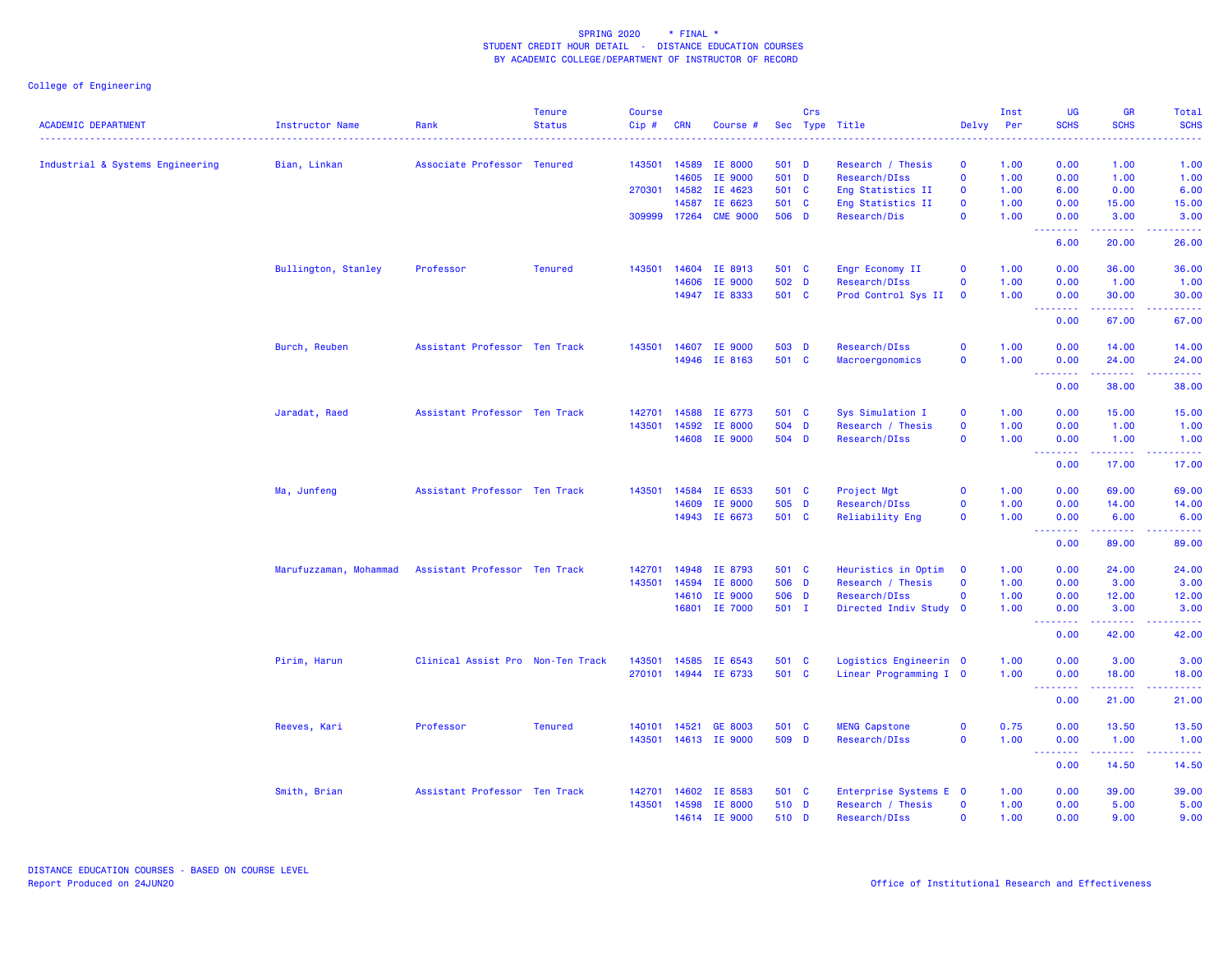| <b>ACADEMIC DEPARTMENT</b>       | Instructor Name     | Rank                          | <b>Tenure</b><br><b>Status</b> | Course<br>$Cip$ # | <b>CRN</b> | Course #                                         |                         | Crs | Sec Type Title                                               | Delvy Per                    | Inst                 | <b>UG</b><br><b>SCHS</b>             | <b>GR</b><br><b>SCHS</b>                | Total<br><b>SCHS</b>                       |
|----------------------------------|---------------------|-------------------------------|--------------------------------|-------------------|------------|--------------------------------------------------|-------------------------|-----|--------------------------------------------------------------|------------------------------|----------------------|--------------------------------------|-----------------------------------------|--------------------------------------------|
|                                  |                     |                               |                                |                   |            |                                                  |                         |     |                                                              |                              |                      | ---------<br>0.00                    | 53.00                                   | 53.00                                      |
| Industrial & Systems Engineering | Strawderman, Lesley | Professor                     | <b>Tenured</b>                 | 143501            | 14599      | <b>IE 8000</b><br>14615 IE 9000<br>17606 IE 7000 | 511 D<br>511 D<br>502 I |     | Research / Thesis<br>Research/DIss<br>Directed Indiv Study 0 | $\mathbf{0}$<br>$\mathbf{0}$ | 1.00<br>1.00<br>1.00 | 0.00<br>0.00<br>0.00<br>--------     | 3.00<br>2.00<br>3.00<br>.               | 3.00<br>2.00<br>3.00<br>.                  |
|                                  | Tian, Wenmeng       | Assistant Professor Ten Track |                                | 143501            |            | 14616 IE 9000                                    | 512 D                   |     | Research/DIss                                                | $\Omega$                     | 1.00                 | 0.00<br>0.00<br>---------            | 8.00<br>2.00<br>.                       | 8.00<br>2.00<br>.                          |
| Industrial & Systems Engineering |                     |                               |                                |                   |            |                                                  |                         |     |                                                              |                              |                      | 0.00<br>========<br>6.00<br>======== | 2.00<br>---------<br>371.50<br>======== | 2.00<br>==========<br>377.50<br>========== |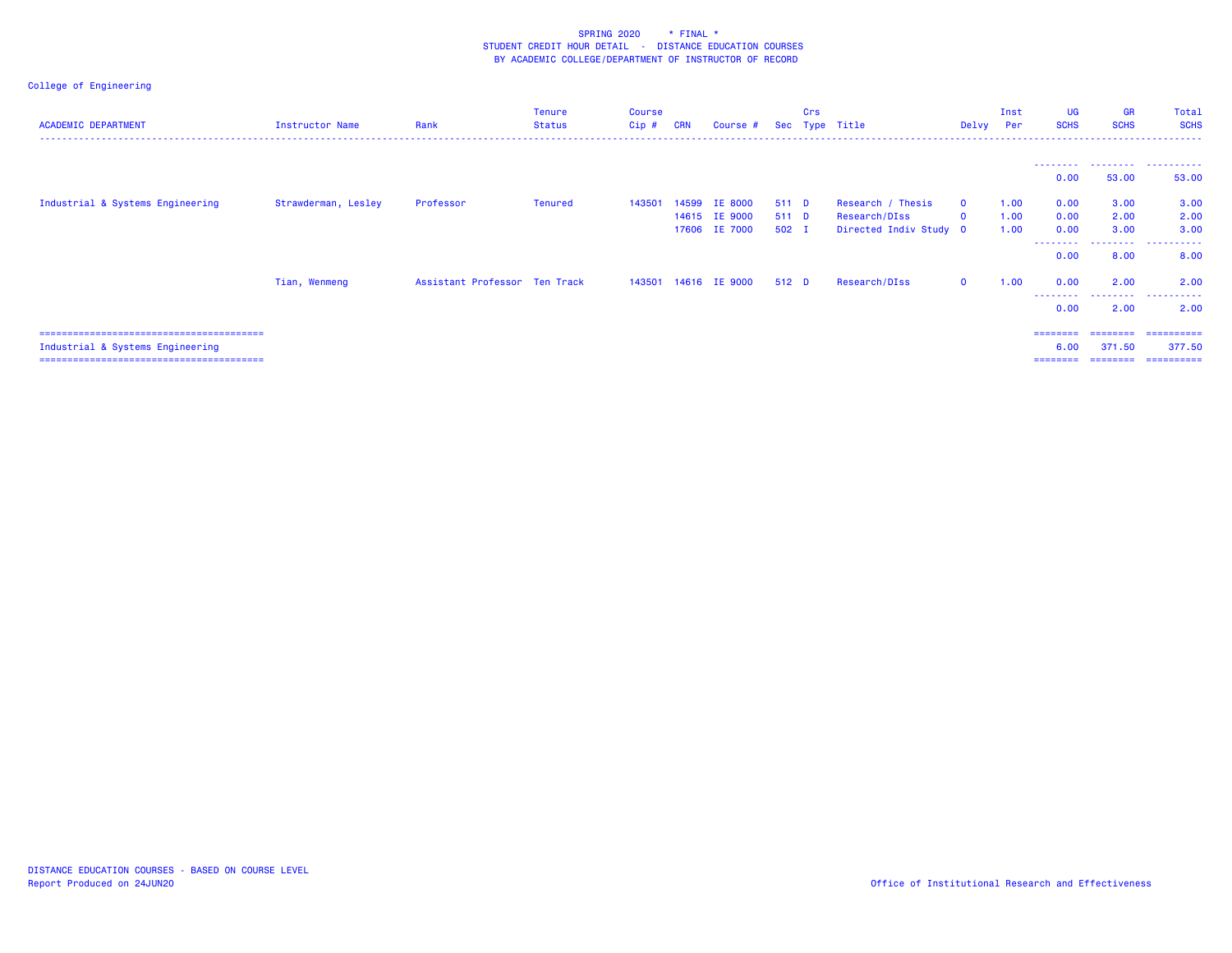| <b>ACADEMIC DEPARTMENT</b> | Instructor Name      | Rank                          | <b>Tenure</b><br><b>Status</b> | <b>Course</b><br>Cip# | <b>CRN</b> | Course #                        |                | Crs | Sec Type Title                            | Delvy Per    | Inst         | UG<br><b>SCHS</b>                                                                                                                                                                                                                                                                                                                                                                                                                                                                              | <b>GR</b><br><b>SCHS</b>                                                                                                                                     | Total<br><b>SCHS</b>                                                                                                                                                                                                                                                                                                                                                                                                                                                                   |
|----------------------------|----------------------|-------------------------------|--------------------------------|-----------------------|------------|---------------------------------|----------------|-----|-------------------------------------------|--------------|--------------|------------------------------------------------------------------------------------------------------------------------------------------------------------------------------------------------------------------------------------------------------------------------------------------------------------------------------------------------------------------------------------------------------------------------------------------------------------------------------------------------|--------------------------------------------------------------------------------------------------------------------------------------------------------------|----------------------------------------------------------------------------------------------------------------------------------------------------------------------------------------------------------------------------------------------------------------------------------------------------------------------------------------------------------------------------------------------------------------------------------------------------------------------------------------|
| Mechanical Engineering     | Askari, Omid         | Assistant Professor Ten Track |                                |                       |            | 141901 15751 ME 8513            | 501 C          |     | Classical Thermo                          | $\mathbf 0$  | 1.00         | 0.00<br><b><i><u><u> - - - - - - -</u></u></i></b>                                                                                                                                                                                                                                                                                                                                                                                                                                             | 15.00<br>2.2.2.2.2                                                                                                                                           | 15.00<br>.                                                                                                                                                                                                                                                                                                                                                                                                                                                                             |
|                            |                      |                               |                                |                       |            |                                 |                |     |                                           |              |              | 0.00                                                                                                                                                                                                                                                                                                                                                                                                                                                                                           | 15.00                                                                                                                                                        | 15.00                                                                                                                                                                                                                                                                                                                                                                                                                                                                                  |
|                            | Barrett, Christopher | Assistant Professor Ten Track |                                | 141901 14651          |            | <b>ME 9000</b><br>16924 ME 7000 | 520 D<br>501 I |     | Research / Diss<br>Directed Indiv Study 0 | $\mathbf{O}$ | 1.00<br>1.00 | 0.00<br>0.00                                                                                                                                                                                                                                                                                                                                                                                                                                                                                   | 2.00<br>3.00                                                                                                                                                 | 2.00<br>3.00<br><u>.</u>                                                                                                                                                                                                                                                                                                                                                                                                                                                               |
|                            |                      |                               |                                |                       |            |                                 |                |     |                                           |              |              | <b><i><u><u> Liston List</u></u></i></b><br>0.00                                                                                                                                                                                                                                                                                                                                                                                                                                               | .<br>5.00                                                                                                                                                    | 5.00                                                                                                                                                                                                                                                                                                                                                                                                                                                                                   |
|                            | Bhushan, Shanti      | Assistant Professor Ten Track |                                |                       |            | 141901 14950 ME 6833            | 501 C          |     | Intermed Fluid Mech                       | $\mathbf 0$  | 1.00         | 0.00<br><b>.</b> .                                                                                                                                                                                                                                                                                                                                                                                                                                                                             | 27.00<br>.                                                                                                                                                   | 27.00<br>.                                                                                                                                                                                                                                                                                                                                                                                                                                                                             |
|                            |                      |                               |                                |                       |            |                                 |                |     |                                           |              |              | 0.00                                                                                                                                                                                                                                                                                                                                                                                                                                                                                           | 27.00                                                                                                                                                        | 27.00                                                                                                                                                                                                                                                                                                                                                                                                                                                                                  |
|                            | Cho, HeeJin          | Associate Professor Tenured   |                                |                       |            | 141901 14645 ME 9000            | 507 D          |     | Research / Diss                           | $\mathbf 0$  | 1.00         | 0.00<br>$\begin{array}{cccccccccccccc} \multicolumn{2}{c}{} & \multicolumn{2}{c}{} & \multicolumn{2}{c}{} & \multicolumn{2}{c}{} & \multicolumn{2}{c}{} & \multicolumn{2}{c}{} & \multicolumn{2}{c}{} & \multicolumn{2}{c}{} & \multicolumn{2}{c}{} & \multicolumn{2}{c}{} & \multicolumn{2}{c}{} & \multicolumn{2}{c}{} & \multicolumn{2}{c}{} & \multicolumn{2}{c}{} & \multicolumn{2}{c}{} & \multicolumn{2}{c}{} & \multicolumn{2}{c}{} & \multicolumn{2}{c}{} & \multicolumn{2}{c}{} & \$ | 7.00<br>22222                                                                                                                                                | 7.00<br>$\frac{1}{2} \left( \frac{1}{2} \right) \left( \frac{1}{2} \right) \left( \frac{1}{2} \right) \left( \frac{1}{2} \right)$                                                                                                                                                                                                                                                                                                                                                      |
|                            |                      |                               |                                |                       |            |                                 |                |     |                                           |              |              | 0.00                                                                                                                                                                                                                                                                                                                                                                                                                                                                                           | 7.00                                                                                                                                                         | 7.00                                                                                                                                                                                                                                                                                                                                                                                                                                                                                   |
|                            | El Kadiri, Haitham   | Associate Professor Tenured   |                                | 141901 17443          |            | <b>ME 7000</b>                  | 503 I          |     | Directed Indiv Study 0                    |              | 1.00         | 0.00                                                                                                                                                                                                                                                                                                                                                                                                                                                                                           | 3.00                                                                                                                                                         | 3.00                                                                                                                                                                                                                                                                                                                                                                                                                                                                                   |
|                            |                      |                               |                                |                       |            | 17444 ME 7000                   | 504 I          |     | Directed Indiv Study 0                    |              | 1.00         | 0.00                                                                                                                                                                                                                                                                                                                                                                                                                                                                                           | 3.00                                                                                                                                                         | 3.00                                                                                                                                                                                                                                                                                                                                                                                                                                                                                   |
|                            |                      |                               |                                |                       |            |                                 |                |     |                                           |              |              | <b></b><br>0.00                                                                                                                                                                                                                                                                                                                                                                                                                                                                                | 6.00                                                                                                                                                         | 6.00                                                                                                                                                                                                                                                                                                                                                                                                                                                                                   |
|                            | Hammi, Youssef       | Associate Professor Ten Track |                                | 141901                | 14641      | ME 8253                         | 501 C          |     | Fatigue in Engin Des 0                    |              | 1.00         | 0.00                                                                                                                                                                                                                                                                                                                                                                                                                                                                                           | 24.00                                                                                                                                                        | 24.00                                                                                                                                                                                                                                                                                                                                                                                                                                                                                  |
|                            |                      |                               |                                |                       | 14954      | <b>ME 8000</b>                  | 504 D          |     | Research / Thesis                         | $\mathbf 0$  | 1.00         | 0.00                                                                                                                                                                                                                                                                                                                                                                                                                                                                                           | 3.00                                                                                                                                                         | 3.00                                                                                                                                                                                                                                                                                                                                                                                                                                                                                   |
|                            |                      |                               |                                |                       | 14961      | <b>ME 9000</b>                  | 503 D          |     | Research / Diss                           | $\mathbf 0$  | 1.00         | 0.00<br><b></b>                                                                                                                                                                                                                                                                                                                                                                                                                                                                                | 9.00<br>$\frac{1}{2} \left( \frac{1}{2} \right) \left( \frac{1}{2} \right) \left( \frac{1}{2} \right) \left( \frac{1}{2} \right) \left( \frac{1}{2} \right)$ | 9.00<br>------                                                                                                                                                                                                                                                                                                                                                                                                                                                                         |
|                            |                      |                               |                                |                       |            |                                 |                |     |                                           |              |              | 0.00                                                                                                                                                                                                                                                                                                                                                                                                                                                                                           | 36.00                                                                                                                                                        | 36.00                                                                                                                                                                                                                                                                                                                                                                                                                                                                                  |
|                            | Liu, Yucheng         | Professor                     | <b>Tenured</b>                 | 141901 14648          |            | <b>ME 9000</b>                  | 513 D          |     | Research / Diss                           | $\mathbf 0$  | 1.00         | 0.00                                                                                                                                                                                                                                                                                                                                                                                                                                                                                           | 7.00                                                                                                                                                         | 7.00                                                                                                                                                                                                                                                                                                                                                                                                                                                                                   |
|                            |                      |                               |                                |                       |            | 17631 ME 7000                   | 505 I          |     | Directed Indiv Study 0                    |              | 1.00         | 0.00<br><b><i><u><u> - - - - - - -</u></u></i></b>                                                                                                                                                                                                                                                                                                                                                                                                                                             | 3.00<br>$-2 - 2 - 2 = 0$                                                                                                                                     | 3.00<br>.                                                                                                                                                                                                                                                                                                                                                                                                                                                                              |
|                            |                      |                               |                                |                       |            |                                 |                |     |                                           |              |              | 0.00                                                                                                                                                                                                                                                                                                                                                                                                                                                                                           | 10.00                                                                                                                                                        | 10.00                                                                                                                                                                                                                                                                                                                                                                                                                                                                                  |
|                            | Priddy, Matthew      | Assistant Professor Ten Track |                                | 141901                | 14639      | <b>ME 8000</b>                  | 517 D          |     | Research / Thesis                         | $\mathbf{O}$ | 1.00         | 0.00                                                                                                                                                                                                                                                                                                                                                                                                                                                                                           | 9.00                                                                                                                                                         | 9.00                                                                                                                                                                                                                                                                                                                                                                                                                                                                                   |
|                            |                      |                               |                                |                       | 17153      | ME 6233                         | 501 C          |     | Fundamentals of FEA                       | $\mathbf 0$  | 1.00         | 0.00                                                                                                                                                                                                                                                                                                                                                                                                                                                                                           | 18.00                                                                                                                                                        | 18.00                                                                                                                                                                                                                                                                                                                                                                                                                                                                                  |
|                            |                      |                               |                                |                       |            | 17222 ME 7000                   | 502 I          |     | Directed Indiv Study 0                    |              | 1.00         | 0.00                                                                                                                                                                                                                                                                                                                                                                                                                                                                                           | 3.00<br>.                                                                                                                                                    | 3.00<br><u>.</u>                                                                                                                                                                                                                                                                                                                                                                                                                                                                       |
|                            |                      |                               |                                |                       |            |                                 |                |     |                                           |              |              | --------<br>0.00                                                                                                                                                                                                                                                                                                                                                                                                                                                                               | 30.00                                                                                                                                                        | 30.00                                                                                                                                                                                                                                                                                                                                                                                                                                                                                  |
|                            | Stone, Tonya         | Associate Professor Tenured   |                                |                       |            | 141901 14650 ME 9000            | 519 D          |     | Research / Diss                           | $\mathbf 0$  | 1.00         | 0.00                                                                                                                                                                                                                                                                                                                                                                                                                                                                                           | 3.00<br>.                                                                                                                                                    | 3.00                                                                                                                                                                                                                                                                                                                                                                                                                                                                                   |
|                            |                      |                               |                                |                       |            |                                 |                |     |                                           |              |              | <b></b><br>0.00                                                                                                                                                                                                                                                                                                                                                                                                                                                                                | 3.00                                                                                                                                                         | 3.00                                                                                                                                                                                                                                                                                                                                                                                                                                                                                   |
| Mechanical Engineering     |                      |                               |                                |                       |            |                                 |                |     |                                           |              |              | $=$ =======<br>0.00                                                                                                                                                                                                                                                                                                                                                                                                                                                                            | 139.00                                                                                                                                                       | ======== ==========<br>139.00                                                                                                                                                                                                                                                                                                                                                                                                                                                          |
|                            |                      |                               |                                |                       |            |                                 |                |     |                                           |              |              | ========                                                                                                                                                                                                                                                                                                                                                                                                                                                                                       | <b>CONSIDER</b>                                                                                                                                              | $\begin{array}{cccccccccc} \multicolumn{2}{c}{} & \multicolumn{2}{c}{} & \multicolumn{2}{c}{} & \multicolumn{2}{c}{} & \multicolumn{2}{c}{} & \multicolumn{2}{c}{} & \multicolumn{2}{c}{} & \multicolumn{2}{c}{} & \multicolumn{2}{c}{} & \multicolumn{2}{c}{} & \multicolumn{2}{c}{} & \multicolumn{2}{c}{} & \multicolumn{2}{c}{} & \multicolumn{2}{c}{} & \multicolumn{2}{c}{} & \multicolumn{2}{c}{} & \multicolumn{2}{c}{} & \multicolumn{2}{c}{} & \multicolumn{2}{c}{} & \mult$ |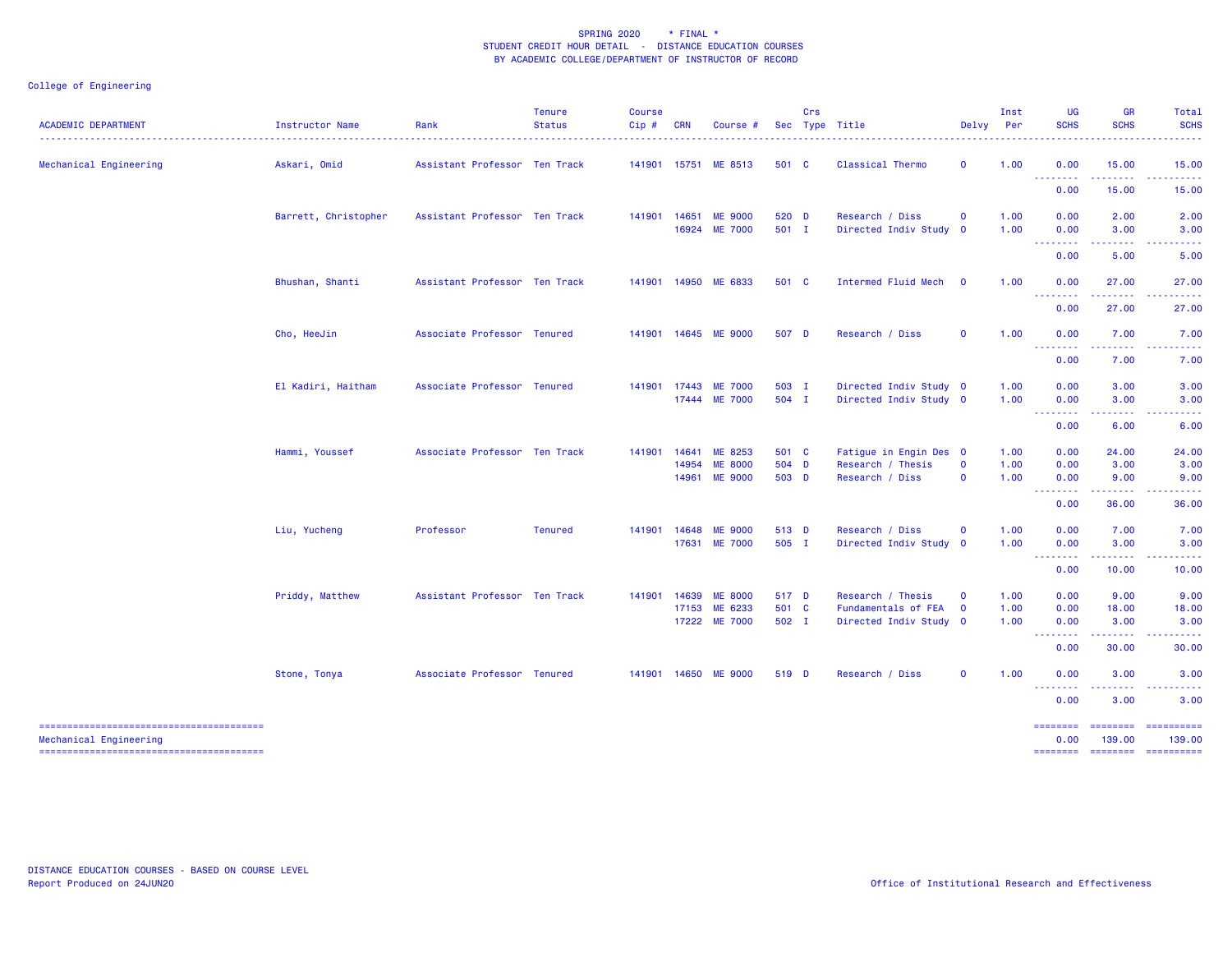| <b>ACADEMIC DEPARTMENT</b>     | Instructor Name | Rank                        | Tenure<br>Status | Course<br>Cip# | <b>CRN</b> | Course # Sec Type Title | Crs |                | Delvy    | Inst<br><b>Per</b> | <b>UG</b><br><b>SCHS</b>  | <b>GR</b><br><b>SCHS</b> | <b>Total</b><br><b>SCHS</b>      |
|--------------------------------|-----------------|-----------------------------|------------------|----------------|------------|-------------------------|-----|----------------|----------|--------------------|---------------------------|--------------------------|----------------------------------|
| School of Chemical Engineering | Kundu, Santanu  | Associate Professor Tenured |                  | 140701         |            | 16137 CHE 8523 501 C    |     | Adv Tran Pheno | $\Omega$ | 1.00               | 0.00<br>0.00              | 3.00<br>3.00             | 3.00<br>3.00                     |
| School of Chemical Engineering |                 |                             |                  |                |            |                         |     |                |          |                    | ========<br>0.00<br>===== | ---------<br>3.00        | ==========<br>3.00<br>========== |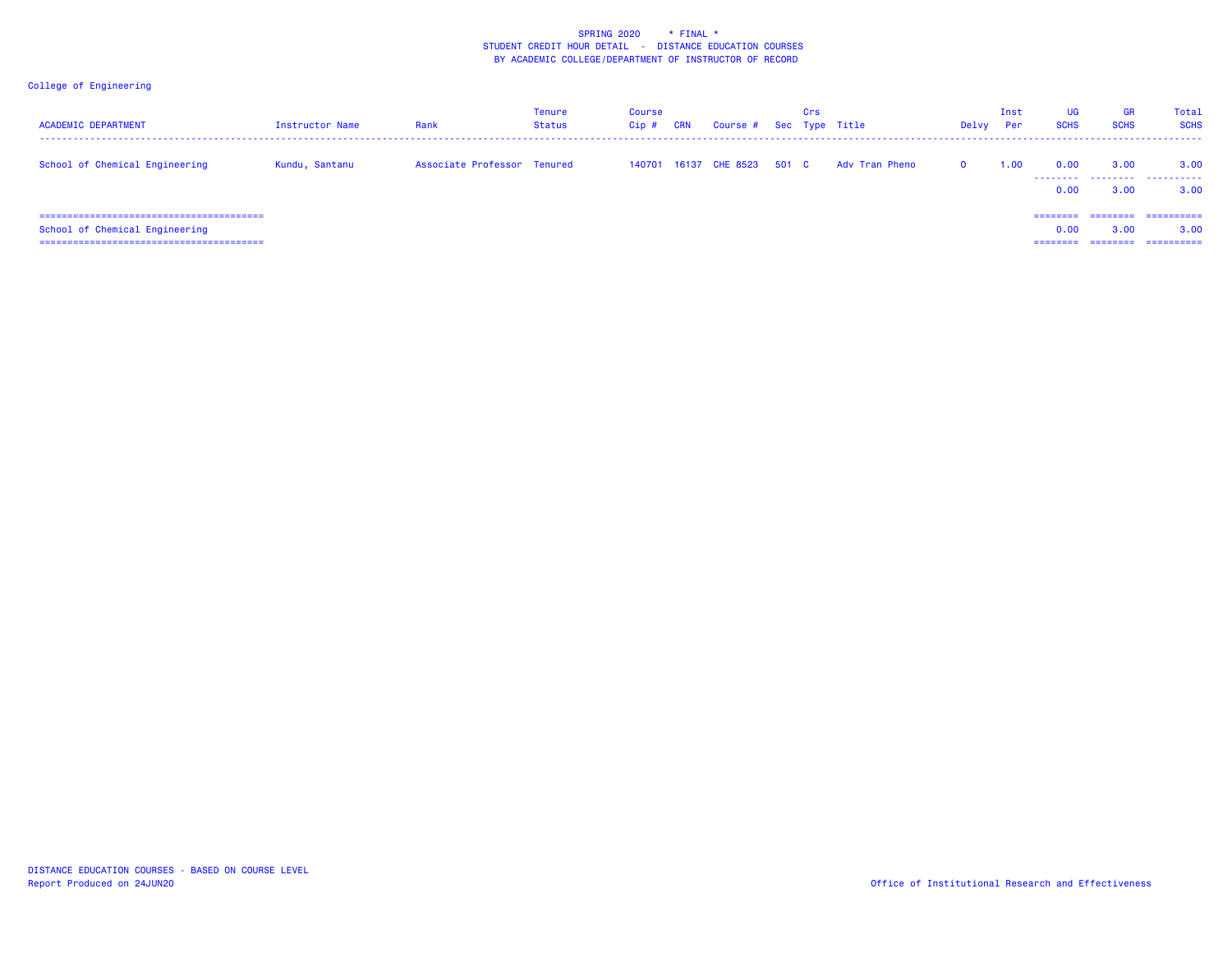## College of Forest Resources

| <b>ACADEMIC DEPARTMENT</b> | Instructor Name    | Rank                              | <b>Tenure</b><br><b>Status</b> | <b>Course</b><br>Cip# | <b>CRN</b> | Course #                                        |                         | Crs | Sec Type Title                                                       | Delvy Per               | Inst                 | UG<br><b>SCHS</b>    | <b>GR</b><br><b>SCHS</b>        | Total<br><b>SCHS</b>                                                                                                                                          |
|----------------------------|--------------------|-----------------------------------|--------------------------------|-----------------------|------------|-------------------------------------------------|-------------------------|-----|----------------------------------------------------------------------|-------------------------|----------------------|----------------------|---------------------------------|---------------------------------------------------------------------------------------------------------------------------------------------------------------|
| Forestry                   | Alexander, Heather | Associate Professor Tenured       |                                |                       |            | 030501 17253 FO 8000                            | 509 D                   |     | Research / Thesis                                                    | $\mathbf 0$             | 1.00                 | 0.00<br>.            | 1.00<br>.                       | 1.00                                                                                                                                                          |
|                            |                    |                                   |                                |                       |            |                                                 |                         |     |                                                                      |                         |                      | 0.00                 | 1.00                            | .<br>1.00                                                                                                                                                     |
|                            | Grado, Stephen     | Professor                         | <b>Tenured</b>                 |                       |            | 030501 15130 F0 3113                            | 501 C                   |     | For Recreation Mgt                                                   | $\overline{\mathbf{0}}$ | 1.00                 | 6.00<br>---------    | 0.00<br><u> - - - - - - - -</u> | 6.00<br>. <u>.</u> .                                                                                                                                          |
|                            |                    |                                   |                                |                       |            |                                                 |                         |     |                                                                      |                         |                      | 6.00                 | 0.00                            | 6.00                                                                                                                                                          |
|                            | Grala, Robert      | Professor                         | Tenured                        | 030501                |            | 14504 FO 4113<br>14505 FO 6113<br>14516 FO 8211 | 501 C<br>501 C<br>501 S |     | Forest Resource Econ 0<br>Forest Resource Econ 0<br>Graduate Seminar | $\mathbf 0$             | 1.00<br>1.00<br>1.00 | 3.00<br>0.00<br>0.00 | 0.00<br>18.00<br>3.00           | 3.00<br>18.00<br>3.00                                                                                                                                         |
|                            |                    |                                   |                                |                       |            |                                                 |                         |     |                                                                      |                         |                      | --------<br>3.00     | .<br>21.00                      | $\frac{1}{2} \left( \frac{1}{2} \right) \left( \frac{1}{2} \right) \left( \frac{1}{2} \right) \left( \frac{1}{2} \right) \left( \frac{1}{2} \right)$<br>24.00 |
|                            | Granger, Joshua    | Assistant Professor Ten Track     |                                |                       |            | 030501 17422 F0 8000                            | 510 D                   |     | Research / Thesis                                                    | $\mathbf{o}$            | 1.00                 | 0.00                 | 1.00                            | 1.00                                                                                                                                                          |
|                            |                    |                                   |                                |                       |            |                                                 |                         |     |                                                                      |                         |                      | <b></b><br>0.00      | -----<br>1.00                   | د د د د د<br>1.00                                                                                                                                             |
|                            | Grebner, Donald    | Professor                         | Tenured                        |                       |            | 030511 17216 FO 8443                            | 501 C                   |     | Int'L For Res & Trad 0                                               |                         | 1.00                 | 0.00<br>--------     | 3.00<br>.                       | 3.00<br>.                                                                                                                                                     |
|                            |                    |                                   |                                |                       |            |                                                 |                         |     |                                                                      |                         |                      | 0.00                 | 3.00                            | 3.00                                                                                                                                                          |
|                            | Munn, Ian          | Professor                         | Tenured                        |                       |            | 030501 14512 F0 8000                            | 504 D                   |     | Research / Thesis                                                    | $\mathbf{o}$            | 1.00                 | 0.00<br>--------     | 3.00<br>-----                   | 3.00<br>$\cdots$                                                                                                                                              |
|                            |                    |                                   |                                |                       |            |                                                 |                         |     |                                                                      |                         |                      | 0.00                 | 3.00                            | 3.00                                                                                                                                                          |
|                            | Rousseau, Randall  | Extension Professor Non-Ten Track |                                |                       |            | 030501 14513 FO 8000                            | 505 D                   |     | Research / Thesis                                                    | $\mathbf 0$             | 1.00                 | 0.00<br>--------     | 4.00<br>.                       | 4.00                                                                                                                                                          |
|                            |                    |                                   |                                |                       |            |                                                 |                         |     |                                                                      |                         |                      | 0.00                 | 4.00                            | 4.00                                                                                                                                                          |
|                            | Siegert, Courtney  | Associate Professor Tenured       |                                | 030501 16679          |            | FO 8000<br>17142 F0 7000                        | 508 D<br>501 I          |     | Research / Thesis<br>Directed Indiv Study F                          | $\mathbf 0$             | 1.00<br>1.00         | 0.00<br>0.00         | 3.00<br>3.00                    | 3.00<br>3.00                                                                                                                                                  |
|                            |                    |                                   |                                |                       |            |                                                 |                         |     |                                                                      |                         |                      | ---------<br>0.00    | <u> 22222222</u><br>6.00        | $\cdots$<br>6.00                                                                                                                                              |
|                            |                    |                                   |                                |                       |            |                                                 |                         |     |                                                                      |                         |                      | ========             | ======                          | $=$ = = = = = = = = =                                                                                                                                         |
| Forestry                   |                    |                                   |                                |                       |            |                                                 |                         |     |                                                                      |                         |                      | 9.00                 | 39.00                           | 48.00                                                                                                                                                         |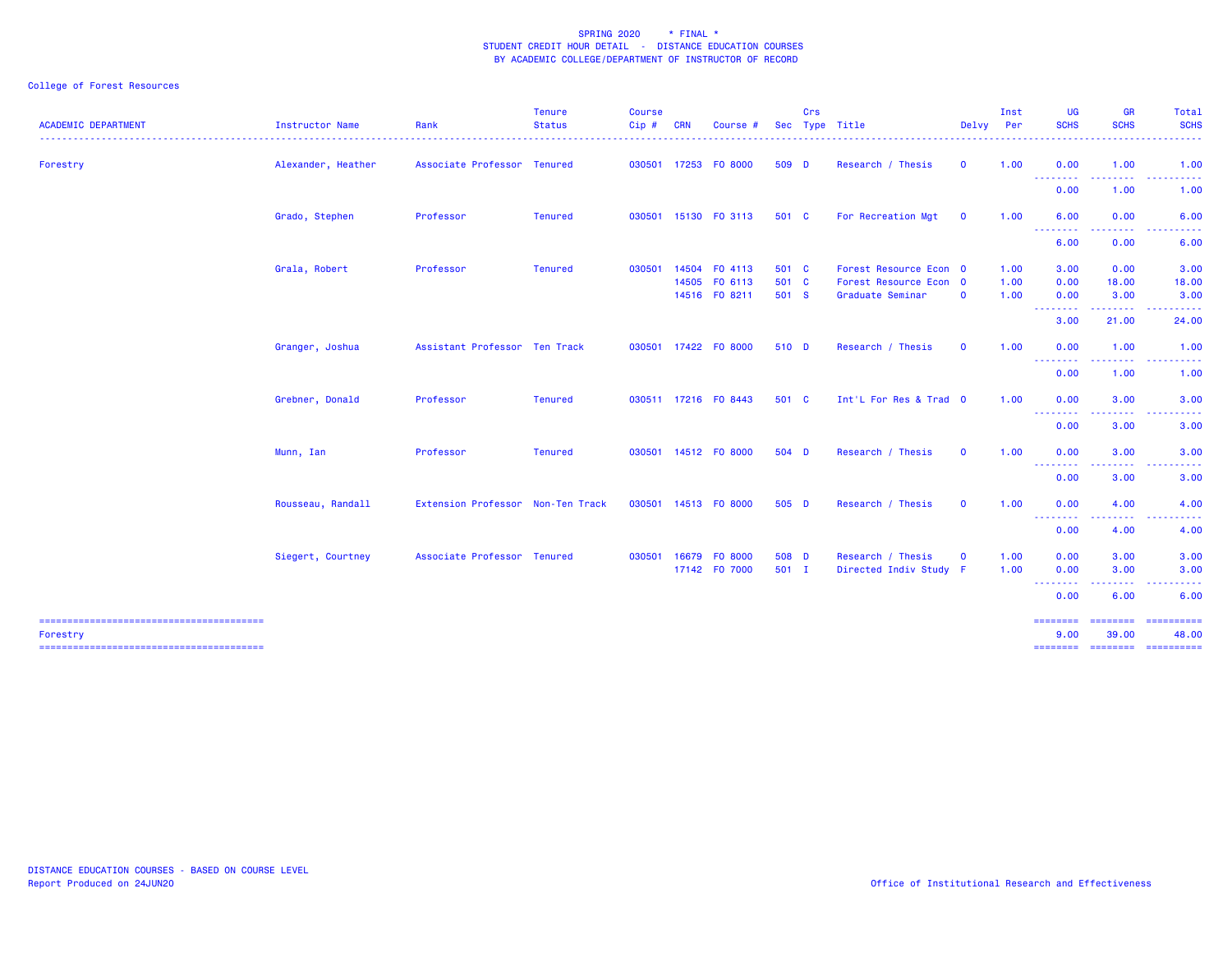## College of Forest Resources

| <b>ACADEMIC DEPARTMENT</b> | Instructor Name | Rank                          | <b>Tenure</b><br>Status | <b>Course</b><br>Cip# | <b>CRN</b> | Course # Sec Type Title     | Crs |                        | Delvy        | Inst<br><b>Per</b> | UG<br><b>SCHS</b>            | <b>GR</b><br><b>SCHS</b>      | Total<br><b>SCHS</b>               |
|----------------------------|-----------------|-------------------------------|-------------------------|-----------------------|------------|-----------------------------|-----|------------------------|--------------|--------------------|------------------------------|-------------------------------|------------------------------------|
| Sustainable Bioproducts    | Owens, Frank    | Assistant Professor Ten Track |                         |                       |            | 030509 15184 SBP 6013 501 B |     | <b>Wood Anatomy</b>    | $\mathbf{0}$ | 1.00               | 0.00                         | 6.00                          | 6.00<br>                           |
|                            |                 |                               |                         |                       |            |                             |     |                        |              |                    | 0.00                         | 6.00                          | 6.00                               |
|                            | Stokes, Carrlet | Assistant Professor Ten Track |                         |                       |            | 030101 15186 SBP 6313 501 C |     | Bioproducts Environm 0 |              | 1.00               | 0.00<br>.                    | 6.00                          | 6.00<br>.                          |
|                            |                 |                               |                         |                       |            |                             |     |                        |              |                    | 0.00                         | 6.00                          | 6.00                               |
| Sustainable Bioproducts    |                 |                               |                         |                       |            |                             |     |                        |              |                    | ========<br>0.00<br>======== | ========<br>12.00<br>======== | -----------<br>12,00<br>========== |